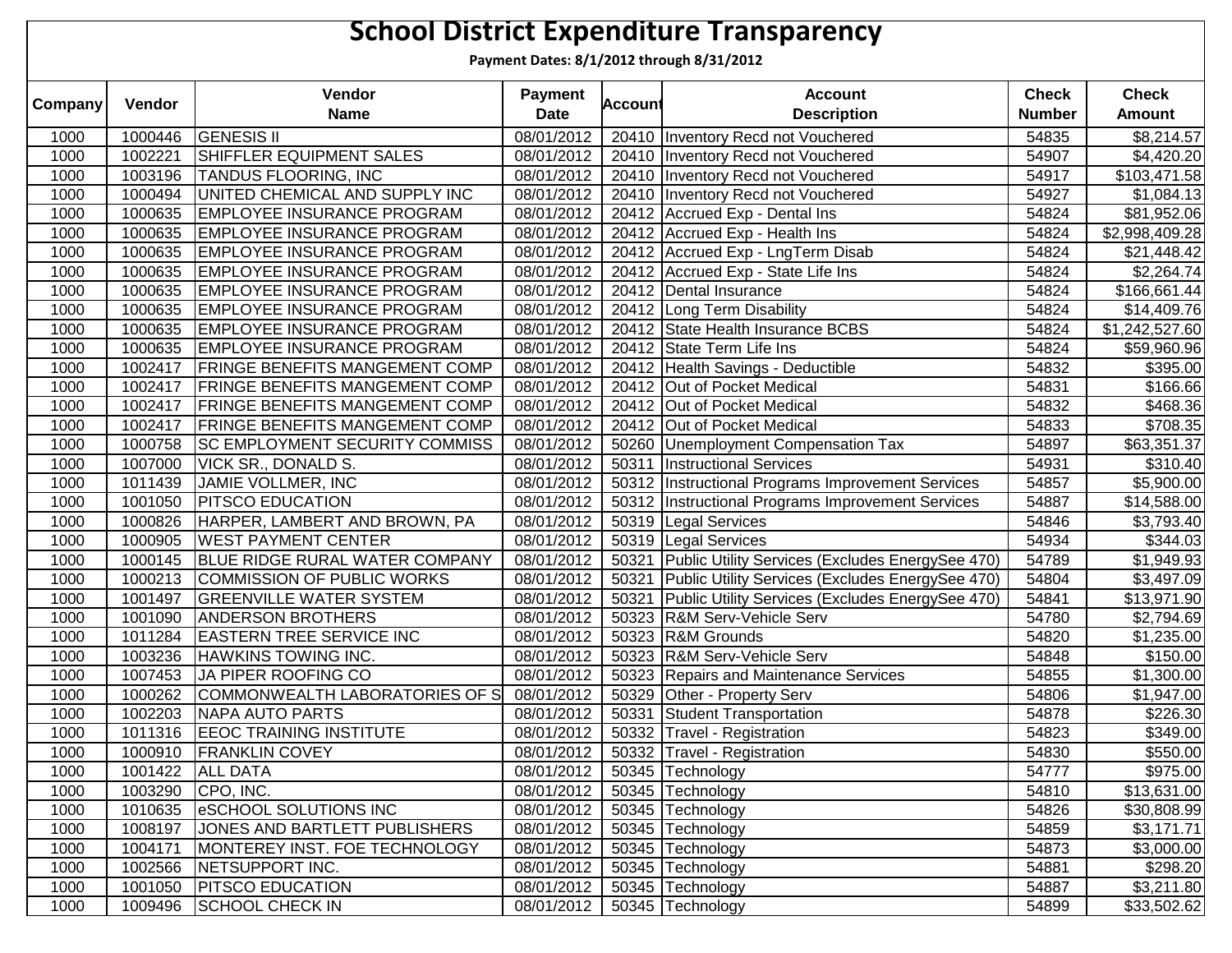| 1000 | 1004788 | <b>SHARP BUSINESS SYSTEMS</b>            | 08/01/2012 | 50345 Tech Srvc-Copier Contract                 | 54906 | \$707.51                |
|------|---------|------------------------------------------|------------|-------------------------------------------------|-------|-------------------------|
| 1000 | 1000082 | <b>FOX CREEK PRINTING (DYE &amp; SON</b> | 08/01/2012 | 50360 Printing and Binding                      | 54829 | \$710.20                |
| 1000 | 1003590 | <b>AMERICAN SECURITY GREENVILLE</b>      | 08/01/2012 | 50395 Other Professional and Technical Services | 54779 | \$352.60                |
| 1000 | 1001829 | <b>CITY OF GREENVILLE POLICE DEPT</b>    | 08/01/2012 | 50395 Prof Tech Srvc-SRO Contracts              | 54801 | \$20,666.64             |
| 1000 | 1001725 | <b>CITY OF GREER</b>                     | 08/01/2012 | 50395 Prof Tech Srvc-SRO Contracts              | 54802 | \$37,500.00             |
| 1000 | 1005616 | <b>CITY OF MAULDIN</b>                   | 08/01/2012 | 50395 Prof Tech Srvc-SRO Contracts              | 54803 | \$8,333.33              |
| 1000 | 1009969 | COMMISSIONING CONSULTANTS LLP            | 08/01/2012 | 50395 Other Professional and Technical Services | 54805 | \$9,900.00              |
| 1000 | 1010500 | <b>GENERATIONS GROUP HOMES</b>           | 08/01/2012 | 50395 Other Professional and Technical Services | 54834 | \$4,653.12              |
| 1000 | 1010965 | <b>H2L CONSULTING ENGINEERS</b>          | 08/01/2012 | 50395 Other Professional and Technical Services | 54842 | \$18,045.00             |
| 1000 | 1003404 | MANAGEMENT DECISIONS                     | 08/01/2012 | 50395 Other Professional and Technical Services | 54866 | \$5,897.50              |
| 1000 | 1011382 | MCLEAN LEDFORD, CORNELIA                 | 08/01/2012 | 50395 Other Professional and Technical Services | 54871 | \$260.00                |
| 1000 | 1004404 | <b>SAFE SCHOOLS, LLC</b>                 | 08/01/2012 | 50395 Other Professional and Technical Services | 54895 | \$22,400.00             |
| 1000 | 1010964 | SPIEZLE ARCHITECTUIAL GROUP              | 08/01/2012 | 50395 Other Professional and Technical Services | 54909 | \$1,000.00              |
| 1000 | 1010513 | <b>T MANNING WRITER &amp; CO LLC</b>     | 08/01/2012 | 50395 Other Professional and Technical Services | 54916 | \$1,183.50              |
| 1000 | 1010870 | <b>TD BANK, NA</b>                       | 08/01/2012 | 50399 Misc-Bank Service Charges                 | 54919 | \$5,000.00              |
| 1000 | 1000038 | <b>ACE EDUCATIONAL SUPPLIES INC</b>      | 08/01/2012 | 50410 Supplies                                  | 54775 | $\overline{$}224.33$    |
| 1000 | 1000052 | <b>AIMS EDUCATION FOUNDATION</b>         | 08/01/2012 | 50410 Supplies                                  | 54776 | \$445.20                |
| 1000 | 1000133 | <b>BATTERY SPECIALISTS INC</b>           | 08/01/2012 | 50410 Supplies-Custodial                        | 54786 | \$4,018.67              |
| 1000 | 1006000 | <b>BSN SPORTS, INC</b>                   | 08/01/2012 | 50410 Supplies                                  | 54910 | $\overline{$}1,452.74$  |
| 1000 | 1002404 | <b>BWI COMPANIES, INC.</b>               | 08/01/2012 | 50410 Supplies-Custodial                        | 54793 | \$127.20                |
| 1000 | 1000163 | <b>CALLOWAY HOUSE INC</b>                | 08/01/2012 | 50410 Supplies                                  | 54795 | \$209.61                |
| 1000 | 1001880 | <b>CARRIER SOUTHEAST</b>                 | 08/01/2012 | 50410 Supplies-HVAC supplies                    | 54797 | \$2,328.82              |
| 1000 | 1001503 | <b>CURRICULUM ASSOCIATES</b>             | 08/01/2012 | 50410 Supplies                                  | 54813 | \$178.08                |
| 1000 | 1000020 | <b>DEMCO</b>                             | 08/01/2012 | 50410 Supplies                                  | 54815 | \$1,475.11              |
| 1000 | 1000755 | <b>DICK BLICK COMPANY</b>                | 08/01/2012 | 50410 Supplies                                  | 54816 | $\overline{\$1,338.99}$ |
| 1000 | 1005827 | <b>DISCOUNT SCHOOL SUPPLY</b>            | 08/01/2012 | 50410 Supplies                                  | 54817 | \$289.51                |
| 1000 | 1005804 | <b>DURACO EXPRESS</b>                    | 08/01/2012 | 50410 Supplies                                  | 54819 | \$1,253.86              |
| 1000 | 1000274 | <b>ETA</b>                               | 08/01/2012 | 50410 Supplies                                  | 54827 | \$277.00                |
| 1000 | 1001056 | <b>GOPHER SPORT</b>                      | 08/01/2012 | 50410 Supplies                                  | 54836 | \$106.33                |
| 1000 | 1001304 | <b>GRAINGER</b>                          | 08/01/2012 | 50410 Supplies-Custodial                        | 54837 | \$167.04                |
| 1000 | 1005742 | <b>HEINEMANN</b>                         | 08/01/2012 | 50410 Supplies                                  | 54849 | \$1,228.50              |
| 1000 | 1000539 | <b>HOUGHTON MIFFLIN HARCOURT</b>         | 08/01/2012 | 50410 Supplies                                  | 54851 | $\overline{$}1,431.55$  |
| 1000 | 1000341 | <b>IANCICI/CPI</b>                       | 08/01/2012 | 50410 Supplies                                  | 54809 | \$4,106.57              |
| 1000 | 1001211 | INTERNATIONAL BACCALAUREATE OR           | 08/01/2012 | 50410 Supplies                                  | 54854 | $\overline{$2,007.79}$  |
| 1000 | 1011367 | INT'L CENTER LEADERSHIP IN ED            | 08/01/2012 | 50410 Supplies                                  | 54853 | \$645.12                |
| 1000 | 1002261 | JAGUAR EDUCATIONAL PUBLISHING            | 08/01/2012 | 50410 Supplies                                  | 54856 | \$152.49                |
| 1000 | 1000462 | <b>JANPAK</b>                            | 08/01/2012 | 50410 Supplies-Custodial                        | 54858 | \$1,530.22              |
| 1000 | 1000046 | KENDALL HUNT PUBLISHING COMPAN           | 08/01/2012 | 50410 Supplies                                  | 54860 | \$412.96                |
| 1000 | 1001452 | LOWE'S OF SIMPSONVILLE                   | 08/01/2012 | 50410 Supplies-Custodial                        | 54865 | \$284.04                |
| 1000 | 1002037 | <b>MCGRAW-HILL COMPANIES</b>             | 08/01/2012 | 50410 Supplies                                  | 54870 | \$4,616.21              |
| 1000 | 1001870 | <b>OFFICE DEPOT, INC.</b>                | 08/01/2012 | $\overline{50}410$ Supplies                     | 54883 | \$251.15                |
| 1000 | 1000795 | PAR                                      | 08/01/2012 | 50410 Supplies-Testing                          | 54884 | \$386.64                |
| 1000 | 1000392 | <b>PITNEY BOWES</b>                      | 08/01/2012 | $\overline{50}410$ Supplies                     | 54890 | \$2,563.35              |
| 1000 | 1001050 | <b>PITSCO EDUCATION</b>                  | 08/01/2012 | 50410 Supplies                                  | 54887 | \$34,187.12             |
| 1000 | 1001079 | <b>PRESENTATION SYSTEMS SOUTH, IN</b>    | 08/01/2012 | 50410 Supplies                                  | 54888 | \$1,016.29              |
| 1000 | 1003615 | <b>QUILL CORPORATION</b>                 | 08/01/2012 | 50410 Supplies                                  | 54891 | \$294.25                |
| 1000 | 1001573 | <b>REALLY GOOD STUFF</b>                 | 08/01/2012 | 50410 Supplies                                  | 54893 | \$161.15                |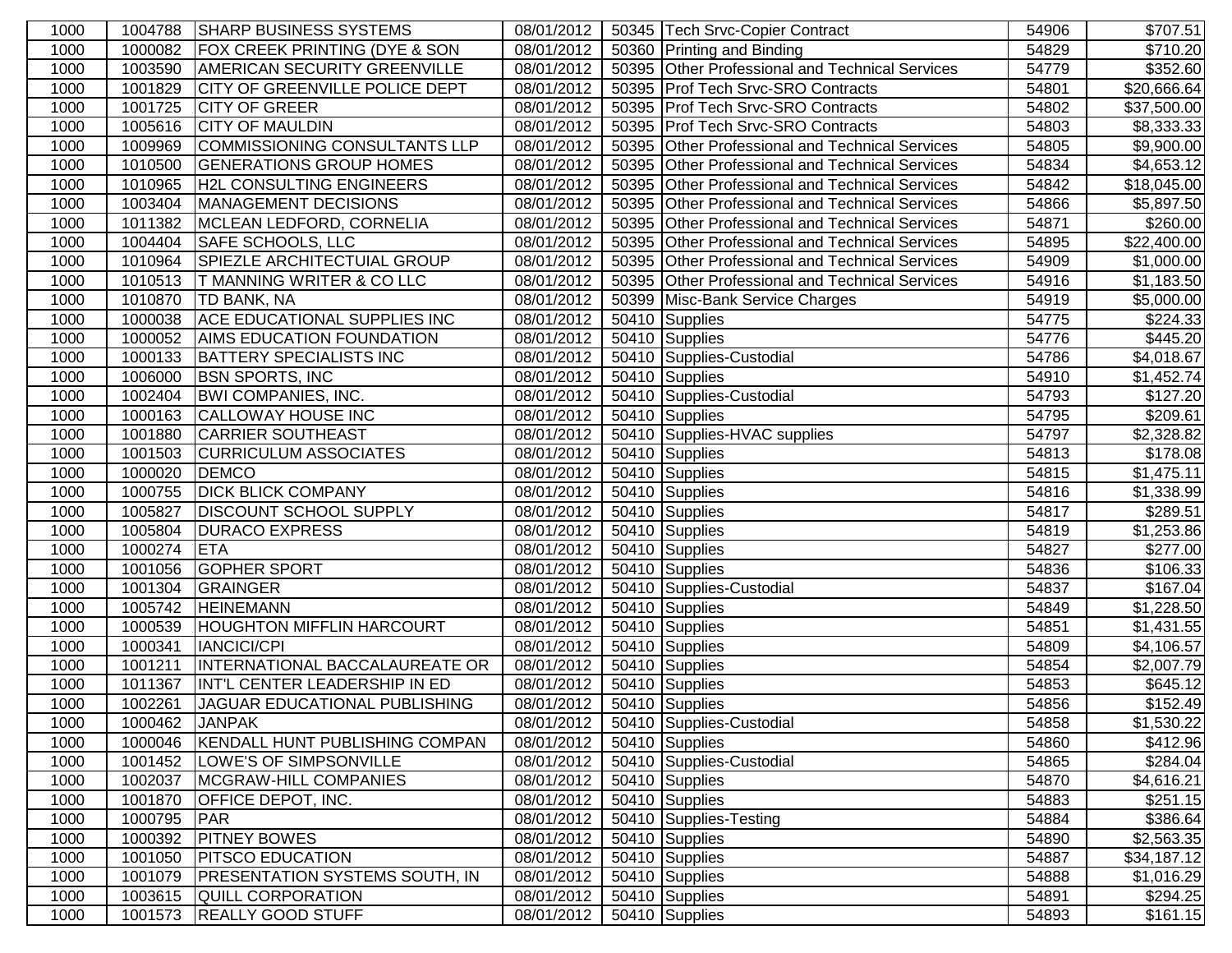| 1000 | 1002289 | ROCHESTER 100 INC.                    | 08/01/2012 | 50410 Supplies                                         | 54894 | \$2,279.52              |
|------|---------|---------------------------------------|------------|--------------------------------------------------------|-------|-------------------------|
| 1000 | 1000056 | <b>SAUNDERS OFFICE SUPPLY</b>         | 08/01/2012 | 50410 Supplies                                         | 54896 | \$732.77                |
| 1000 | 1000759 | <b>SCANTRON</b>                       | 08/01/2012 | 50410 Supplies                                         | 54898 | $\sqrt{$}444.29$        |
| 1000 | 1002294 | <b>SCHOOL OUTFITTERS</b>              | 08/01/2012 | 50410 Supplies                                         | 54901 | \$830.60                |
| 1000 | 1003927 | <b>SCHOOL SPECIALTY</b>               | 08/01/2012 | 50410 Supplies                                         | 54825 | \$251.74                |
| 1000 | 1005110 | <b>STAPLES ADVANTAGE</b>              | 08/01/2012 | 50410 Supplies                                         | 54911 | \$1,296.68              |
| 1000 | 1005110 | <b>STAPLES ADVANTAGE</b>              | 08/01/2012 | 50410 Supplies                                         | 54912 | \$481.05                |
| 1000 | 1000704 | <b>SUPER DUPER PUBLICATIONS INC</b>   | 08/01/2012 | 50410 Supplies                                         | 54915 | \$1,556.77              |
| 1000 | 1003229 | <b>TEACHER DIRECT</b>                 | 08/01/2012 | 50410 Supplies                                         | 54920 | \$498.84                |
| 1000 | 1001690 | <b>TRAVERS TOOL</b>                   | 08/01/2012 | 50410 Supplies                                         | 54924 | \$314.42                |
| 1000 | 1003382 | <b>TRUCOLOR</b>                       | 08/01/2012 | 50410 Supplies                                         | 54925 | \$118.04                |
| 1000 | 1000163 | <b>CALLOWAY HOUSE INC</b>             | 08/01/2012 | 50430 Library Books and Materials                      | 54795 | \$146.05                |
| 1000 | 1000020 | <b>DEMCO</b>                          | 08/01/2012 | 50430 Library Books and Materials                      | 54815 | \$159.18                |
| 1000 | 1000077 | <b>AMERICAN PRINTING HOUSE FOR TH</b> | 08/01/2012 | 50445 Technology and Software Supplies                 | 54778 | \$1,318.46              |
| 1000 | 1000849 | <b>APPLE INC.</b>                     | 08/01/2012 | 50445 Technology and Software Supplies                 | 54781 | $\overline{$}697.48$    |
| 1000 | 1002916 | COMPUTER SOFTWARE INNOVATIONS         | 08/01/2012 | 50445 Technology and Software Supplies                 | 54807 | \$720.80                |
| 1000 | 1002695 | <b>DELL MARKETING</b>                 | 08/01/2012 | 50445 Technology and Software Supplies                 | 54814 | \$563.84                |
| 1000 | 1001050 | <b>PITSCO EDUCATION</b>               | 08/01/2012 | 50445 Technology and Software Supplies                 | 54887 | \$38,804.48             |
| 1000 | 1000213 | COMMISSION OF PUBLIC WORKS            | 08/01/2012 | 50470 Energy-Electricity                               | 54804 | \$39,365.92             |
| 1000 | 1000213 | COMMISSION OF PUBLIC WORKS            | 08/01/2012 | 50470 Energy-Gas                                       | 54804 | \$7,452.12              |
| 1000 | 1000838 | <b>DUKE POWER</b>                     | 08/01/2012 | 50470 Energy-Electricity                               | 54818 | \$1,526.54              |
| 1000 | 1000210 | LAURENS ELECTRIC COOPERATIVE          | 08/01/2012 | 50470 Energy-Electricity                               | 54863 | \$37,288.76             |
| 1000 | 1003614 | <b>PIEDMONT NATURAL GAS</b>           | 08/01/2012 | 50470 Energy-Gas                                       | 54886 | \$13,455.20             |
| 1000 | 1000141 | <b>BI-LO</b>                          | 08/01/2012 | 50490 Supplies Food and Meals                          | 54787 | \$125.01                |
| 1000 | 1001655 | ARD, WOOD, HOLCOMBE, & SLATE          | 08/01/2012 | 50520 ConstructionServices Arch Fees Capitalize        | 54782 | \$7,936.50              |
| 1000 | 1011296 | <b>BURDETTE ENGINEERING INC</b>       | 08/01/2012 | 50520 ConstructionServices Arch Fees Capitalize        | 54792 | \$4,125.00              |
| 1000 | 1000187 | <b>CELY CONSTRUCTION COMPANY</b>      | 08/01/2012 | 50520 ConstructionServices Buildings Capitalize        | 54798 | \$96,922.37             |
| 1000 | 1002916 | COMPUTER SOFTWARE INNOVATIONS         | 08/01/2012 | 50520 ConstructionServices Buildings Capitalize        | 54807 | \$709.78                |
| 1000 | 1000320 | CRAIG GAULDEN AND DAVIS, INC          | 08/01/2012 | 50520 ConstructionServices Arch Fees Capitalize        | 54811 | $\overline{$11,006.07}$ |
| 1000 | 1009696 | <b>MATRIX CONSTRUCTION CO</b>         | 08/01/2012 | 50520 ConstructionServices (Temp) Building/Constructio | 54867 | \$19,856.00             |
| 1000 | 1007986 | <b>MBAJ ARCHITECTURE</b>              | 08/01/2012 | 50520 ConstructionServices Arch Fees Capitalize        | 54868 | \$670.84                |
| 1000 | 1000733 | MCMILLAN PAZDAN SMITH ARCHITEC        | 08/01/2012 | 50520 ConstructionServices Arch Fees Capitalize        | 54872 | $\overline{31,312.50}$  |
| 1000 | 1000733 | MCMILLAN PAZDAN SMITH ARCHITEC        | 08/01/2012 | 50520 ConstructionServices Arch Fees Reimb Capitalize  | 54872 | \$212.55                |
| 1000 | 1004824 | QUINN SALES/CUSTOM PAVING             | 08/01/2012 | 50520 ConstructionServices (Temp) Building/Constructio | 54892 | \$22,116.00             |
| 1000 | 1003106 | <b>SFI ELECTRONICS, INC</b>           | 08/01/2012 | 50520 ConstructionServices Buildings Capitalize        | 54903 | \$6,552.15              |
| 1000 | 1011408 | <b>THERMAL BELT SPORTS SURFACES</b>   | 08/01/2012 | 50520 ConstructionServices (Temp) Building/Constructio | 54921 | \$23,220.00             |
| 1000 | 1002312 | <b>TRANE US, INC</b>                  | 08/01/2012 | 50520 ConstructionServices (Temp) Building/Constructio | 54923 | \$107,431.00            |
| 1000 | 1000660 | <b>WALDROP HEATING &amp; AIR</b>      | 08/01/2012 | 50520 ConstructionServices Buildings Capitalize        | 54932 | \$1,352,464.40          |
| 1000 | 1001806 | <b>YEARGIN CONSTRUCTION COMPANY</b>   | 08/01/2012 | 50520 ConstructionServices Buildings Capitalize        | 54937 | \$7,953.00              |
| 1000 | 1000520 | <b>VENTILATED AWNINGS CORP</b>        | 08/01/2012 | 50530 Improvements Other Than Buildings Capitalize     | 54930 | \$3,900.00              |
| 1000 | 1006181 | <b>TOTAL STRENGTH AND SPEED</b>       | 08/01/2012 | 50540 Equipment Under 5000                             | 54922 | \$12,146.03             |
| 1000 | 1000849 | <b>APPLE INC.</b>                     | 08/01/2012 | 50545 TechnologyEquipment Under 5000                   | 54781 | \$3,422.74              |
| 1000 | 1002916 | COMPUTER SOFTWARE INNOVATIONS         | 08/01/2012 | 50545 TechnologyEquipment Under 5000                   | 54807 | \$857.65                |
| 1000 | 1006223 | <b>CSI TECHNOLOGY OUTFITTERS</b>      | 08/01/2012 | 50545 TechnologyEquipment Under 5000                   | 54812 | \$44,417.24             |
| 1000 | 1002695 | <b>DELL MARKETING</b>                 | 08/01/2012 | 50545 TechnologyEquipment Under 5000                   | 54814 | \$1,380.16              |
| 1000 | 1000232 | <b>EDUCATION DEVELOPMENT CENTER</b>   | 08/01/2012 | 50640 Organization Membership Dues and Fees (Profes)   | 54822 | \$5,000.00              |
| 1000 | 1002039 | GREENVILLE CHAMBER OF COMMERCE        | 08/01/2012 | 50640 Organization Membership Dues and Fees (Profes)   | 54840 | \$440.00                |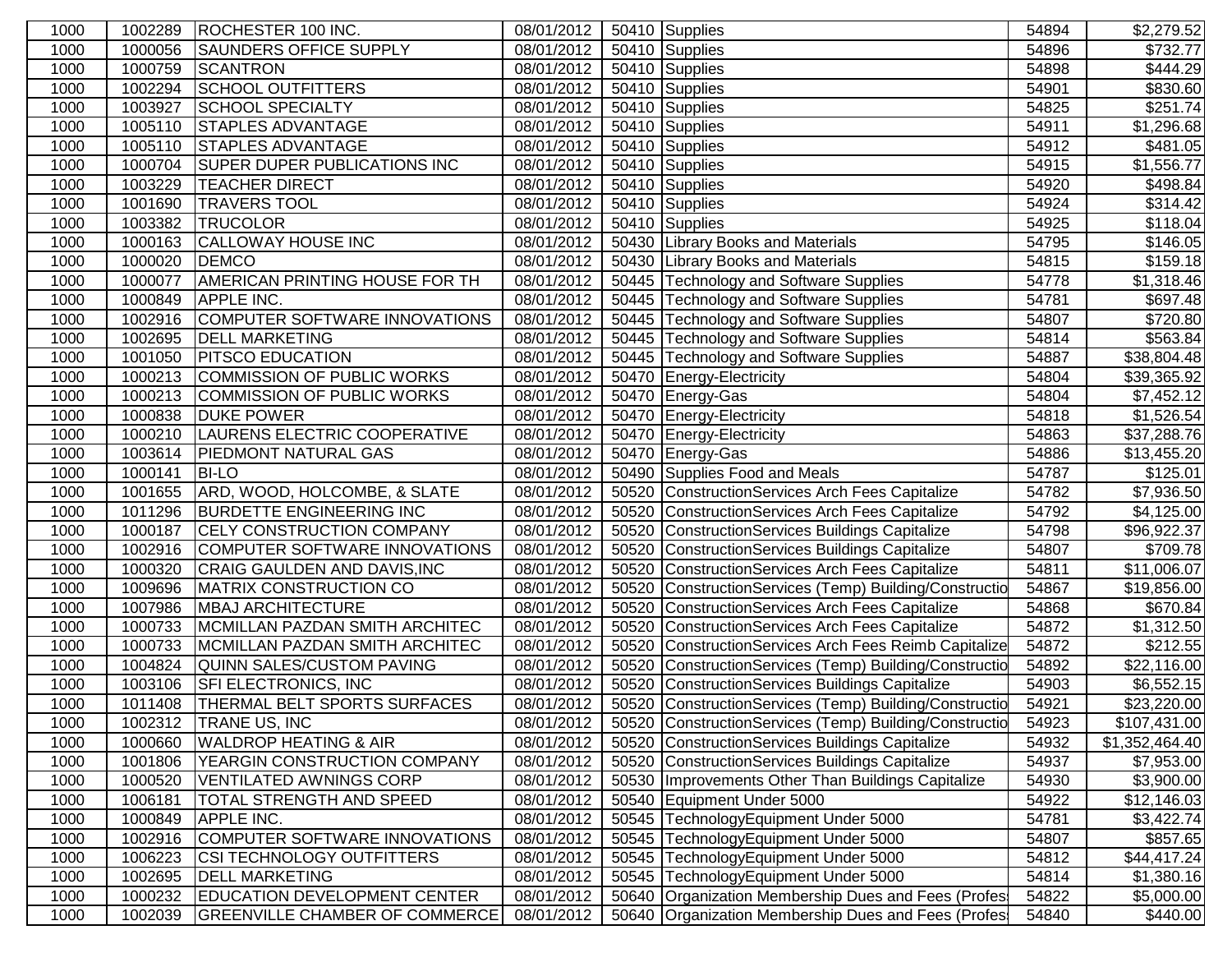| 1000 | 1000299 | <b>NFUSSD</b>                         | 08/01/2012 | 50640 Organization Membership Dues and Fees (Profes    | 54882 | \$3,000.00              |
|------|---------|---------------------------------------|------------|--------------------------------------------------------|-------|-------------------------|
| 1000 | 1000141 | <b>BI-LO</b>                          | 08/01/2012 | 50660 Pupil Activity                                   | 54787 | $\overline{$}227.23$    |
| 1000 | 1000377 | <b>STATE DEPARTMENT OF EDUCATION</b>  | 08/01/2012 | 50660 Pupil Activity                                   | 54913 | \$5,760.34              |
| 1000 | 1003021 | A & A FIRE PROTECTION                 | 08/02/2012 | 50329 Other - Property Serv                            | 1080  | \$1,476.92              |
| 1000 | 1001499 | G & K SERVICES                        | 08/02/2012 | 50329 Oth Prop Srv-Uniform Services                    | 1077  | \$3,703.78              |
| 1000 | 1001225 | <b>FOLLETT SOFTWARE COMPANY</b>       | 08/02/2012 | 50345 Technology                                       | 1075  | \$50,130.00             |
| 1000 | 1000264 | COMMUNICATION SERVICE CENTER I        | 08/02/2012 | 50395 Other Security Services                          | 1071  | \$1,833.88              |
| 1000 | 1001336 | <b>PALMETTO AIR AND WATER BALANCE</b> | 08/02/2012 | 50395 Other Professional and Technical Services        | 1076  | \$15,309.00             |
| 1000 | 1001623 | BENDER BURKOT EAST COAST SUPPL        | 08/02/2012 | 50410 Supplies                                         | 1078  | \$218.99                |
| 1000 | 1003917 | <b>CLASSROOM DIRECT</b>               | 08/02/2012 | 50410 Supplies                                         | 1081  | $\overline{$}965.83$    |
| 1000 | 1000567 | <b>FOLLETT LIBRARY RESOURCES</b>      | 08/02/2012 | 50410 Supplies                                         | 1072  | \$997.81                |
| 1000 | 1000721 | <b>FORMS &amp; SUPPLY, INC.</b>       | 08/02/2012 | 50410 Supplies                                         | 1073  | \$3,296.12              |
| 1000 | 1002887 | <b>GREENVILLE OFFICE SUPPLY</b>       | 08/02/2012 | 50410 Supplies                                         | 1079  | \$2,581.03              |
| 1000 | 1000066 | LAKESHORE LEARNING MATERIALS          | 08/02/2012 | 50410 Supplies                                         | 1070  | \$1,312.04              |
| 1000 | 1003920 | <b>SCHOOL SPECIALTY</b>               | 08/02/2012 | 50410 Supplies                                         | 1081  | \$198.78                |
| 1000 | 1003927 | <b>SCHOOL SPECIALTY</b>               | 08/02/2012 | 50410 Supplies                                         | 1081  | \$1,024.42              |
| 1000 | 1000567 | <b>FOLLETT LIBRARY RESOURCES</b>      | 08/02/2012 | 50430 Library Books and Materials                      | 1072  | \$969.02                |
| 1000 | 1000721 | <b>FORMS &amp; SUPPLY, INC.</b>       | 08/02/2012 | 50445 Technology and Software Supplies                 | 1073  | \$3,341.29              |
| 1000 | 1000846 | <b>VIRCO INC.</b>                     | 08/02/2012 | 50540 Equipment Under 5000                             | 1074  | \$4,243.36              |
| 6000 | 1000017 | <b>AAA SUPPLY</b>                     | 08/02/2012 | 50323 Repairs and Maintenance Services                 | 62748 | \$8,056.33              |
| 6000 | 1000025 | JOYCE EQUIPMENT COMPANY               | 08/02/2012 | 50323 Repairs and Maintenance Services                 | 62749 | \$4,444.72              |
| 6000 | 1000367 | <b>PEPSI-COLA BOTTLING COMPANY</b>    | 08/02/2012 | 50323 Repairs and Maintenance Services                 | 62750 | \$1,472.50              |
| 6000 | 1000367 | <b>PEPSI-COLA BOTTLING COMPANY</b>    | 08/02/2012 | 50460 Food Purchases                                   | 62750 | \$353.60                |
| 6000 | 1001800 | SIMPLEX GRINNELL                      | 08/02/2012 | 50323 Repairs and Maintenance Services                 | 62751 | \$396.24                |
| 6000 | 1004031 | <b>FOX CREEK PRINTING COMPANY INC</b> | 08/02/2012 | 50360 Printing and Binding                             | 62753 | \$4,992.60              |
| 6000 | 1005276 | <b>GREENVILLE COUNTY SCHOOLS</b>      | 08/02/2012 | 10150 Due To From General Fund                         | 62754 | \$649,614.89            |
| 6000 | 1000302 | US FOODSERVICE                        | 08/06/2012 | 50460 Food Purchases                                   | 62844 | \$1,039.13              |
| 6000 | 1000302 | <b>US FOODSERVICE</b>                 | 08/06/2012 | 50490 Supplies Food and Meals                          | 62844 | \$426.71                |
| 6000 | 1001140 | <b>PAPA JOHN'S PIZZA</b>              | 08/06/2012 | 50460 Food Purchases                                   | 62845 | $\overline{$10,186.42}$ |
| 1000 | 1000050 | <b>RENAISSANCE LEARNING, INC.</b>     | 08/08/2012 | 50550 Local Funds AP                                   | 55123 | \$1,114.59              |
| 1000 | 1009159 | <b>GALLAGHER, LAUREN M</b>            | 08/08/2012 | 50312  Instructional Programs Improvement Services     | 55032 | \$120.00                |
| 1000 | 1000068 | <b>SC LAW ENFORCEMENT DIVISION</b>    | 08/08/2012 | 50314 Staff Services                                   | 55137 | \$405.00                |
| 1000 | 1000213 | <b>COMMISSION OF PUBLIC WORKS</b>     | 08/08/2012 | 50321 Public Utility Services (Excludes EnergySee 470) | 54998 | \$302.29                |
| 1000 | 1001497 | <b>GREENVILLE WATER SYSTEM</b>        | 08/08/2012 | 50321 Public Utility Services (Excludes EnergySee 470) | 55045 | \$10,328.83             |
| 1000 | 1003739 | UNITED UTILITY CO                     | 08/08/2012 | 50321 Public Utility Services (Excludes EnergySee 470) | 55178 | \$2,953.80              |
| 1000 | 1003344 | <b>AJ CHEMICAL</b>                    | 08/08/2012 | 50323 R&M Preventative Maintenance                     | 54941 | $\overline{$12,875.00}$ |
| 1000 |         | 1011424 ANDREW WADE FLOORING          | 08/08/2012 | 50323 R&M Serv-Plant Serv                              | 54947 | \$4,168.10              |
| 1000 | 1000166 | CAMPBELL'S PAINTING CONTRACTOR        | 08/08/2012 | 50323 R&M Serv-Painting Serv                           | 54985 | \$9,257.00              |
| 1000 | 1011284 | <b>EASTERN TREE SERVICE INC</b>       | 08/08/2012 | 50323 R&M Grounds                                      | 55013 | \$4,602.64              |
| 1000 | 1007453 | JA PIPER ROOFING CO                   | 08/08/2012 | 50323 Repairs and Maintenance Services                 | 55069 | \$2,133.38              |
| 1000 | 1001533 | KALEIDOSCOPE CONSTRUCTION & DE        | 08/08/2012 | 50323 R&M Serv-Field & Park Light Serv                 | 55074 | \$1,802.50              |
| 1000 | 1008622 | <b>ORKIN, INC</b>                     | 08/08/2012 | 50323 R&M Serv-Pest Control Serv                       | 55111 | \$3,930.00              |
| 1000 | 1000394 | <b>PLUS INC</b>                       | 08/08/2012 | 50323 Repairs and Maintenance Services                 | 55118 | \$184.83                |
| 1000 | 1001049 | SOUTHERN FLOORING INC.                | 08/08/2012 | 50323 Repairs and Maintenance Services                 | 55149 | \$2,500.00              |
| 1000 | 1002045 | SOUTHERN PAINT.& MAINT.SPECIAL        | 08/08/2012 | 50323 R&M Serv-Painting Serv                           | 55150 | \$165,853.00            |
| 1000 | 1003590 | AMERICAN SECURITY GREENVILLE          | 08/08/2012 | 50329 Other - Property Serv                            | 54945 | \$14,605.68             |
| 1000 | 1000458 | <b>GREENVILLE COUNTY SOLID WASTE</b>  | 08/08/2012 | 50329 Oth Prop Srv-Waste Management                    | 55042 | $\overline{$}139.42$    |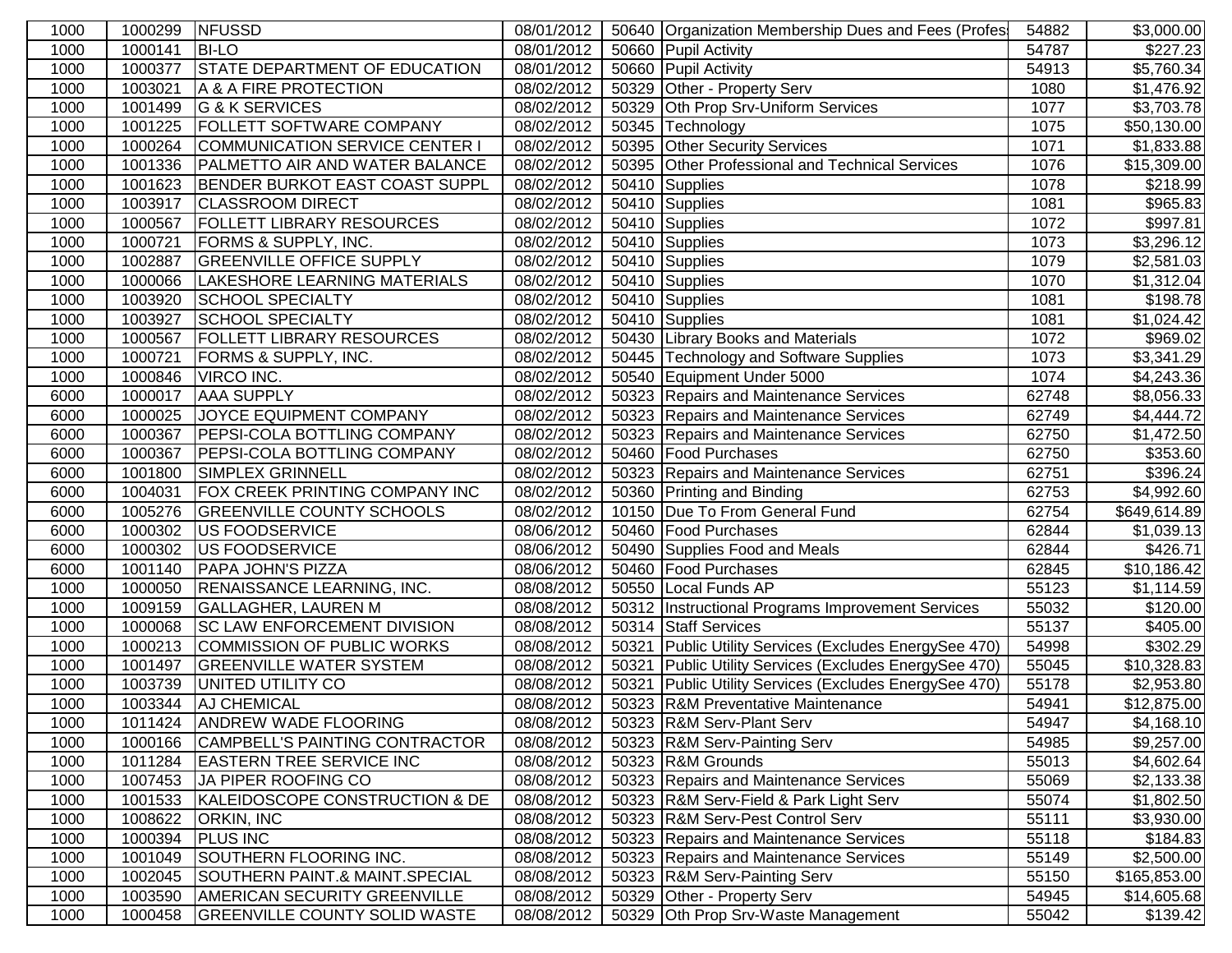| 1000 |         | 1009916   WASTE CONNECTIONS CAROLINAS   | 08/08/2012                | 50329 Oth Prop Srv-Waste Management             | 55184 | \$13,355.19            |
|------|---------|-----------------------------------------|---------------------------|-------------------------------------------------|-------|------------------------|
| 1000 | 1001705 | AT&T                                    | 08/08/2012                | 50340 Comm Srvc-Landlines                       | 54955 | \$28,069.56            |
| 1000 | 1008286 | <b>FRONTIER COMMUNICATIONS</b>          | 08/08/2012                | 50340 Comm Srvc-Landlines                       | 55031 | \$4,485.94             |
| 1000 | 1004857 | <b>STATE BUDGET &amp; CONTROL BOARD</b> | 08/08/2012                | 50340 Communication                             | 55154 | \$460.60               |
| 1000 | 1002823 | <b>BRAINPOP LLC</b>                     | 08/08/2012                | 50345 Technology                                | 54973 | \$1,495.00             |
| 1000 | 1002894 | <b>EXPLORE LEARNING</b>                 | 08/08/2012                | 50345 Technology                                | 55019 | \$799.00               |
| 1000 | 1000050 | <b>RENAISSANCE LEARNING, INC.</b>       | 08/08/2012                | 50345 Technology                                | 55123 | \$1,114.59             |
| 1000 | 1004788 | <b>SHARP BUSINESS SYSTEMS</b>           | 08/08/2012                | 50345   Tech Srvc-Copier Contract               | 55141 | \$1,896.15             |
| 1000 | 1005113 | <b>VIRTUCOM INC.</b>                    | 08/08/2012                | 50345 Tech Srvc-Copier Contract                 | 55179 | \$420.02               |
| 1000 | 1003265 | <b>SIGNS BY TOMORROW</b>                | 08/08/2012                | 50360 Printing and Binding                      | 55142 | \$432.35               |
| 1000 | 1003590 | <b>AMERICAN SECURITY GREENVILLE</b>     | 08/08/2012                | 50395 Other Professional and Technical Services | 54945 | \$13,752.36            |
| 1000 | 1002680 | CHARTER COMMUNICATIONS                  | 08/08/2012                | 50395 Other Professional and Technical Services | 54991 | \$134.99               |
| 1000 | 1000332 | <b>CRANDALL CORPORATION</b>             | 08/08/2012                | 50395 Prof Tech Srvc-Chemical Disposal          | 55001 | \$13,875.00            |
| 1000 | 1002523 | <b>FIRSTLAB</b>                         | 08/08/2012                | 50395 Prof Tech Srvc-Drug Testing               | 55023 | $\overline{31,277.25}$ |
| 1000 | 1011380 | KHOSROWJERDI, DONNA                     | 08/08/2012                | 50395 Other Professional and Technical Services | 55075 | \$170.00               |
| 1000 | 1003404 | MANAGEMENT DECISIONS                    | 08/08/2012                | 50395 Other Professional and Technical Services | 55089 | \$8,662.50             |
| 1000 | 1002311 | MCDONALD, JANET                         | 08/08/2012                | 50395 Other Professional and Technical Services | 55096 | \$980.00               |
| 1000 | 1011382 | MCLEAN LEDFORD, CORNELIA                | 08/08/2012                | 50395 Other Professional and Technical Services | 55097 | \$280.00               |
| 1000 | 1004246 | <b>CINTAS</b>                           | 08/08/2012                | 50399 Miscellaneous Purchased Services          | 54993 | $\overline{$3,659.05}$ |
| 1000 | 1000715 | ASCD                                    | 08/08/2012                | 50410 Supplies                                  | 54951 | \$103.01               |
| 1000 | 1002150 | <b>BARNES &amp; NOBLE, INC.</b>         | 08/08/2012                | 50410 Supplies                                  | 54957 | \$3,437.35             |
| 1000 | 1007840 | <b>BRUCE AIR FILTER CO</b>              | 08/08/2012                | 50410 Supplies-Filters                          | 54976 | \$8,604.98             |
| 1000 | 1001483 | <b>CC DICKSON</b>                       | 08/08/2012                | 50410 Supplies-HVAC supplies                    | 54988 | \$2,653.81             |
| 1000 | 1003218 | <b>CEMEX</b>                            | 08/08/2012                | 50410 Supplies-Grounds                          | 54989 | \$3,128.06             |
| 1000 | 1002080 | COMMERCIAL ENGRAVING, INC.              | 08/08/2012                | 50410 Supplies                                  | 54997 | \$105.20               |
| 1000 | 1000317 | <b>COWART AWARDS</b>                    | 08/08/2012                | 50410 Supplies                                  | 54999 | \$868.14               |
| 1000 | 1000020 | <b>DEMCO</b>                            | 08/08/2012                | 50410 Supplies                                  | 55006 | \$1,644.16             |
| 1000 | 1000755 | <b>DICK BLICK COMPANY</b>               | 08/08/2012                | 50410 Supplies                                  | 55007 | \$500.67               |
| 1000 | 1000324 | <b>FREEMAN GRAPHICS SYSTEMS</b>         | 08/08/2012                | 50410 Supplies                                  | 55030 | \$1,029.09             |
| 1000 | 1001602 | <b>GUNNELLS PUBLISHING</b>              | 08/08/2012                | 50410 Supplies                                  | 55051 | $\overline{$}460.41$   |
| 1000 | 1000771 | <b>GUY BEATY</b>                        | 08/08/2012                | 50410 Supplies-HVAC supplies                    | 55052 | \$109.82               |
| 1000 | 1005742 | <b>HEINEMANN</b>                        | 08/08/2012                | 50410 Supplies                                  | 55056 | \$325.15               |
| 1000 | 1000538 | <b>HOUGHTON MIFFLIN#1</b>               | 08/08/2012                | 50410 Supplies                                  | 55062 | \$1,424.90             |
| 1000 | 1011439 | JAMIE VOLLMER, INC                      | 08/08/2012                | 50410 Supplies                                  | 55071 | \$2,405.00             |
| 1000 | 1000462 | <b>JANPAK</b>                           | 08/08/2012                | 50410 Supplies-Custodial                        | 55072 | \$306.02               |
| 1000 | 1000066 | LAKESHORE LEARNING MATERIALS            | 08/08/2012                | 50410 Supplies                                  | 55080 | $\overline{$1,253.72}$ |
| 1000 |         | 1000113  LOWE'S OF GREENVILLE           | 08/08/2012 50410 Supplies |                                                 | 55086 | \$2,024.88             |
| 1000 | 1000113 | LOWE'S OF GREENVILLE                    | 08/08/2012                | 50410 Supplies                                  | 55196 | \$2,024.88             |
| 1000 | 1001452 | LOWE'S OF SIMPSONVILLE                  | 08/08/2012                | 50410 Supplies                                  | 55087 | \$669.60               |
| 1000 | 1001452 | LOWE'S OF SIMPSONVILLE                  | 08/08/2012                | 50410 Supplies                                  | 55196 | \$669.60               |
| 1000 | 1000751 | NU-IDEA SCHOOL SUPPLY CO INC            | 08/08/2012                | 50410 Supplies                                  | 55107 | \$1,232.00             |
| 1000 | 1000329 | <b>ORIENTAL TRADING COMPANY</b>         | 08/08/2012                | 50410 Supplies                                  | 55110 | \$287.78               |
| 1000 | 1000394 | <b>PLUS INC</b>                         | 08/08/2012                | 50410 Supplies                                  | 55118 | \$376.94               |
| 1000 | 1001079 | <b>PRESENTATION SYSTEMS SOUTH, IN</b>   | 08/08/2012                | 50410 Supplies                                  | 55119 | \$1,559.27             |
| 1000 | 1003615 | <b>QUILL CORPORATION</b>                | 08/08/2012                | 50410 Supplies                                  | 55120 | \$4,417.50             |
| 1000 | 1005293 | <b>RDJ SPECIALTIES</b>                  | 08/08/2012                | 50410 Supplies                                  | 55122 | \$407.65               |
| 1000 | 1001240 | SCHOOL HEALTH CORPORATION               | 08/08/2012                | 50410 Supplies                                  | 55139 | \$132.20               |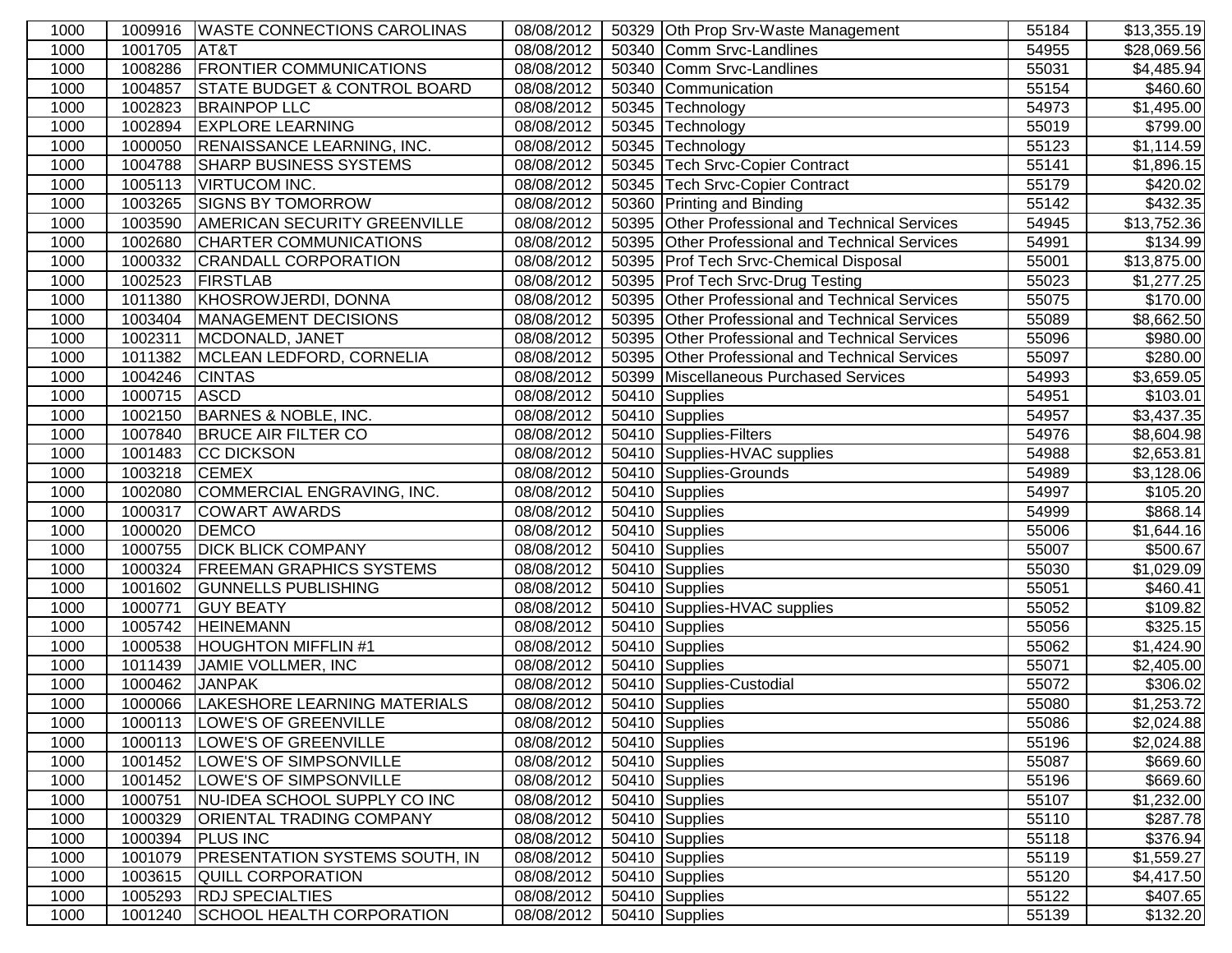| 1000 | 1010034 | <b>SMARTMOTION TECHNOLOGY</b>            | 08/08/2012 |            | 50410 Supplies                                         | 55147 | \$529.50                |
|------|---------|------------------------------------------|------------|------------|--------------------------------------------------------|-------|-------------------------|
| 1000 | 1001222 | <b>STAPLES ADVANTAGE</b>                 | 08/08/2012 |            | 50410 Supplies                                         | 55163 | \$488.06                |
| 1000 | 1005110 | <b>STAPLES ADVANTAGE</b>                 | 08/08/2012 |            | 50410 Supplies                                         | 55152 | \$1,750.04              |
| 1000 | 1005657 | STAPLES CONTRACT & COMMERCIAL,           | 08/08/2012 |            | 50410 Supplies                                         | 55153 | \$154.40                |
| 1000 | 1002002 | <b>STENHOUSE PUBLISHERS</b>              | 08/08/2012 |            | 50410 Supplies                                         | 55156 | \$446.26                |
| 1000 | 1011426 | THE SCHOOL BOX, INC                      | 08/08/2012 |            | 50410 Supplies                                         | 55169 | \$130.37                |
| 1000 | 1000427 | <b>TOOL SHED INC</b>                     | 08/08/2012 |            | 50410 Supplies                                         | 55174 | \$1,497.03              |
| 1000 | 1000859 | <b>WORTHINGTON DIRECT, INC.</b>          | 08/08/2012 |            | 50410 Supplies                                         | 55193 | \$306.26                |
| 1000 | 1007539 | <b>ZAHOUREK SYSTEMS, INC.</b>            | 08/08/2012 |            | 50410 Supplies                                         | 55195 | \$255.86                |
| 1000 | 1003406 | <b>WT COX SUBSCRIPTIONS</b>              | 08/08/2012 |            | 50440 Periodicals                                      | 55194 | \$484.21                |
| 1000 | 1001492 | <b>ADVANCED BIONICS CORPORATION</b>      | 08/08/2012 |            | 50445 Technology and Software Supplies                 | 54940 | \$804.28                |
| 1000 | 1011384 | <b>AMSCOPE</b>                           | 08/08/2012 |            | 50445 Technology and Software Supplies                 | 54946 | \$1,035.74              |
| 1000 | 1006223 | <b>CSI TECHNOLOGY OUTFITTERS</b>         | 08/08/2012 |            | 50445 Technology and Software Supplies                 | 55004 | $\overline{$}5,312.50$  |
| 1000 | 1007542 | <b>HUE HD</b>                            | 08/08/2012 |            | 50445 Technology and Software Supplies                 | 54952 | \$461.64                |
| 1000 | 1001222 | <b>STAPLES ADVANTAGE</b>                 | 08/08/2012 |            | 50445 Technology and Software Supplies                 | 55163 | $\overline{$}531.86$    |
| 1000 | 1005657 | <b>STAPLES CONTRACT &amp; COMMERCIAL</b> | 08/08/2012 |            | 50445 Technology and Software Supplies                 | 55153 | \$110.64                |
| 1000 | 1007539 | <b>ZAHOUREK SYSTEMS, INC.</b>            | 08/08/2012 |            | 50445 Technology and Software Supplies                 | 55195 | \$232.46                |
| 1000 | 1000213 | COMMISSION OF PUBLIC WORKS               | 08/08/2012 |            | 50470 Energy-Electricity                               | 54998 | $\overline{$10,021.28}$ |
| 1000 | 1000213 | COMMISSION OF PUBLIC WORKS               | 08/08/2012 |            | 50470 Energy-Gas                                       | 54998 | \$617.92                |
| 1000 | 1000838 | <b>DUKE POWER</b>                        | 08/08/2012 |            | 50470 Energy-Electricity                               | 55010 | \$192.50                |
| 1000 | 1002662 | <b>FOUNTAIN INN NATURAL GAS SYSTE</b>    | 08/08/2012 |            | 50470 Energy-Gas                                       | 55029 | $\overline{$825.36}$    |
| 1000 | 1001351 | <b>GREER GAS CO.</b>                     | 08/08/2012 |            | 50470 Energy-Gas                                       | 55046 | \$863.90                |
| 1000 | 1003614 | <b>PIEDMONT NATURAL GAS</b>              | 08/08/2012 |            | 50470 Energy-Gas                                       | 55116 | \$10,766.24             |
| 1000 | 1002027 | <b>ASHMORE, LEAPHART &amp; RABON LLC</b> | 08/08/2012 | 50510 Land |                                                        | 54953 | \$1,470.16              |
| 1000 | 1000765 | <b>FAULKNER AND ASSOCIATES</b>           | 08/08/2012 |            | 50510 Land Appraisal                                   | 55020 | \$2,000.00              |
| 1000 | 1001756 | SMITH SURVEYORS, INC.                    | 08/08/2012 | 50510 Land |                                                        | 55148 | \$2,180.00              |
| 1000 | 1000320 | CRAIG GAULDEN AND DAVIS, INC             | 08/08/2012 |            | 50520 ConstructionServices Arch Fees Capitalize        | 55000 | \$8,500.00              |
| 1000 | 1003588 | HEARTWOOD CONSTRUCTORS, INC.             | 08/08/2012 |            | 50520 ConstructionServices (Temp) Building/Constructio | 55055 | \$1,000.00              |
| 1000 | 1008894 | HOLDEN CARPET SERVICE OF COLUM           | 08/08/2012 |            | 50520 ConstructionServices (Temp) Building/Constructio | 55060 | \$5,495.25              |
| 1000 | 1005469 | LOWE'S - CHERRYDALE                      | 08/08/2012 |            | 50520 ConstructionServices (Temp) Building/Constructio | 55088 | \$8,110.12              |
| 1000 | 1005469 | LOWE'S - CHERRYDALE                      | 08/08/2012 |            | 50520 ConstructionServices (Temp) Building/Constructio | 55196 | \$8,110.12              |
| 1000 | 1002001 | S&ME                                     | 08/08/2012 |            | 50520 ConstructionServices (Temp) Building/Constructio | 55133 | \$5,347.75              |
| 1000 | 1000173 | CAROLINA LAWN & TRACTOR INC              | 08/08/2012 |            | 50540 Equipment Over 5000                              | 54987 | $\overline{$}5,707.04$  |
| 1000 | 1000849 | <b>APPLE INC.</b>                        | 08/08/2012 |            | 50545 TechnologyEquipment Under 5000                   | 54948 | \$772.74                |
| 1000 | 1011454 | <b>ALSIDE SUPPLY CENTER</b>              | 08/08/2012 |            | 50580 Mobile Classrooms Construction Non Capitalize    | 54944 | \$1,641.38              |
| 1000 | 1002039 | <b>GREENVILLE CHAMBER OF COMMERCE</b>    | 08/08/2012 |            | 50640 Organization Membership Dues and Fees (Profes    | 55041 | \$2,350.00              |
| 1000 | 1001142 | <b>INTERNATIONAL BACCALAUREATE NA</b>    | 08/08/2012 |            | 50640 Organization Membership Dues and Fees (Profes    | 55066 | \$15,200.00             |
| 1000 | 1000084 | <b>SCASA</b>                             | 08/08/2012 |            | 50640 Organization Membership Dues and Fees (Profes)   | 55138 | \$436.00                |
| 1000 | 1000377 | <b>STATE DEPARTMENT OF EDUCATION</b>     | 08/08/2012 |            | 50660 Pupil Activity                                   | 55155 | \$8,331.00              |
| 1000 | 1003927 | <b>SCHOOL SPECIALTY</b>                  | 08/09/2012 |            | 10160   Inventory - Warehouse                          | 1090  | \$1,803.70              |
| 1000 | 1000066 | LAKESHORE LEARNING MATERIALS             | 08/09/2012 |            | 20410 Inventory Recd not Vouchered                     | 1082  | \$801.57                |
| 1000 | 1003927 | <b>SCHOOL SPECIALTY</b>                  | 08/09/2012 |            | 20410 Inventory Recd not Vouchered                     | 1090  | \$4,381.27              |
| 1000 | 1003927 | <b>SCHOOL SPECIALTY</b>                  | 08/09/2012 |            | 50550 Item Cost Var Suspense                           | 1090  | \$110.00                |
| 1000 | 1002041 | <b>THYSSENKRUPP ELEVATOR</b>             | 08/09/2012 |            | 50323 R&M Serv-Elevator Serv                           | 1087  | \$4,089.50              |
| 1000 | 1001453 | <b>INTERSTATE TRANSPORTATION EQUI</b>    | 08/09/2012 | 50331      | <b>Student Transportation</b>                          | 55244 | \$158, 113.11           |
| 1000 | 1001623 | <b>BENDER BURKOT EAST COAST SUPPL</b>    | 08/09/2012 |            | 50410 Supplies                                         | 1086  | \$108.57                |
| 1000 | 1003917 | <b>CLASSROOM DIRECT</b>                  | 08/09/2012 |            | 50410 Supplies                                         | 1090  | \$1,847.99              |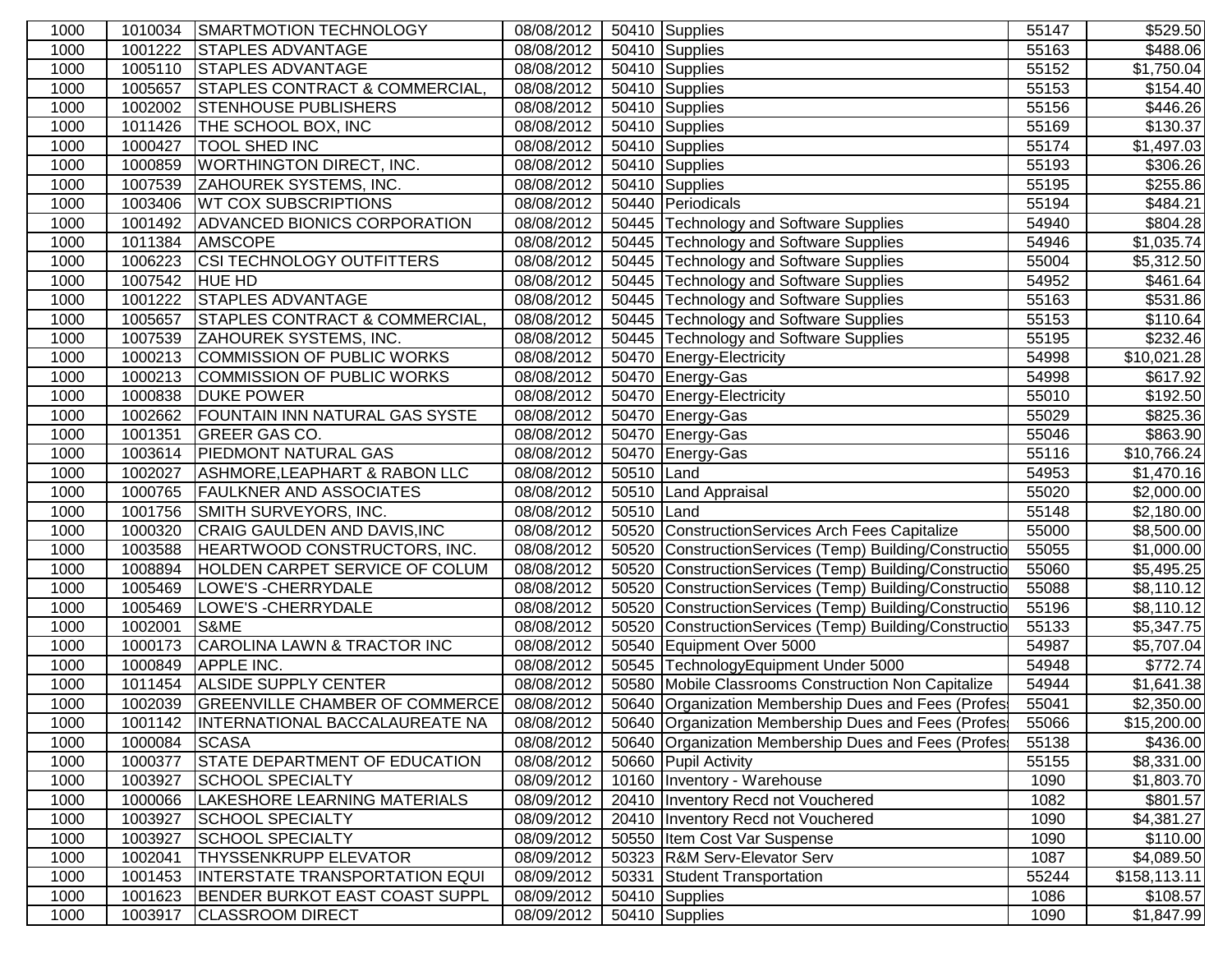| 1000 | 1002726 | ECHOLS OIL CO.                        | 08/09/2012 |       | 50410 Supplies-Vehicle fuel                            | 1088  | \$31,681.73            |
|------|---------|---------------------------------------|------------|-------|--------------------------------------------------------|-------|------------------------|
| 1000 | 1000721 | <b>FORMS &amp; SUPPLY, INC.</b>       | 08/09/2012 |       | 50410 Supplies                                         | 1084  | \$5,700.80             |
| 1000 | 1002887 | <b>GREENVILLE OFFICE SUPPLY</b>       | 08/09/2012 |       | 50410 Supplies                                         | 1089  | \$1,202.00             |
| 1000 | 1000066 | LAKESHORE LEARNING MATERIALS          | 08/09/2012 |       | 50410 Supplies                                         | 1082  | \$1,342.65             |
| 1000 | 1002336 | <b>PREMIER AGENDAS INC</b>            | 08/09/2012 |       | 50410 Supplies                                         | 1090  | \$1,853.40             |
| 1000 | 1003927 | <b>SCHOOL SPECIALTY</b>               | 08/09/2012 |       | 50410 Supplies                                         | 1090  | \$1,506.07             |
| 1000 | 1000846 | VIRCO INC.                            | 08/09/2012 |       | 50410 Supplies                                         | 1085  | \$404,047.85           |
| 1000 | 1000567 | <b>FOLLETT LIBRARY RESOURCES</b>      | 08/09/2012 |       | 50430 Library Books and Materials                      | 1083  | \$1,215.49             |
| 1000 | 1000567 | <b>FOLLETT LIBRARY RESOURCES</b>      | 08/09/2012 |       | 50445 Technology and Software Supplies                 | 1083  | \$218.79               |
| 1000 | 1000721 | FORMS & SUPPLY, INC.                  | 08/09/2012 |       | 50445 Technology and Software Supplies                 | 1084  | \$2,693.73             |
| 1000 | 1000846 | VIRCO INC.                            | 08/09/2012 |       | 50445 Technology and Software Supplies                 | 1085  | \$6,918.63             |
| 1000 | 1007557 | <b>LITTLE CAFE W/ DESERTS TO ENJO</b> | 08/09/2012 |       | 50490 Supplies Food and Meals                          | 55245 | \$2,577.20             |
| 1000 | 1011473 | MARQUETTE MEAT MARKET & CAFE          | 08/09/2012 |       | 50490 Supplies Food and Meals                          | 55246 | \$2,548.20             |
| 1000 | 1003814 | <b>MCALISTERS DELI</b>                | 08/09/2012 |       | 50490 Supplies Food and Meals                          | 55247 | $\overline{$}2,616.30$ |
| 1000 | 1000846 | VIRCO INC.                            | 08/09/2012 |       | 50540 Equipment Under 5000                             | 1085  | \$30,651.12            |
| 6000 | 1000017 | <b>AAA SUPPLY</b>                     | 08/09/2012 |       | 50323 Repairs and Maintenance Services                 | 62853 | $\overline{$}674.27$   |
| 6000 | 1000025 | JOYCE EQUIPMENT COMPANY               | 08/09/2012 |       | 50540 Equipment Under 5000                             | 62854 | $\overline{$}789.28$   |
| 6000 | 1000133 | <b>BATTERY SPECIALISTS INC</b>        | 08/09/2012 |       | 50323 Repairs and Maintenance Services                 | 62855 | \$169.06               |
| 6000 | 1000162 | C C DICKSON CO                        | 08/09/2012 |       | 50323 Repairs and Maintenance Services                 | 62856 | $\overline{$842.31}$   |
| 6000 | 1000831 | <b>BAKER DISTRIBUTING</b>             | 08/09/2012 |       | 50323 Repairs and Maintenance Services                 | 62858 | \$634.09               |
| 6000 | 1001763 | NETWORK CONTROLS & ELECTRIC           | 08/09/2012 |       | 50545 TechnologyEquipment Under 5000                   | 62860 | \$211.18               |
| 6000 | 1001800 | <b>SIMPLEX GRINNELL</b>               | 08/09/2012 |       | 50323 Repairs and Maintenance Services                 | 62861 | $\overline{$}119.73$   |
| 6000 | 1002212 | LOWE'S COMPANIES, INC.                | 08/09/2012 |       | 50323 Repairs and Maintenance Services                 | 62862 | \$681.87               |
| 6000 | 1005396 | <b>DELI AT PELHAM FALLS</b>           | 08/09/2012 |       | 50312 Instructional Programs Improvement Services      | 62864 | \$3,453.84             |
| 6000 | 1005396 | <b>DELI AT PELHAM FALLS</b>           | 08/09/2012 |       | 50460 Food Purchases                                   | 62864 | \$2,800.22             |
| 1000 | 1000257 | <b>ELAN PUBLISHING COMPANY INC</b>    | 08/15/2012 | 10160 | Inventory - Warehouse                                  | 55286 | \$197.97               |
| 1000 | 1000152 | <b>BRAME SCHOOL PRODUCTS</b>          | 08/15/2012 | 20410 | Inventory Recd not Vouchered                           | 55262 | \$6,328.20             |
| 1000 | 1000257 | <b>ELAN PUBLISHING COMPANY INC</b>    | 08/15/2012 | 20410 | Inventory Recd not Vouchered                           | 55286 | \$1,478.71             |
| 1000 | 1011427 | UNISOURCE WORLDWIDE, INC              | 08/15/2012 | 20410 | Inventory Recd not Vouchered                           | 55380 | \$110,765.75           |
| 1000 | 1007000 | <b>VICK SR., DONALD S.</b>            | 08/15/2012 | 50311 | <b>Instructional Services</b>                          | 55385 | \$310.40               |
| 1000 | 1011466 | ARNOLD, JUDITH J                      | 08/15/2012 |       | 50312 Instructional Programs Improvement Services      | 55254 | \$500.00               |
| 1000 | 1010987 | <b>BALOUGH, WENDY D</b>               | 08/15/2012 |       | 50312   Instructional Programs Improvement Services    | 55256 | \$1,500.00             |
| 1000 | 1010785 | LICHTENWALNER, JILL CHRISTINE         | 08/15/2012 |       | 50312   Instructional Programs Improvement Services    | 55321 | \$500.00               |
| 1000 | 1001497 | <b>GREENVILLE WATER SYSTEM</b>        | 08/15/2012 |       | 50321 Public Utility Services (Excludes EnergySee 470) | 55295 | \$1,703.44             |
| 1000 | 1000364 | <b>PECKNEL MUSIC COMPANY</b>          | 08/15/2012 |       | 50323 R&M Serv-Piano & Strings Serv                    | 55339 | \$230.87               |
| 1000 | 1001049 | <b>SOUTHERN FLOORING INC.</b>         | 08/15/2012 |       | 50323 R&M Serv-Plant Serv                              | 55364 | \$10,500.00            |
| 1000 | 1002045 | SOUTHERN PAINT.& MAINT.SPECIAL        | 08/15/2012 |       | 50323 R&M Serv-Painting Serv                           | 55365 | \$500.00               |
| 1000 | 1004430 | <b>SURRY INSURANCE</b>                | 08/15/2012 |       | 50324 Property Insurance                               | 55372 | \$141.00               |
| 1000 | 1001800 | <b>SIMPLEX GRINNELL</b>               | 08/15/2012 |       | 50329 Other - Property Serv                            | 55358 | \$4,227.84             |
| 1000 | 1002322 | <b>SPIRIT TELECOM</b>                 | 08/15/2012 |       | 50340 Comm Srvc-Landlines                              | 55366 | \$124.07               |
| 1000 | 1000934 | <b>DE LAGE LANDEN FINANCIAL SERVI</b> | 08/15/2012 |       | 50345 Tech Srvc-Copier Contract                        | 55280 | \$244.40               |
| 1000 | 1004788 | <b>SHARP BUSINESS SYSTEMS</b>         | 08/15/2012 |       | 50345 Tech Srvc-Copier Contract                        | 55356 | \$2,835.56             |
| 1000 | 1009945 | SIMPLIFIED OFFICE SYSTEMS, LLC        | 08/15/2012 |       | 50345 Tech Srvc-Copier Contract                        | 55359 | \$1,908.03             |
| 1000 | 1005113 | <b>VIRTUCOM INC.</b>                  | 08/15/2012 |       | 50345 Tech Srvc-Copier Contract                        | 55386 | \$102.95               |
| 1000 | 1000245 | <b>PRESORT PLUS INC</b>               | 08/15/2012 |       | 50360 Printing and Binding                             | 55343 | \$5,704.60             |
| 1000 | 1003382 | <b>TRUCOLOR</b>                       | 08/15/2012 |       | 50360 Printing and Binding                             | 55379 | \$807.12               |
| 1000 | 1006759 | <b>CLEMSON UNIVERSITY</b>             | 08/15/2012 |       | 50373 Tuition to other Entity                          | 55272 | \$9,000.00             |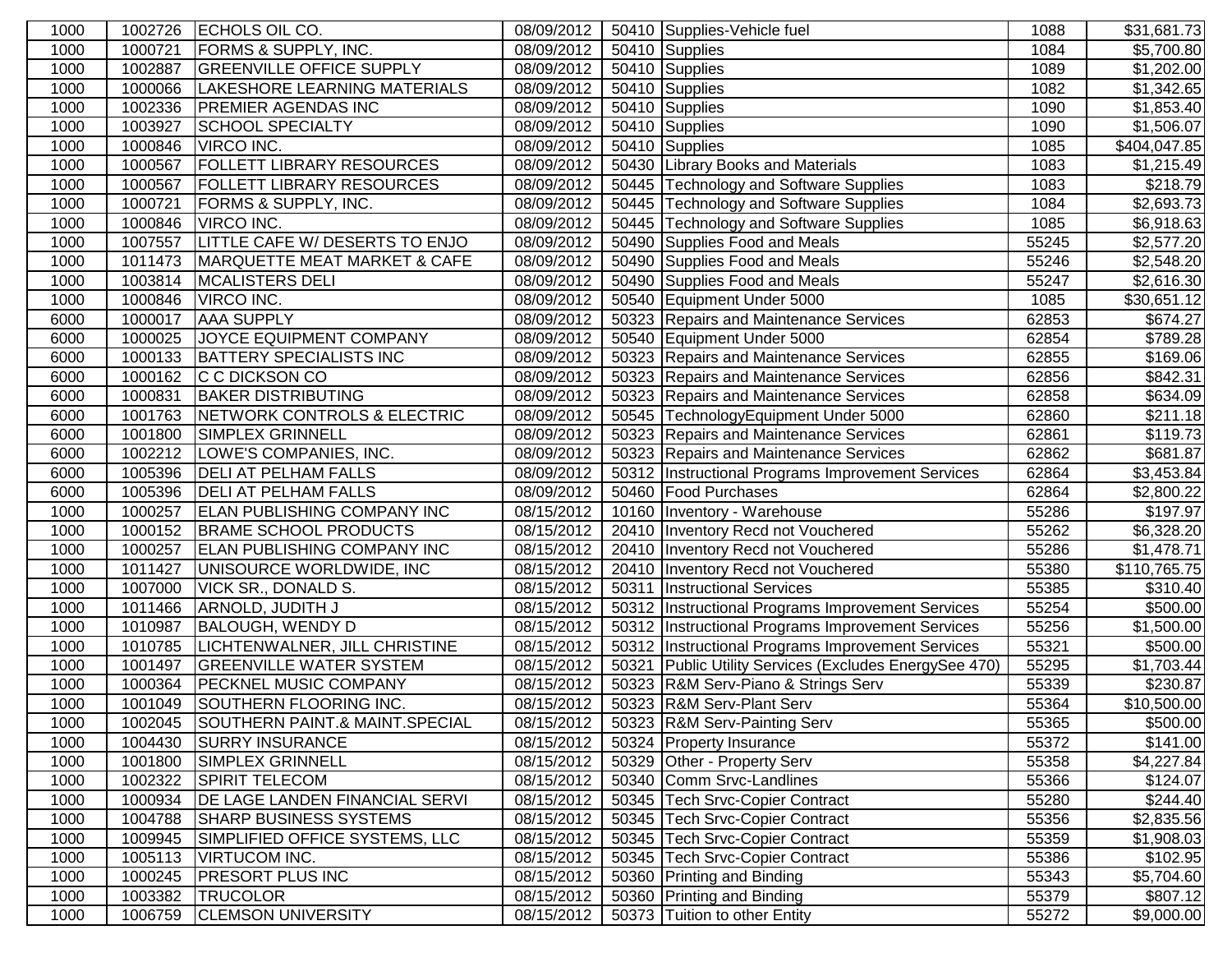| 1000 | 1006759 | <b>CLEMSON UNIVERSITY</b>             | 08/15/2012 |       | 50373 Tuition to other Entity                   | 55273 | \$9,000.00           |
|------|---------|---------------------------------------|------------|-------|-------------------------------------------------|-------|----------------------|
| 1000 | 1001829 | <b>CITY OF GREENVILLE POLICE DEPT</b> | 08/15/2012 |       | 50395 Prof Tech Srvc-SRO Contracts              | 55270 | \$20,666.64          |
| 1000 | 1005616 | <b>CITY OF MAULDIN</b>                | 08/15/2012 |       | 50395 Prof Tech Srvc-SRO Contracts              | 55271 | \$8,333.33           |
| 1000 | 1011231 | <b>GREENVILLE PSYCHIATRY</b>          | 08/15/2012 |       | 50395 Other Professional and Technical Services | 55294 | \$210.00             |
| 1000 | 1002666 | HANNON, GAYLE H.                      | 08/15/2012 |       | 50395 Other Professional and Technical Services | 55296 | \$518.00             |
| 1000 | 1003404 | MANAGEMENT DECISIONS                  | 08/15/2012 |       | 50395 Other Professional and Technical Services | 55324 | \$2,625.00           |
| 1000 | 1002144 | <b>PUBLIC PATHWAYS II, INC.</b>       | 08/15/2012 | 50395 | Other Professional and Technical Services       | 55344 | \$5,000.00           |
| 1000 | 1008445 | <b>RAYMOND ENGINEERING SC</b>         | 08/15/2012 | 50395 | Other Professional and Technical Services       | 55346 | \$6,615.45           |
| 1000 | 1002717 | SNOW, STEPHANIE L.                    | 08/15/2012 |       | 50395 Other Professional and Technical Services | 55363 | \$1,435.00           |
| 1000 | 1006002 | WORKWELL OCCUPATIONAL HEALTH          | 08/15/2012 |       | 50395 Prof Tech Srvc-Drug Testing               | 55391 | \$9,698.50           |
| 1000 | 1004357 | AMERICAN LEGACY PUBLISHING            | 08/15/2012 |       | 50410 Supplies                                  | 55251 | \$1,798.83           |
| 1000 | 1000947 | <b>APPERSON PRINT MANAGEMENT SERV</b> | 08/15/2012 |       | 50410 Supplies                                  | 55252 | \$815.12             |
| 1000 | 1002150 | BARNES & NOBLE, INC.                  | 08/15/2012 |       | 50410 Supplies                                  | 55257 | \$1,336.20           |
| 1000 | 1006377 | <b>BI-LO</b>                          | 08/15/2012 |       | 50410 Supplies                                  | 55259 | \$240.40]            |
| 1000 | 1002262 | <b>CITY ELECTRIC SUPPLY</b>           | 08/15/2012 |       | 50410 Supplies-Custodial                        | 55268 | \$246.01             |
| 1000 | 1002262 | <b>CITY ELECTRIC SUPPLY</b>           | 08/15/2012 |       | 50410 Supplies-Custodial                        | 55269 | \$100.11             |
| 1000 | 1009200 | CONSTRUCTIVE PLAYTHINGS, LLC          | 08/15/2012 |       | 50410 Supplies                                  | 55275 | \$121.72             |
| 1000 | 1009755 | <b>DAPPER INK</b>                     | 08/15/2012 |       | 50410 Supplies                                  | 55279 | \$600.00             |
| 1000 | 1005804 | <b>DURACO EXPRESS</b>                 | 08/15/2012 |       | 50410 Supplies                                  | 55284 | \$1,572.45           |
| 1000 | 1000538 | <b>HOUGHTON MIFFLIN#1</b>             | 08/15/2012 |       | 50410 Supplies                                  | 55303 | \$1,101.69           |
| 1000 | 1000365 | J W PEPPER & SON INC.                 | 08/15/2012 |       | 50410 Supplies                                  | 55304 | \$399.99             |
| 1000 | 1000557 | JANITOR'S WHOLESALE SUPPLY            | 08/15/2012 |       | 50410 Supplies-Custodial                        | 55305 | \$134.03             |
| 1000 | 1000462 | <b>JANPAK</b>                         | 08/15/2012 |       | 50410 Supplies-Custodial                        | 55306 | \$1,255.35           |
| 1000 | 1003470 | <b>LEGO EDUCATION</b>                 | 08/15/2012 |       | 50410 Supplies                                  | 55318 | $\overline{$}563.14$ |
| 1000 | 1000784 | <b>LESLIE SHEET METAL WORKS</b>       | 08/15/2012 |       | 50410 Supplies-Routine Maintenance              | 55319 | \$801.36             |
| 1000 | 1000419 | <b>LIBRARY STORE INC</b>              | 08/15/2012 |       | 50410 Supplies                                  | 55320 | \$115.01             |
| 1000 | 1001370 | MAGNATAG VISIBLE SYSTEMS              | 08/15/2012 |       | 50410 Supplies                                  | 55323 | \$228.57             |
| 1000 | 1004450 | <b>OFFICE DEPOT</b>                   | 08/15/2012 |       | 50410 Supplies                                  | 55336 | \$192.55             |
| 1000 | 1001870 | <b>OFFICE DEPOT, INC.</b>             | 08/15/2012 |       | 50410 Supplies                                  | 55336 | \$317.17             |
| 1000 | 1000243 | <b>PEARSON EDUCATION, INC.</b>        | 08/15/2012 |       | 50410 Supplies                                  | 55338 | \$266.78             |
| 1000 | 1001079 | <b>PRESENTATION SYSTEMS SOUTH, IN</b> | 08/15/2012 |       | 50410 Supplies                                  | 55342 | \$1,293.24           |
| 1000 | 1002289 | ROCHESTER 100 INC.                    | 08/15/2012 |       | 50410 Supplies                                  | 55349 | \$1,334.34           |
| 1000 | 1000675 | <b>SCHOOL NURSE SUPPLY</b>            | 08/15/2012 |       | 50410 Supplies                                  | 55354 | \$263.76             |
| 1000 | 1009261 | <b>SENSORY EDGE</b>                   | 08/15/2012 |       | 50410 Supplies                                  | 55355 | $\sqrt{$497.89}$     |
| 1000 | 1005110 | <b>STAPLES ADVANTAGE</b>              | 08/15/2012 |       | 50410 Supplies                                  | 55369 | \$511.49             |
| 1000 | 1000494 | UNITED CHEMICAL AND SUPPLY INC        | 08/15/2012 |       | 50410 Supplies-Custodial                        | 55381 | $\overline{$857.18}$ |
| 1000 | 1000419 | <b>LIBRARY STORE INC</b>              | 08/15/2012 |       | 50430 Library Books and Materials               | 55320 | \$241.64             |
| 1000 | 1000849 | APPLE INC.                            | 08/15/2012 |       | 50445 Technology and Software Supplies          | 55253 | \$920.08             |
| 1000 | 1000164 | <b>CAMCOR</b>                         | 08/15/2012 |       | 50445 Technology and Software Supplies          | 55265 | \$105.80             |
| 1000 | 1002916 | COMPUTER SOFTWARE INNOVATIONS         | 08/15/2012 |       | 50445 Technology and Software Supplies          | 55274 | \$791.03             |
| 1000 | 1006223 | <b>CSI TECHNOLOGY OUTFITTERS</b>      | 08/15/2012 |       | 50445 Technology and Software Supplies          | 55277 | \$1,963.65           |
| 1000 | 1010723 | KNOWLEDGE MATTERS, INC                | 08/15/2012 |       | 50445 Technology and Software Supplies          | 55313 | \$1,162.23           |
| 1000 | 1002938 | MED-EL CORPORATION                    | 08/15/2012 |       | 50445 Technology and Software Supplies          | 55326 | \$433.13             |
| 1000 | 1011168 | ZAGG, INC                             | 08/15/2012 |       | 50445 Technology and Software Supplies          | 55392 | \$105.89             |
| 1000 | 1000425 | <b>SAVOURY CORNER</b>                 | 08/15/2012 |       | 50490 Supplies Food and Meals                   | 55352 | \$134.00             |
| 1000 | 1011324 | <b>BENTON ROOFING INC</b>             | 08/15/2012 |       | 50520 ConstructionServices Buildings Capitalize | 55258 | \$135,895.50         |
| 1000 | 1000187 | <b>CELY CONSTRUCTION COMPANY</b>      | 08/15/2012 |       | 50520 ConstructionServices Buildings Capitalize | 55266 | \$150,625.29         |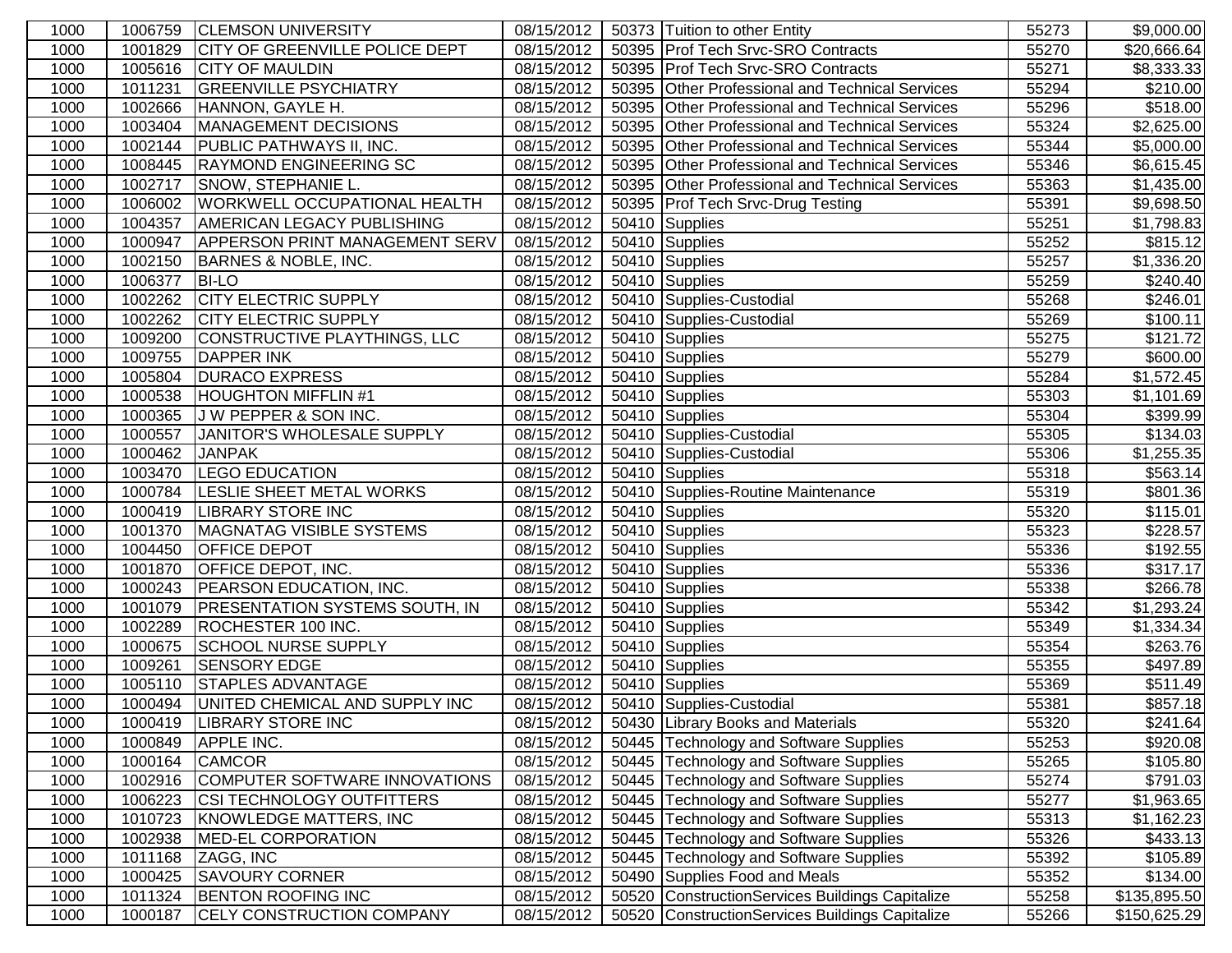| 1000 | 1000320 | <b>CRAIG GAULDEN AND DAVIS, INC</b>       | 08/15/2012 | 50520 ConstructionServices Arch Fees Capitalize        | 55276 | \$3,284.75             |
|------|---------|-------------------------------------------|------------|--------------------------------------------------------|-------|------------------------|
| 1000 | 1000320 | CRAIG GAULDEN AND DAVIS, INC              | 08/15/2012 | 50520 ConstructionServices Arch Fees Reimb Capitalize  | 55276 | \$1,400.32             |
| 1000 | 1005733 | HATFIELD BUILDERS OF G'VILLE              | 08/15/2012 | 50520 ConstructionServices (Temp) Building/Constructio | 55298 | \$6,906.00             |
| 1000 | 1003588 | HEARTWOOD CONSTRUCTORS, INC.              | 08/15/2012 | 50520 ConstructionServices Buildings Capitalize        | 55394 | \$970.00               |
| 1000 | 1002388 | <b>HOFFMAN &amp; HOFFMAN INC.</b>         | 08/15/2012 | 50520 ConstructionServices (Temp) Building/Constructio | 55302 | \$48,142.02            |
| 1000 | 1011132 | <b>JBR ENVIRONMENTAL</b>                  | 08/15/2012 | 50520 ConstructionServices Buildings Capitalize        | 55307 | \$7,227.00             |
| 1000 | 1000733 | MCMILLAN PAZDAN SMITH ARCHITEC            | 08/15/2012 | 50520 ConstructionServices Arch Fees Capitalize        | 55395 | \$3,332.07             |
| 1000 | 1001763 | NETWORK CONTROLS & ELECTRIC               | 08/15/2012 | 50520 ConstructionServices Buildings Capitalize        | 55332 | \$8,481.57             |
| 1000 | 1010464 | <b>PERITUS ENGINEERS &amp; ASSOC</b>      | 08/15/2012 | 50520 ConstructionServices (Temp) Building/Constructio | 55340 | \$33,032.85            |
| 1000 | 1010464 | <b>PERITUS ENGINEERS &amp; ASSOC</b>      | 08/15/2012 | 50520 ConstructionServices Arch Fees Capitalize        | 55340 | \$9,750.00             |
| 1000 | 1000433 | <b>FORREST MOVERSGEO FORREST</b>          | 08/15/2012 | 50580 Mobile Classrooms Leasing Non Capitalize         | 55290 | \$10,800.00            |
| 1000 | 1009676 | LEARNING ALLEY, INC                       | 08/15/2012 | 50640 Organization Membership Dues and Fees (Profes    | 55317 | $\overline{$}297.00$   |
| 1000 | 1004430 | <b>SURRY INSURANCE</b>                    | 08/15/2012 | 50650 Liability/Tort Insurance                         | 55372 | \$945.00               |
| 1000 | 1000032 | <b>SC DEPT OF LABOR LICENSING</b>         | 08/15/2012 | 50651 Litigation and Settlements                       | 55353 | \$100.00               |
| 1000 | 1000377 | <b>STATE DEPARTMENT OF EDUCATION</b>      | 08/15/2012 | 50660 Pupil Activity                                   | 55370 | \$2,671.25             |
| 1000 | 1010470 | <b>DEPT OF HOMELAND SECURITY</b>          | 08/16/2012 | 50314 Staff Services                                   | 55398 | \$500.00               |
| 1000 | 1010470 | <b>DEPT OF HOMELAND SECURITY</b>          | 08/16/2012 | 50314 Staff Services                                   | 55399 | \$325.00               |
| 1000 | 1003024 | <b>COUNTY OF GREENVILLE</b>               | 08/16/2012 | 50395 Prof Tech Srvc-SRO Contracts                     | 55397 | \$417,749.80           |
| 1000 | 1003927 | <b>SCHOOL SPECIALTY</b>                   | 08/17/2012 | 20410 Inventory Recd not Vouchered                     | 1100  | \$2,297.55             |
| 1000 | 1002041 | <b>THYSSENKRUPP ELEVATOR</b>              | 08/17/2012 | 50323 R&M Serv-Elevator Serv                           | 1096  | \$4,790.00             |
| 1000 | 1003021 | A & A FIRE PROTECTION                     | 08/17/2012 | 50329 Other - Property Serv                            | 1099  | \$3,250.00             |
| 1000 | 1001499 | G & K SERVICES                            | 08/17/2012 | 50329 Oth Prop Srv-Uniform Services                    | 1095  | $\overline{$}1,881.26$ |
| 1000 | 1002887 | <b>GREENVILLE OFFICE SUPPLY</b>           | 08/17/2012 | 50360 Printing and Binding                             | 1098  | \$142.04               |
| 1000 | 1003912 | <b>ABC SCHOOL SUPPLY</b>                  | 08/17/2012 | 50410 Supplies                                         | 1100  | $\sqrt{$248.00}$       |
| 1000 | 1003976 | <b>CHILDCRAFT</b>                         | 08/17/2012 | 50410 Supplies                                         | 1100  | \$606.55               |
| 1000 | 1003917 | <b>CLASSROOM DIRECT</b>                   | 08/17/2012 | 50410 Supplies                                         | 1100  | \$771.87               |
| 1000 | 1002726 | ECHOLS OIL CO.                            | 08/17/2012 | 50410 Supplies-Vehicle fuel                            | 1097  | $\overline{$2,402.50}$ |
| 1000 | 1000721 | <b>FORMS &amp; SUPPLY, INC.</b>           | 08/17/2012 | 50410 Supplies                                         | 1094  | \$3,468.67             |
| 1000 | 1002887 | <b>GREENVILLE OFFICE SUPPLY</b>           | 08/17/2012 | 50410 Supplies                                         | 1098  | \$1,173.93             |
| 1000 | 1000066 | LAKESHORE LEARNING MATERIALS              | 08/17/2012 | 50410 Supplies                                         | 1091  | \$2,225.28             |
| 1000 | 1000177 | <b>MCBRIDES INC</b>                       | 08/17/2012 | 50410 Supplies                                         | 1092  | \$368.75               |
| 1000 | 1000721 | <b>FORMS &amp; SUPPLY, INC.</b>           | 08/17/2012 | 50445 Technology and Software Supplies                 | 1094  | 3843.22                |
| 1000 | 1002887 | <b>GREENVILLE OFFICE SUPPLY</b>           | 08/17/2012 | 50445 Technology and Software Supplies                 | 1098  | \$254.37               |
| 1000 | 1004998 | <b>RUTHERFORD HEATING &amp; AIR CONDI</b> | 08/17/2012 | 50520 ConstructionServices (Temp) Building/Constructio | 1101  | \$19,973.00            |
| 6000 | 1000017 | <b>AAA SUPPLY</b>                         | 08/17/2012 | 50323 Repairs and Maintenance Services                 | 62869 | $\overline{$}400.77$   |
| 6000 | 1000018 | <b>ROTO-ROOTER SEWER DRAIN SERVIC</b>     | 08/17/2012 | 50323 Repairs and Maintenance Services                 | 62870 | \$180.00               |
| 6000 | 1000025 | JOYCE EQUIPMENT COMPANY                   | 08/17/2012 | 10290 Asset Clearing                                   | 62871 | \$7,568.40             |
| 6000 | 1000025 | <b>JOYCE EQUIPMENT COMPANY</b>            | 08/17/2012 | 50323 Repairs and Maintenance Services                 | 62871 | \$399.10               |
| 6000 | 1000025 | <b>JOYCE EQUIPMENT COMPANY</b>            | 08/17/2012 | 50540 Equipment Under 5000                             | 62871 | \$7,640.38             |
| 6000 | 1000047 | <b>SAM'S CLUB</b>                         | 08/17/2012 | 50460 Food Purchases                                   | 62872 | \$209.68               |
| 6000 | 1000047 | <b>SAM'S CLUB</b>                         | 08/17/2012 | 50490 Other Supplies and Materials                     | 62872 | \$4,072.74             |
| 6000 | 1000047 | <b>SAM'S CLUB</b>                         | 08/17/2012 | 50540 Equipment Under 5000                             | 62872 | \$463.64               |
| 6000 | 1000302 | US FOODSERVICE                            | 08/17/2012 | 50490 Supplies Food and Meals                          | 62873 | \$1,833.04             |
| 6000 | 1000721 | <b>FORMS &amp; SUPPLY, INC.</b>           | 08/17/2012 | $\overline{504}$ 10 Supplies                           | 62875 | \$420.27               |
| 6000 | 1000784 | LESLIE SHEET METAL WORKS                  | 08/17/2012 | 50323 Repairs and Maintenance Services                 | 62876 | \$424.00               |
| 6000 | 1000831 | <b>BAKER DISTRIBUTING</b>                 | 08/17/2012 | 50323 Repairs and Maintenance Services                 | 62877 | \$677.54               |
| 6000 | 1001483 | CC DICKSON                                | 08/17/2012 | 50323 Repairs and Maintenance Services                 | 62878 | \$614.67               |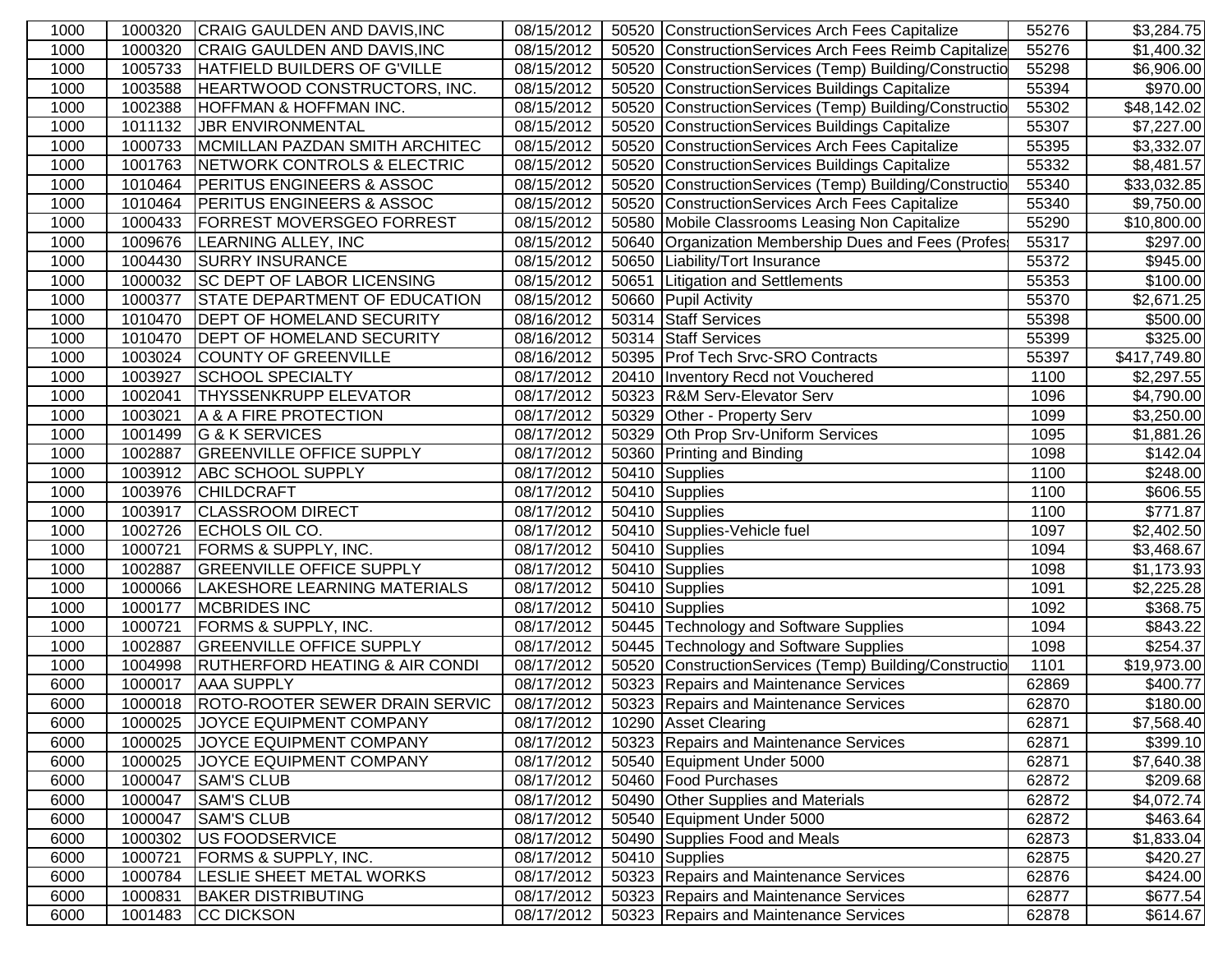| 6000 | 1001790        | JOHNSTONE SUPPLY                      | 08/17/2012 | 50323 Repairs and Maintenance Services                 | 62881 | \$170.77             |
|------|----------------|---------------------------------------|------------|--------------------------------------------------------|-------|----------------------|
| 6000 | 1001800        | <b>SIMPLEX GRINNELL</b>               | 08/17/2012 | 50323 Repairs and Maintenance Services                 | 62882 | \$9,632.98           |
| 6000 |                | 1003510 FOX CREEK PRINTING CO., INC.  | 08/17/2012 | 50360 Printing and Binding                             | 62883 | \$477.00             |
| 6000 | 1004788        | <b>SHARP BUSINESS SYSTEMS</b>         | 08/17/2012 | 50323 Repairs and Maintenance Services                 | 62884 | $\overline{$}471.31$ |
| 6000 | 1005345        | <b>BLUE BELL CREAMERIES</b>           | 08/17/2012 | 50460 Food Purchases                                   | 62885 | \$247.89             |
| 6000 | 1005349        | <b>BROOKWOOD FARMS, INC.</b>          | 08/17/2012 | 10160 Inventory - Warehouse                            | 62886 | \$7,917.00           |
| 6000 | 1005417        | <b>FUNACHO</b>                        | 08/17/2012 | 50460 Food Purchases                                   | 62887 | \$419.20             |
| 6000 | 1005453        | <b>INTEGRATED FOOD SERVICES</b>       | 08/17/2012 | 10160 Inventory - Food                                 | 62888 | \$43,702.30          |
| 6000 | 1005459        | KINGS DELIGHT, LTD.                   | 08/17/2012 | 10160   Inventory - Warehouse                          | 62889 | \$35,274.22          |
| 6000 | 1005462        | LAND O' LAKES, INC.                   | 08/17/2012 | 10160   Inventory - Warehouse                          | 62890 | \$25,483.10          |
| 6000 | 1005464 LING'S |                                       | 08/17/2012 | 10160   Inventory - Warehouse                          | 62891 | \$45,558.50          |
| 6000 |                | 1005486 NARDONE BROS. BAKING CO., INC | 08/17/2012 | 10160 Inventory - Warehouse                            | 62892 | \$76,894.93          |
| 6000 | 1005515        | <b>PLUS LINEN</b>                     | 08/17/2012 | 50490 Other Supplies and Materials                     | 62893 | \$962.95             |
| 6000 | 1005551        | <b>STREETMAN RESOURCES, INC.</b>      | 08/17/2012 | 50311   Instructional Services                         | 62894 | \$1,120.00           |
| 6000 | 1006854        | <b>TASTY BRANDS, LLC</b>              | 08/17/2012 | 10160   Inventory - Warehouse                          | 62895 | \$10,081.58          |
| 6000 | 1007660        | BRAZEAL CONSULTING, LLC               | 08/17/2012 | 50490 Other Supplies and Materials                     | 62896 | \$1,014.00           |
| 6000 | 1011402        | <b>CROWN PLUMBING, LLC</b>            | 08/17/2012 | 50323 Repairs and Maintenance Services                 | 62897 | \$2,409.00           |
| 6000 | 1011417        | <b>KAY CHEMICAL CO</b>                | 08/17/2012 | 50323 Repairs and Maintenance Services                 | 62898 | \$393.37             |
| 6000 | 1011422        | ASIAN FOOD SOLUTIONS                  | 08/17/2012 | 10160   Inventory - Warehouse                          | 62899 | \$13,753.20          |
| 1000 | 1007213        | <b>BANK OF AMERICA</b>                | 08/20/2012 | 50314 Staff Services                                   | 82012 | \$6,423.00           |
| 1000 | 1007213        | <b>BANK OF AMERICA</b>                | 08/20/2012 | 50323 R&M Grounds                                      | 82012 | \$337.00             |
| 1000 | 1007213        | <b>BANK OF AMERICA</b>                | 08/20/2012 | 50323 R&M Serv-Equipment Repair Serv                   | 82012 | \$3,813.10           |
| 1000 | 1007213        | <b>BANK OF AMERICA</b>                | 08/20/2012 | 50323 R&M Serv-HVAC Serv                               | 82012 | \$1,475.00           |
| 1000 | 1007213        | <b>BANK OF AMERICA</b>                | 08/20/2012 | 50323 R&M Serv-Plant Serv                              | 82012 | \$2,878.24           |
| 1000 | 1007213        | <b>BANK OF AMERICA</b>                | 08/20/2012 | 50323 R&M Serv-Vehicle Serv                            | 82012 | \$3,305.94           |
| 1000 | 1007213        | <b>BANK OF AMERICA</b>                | 08/20/2012 | 50323 Repairs and Maintenance Services                 | 82012 | \$2,761.73           |
| 1000 | 1007213        | <b>BANK OF AMERICA</b>                | 08/20/2012 | 50325 Rentals                                          | 82012 | \$1,298.68           |
| 1000 | 1007213        | <b>BANK OF AMERICA</b>                | 08/20/2012 | 50395 Other Professional and Technical Services        | 82012 | \$4,752.00           |
| 1000 | 1007213        | <b>BANK OF AMERICA</b>                | 08/20/2012 | 50410 Supplies-Custodial                               | 82012 | \$132.34             |
| 1000 | 1007213        | <b>BANK OF AMERICA</b>                | 08/20/2012 | 50410 Supplies-Generator PM                            | 82012 | \$634.99             |
| 1000 | 1007213        | <b>BANK OF AMERICA</b>                | 08/20/2012 | 50410 Supplies-Grounds                                 | 82012 | \$4,340.90           |
| 1000 | 1007213        | <b>BANK OF AMERICA</b>                | 08/20/2012 | 50410 Supplies-HVAC supplies                           | 82012 | \$31,327.92          |
| 1000 | 1007213        | <b>BANK OF AMERICA</b>                | 08/20/2012 | 50410 Supplies-Preventative Maint                      | 82012 | \$6,466.47           |
| 1000 | 1007213        | <b>BANK OF AMERICA</b>                | 08/20/2012 | 50410 Supplies-Routine Maintenance                     | 82012 | \$47,801.30          |
| 1000 | 1007213        | <b>BANK OF AMERICA</b>                | 08/20/2012 | 50410 Supplies-Security                                | 82012 | \$3,476.50           |
| 1000 | 1007213        | <b>BANK OF AMERICA</b>                | 08/20/2012 | 50410 Supplies-Vehicle Supplies                        | 82012 | \$31,454.95          |
| 1000 |                | 1007213 BANK OF AMERICA               |            | 08/20/2012   50445   Technology and Software Supplies  | 82012 | \$280,540.73         |
| 1000 | 1007213        | <b>BANK OF AMERICA</b>                | 08/20/2012 | 50520 ConstructionServices (Temp) Building/Constructio | 82012 | \$133.14             |
| 1000 | 1007213        | <b>BANK OF AMERICA</b>                | 08/20/2012 | 50540 Equipment Under 5000                             | 82012 | \$1,240.39           |
| 1000 | 1007213        | <b>BANK OF AMERICA</b>                | 08/20/2012 | 50545 Technology Equipment Over 5000                   | 82012 | \$20,017.60          |
| 1000 | 1007213        | <b>BANK OF AMERICA</b>                | 08/20/2012 | 50545 TechnologyEquipment Under 5000                   | 82012 | \$71,472.71          |
| 1000 | 1007213        | <b>BANK OF AMERICA</b>                | 08/20/2012 | 50580   Mobile Classrooms Construction Non Capitalize  | 82012 | \$10,958.57          |
| 1000 | 1007213        | <b>BANK OF AMERICA</b>                | 08/20/2012 | 50660 Pupil Activity                                   | 82012 | \$65,639.56          |
| 1000 | 1007213        | <b>BANK OF AMERICA</b>                | 08/20/2012 | 50710 Fund Modifications                               | 82012 | \$555.73             |
| 6000 | 1000831        | <b>BAKER DISTRIBUTING</b>             | 08/20/2012 | 50323 Repairs and Maintenance Services                 | 62902 | \$1,270.73           |
| 6000 | 1001483        | <b>CC DICKSON</b>                     | 08/20/2012 | 50323 Repairs and Maintenance Services                 | 62903 | \$770.62             |
| 6000 | 1006209        | <b>SC DEPARTMENT OF REVENUE</b>       | 08/20/2012 | 50670 Sales Tax on Adult Meals                         | 62904 | \$165.03             |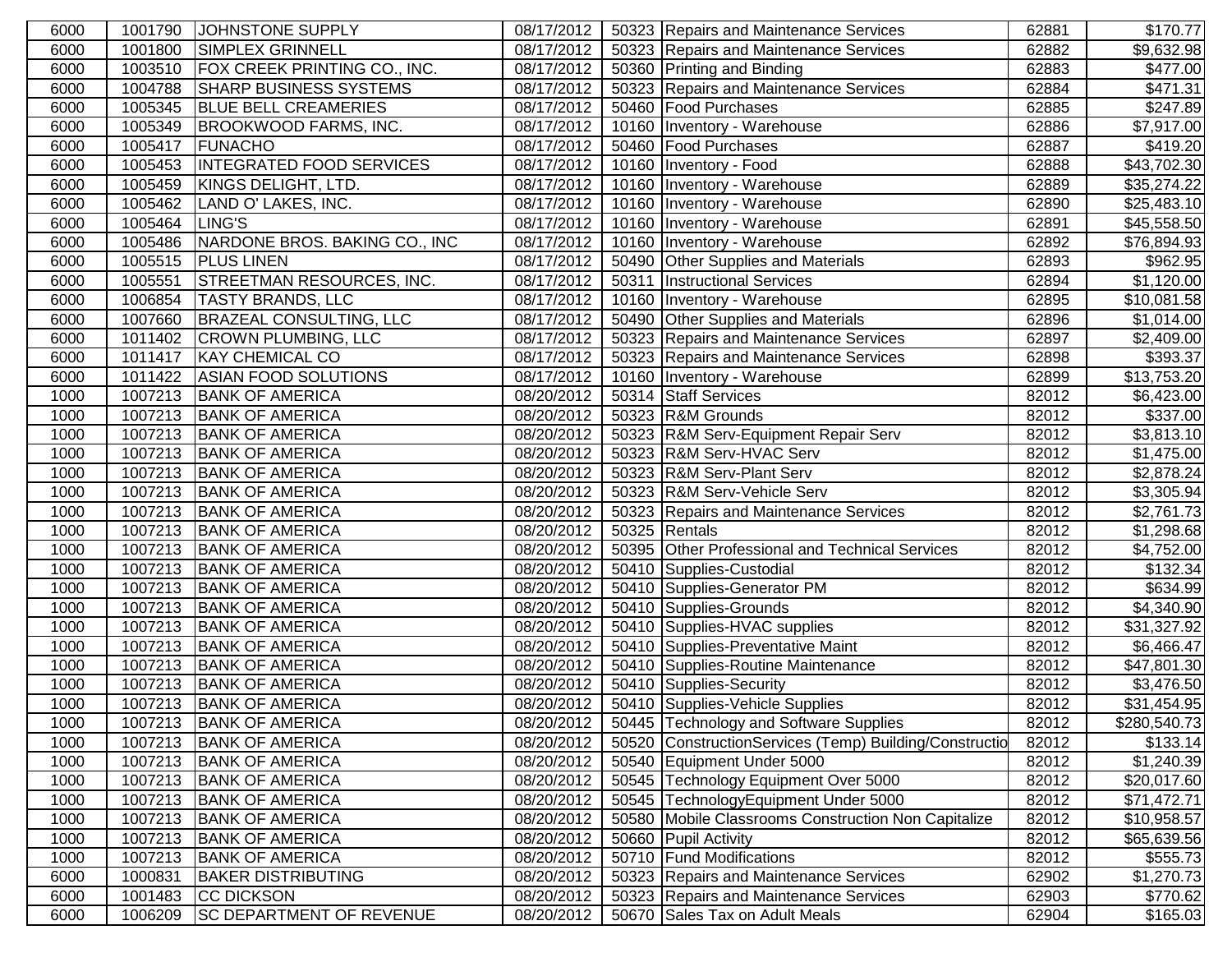| 6000 | 1006322 | <b>IMAGE MARKETING USA, LLC</b>           | 08/20/2012 |       | 50323 Repairs and Maintenance Services                 | 62905 | \$37,390.73  |
|------|---------|-------------------------------------------|------------|-------|--------------------------------------------------------|-------|--------------|
| 6000 | 1000721 | <b>FORMS &amp; SUPPLY, INC.</b>           | 08/21/2012 |       | 50410 Supplies                                         | 62910 | \$104.81     |
| 6000 | 1000784 | LESLIE SHEET METAL WORKS                  | 08/21/2012 |       | 50323 Repairs and Maintenance Services                 | 62911 | \$190.80     |
| 6000 | 1000831 | <b>BAKER DISTRIBUTING</b>                 | 08/21/2012 |       | 50323 Repairs and Maintenance Services                 | 62912 | \$106.85     |
| 6000 | 1001271 | <b>SKILLPATH SEMINARS</b>                 | 08/21/2012 |       | 50312 Instructional Programs Improvement Services      | 62913 | \$1,112.00   |
| 6000 | 1001304 | GRAINGER                                  | 08/21/2012 |       | 50323 Repairs and Maintenance Services                 | 62914 | \$264.17     |
| 6000 | 1001534 | <b>PEARSON EDUCATION</b>                  | 08/21/2012 |       | 50312   Instructional Programs Improvement Services    | 62915 | \$2,677.13   |
| 6000 | 1002022 | <b>CHICK-FIL-A</b>                        | 08/21/2012 |       | 50312   Instructional Programs Improvement Services    | 62916 | \$6,237.00   |
| 6000 | 1005396 | <b>DELI AT PELHAM FALLS</b>               | 08/21/2012 |       | 50690 Other Objects                                    | 62917 | \$484.61     |
| 6000 | 1005627 | <b>HOBART CORPORATION</b>                 | 08/21/2012 |       | 50323 Repairs and Maintenance Services                 | 62919 | \$409.18     |
| 6000 | 1011497 | <b>TITAN VENTURES INT'L INC</b>           | 08/21/2012 |       | 50540 Equipment Under 5000                             | 62920 | \$1,040.78   |
| 1000 | 1002417 | <b>FRINGE BENEFITS MANGEMENT COMP</b>     | 08/22/2012 |       | 20412 Out of Pocket Medical                            | 55476 | \$210.00     |
| 1000 | 1002417 | <b>FRINGE BENEFITS MANGEMENT COMP</b>     | 08/22/2012 |       | 20412 Out of Pocket Medical                            | 55477 | \$665.01     |
| 1000 | 1001731 | SOUTH CAROLINA RETIREMENT SYST            | 08/22/2012 |       | 20412 Employer Retirement Payable                      | 55580 | \$698.45     |
| 1000 | 1001731 | SOUTH CAROLINA RETIREMENT SYST            | 08/22/2012 |       | 20412 Employer Retirement Payable                      | 55581 | \$490.11     |
| 1000 | 1001731 | SOUTH CAROLINA RETIREMENT SYST            | 08/22/2012 |       | 20412 Retirement Deduction                             | 55580 | \$328.16     |
| 1000 | 1001731 | SOUTH CAROLINA RETIREMENT SYST            | 08/22/2012 |       | 20412   Retirement Deduction                           | 55581 | \$230.26     |
| 1000 | 1001842 | <b>FOREIGN ACADEMIC &amp; CULTURAL EX</b> | 08/22/2012 |       | 50311   Instructional Services                         | 55471 | \$77,500.00  |
| 1000 | 1001842 | <b>FOREIGN ACADEMIC &amp; CULTURAL EX</b> | 08/22/2012 | 50311 | <b>Instructional Services</b>                          | 55616 | \$11,500.00  |
| 1000 | 1001842 | <b>FOREIGN ACADEMIC &amp; CULTURAL EX</b> | 08/22/2012 |       | 50311 Instructional Services                           | 55617 | \$66,000.00  |
| 1000 | 1005595 | UNIVERSITY INSTRUCTORS, INC.              | 08/22/2012 | 50311 | <b>Instructional Services</b>                          | 55598 | \$22,829.50  |
| 1000 | 1000052 | <b>AIMS EDUCATION FOUNDATION</b>          | 08/22/2012 |       | 50312   Instructional Programs Improvement Services    | 55404 | \$3,995.00   |
| 1000 | 1011405 | THE FLIPPEN GROUP, LLC                    | 08/22/2012 |       | 50312  Instructional Programs Improvement Services     | 55592 | \$130,800.00 |
| 1000 | 1002941 | LEXISNEXIS SCREENING SOLUTIONS            | 08/22/2012 |       | 50314 Staff Services                                   | 55619 | \$2,124.00   |
| 1000 | 1000068 | <b>SC LAW ENFORCEMENT DIVISION</b>        | 08/22/2012 |       | 50314 Staff Services                                   | 55564 | \$115.00     |
| 1000 | 1011517 | DONALD TUDOR SERVICES LLC                 | 08/22/2012 |       | 50315 Management Services                              | 55624 | \$867.70     |
| 1000 | 1002173 | CLARKSON, WALSH, TERRELL& COULTE          | 08/22/2012 |       | 50319 Legal Services                                   | 55439 | \$1,717.85   |
| 1000 | 1000826 | HARPER, LAMBERT AND BROWN, PA             | 08/22/2012 |       | 50319   Legal Services                                 | 55494 | \$2,256.20   |
| 1000 | 1000905 | <b>WEST PAYMENT CENTER</b>                | 08/22/2012 |       | 50319 Legal Services                                   | 55607 | \$361.24     |
| 1000 | 1000145 | BLUE RIDGE RURAL WATER COMPANY            | 08/22/2012 |       | 50321 Public Utility Services (Excludes EnergySee 470) | 55421 | \$4,634.84   |
| 1000 | 1000213 | COMMISSION OF PUBLIC WORKS                | 08/22/2012 |       | 50321 Public Utility Services (Excludes EnergySee 470) | 55440 | \$1,578.44   |
| 1000 | 1001497 | <b>GREENVILLE WATER SYSTEM</b>            | 08/22/2012 |       | 50321 Public Utility Services (Excludes EnergySee 470) | 55485 | \$29,521.36  |
| 1000 | 1011424 | <b>ANDREW WADE FLOORING</b>               | 08/22/2012 |       | 50323 R&M Serv-Plant Serv                              | 55409 | \$900.00     |
| 1000 | 1001105 | <b>BINSWANGER</b>                         | 08/22/2012 |       | 50323 R&M Serv-Plant Serv                              | 55418 | \$805.62     |
| 1000 | 1008621 | <b>BISCO</b>                              | 08/22/2012 |       | 50323 Repairs and Maintenance Services                 | 55419 | \$375.00     |
| 1000 | 1011284 | <b>EASTERN TREE SERVICE INC</b>           | 08/22/2012 |       | 50323 R&M Grounds                                      | 55459 | \$1,950.00   |
| 1000 |         | 1008178 GLYN C BABB PAINT CONTRACTOR      |            |       | 08/22/2012   50323 R&M Serv-Painting Serv              | 55480 | \$15,917.00  |
| 1000 | 1006912 | <b>H&amp;H GLASS &amp; SERVICES INC.</b>  | 08/22/2012 |       | 50323 R&M Serv-Plant Serv                              | 55490 | \$880.00     |
| 1000 | 1007453 | <b>JA PIPER ROOFING CO</b>                | 08/22/2012 |       | 50323 Repairs and Maintenance Services                 | 55506 | \$5,830.32   |
| 1000 | 1002479 | <b>PHONAK, LLC</b>                        | 08/22/2012 |       | 50323 Repairs and Maintenance Services                 | 55543 | \$902.68     |
| 1000 | 1001182 | <b>SC DEPT OF EDUCATION TRANSPORT</b>     | 08/22/2012 |       | 50323 Repairs and Maintenance Services                 | 55563 | \$5,753.24   |
| 1000 | 1007452 | <b>TECTA AMERICA</b>                      | 08/22/2012 |       | 50323 Repairs and Maintenance Services                 | 55591 | \$3,375.00   |
| 1000 | 1000882 | <b>PUBLIC EDUCATION PARTNERS GC</b>       | 08/22/2012 |       | 50325 Rentals                                          | 55622 | \$858.00     |
| 1000 | 1001182 | <b>SC DEPT OF EDUCATION TRANSPORT</b>     | 08/22/2012 |       | 50325 Rentals                                          | 55563 | \$328,051.92 |
| 1000 | 1002429 | <b>THE SALVATION ARMY</b>                 | 08/22/2012 |       | 50325 Rentals                                          | 55594 | \$275.00     |
| 1000 | 1005866 | AMERICAN COUNCIL FOR ACCREDITE            | 08/22/2012 |       | 50329 Other - Property Serv                            | 55407 | \$100.00     |
| 1000 | 1003590 | <b>AMERICAN SECURITY GREENVILLE</b>       | 08/22/2012 |       | 50329 Other - Property Serv                            | 55408 | \$4,673.72   |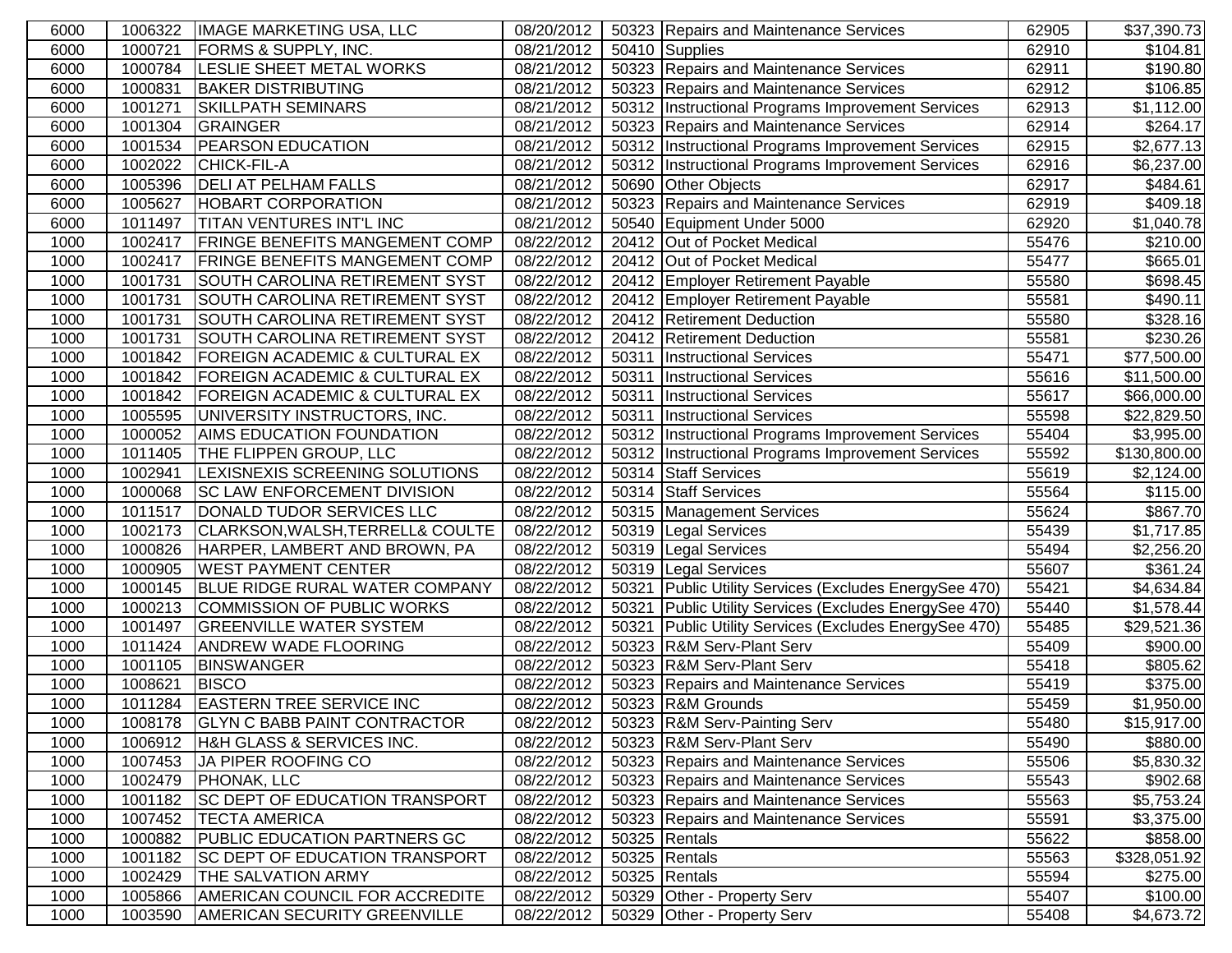| 1000 | 1001800 | <b>SIMPLEX GRINNELL</b>               | 08/22/2012 | 50329 Other - Property Serv                     | 55575 | \$585.00             |
|------|---------|---------------------------------------|------------|-------------------------------------------------|-------|----------------------|
| 1000 | 1009916 | <b>WASTE CONNECTIONS CAROLINAS</b>    | 08/22/2012 | 50329 Oth Prop Srv-Waste Management             | 55605 | \$233.17             |
| 1000 | 1004014 | ACT, INC.                             | 08/22/2012 | 50345 Technology                                | 55402 | \$2,225.50           |
| 1000 | 1006315 | <b>CORE ESSENTIALS</b>                | 08/22/2012 | 50345 Technology                                | 55442 | \$195.00             |
| 1000 | 1000934 | <b>DE LAGE LANDEN FINANCIAL SERVI</b> | 08/22/2012 | 50345   Tech Srvc-Copier Contract               | 55447 | \$123.98             |
| 1000 | 1002695 | <b>DELL MARKETING</b>                 | 08/22/2012 | 50345 Technology                                | 55448 | \$221.39             |
| 1000 | 1000731 | <b>IBM CORPORATION</b>                | 08/22/2012 | 50345 Technology                                | 55502 | \$3,052.80           |
| 1000 | 1000540 | <b>ID SHOP, INC</b>                   | 08/22/2012 | 50345 Technology                                | 55504 | \$1,260.00           |
| 1000 | 1003798 | LEARNING A-Z                          | 08/22/2012 | 50345 Technology                                | 55514 | \$2,379.15           |
| 1000 | 1007147 | LYNDA.COM, INC                        | 08/22/2012 | 50345 Technology                                | 55621 | $\overline{$}375.00$ |
| 1000 | 1001846 | <b>RENAISSANCE LEARNING, INC.</b>     | 08/22/2012 | 50345 Technology                                | 55556 | \$1,405.56           |
| 1000 | 1000074 | <b>RICOH AMERICAS CORP.</b>           | 08/22/2012 | 50345 Tech Srvc-Copier Contract                 | 55558 | $\overline{$}651.89$ |
| 1000 | 1001268 | SCHOLASTIC INC                        | 08/22/2012 | 50345 Technology                                | 55565 | \$5,900.00           |
| 1000 | 1004788 | <b>SHARP BUSINESS SYSTEMS</b>         | 08/22/2012 | 50345 Tech Srvc-Copier Contract                 | 55574 | \$267.09             |
| 1000 | 1005113 | <b>VIRTUCOM INC.</b>                  | 08/22/2012 | 50345 Tech Srvc-Copier Contract                 | 55601 | \$1,907.26           |
| 1000 | 1000975 | <b>AMERICAN SPEECH LANGUAGE HEARI</b> | 08/22/2012 | 50350 Advertising                               | 55424 | \$350.00             |
| 1000 | 1000461 | <b>GREENVILLE NEWS</b>                | 08/22/2012 | 50350 Advertising                               | 55593 | $\overline{$}215.35$ |
| 1000 | 1008386 | HISPANIC MARKETING, INC               | 08/22/2012 | 50350 Advertising                               | 55499 | \$150.00             |
| 1000 | 1000082 | FOX CREEK PRINTING (DYE & SON         | 08/22/2012 | 50360 Printing and Binding                      | 55474 | \$445.20             |
| 1000 | 1004031 | <b>FOX CREEK PRINTING COMPANY INC</b> | 08/22/2012 | 50360 Printing and Binding                      | 55475 | $\overline{$}310.05$ |
| 1000 | 1000391 | <b>PIP PRINTING #3</b>                | 08/22/2012 | 50360 Printing and Binding                      | 55545 | \$302.10             |
| 1000 | 1001378 | <b>PROGRESS PUBLICATIONS</b>          | 08/22/2012 | 50360 Printing and Binding                      | 55550 | \$1,665.70           |
| 1000 | 1004976 | QUICK COPY PRINT CENTER               | 08/22/2012 | 50360 Printing and Binding                      | 55552 | \$422.86             |
| 1000 | 1001722 | <b>ST. CLAIR SIGNS</b>                | 08/22/2012 | 50360 Printing and Binding                      | 55586 | \$413.40             |
| 1000 | 1000632 | TPM, INC                              | 08/22/2012 | 50360 Printing and Binding                      | 55623 | \$3,180.00           |
| 1000 | 1003590 | AMERICAN SECURITY GREENVILLE          | 08/22/2012 | 50395 Other Professional and Technical Services | 55408 | \$636.20             |
| 1000 | 1010965 | <b>H2L CONSULTING ENGINEERS</b>       | 08/22/2012 | 50395 Other Professional and Technical Services | 55491 | \$6,240.00           |
| 1000 | 1008012 | <b>ICE MILLER, LLP</b>                | 08/22/2012 | 50395 Other Professional and Technical Services | 55503 | \$37,708.00          |
| 1000 | 1003636 | <b>KELLY SERVICES</b>                 | 08/22/2012 | 50395 Other Professional and Technical Services | 55508 | \$4,526.28           |
| 1000 | 1004405 | LAWLER AND ASSOCIATES LLC             | 08/22/2012 | 50395 Other Professional and Technical Services | 55618 | \$270.00             |
| 1000 | 1003404 | MANAGEMENT DECISIONS                  | 08/22/2012 | 50395 Other Professional and Technical Services | 55523 | \$4,767.50           |
| 1000 | 1008445 | <b>RAYMOND ENGINEERING SC</b>         | 08/22/2012 | 50395 Other Professional and Technical Services | 55554 | \$10,507.70          |
| 1000 | 1002092 | SIMPSONVILLE POLICE DEPARTMENT        | 08/22/2012 | 50395 Prof Tech Srvc-SRO Contracts              | 55576 | \$9,791.68           |
| 1000 | 1010200 | <b>VILLAGE CONCEPTS CONSULTANTS</b>   | 08/22/2012 | 50399 Miscellaneous Purchased Services          | 55600 | \$12,120.00          |
| 1000 | 1004014 | ACT, INC.                             | 08/22/2012 | 50410 Supplies-Testing                          | 55402 | \$403.50             |
| 1000 | 1010980 | <b>ALFAX FURNITURE LLC</b>            | 08/22/2012 | 50410 Supplies                                  | 55405 | \$1,422.24           |
| 1000 |         | 1010576 APPERSON EDUCATION PRODUCTS   | 08/22/2012 | 50410 Supplies                                  | 55410 | \$524.21             |
| 1000 | 1002150 | BARNES & NOBLE, INC.                  | 08/22/2012 | 50410 Supplies                                  | 55415 | \$949.73             |
| 1000 | 1000142 | <b>BLACK ELECTRICAL SUPPLY INC</b>    | 08/22/2012 | 50410 Supplies                                  | 55420 | \$1,286.65           |
| 1000 | 1000156 | <b>BROOKS OFFICE EQUIPMENT CORP</b>   | 08/22/2012 | 50410 Supplies                                  | 55427 | \$580.24             |
| 1000 | 1001483 | <b>CC DICKSON</b>                     | 08/22/2012 | 50410 Supplies-HVAC supplies                    | 55434 | \$2,610.06           |
| 1000 | 1011428 | DAVID ALEXANDER W/W LLC               | 08/22/2012 | 50410 Supplies-Routine Maintenance              | 55445 | \$750.00             |
| 1000 | 1000020 | <b>DEMCO</b>                          | 08/22/2012 | 50410 Supplies                                  | 55449 | \$597.99             |
| 1000 | 1001139 | DEMCO INC.                            | 08/22/2012 | 50410 Supplies                                  | 55450 | \$1,415.39           |
| 1000 | 1005804 | <b>DURACO EXPRESS</b>                 | 08/22/2012 | 50410 Supplies                                  | 55454 | \$240.52             |
| 1000 | 1008723 | <b>EAI EDUCATION</b>                  | 08/22/2012 | 50410 Supplies                                  | 55456 | \$652.36             |
| 1000 | 1010974 | <b>ETA/CULEENAIRE</b>                 | 08/22/2012 | 50410 Supplies                                  | 55465 | $\overline{$278.23}$ |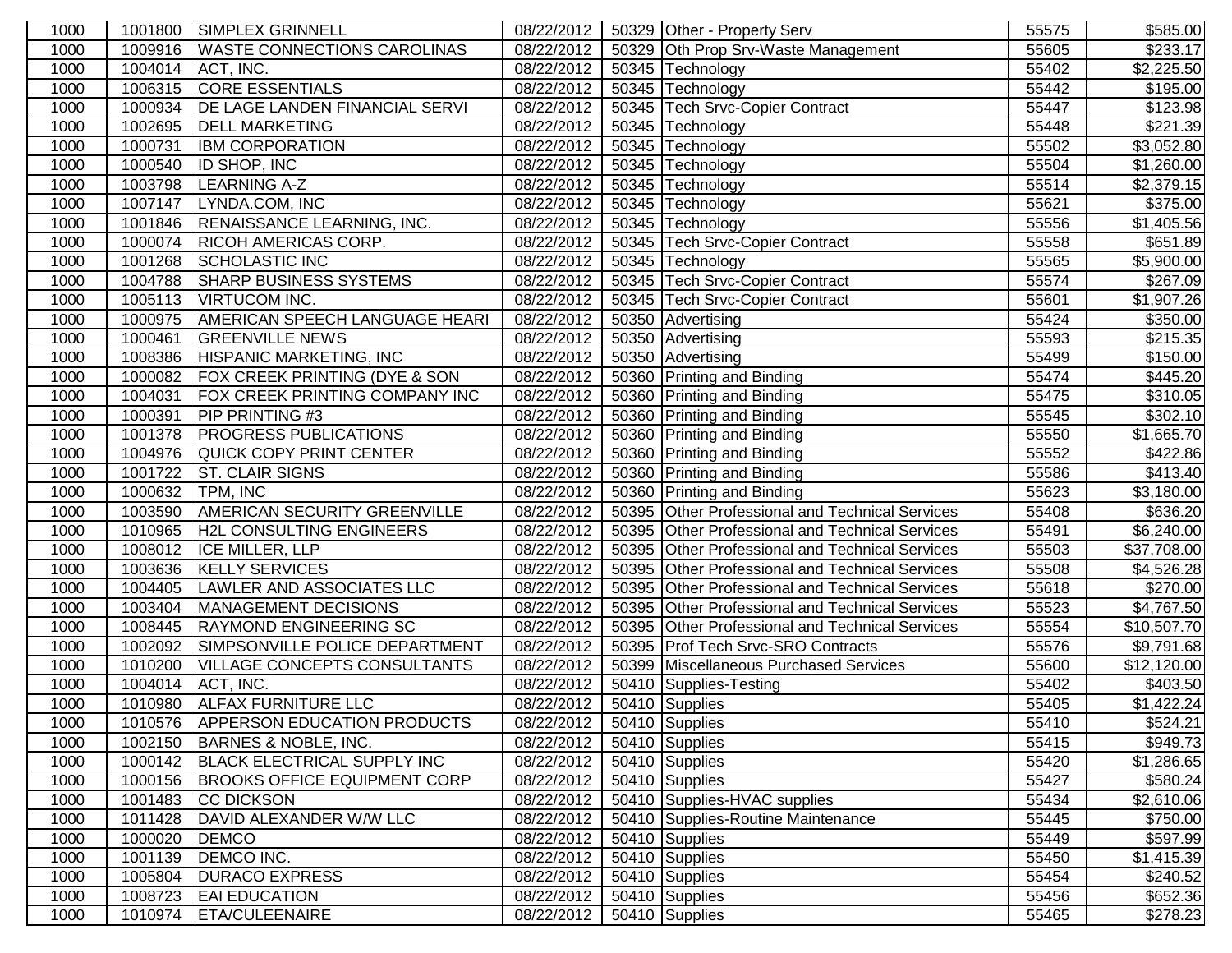| 1000 |         | 1010333 EXPANDING EXPRESSION                | 08/22/2012 | 50410 Supplies                         | 55467 | \$1,289.54             |
|------|---------|---------------------------------------------|------------|----------------------------------------|-------|------------------------|
| 1000 | 1011457 | <b>FATHEAD, LLC</b>                         | 08/22/2012 | 50410 Supplies                         | 55468 | \$394.62               |
| 1000 | 1000443 | <b>GAYLORD BROTHERS</b>                     | 08/22/2012 | 50410 Supplies                         | 55478 | \$760.18               |
| 1000 | 1001104 | HARCOURT OUTLINES, INC.                     | 08/22/2012 | 50410 Supplies                         | 55493 | \$675.80               |
| 1000 | 1005742 | <b>HEINEMANN</b>                            | 08/22/2012 | $\overline{50410}$ Supplies            | 55497 | \$1,502.60             |
| 1000 | 1002703 | <b>HEINEMANN PUBLISHING</b>                 | 08/22/2012 | 50410 Supplies                         | 55497 | \$14,794.89            |
| 1000 | 1000540 | <b>ID SHOP, INC</b>                         | 08/22/2012 | 50410 Supplies                         | 55504 | \$5,188.70             |
| 1000 | 1000671 | JONES SCHOOL SUPPLY CO.                     | 08/22/2012 | 50410 Supplies                         | 55507 | \$288.60               |
| 1000 | 1005463 | LASER SERVICES, INC.                        | 08/22/2012 | 50410 Supplies                         | 55511 | \$164.30               |
| 1000 | 1003470 | <b>LEGO EDUCATION</b>                       | 08/22/2012 | 50410 Supplies                         | 55516 | \$577.58               |
| 1000 |         | 1000419  LIBRARY STORE INC                  | 08/22/2012 | 50410 Supplies                         | 55518 | \$322.30               |
| 1000 | 1002212 | LOWE'S COMPANIES, INC.                      | 08/22/2012 | 50410 Supplies-Custodial               | 55521 | \$245.89               |
| 1000 |         | 1002212  LOWE'S COMPANIES, INC.             | 08/22/2012 | 50410 Supplies-Routine Maintenance     | 55620 | \$630.91               |
| 1000 |         | 1000112  LOWE'S OF GREER                    | 08/22/2012 | 50410 Supplies-Custodial               | 55520 | \$419.76               |
| 1000 | 1005675 | MARIANNA INDUSTRIES, INC                    | 08/22/2012 | 50410 Supplies                         | 55525 | \$596.75               |
| 1000 | 1000751 | NU-IDEA SCHOOL SUPPLY CO INC                | 08/22/2012 | 50410 Supplies                         | 55537 | $\overline{$}112.00$   |
| 1000 | 1001870 | <b>OFFICE DEPOT, INC.</b>                   | 08/22/2012 | 50410 Supplies                         | 55538 | \$397.44               |
| 1000 | 1000329 | <b>ORIENTAL TRADING COMPANY</b>             | 08/22/2012 | 50410 Supplies                         | 55540 | \$372.27               |
| 1000 | 1000368 | <b>PERFECTION LEARNING CORP</b>             | 08/22/2012 | 50410 Supplies                         | 55542 | $\overline{$1,012.13}$ |
| 1000 | 1006389 | <b>PITNEY BOWES CREDIT CORP</b>             | 08/22/2012 | 50410 Supplies                         | 55551 | $\sqrt{$469.99}$       |
| 1000 | 1002201 | <b>PITSCO</b>                               | 08/22/2012 | 50410 Supplies                         | 55546 | $\overline{$1,316.52}$ |
| 1000 | 1000273 | <b>PRODUCTIONS UNLIMITED</b>                | 08/22/2012 | 50410 Supplies                         | 55548 | $\overline{$}645.29$   |
| 1000 | 1000305 | <b>QUILL CORPORATION</b>                    | 08/22/2012 | 50410 Supplies                         | 55553 | \$260.66               |
| 1000 | 1003615 | <b>QUILL CORPORATION</b>                    | 08/22/2012 | 50410 Supplies                         | 55553 | \$3,091.98             |
| 1000 | 1001573 | <b>REALLY GOOD STUFF</b>                    | 08/22/2012 | 50410 Supplies                         | 55555 | \$765.29               |
| 1000 | 1002289 | ROCHESTER 100 INC.                          | 08/22/2012 | 50410 Supplies                         | 55559 | \$1,875.90             |
| 1000 | 1000056 | <b>SAUNDERS OFFICE SUPPLY</b>               | 08/22/2012 | 50410 Supplies                         | 55561 | \$657.46               |
| 1000 | 1004306 | <b>SCHOLASTIC STORE ONLINE</b>              | 08/22/2012 | 50410 Supplies                         | 55566 | \$327.00               |
| 1000 | 1000896 | <b>SCHOOL MATE</b>                          | 08/22/2012 | 50410 Supplies                         | 55569 | \$309.76               |
| 1000 | 1002294 | <b>SCHOOL OUTFITTERS</b>                    | 08/22/2012 | 50410 Supplies                         | 55570 | \$788.96               |
| 1000 | 1008284 | SCHOOL'S IN, LLC                            | 08/22/2012 | 50410 Supplies                         | 55571 | \$838.12               |
| 1000 | 1000378 | SOUTHEASTERN ELECTRICAL DISTRI              | 08/22/2012 | 50410 Supplies-Routine Maintenance     | 55583 | $\overline{$}2,361.48$ |
| 1000 | 1001222 | <b>STAPLES ADVANTAGE</b>                    | 08/22/2012 | 50410 Supplies                         | 55589 | \$332.80               |
| 1000 | 1005110 | <b>STAPLES ADVANTAGE</b>                    | 08/22/2012 | 50410 Supplies                         | 55587 | \$426.99               |
| 1000 | 1003229 | <b>TEACHER DIRECT</b>                       | 08/22/2012 | 50410 Supplies                         | 55590 | \$645.24               |
| 1000 | 1000494 | UNITED CHEMICAL AND SUPPLY INC              | 08/22/2012 | 50410 Supplies-Custodial               | 55597 | $\overline{$2,914.12}$ |
| 1000 | 1000484 | WESTERN PSYCHOLOGICAL SERVICES   08/22/2012 |            | 50410 Supplies-Testing                 | 55609 | \$846.35               |
| 1000 | 1000859 | <b>WORTHINGTON DIRECT, INC.</b>             | 08/22/2012 | 50410 Supplies                         | 55612 | \$1,214.91             |
| 1000 | 1001219 | <b>XPEDX</b>                                | 08/22/2012 | 50410 Supplies                         | 55613 | \$144.54               |
| 1000 | 1000805 | <b>BOUND TO STAY BOUND</b>                  | 08/22/2012 | 50430 Library Books and Materials      | 55423 | \$1,297.00             |
| 1000 | 1000849 | <b>APPLE INC.</b>                           | 08/22/2012 | 50445 Technology and Software Supplies | 55411 | \$215.18               |
| 1000 | 1002050 | <b>ART VIDEO WORLD</b>                      | 08/22/2012 | 50445 Technology and Software Supplies | 55413 | \$197.67               |
| 1000 | 1000164 | <b>CAMCOR</b>                               | 08/22/2012 | 50445 Technology and Software Supplies | 55430 | \$1,055.70             |
| 1000 | 1000946 | CDW, GOVERNMENT, INC.                       | 08/22/2012 | 50445 Technology and Software Supplies | 55435 | \$1,780.80             |
| 1000 | 1002916 | COMPUTER SOFTWARE INNOVATIONS               | 08/22/2012 | 50445 Technology and Software Supplies | 55441 | \$290.02               |
| 1000 | 1002695 | <b>DELL MARKETING</b>                       | 08/22/2012 | 50445 Technology and Software Supplies | 55448 | \$985.02               |
| 1000 | 1000540 | <b>ID SHOP, INC</b>                         | 08/22/2012 | 50445 Technology and Software Supplies | 55504 | \$630.70               |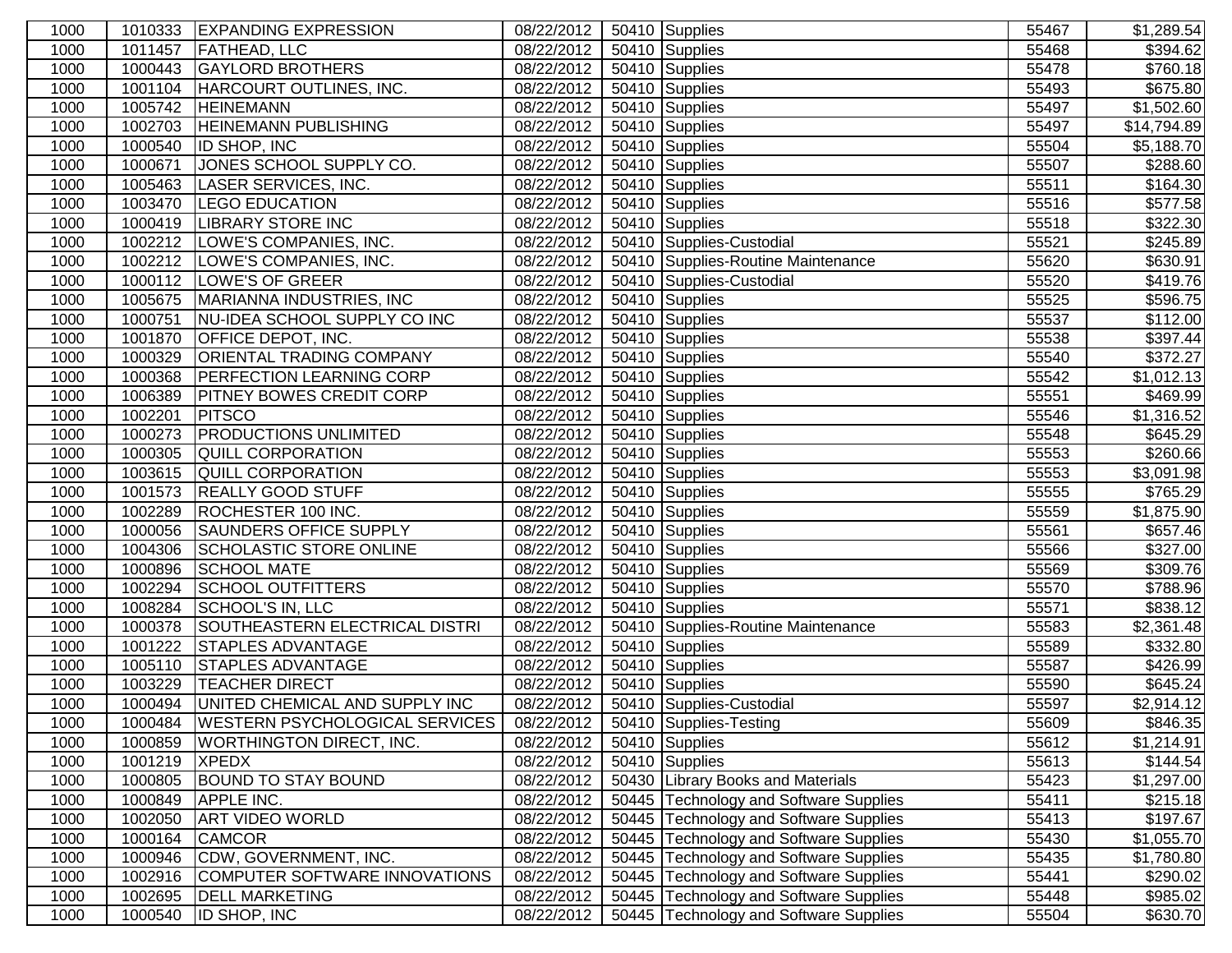| 1000 | 1009386 | LYNXMOTION, INC                       | 08/22/2012 |       | 50445 Technology and Software Supplies                 | 55522 | \$801.00                |
|------|---------|---------------------------------------|------------|-------|--------------------------------------------------------|-------|-------------------------|
| 1000 | 1002566 | <b>NETSUPPORT INC.</b>                | 08/22/2012 |       | 50445 Technology and Software Supplies                 | 55534 | \$2,835.00              |
| 1000 | 1002561 | <b>OTICON, INC</b>                    | 08/22/2012 |       | 50445 Technology and Software Supplies                 | 55541 | \$360.00                |
| 1000 | 1000279 | <b>PROFESSIONAL DUPLICATIONS INC</b>  | 08/22/2012 |       | 50445 Technology and Software Supplies                 | 55549 | \$1,144.80              |
| 1000 | 1011168 | ZAGG, INC                             | 08/22/2012 |       | 50445 Technology and Software Supplies                 | 55615 | \$105.89                |
| 1000 | 1000213 | COMMISSION OF PUBLIC WORKS            | 08/22/2012 |       | 50470 Energy-Electricity                               | 55440 | \$60,445.01             |
| 1000 | 1000213 | COMMISSION OF PUBLIC WORKS            | 08/22/2012 |       | 50470 Energy-Gas                                       | 55440 | \$1,276.63              |
| 1000 | 1000838 | <b>DUKE POWER</b>                     | 08/22/2012 |       | 50470 Energy-Electricity                               | 55453 | \$183.54                |
| 1000 | 1000210 | LAURENS ELECTRIC COOPERATIVE          | 08/22/2012 |       | 50470 Energy-Electricity                               | 55512 | \$46,433.08             |
| 1000 | 1003614 | <b>PIEDMONT NATURAL GAS</b>           | 08/22/2012 |       | 50470 Energy-Gas                                       | 55544 | \$19,551.90             |
| 1000 | 1011481 | <b>ADAMS BISTRO INC</b>               | 08/22/2012 |       | 50490 Supplies Food and Meals                          | 55403 | \$315.14                |
| 1000 | 1000141 | <b>BI-LO</b>                          | 08/22/2012 |       | 50490 Supplies Food and Meals                          | 55417 | \$185.88                |
| 1000 | 1002022 | CHICK-FIL-A                           | 08/22/2012 |       | 50490 Supplies Food and Meals                          | 55437 | \$1,374.75              |
| 1000 | 1001655 | ARD, WOOD, HOLCOMBE, & SLATE          | 08/22/2012 |       | 50520 ConstructionServices Arch Fees Capitalize        | 55412 | \$30,445.00             |
| 1000 | 1000854 | B.C. CANNON CO.                       | 08/22/2012 |       | 50520 ConstructionServices Buildings Capitalize        | 55414 | \$266.06                |
| 1000 | 1000187 | <b>CELY CONSTRUCTION COMPANY</b>      | 08/22/2012 |       | 50520 ConstructionServices Buildings Capitalize        | 55436 | \$143,469.43            |
| 1000 | 1005733 | HATFIELD BUILDERS OF G'VILLE          | 08/22/2012 |       | 50520 ConstructionServices (Temp) Building/Constructio | 55495 | \$30,794.00             |
| 1000 | 1007453 | JA PIPER ROOFING CO                   | 08/22/2012 |       | 50520 ConstructionServices Buildings Capitalize        | 55506 | \$179,794.80            |
| 1000 | 1001755 | LIFE SAFETY & COMMUNICATIONS S        | 08/22/2012 |       | 50520 ConstructionServices Buildings Capitalize        | 55519 | \$8,260.66              |
| 1000 | 1009696 | <b>MATRIX CONSTRUCTION CO</b>         | 08/22/2012 |       | 50520 ConstructionServices Buildings Capitalize        | 55526 | \$55,658.70             |
| 1000 | 1005733 | HATFIELD BUILDERS OF G'VILLE          | 08/22/2012 |       | 50530   Improvements Other Than Buildings Capitalize   | 55495 | \$17,786.00             |
| 1000 | 1005733 | HATFIELD BUILDERS OF G'VILLE          | 08/22/2012 | 50530 | Improvements Other Than Buildings Non Capitaliz        | 55495 | \$1,577.00              |
| 1000 | 1011436 | <b>EAST COAST METAL DISTRIBUTORS</b>  | 08/22/2012 |       | 50540 Equipment Under 5000                             | 55457 | \$2,468.21              |
| 1000 | 1006732 | <b>MEDCO SUPPLY</b>                   | 08/22/2012 |       | 50540 Equipment Under 5000                             | 55527 | \$1,411.92              |
| 1000 | 1000494 | UNITED CHEMICAL AND SUPPLY INC        | 08/22/2012 |       | 50540 Equipment Under 5000                             | 55597 | \$2,104.97              |
| 1000 | 1000849 | <b>APPLE INC.</b>                     | 08/22/2012 |       | 50545 TechnologyEquipment Under 5000                   | 55411 | \$3,174.70              |
| 1000 | 1006223 | <b>CSI TECHNOLOGY OUTFITTERS</b>      | 08/22/2012 |       | 50545 TechnologyEquipment Under 5000                   | 55444 | \$41,176.00             |
| 1000 | 1002695 | <b>DELL MARKETING</b>                 | 08/22/2012 |       | 50545 TechnologyEquipment Under 5000                   | 55448 | \$5,195.41              |
| 1000 | 1002203 | NAPA AUTO PARTS                       | 08/22/2012 |       | 50545 TechnologyEquipment Under 5000                   | 55532 | \$3,178.94              |
| 1000 | 1000273 | <b>PRODUCTIONS UNLIMITED</b>          | 08/22/2012 |       | 50545 Technology Equipment Over 5000                   | 55548 | \$7,980.00              |
| 1000 | 1009496 | <b>SCHOOL CHECK IN</b>                | 08/22/2012 |       | 50545 TechnologyEquipment Under 5000                   | 55567 | \$1,354.68              |
| 1000 | 1007450 | <b>CANNON ROOFING</b>                 | 08/22/2012 |       | 50580 Mobile Classrooms Construction Non Capitalize    | 55431 | \$7,883.00              |
| 1000 | 1011468 | <b>EASTERN ALUMINUM SUPPLY, INC</b>   | 08/22/2012 |       | 50580 Mobile Classrooms Construction Non Capitalize    | 55458 | \$2,703.21              |
| 1000 | 1000433 | <b>FORREST MOVERSGEO FORREST</b>      | 08/22/2012 |       | 50580 Mobile Classrooms Leasing Non Capitalize         | 55472 | \$22,300.00             |
| 1000 | 1011438 | SOUTHERN FRAMING CO LLC               | 08/22/2012 |       | 50580 Mobile Classrooms Construction Non Capitalize    | 55584 | \$2,778.00              |
| 1000 | 1000341 | <b>IANCICI/CPI</b>                    | 08/22/2012 |       | 50640 Organization Membership Dues and Fees (Profes    | 55443 | \$125.00                |
| 1000 |         | 1003470 LEGO EDUCATION                | 08/22/2012 |       | 50660 Pupil Activity                                   | 55516 | \$238.28                |
| 1000 | 1004117 | <b>ENHANCED FINANCIAL SOLUTIONS</b>   | 08/22/2012 |       | 50690 Other Objects                                    | 55462 | \$82,227.25             |
| 1000 | 1003233 | <b>BRASHIER MID COLLEGE CHARTER</b>   | 08/22/2012 |       | 50720 Transits                                         | 55426 | \$201,334.11            |
| 1000 | 1002688 | <b>GREENVILLE TECH CHARTER HIGH S</b> | 08/22/2012 |       | 50720 Transits                                         | 55484 | \$219,112.10            |
| 1000 | 1000685 | <b>GREENWOOD SCHOOL DISTRICT #50</b>  | 08/22/2012 |       | 50720 Transits                                         | 55486 | \$704.25                |
| 1000 | 1004436 | <b>GREER MIDDLE COLLEGE CHARTER S</b> | 08/22/2012 |       | 50720 Transits                                         | 55488 | \$208,889.95            |
| 1000 | 1002929 | LANGSTON CHARTER MIDDLE SCHOOL        | 08/22/2012 |       | 50720 Transits                                         | 55510 | \$175,800.34            |
| 1000 | 232012  | <b>LEAD ACADEMY CHARTER SCHOOL</b>    | 08/22/2012 |       | 50720 Transits                                         | 55513 | \$51,658.31             |
| 1000 | 1002934 | <b>LEGACY CHARTER SCHOOL</b>          | 08/22/2012 |       | 50720 Transits                                         | 55515 | \$408,040.03            |
| 1000 | 1001281 | <b>MEYER CENTER</b>                   | 08/22/2012 |       | 50720 Transits                                         | 55528 | \$12,275.64             |
| 1000 | 1000737 | <b>RICHLAND SCHOOL DISTRICT ONE</b>   | 08/22/2012 |       | 50720 Transits                                         | 55557 | $\overline{\$3,394.89}$ |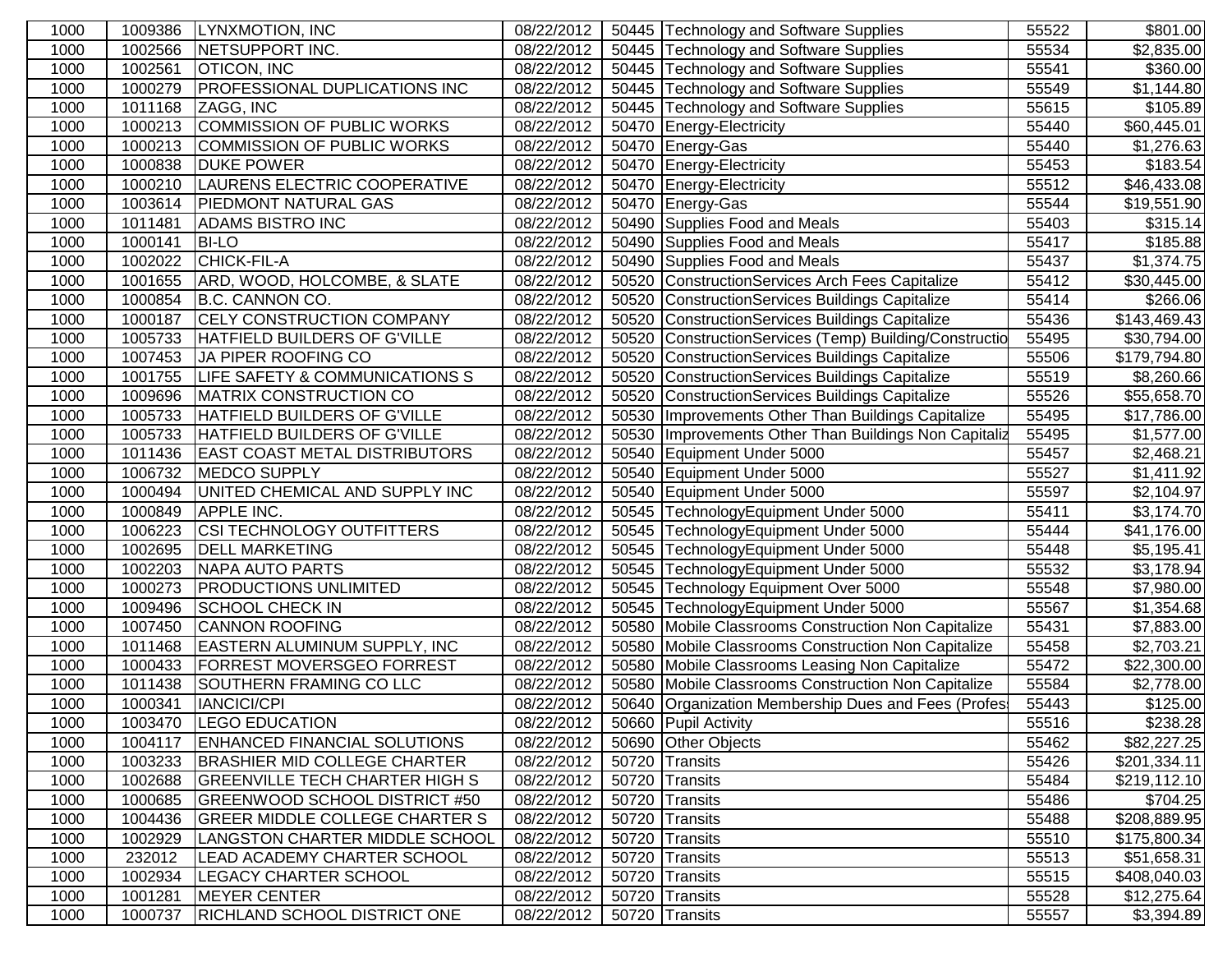| 1000 | 1000687 | SCHOOL DISTRICT OF PICKENS COU          | 08/22/2012 | 50720 Transits                                      | 55568 | \$6,405.17               |
|------|---------|-----------------------------------------|------------|-----------------------------------------------------|-------|--------------------------|
| 1000 | 1004857 | <b>STATE BUDGET &amp; CONTROL BOARD</b> | 08/22/2012 | 50720 Transits                                      | 55582 | \$164,945.00             |
| 1000 | 1010035 | <b>LIQUID HIGHWAY ROASTERS</b>          | 08/23/2012 | 50490 Other Supplies and Materials                  | 55625 | \$254.00                 |
| 6000 | 1005403 | <b>EARTHFARE MARKET &amp; CAFE</b>      | 08/23/2012 | 50460 Food Purchases                                | 62924 | \$250.00                 |
| 1000 | 1001623 | BENDER BURKOT EAST COAST SUPPL          | 08/24/2012 | 20410 Inventory Recd not Vouchered                  | 1110  | \$11,459.83              |
| 1000 | 1003021 | A & A FIRE PROTECTION                   | 08/24/2012 | 50323 R&M Serv-Plant Serv                           | 1113  | \$135.00                 |
| 1000 | 1003021 | A & A FIRE PROTECTION                   | 08/24/2012 | 50329 Other - Property Serv                         | 1113  | \$9,000.00               |
| 1000 | 1001499 | G & K SERVICES                          | 08/24/2012 | 50329 Oth Prop Srv-Uniform Services                 | 1109  | \$2,106.61               |
| 1000 | 1000567 | <b>FOLLETT LIBRARY RESOURCES</b>        | 08/24/2012 | 50345 Technology                                    | 1105  | $\overline{$}327,683.59$ |
| 1000 | 1002523 | <b>FIRSTLAB</b>                         | 08/24/2012 | 50395 Prof Tech Srvc-Drug Testing                   | 1111  | \$2,947.50               |
| 1000 | 1001623 | BENDER BURKOT EAST COAST SUPPL          | 08/24/2012 | 50410 Supplies                                      | 1110  | \$204.85                 |
| 1000 | 1003917 | <b>CLASSROOM DIRECT</b>                 | 08/24/2012 | 50410 Supplies                                      | 1114  | $\sqrt{3}449.07$         |
| 1000 | 1000721 | <b>FORMS &amp; SUPPLY, INC.</b>         | 08/24/2012 | 50410 Supplies                                      | 1106  | \$3,981.55               |
| 1000 | 1002887 | <b>GREENVILLE OFFICE SUPPLY</b>         | 08/24/2012 | 50410 Supplies                                      | 1112  | \$2,691.56               |
| 1000 | 1000066 | LAKESHORE LEARNING MATERIALS            | 08/24/2012 | 50410 Supplies                                      | 1102  | \$4,232.45               |
| 1000 | 1000313 | R L BRYAN COMPANY/CENTRAL TEXT          | 08/24/2012 | 50410 Supplies                                      | 1103  | \$3,199.50               |
| 1000 | 1003927 | <b>SCHOOL SPECIALTY</b>                 | 08/24/2012 | 50410 Supplies                                      | 1114  | \$3,060.93               |
| 1000 | 1000846 | VIRCO INC.                              | 08/24/2012 | 50410 Supplies                                      | 1107  | \$4,856.81               |
| 1000 | 1000567 | <b>FOLLETT LIBRARY RESOURCES</b>        | 08/24/2012 | 50430 Library Books and Materials                   | 1105  | \$3,651.12               |
| 1000 | 1000721 | <b>FORMS &amp; SUPPLY, INC.</b>         | 08/24/2012 | 50445 Technology and Software Supplies              | 1106  | $\sqrt{$418.91}$         |
| 1000 | 1003619 | <b>TOTAL MAINTENANCE SOLUTIONS SO</b>   | 08/24/2012 | 50520 ConstructionServices Buildings Capitalize     | 1104  | \$734.58                 |
| 6000 | 1000025 | JOYCE EQUIPMENT COMPANY                 | 08/24/2012 | 50323 Repairs and Maintenance Services              | 62932 | \$2,172.80               |
| 6000 | 1000025 | JOYCE EQUIPMENT COMPANY                 | 08/24/2012 | 50540 Equipment Under 5000                          | 62932 | \$1,400.01               |
| 6000 | 1000721 | <b>FORMS &amp; SUPPLY, INC.</b>         | 08/24/2012 | 50410 Supplies                                      | 62933 | \$118.72                 |
| 6000 | 1002038 | <b>PET DAIRY</b>                        | 08/24/2012 | 50460 Food Purchases                                | 62934 | \$8,164.14               |
| 6000 | 1008622 | <b>ORKIN, INC</b>                       | 08/24/2012 | 50323 R&M Serv-Pest Control Serv                    | 62935 | \$3,095.00               |
| 1000 | 1000084 | <b>SCASA</b>                            | 08/27/2012 | 50550 Local Funds AP                                | 55627 | \$22,650.00              |
| 1000 | 1000084 | <b>SCASA</b>                            | 08/27/2012 | 50640 Organization Membership Dues and Fees (Profes | 55627 | \$18,095.00              |
| 1000 | 1002074 | <b>VIF PROGRAM</b>                      | 08/29/2012 | 10141 A/R - VIF Teachers                            | 55865 | \$6,250.00               |
| 1000 | 1002083 | <b>MOORE MEDICAL</b>                    | 08/29/2012 | 20410 Inventory Recd not Vouchered                  | 55800 | \$205.80                 |
| 1000 | 1003615 | <b>QUILL CORPORATION</b>                | 08/29/2012 | 20410   Inventory Recd not Vouchered                | 55822 | \$3,408.96               |
| 1000 | 1002318 | <b>SOUTHEASTERN PAPER GROUP</b>         | 08/29/2012 | 20410 Inventory Recd not Vouchered                  | 55838 | \$14,322.72              |
| 1000 | 1011427 | UNISOURCE WORLDWIDE, INC                | 08/29/2012 | 20410   Inventory Recd not Vouchered                | 55860 | \$155,072.05             |
| 1000 | 1000635 | <b>EMPLOYEE INSURANCE PROGRAM</b>       | 08/29/2012 | 20412 Accrued Exp - Dental Ins                      | 55733 | \$82,014.56              |
| 1000 | 1000635 | <b>EMPLOYEE INSURANCE PROGRAM</b>       | 08/29/2012 | 20412 Accrued Exp - Health Ins                      | 55733 | \$2,995,269.54           |
| 1000 | 1000635 | <b>EMPLOYEE INSURANCE PROGRAM</b>       | 08/29/2012 | 20412 Accrued Exp - LngTerm Disab                   | 55733 | \$21,429.10              |
| 1000 |         | 1000635 EMPLOYEE INSURANCE PROGRAM      | 08/29/2012 | 20412 Accrued Exp - State Life Ins                  | 55733 | \$2,262.70               |
| 1000 | 1000635 | <b>EMPLOYEE INSURANCE PROGRAM</b>       | 08/29/2012 | 20412 Dental Insurance                              | 55733 | \$167,259.92             |
| 1000 | 1000635 | <b>EMPLOYEE INSURANCE PROGRAM</b>       | 08/29/2012 | 20412 Long Term Disability                          | 55733 | \$14,381.30              |
| 1000 | 1000635 | <b>EMPLOYEE INSURANCE PROGRAM</b>       | 08/29/2012 | 20412 State Health Insurance BCBS                   | 55733 | \$1,242,462.00           |
| 1000 | 1000635 | <b>EMPLOYEE INSURANCE PROGRAM</b>       | 08/29/2012 | 20412 State Term Life Ins                           | 55733 | \$58,695.56              |
| 1000 | 1002417 | <b>FRINGE BENEFITS MANGEMENT COMP</b>   | 08/29/2012 | 20412 Health Savings - Deductible                   | 55744 | \$495.00                 |
| 1000 | 1002417 | <b>FRINGE BENEFITS MANGEMENT COMP</b>   | 08/29/2012 | 20412 Out of Pocket Medical                         | 55742 | \$166.66                 |
| 1000 | 1002417 | <b>FRINGE BENEFITS MANGEMENT COMP</b>   | 08/29/2012 | 20412 Out of Pocket Medical                         | 55743 | \$200.00                 |
| 1000 | 1002417 | <b>FRINGE BENEFITS MANGEMENT COMP</b>   | 08/29/2012 | 20412 Out of Pocket Medical                         | 55744 | \$668.36                 |
| 1000 | 1008305 | ANDERSON CO SCHOOL DIST ONE             | 08/29/2012 | 41320 Tuition Regular School LEA Proviso            | 55678 | \$921.69                 |
| 1000 | 1008440 | CHEROKEE COUNTY SCHOOLS                 | 08/29/2012 | 41320 Tuition Regular School LEA Proviso            | 55709 | \$658.35                 |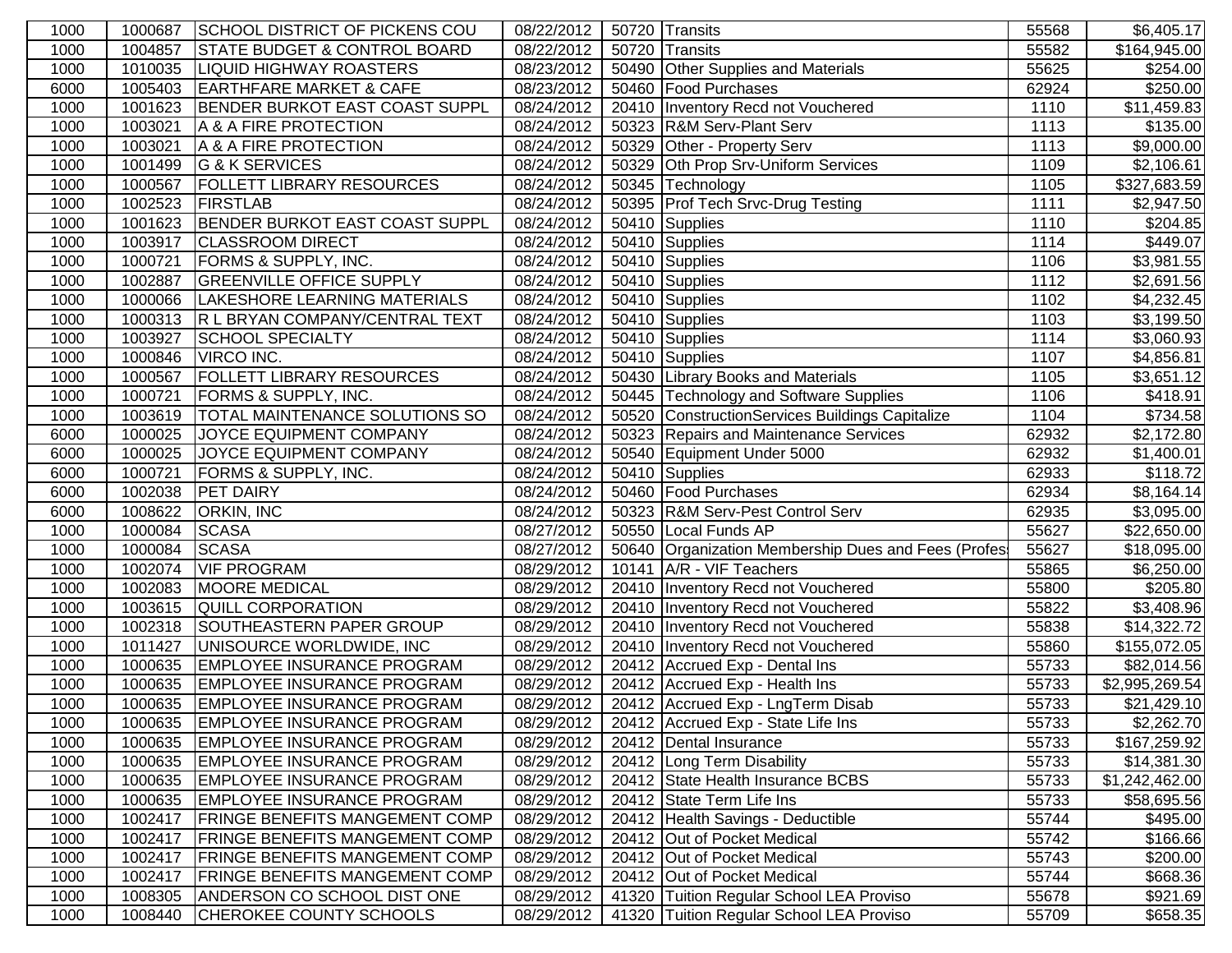| 1000 | 1006992 | SCHOOL DISTRICT OCONEE COUNTY               | 08/29/2012 |       | 41320 Tuition Regular School LEA Proviso               | 55832 | \$406.98                |
|------|---------|---------------------------------------------|------------|-------|--------------------------------------------------------|-------|-------------------------|
| 1000 | 1000680 | <b>SUMTER SCHOOL DISTRICT</b>               | 08/29/2012 |       | 41320 Tuition Regular School LEA Proviso               | 55848 | \$981.54                |
| 1000 | 1011478 | <b>EDUCATIONAL PARTNERS INT'L</b>           | 08/29/2012 | 50311 | <b>Instructional Services</b>                          | 55731 | \$2,000.00              |
| 1000 | 1011460 | MCNAIR, JONDA C                             | 08/29/2012 |       | 50312 Instructional Programs Improvement Services      | 55795 | \$1,500.00              |
| 1000 | 1001846 | RENAISSANCE LEARNING, INC.                  | 08/29/2012 |       | 50312   Instructional Programs Improvement Services    | 55825 | \$4,500.00              |
| 1000 | 1004462 | LAWSON SOFTWARE AMERICAS-USD                | 08/29/2012 |       | 50316 Data Processing Services                         | 55785 | \$144.00                |
| 1000 | 1001535 | <b>PARKER, POE, ADAMS &amp; BERNSTEIN L</b> | 08/29/2012 |       | 50319 Legal Services                                   | 55815 | \$1,751.32              |
| 1000 | 1000145 | <b>BLUE RIDGE RURAL WATER COMPANY</b>       | 08/29/2012 |       | 50321 Public Utility Services (Excludes EnergySee 470) | 55689 | \$314.00                |
| 1000 | 1000213 | COMMISSION OF PUBLIC WORKS                  | 08/29/2012 |       | 50321 Public Utility Services (Excludes EnergySee 470) | 55712 | \$4,098.90              |
| 1000 | 1001497 | <b>GREENVILLE WATER SYSTEM</b>              | 08/29/2012 | 50321 | Public Utility Services (Excludes EnergySee 470)       | 55754 | \$21,676.47             |
| 1000 | 1003344 | AJ CHEMICAL                                 | 08/29/2012 |       | 50323 R&M Preventative Maintenance                     | 55673 | \$3,750.00              |
| 1000 | 1001105 | <b>BINSWANGER</b>                           | 08/29/2012 |       | 50323 R&M Serv-Plant Serv                              | 55686 | \$2,126.51              |
| 1000 | 1011509 | <b>BREWER COMPANY INC</b>                   | 08/29/2012 |       | 50323 R&M Serv-Equipment Repair Serv                   | 55695 | \$1,164.94              |
| 1000 | 1007450 | <b>CANNON ROOFING</b>                       | 08/29/2012 |       | 50323 Repairs and Maintenance Services                 | 55703 | \$474.00                |
| 1000 | 1007453 | JA PIPER ROOFING CO                         | 08/29/2012 |       | 50323 Repairs and Maintenance Services                 | 55777 | \$13,612.80             |
| 1000 | 1001533 | KALEIDOSCOPE CONSTRUCTION & DE              | 08/29/2012 |       | 50323 R&M Serv-Field & Park Light Serv                 | 55780 | \$16,444.27             |
| 1000 | 1008701 | MID STATE THERMO KING                       | 08/29/2012 |       | 50323 R&M Serv-Vehicle Serv                            | 55798 | \$1,653.14              |
| 1000 | 1007593 | MULCH MART OF POWDERSVILLE                  | 08/29/2012 |       | 50323 R&M Grounds                                      | 55803 | \$23,722.00             |
| 1000 | 1009968 | <b>NTEC SYSTEMS LLC</b>                     | 08/29/2012 |       | 50323 Repairs and Maintenance Services                 | 55811 | \$7,900.00              |
| 1000 | 1002429 | <b>THE SALVATION ARMY</b>                   | 08/29/2012 |       | 50325 Rentals                                          | 55854 | \$2,559.25              |
| 1000 | 1010037 | <b>ANDERSON FIRE &amp; SAFETY</b>           | 08/29/2012 |       | 50329 Other - Property Serv                            | 55679 | \$1,302.64              |
| 1000 | 1000458 | <b>GREENVILLE COUNTY SOLID WASTE</b>        | 08/29/2012 |       | 50329 Oth Prop Srv-Waste Management                    | 55749 | \$258.82                |
| 1000 | 1010870 | <b>TD BANK, NA</b>                          | 08/29/2012 |       | 50332 Travel - Registration                            | 55849 | \$704.00                |
| 1000 | 1010721 | <b>FINLEY, MICHELLE THOMAS</b>              | 08/29/2012 |       | 50339 Other Transportation Services - Non-Distr Person | 55739 | $\overline{$}348.70$    |
| 1000 | 1002823 | <b>BRAINPOP LLC</b>                         | 08/29/2012 | 50345 | Technology                                             | 55693 | \$745.00                |
| 1000 | 1003799 | <b>CENGAGE LEARNING</b>                     | 08/29/2012 |       | 50345 Technology                                       | 55707 | \$786.31                |
| 1000 | 1003608 | <b>CORE SECURITY TECHNOLOGIES</b>           | 08/29/2012 |       | 50345 Technology                                       | 55716 | $\overline{$30,000.00}$ |
| 1000 | 1003757 | <b>EEYE DIGITAL SECURITY</b>                | 08/29/2012 |       | 50345 Technology                                       | 55877 | \$7,000.00              |
| 1000 | 1010635 | <b>eSCHOOL SOLUTIONS INC</b>                | 08/29/2012 |       | 50345 Technology                                       | 55735 | \$2,952.82              |
| 1000 | 1000539 | <b>HOUGHTON MIFFLIN HARCOURT</b>            | 08/29/2012 |       | 50345 Technology                                       | 55769 | \$2,870.18              |
| 1000 | 1005113 | <b>VIRTUCOM INC.</b>                        | 08/29/2012 |       | 50345 Tech Srvc-Copier Contract                        | 55866 | \$769.65                |
| 1000 | 1000461 | <b>GREENVILLE NEWS</b>                      | 08/29/2012 |       | 50350 Advertising                                      | 55853 | \$181.45                |
| 1000 | 1000082 | FOX CREEK PRINTING (DYE & SON               | 08/29/2012 |       | 50360 Printing and Binding                             | 55741 | \$185.50                |
| 1000 | 1008607 | <b>INK 4 INC</b>                            | 08/29/2012 |       | 50360 Printing and Binding                             | 55773 | \$1,086.50              |
| 1000 | 1004976 | QUICK COPY PRINT CENTER                     | 08/29/2012 |       | 50360 Printing and Binding                             | 55821 | \$1,348.68              |
| 1000 | 1003382 | <b>TRUCOLOR</b>                             | 08/29/2012 |       | 50360 Printing and Binding                             | 55857 | \$1,131.02              |
| 1000 | 1000251 | <b>COLLEGE OF CHARLESTON</b>                | 08/29/2012 |       | 50373 Tuition to other Entity                          | 55711 | \$1,365.00              |
| 1000 | 1003590 | <b>AMERICAN SECURITY GREENVILLE</b>         | 08/29/2012 |       | 50395 Other Professional and Technical Services        | 55677 | \$755.72                |
| 1000 | 1002680 | CHARTER COMMUNICATIONS                      | 08/29/2012 |       | 50395 Other Professional and Technical Services        | 55708 | \$296.46                |
| 1000 | 1009969 | COMMISSIONING CONSULTANTS LLP               | 08/29/2012 |       | 50395 Other Professional and Technical Services        | 55714 | \$7,425.00              |
| 1000 | 1004973 | <b>DSCS HOLDINGS, LLC</b>                   | 08/29/2012 |       | 50395   Digitalization For As-Built Drawings           | 55724 | \$976.12                |
| 1000 | 1002091 | <b>J L ROGERS &amp; CALLCOTT ENG.</b>       | 08/29/2012 |       | 50395 Other Professional and Technical Services        | 55775 | \$211.75                |
| 1000 | 1003636 | <b>KELLY SERVICES</b>                       | 08/29/2012 |       | 50395 Other Professional and Technical Services        | 55781 | \$4,461.63              |
| 1000 | 1003404 | MANAGEMENT DECISIONS                        | 08/29/2012 |       | 50395 Other Professional and Technical Services        | 55789 | \$1,312.50              |
| 1000 | 1002311 | MCDONALD, JANET                             | 08/29/2012 |       | 50395 Other Professional and Technical Services        | 55793 | \$530.00                |
| 1000 | 1007146 | <b>PARAGON ENGINEERING &amp; GEOSCIEN</b>   | 08/29/2012 |       | 50395 Other Professional and Technical Services        | 55814 | \$877.50                |
| 1000 |         | 1008445 RAYMOND ENGINEERING SC              | 08/29/2012 |       | 50395 Other Professional and Technical Services        | 55823 | \$6,040.45              |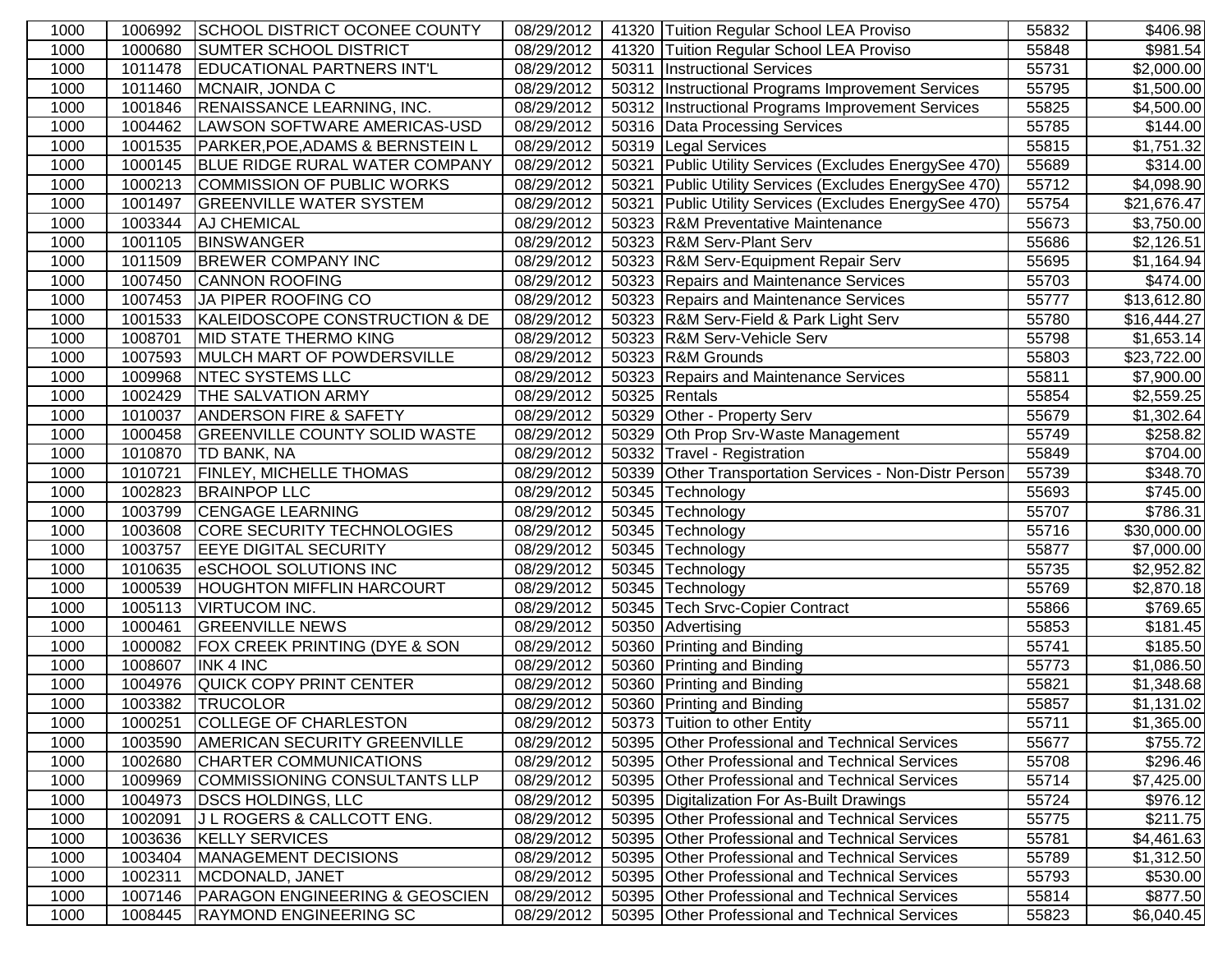| 1000 |         | 1006002  WORKWELL OCCUPATIONAL HEALTH | 08/29/2012 | 50395 Prof Tech Srvc-Drug Testing                 | 55874 | \$13,302.00             |
|------|---------|---------------------------------------|------------|---------------------------------------------------|-------|-------------------------|
| 1000 | 1000081 | <b>ALLEGRA PRINTING</b>               | 08/29/2012 | 50410 Supplies                                    | 55674 | \$124.02                |
| 1000 | 1004357 | <b>AMERICAN LEGACY PUBLISHING</b>     | 08/29/2012 | 50410 Supplies                                    | 55675 | \$1,042.80              |
| 1000 | 1003249 | <b>ARROWHEAD DESIGNS</b>              | 08/29/2012 | 50410 Supplies                                    | 55681 | \$831.04                |
| 1000 | 1000141 | <b>BI-LO</b>                          | 08/29/2012 | 50410 Supplies                                    | 55685 | \$166.28                |
| 1000 | 1002133 | <b>BOOKS-A-MILLION</b>                | 08/29/2012 | 50410 Supplies                                    | 55690 | \$368.08                |
| 1000 | 1000156 | <b>BROOKS OFFICE EQUIPMENT CORP</b>   | 08/29/2012 | 50410 Supplies                                    | 55696 | $\overline{$}168.54$    |
| 1000 | 1007840 | <b>BRUCE AIR FILTER CO</b>            | 08/29/2012 | 50410 Supplies-Filters                            | 55697 | \$2,789.76              |
| 1000 | 1006000 | <b>BSN SPORTS, INC</b>                | 08/29/2012 | 50410 Supplies                                    | 55698 | \$1,052.69              |
| 1000 | 1000160 | <b>BURMAX COMPANY INC</b>             | 08/29/2012 | 50410 Supplies                                    | 55700 | \$715.51                |
| 1000 | 1000752 | CAROLINA BIOLOGICAL SUPPLY CO         | 08/29/2012 | 50410 Supplies                                    | 55705 | \$1,044.57              |
| 1000 | 1000690 | <b>CK SUPPLY</b>                      | 08/29/2012 | 50410 Supplies                                    | 55710 | \$1,696.08              |
| 1000 | 1002963 | COUNTER ACT, INC.                     | 08/29/2012 | 50410 Supplies-Routine Maintenance                | 55717 | $\overline{$}187.62$    |
| 1000 | 1000020 | <b>DEMCO</b>                          | 08/29/2012 | 50410 Supplies                                    | 55721 | \$294.03                |
| 1000 | 1000755 | <b>DICK BLICK COMPANY</b>             | 08/29/2012 | 50410 Supplies                                    | 55723 | $\overline{$}553.23$    |
| 1000 | 1000261 | <b>ELLISON EDUCATIONAL EQUIPMENT</b>  | 08/29/2012 | 50410 Supplies                                    | 55732 | \$2,473.40              |
| 1000 | 1010974 | <b>ETA/CULEENAIRE</b>                 | 08/29/2012 | 50410 Supplies                                    | 55736 | \$460.72                |
| 1000 | 1002894 | <b>EXPLORE LEARNING</b>               | 08/29/2012 | 50410 Supplies                                    | 55737 | \$1,500.00              |
| 1000 | 1001352 | <b>GARFIELD CORPORATION</b>           | 08/29/2012 | 50410 Supplies-Grounds                            | 55745 | \$2,120.00              |
| 1000 | 1003647 | <b>GENESIS PRESS, INC.</b>            | 08/29/2012 | 50410 Supplies                                    | 55747 | \$348.21                |
| 1000 | 1000461 | <b>GREENVILLE NEWS</b>                | 08/29/2012 | 50410 Supplies                                    | 55750 | \$287.45                |
| 1000 | 1011477 | <b>HAYDEN-MCNEIL LLC</b>              | 08/29/2012 | 50410 Supplies                                    | 55763 | \$210.74                |
| 1000 | 1005742 | <b>HEINEMANN</b>                      | 08/29/2012 | 50410 Supplies                                    | 55765 | \$7,284.60              |
| 1000 | 1000539 | <b>HOUGHTON MIFFLIN HARCOURT</b>      | 08/29/2012 | 50410 Supplies                                    | 55769 | \$1,063.03              |
| 1000 | 1008732 | <b>IMAGINE THIS ENTERPRISES</b>       | 08/29/2012 | 50410 Supplies                                    | 55772 | \$242.22                |
| 1000 | 1000559 | JEFF LYNCH APPLIANCE & TV CENT        | 08/29/2012 | 50410 Supplies                                    | 55778 | \$2,420.91              |
| 1000 | 1000033 | K MART #4016                          | 08/29/2012 | 50410 Supplies                                    | 55779 | \$841.74                |
| 1000 | 1001244 | <b>MARCY COOK MATH MATERIALS</b>      | 08/29/2012 | 50410 Supplies                                    | 55790 | $\overline{$}263.78$    |
| 1000 | 1009018 | MINDSTEP, INC                         | 08/29/2012 | 50410 Supplies                                    | 55799 | \$129.02                |
| 1000 | 1011032 | <b>NFL OFFICEWORKS</b>                | 08/29/2012 | 50410 Supplies                                    | 55808 | \$872.38                |
| 1000 | 1010064 | NORTHERN SAFETY CO, INC               | 08/29/2012 | 50410 Supplies                                    | 55810 | \$697.80                |
| 1000 | 1000392 | <b>PITNEY BOWES</b>                   | 08/29/2012 | 50410 Supplies                                    | 55820 | $\overline{$11,000.00}$ |
| 1000 | 1001573 | <b>REALLY GOOD STUFF</b>              | 08/29/2012 | 50410 Supplies                                    | 55824 | \$381.59                |
| 1000 | 1011472 | <b>RTR KIDS RUGS</b>                  | 08/29/2012 | 50410 Supplies                                    | 55829 | \$732.69                |
| 1000 | 1002294 | <b>SCHOOL OUTFITTERS</b>              | 08/29/2012 | 50410 Supplies                                    | 55833 | \$329.74                |
| 1000 | 1000310 | SHIFFLER EQUIPMENT SALES              | 08/29/2012 | 50410 Supplies                                    | 55835 | \$1,426.27              |
| 1000 |         | 1002957 SMITH METAL FAB, INC.         |            | 08/29/2012   50410   Supplies-Routine Maintenance | 55836 | \$153.70                |
| 1000 | 1001394 | SOPRIS WEST. INC                      | 08/29/2012 | 50410 Supplies                                    | 55701 | \$194.14                |
| 1000 | 1005110 | <b>STAPLES ADVANTAGE</b>              | 08/29/2012 | 50410 Supplies                                    | 55843 | \$3,318.09              |
| 1000 | 1005110 | <b>STAPLES ADVANTAGE</b>              | 08/29/2012 | 50410 Supplies                                    | 55844 | \$186.58                |
| 1000 | 1002763 | <b>STARFALL PUBLICATIONS</b>          | 08/29/2012 | 50410 Supplies                                    | 55845 | \$507.48                |
| 1000 | 1002002 | <b>STENHOUSE PUBLISHERS</b>           | 08/29/2012 | 50410 Supplies                                    | 55846 | \$247.93                |
| 1000 | 1010870 | <b>TD BANK, NA</b>                    | 08/29/2012 | 50410 Supplies                                    | 55849 | \$111.25                |
| 1000 | 1003229 | <b>TEACHER DIRECT</b>                 | 08/29/2012 | 50410 Supplies                                    | 55851 | \$178.92                |
| 1000 | 1000409 | <b>TEACHER'S DISCOVERY</b>            | 08/29/2012 | 50410 Supplies                                    | 55852 | \$190.81                |
| 1000 | 1002312 | <b>TRANE US, INC</b>                  | 08/29/2012 | 50410 Supplies-HVAC supplies                      | 55855 | \$2,798.15              |
| 1000 | 1000522 | VERNIER SOFTWARE                      | 08/29/2012 | 50410 Supplies                                    | 55864 | \$106.20                |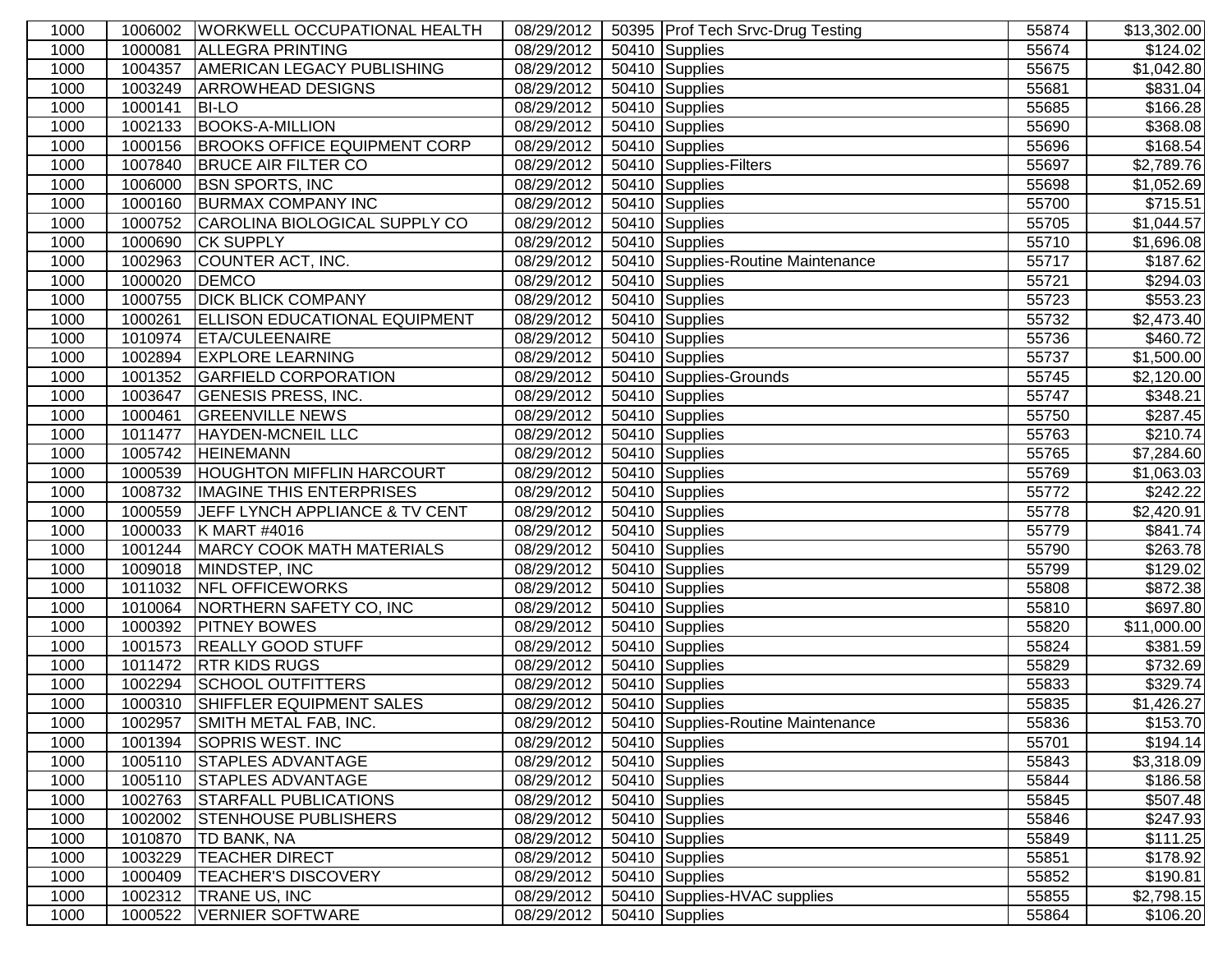| 1000 | 1004908 | <b>WEST COAST LANYARDS, INC.</b>      | 08/29/2012 | 50410 Supplies                                         | 55870 | \$1,546.14             |
|------|---------|---------------------------------------|------------|--------------------------------------------------------|-------|------------------------|
| 1000 | 1000077 | <b>AMERICAN PRINTING HOUSE FOR TH</b> | 08/29/2012 | 50420 Textbooks                                        | 55676 | \$360.00               |
| 1000 | 1001666 | GOODHEART WILLCOX COMPANY             | 08/29/2012 | 50420 Textbooks                                        | 55748 | \$1,125.52             |
| 1000 | 1000243 | <b>PEARSON EDUCATION, INC.</b>        | 08/29/2012 | 50420 Textbooks                                        | 55816 | \$3,333.44             |
| 1000 | 1000805 | <b>BOUND TO STAY BOUND</b>            | 08/29/2012 | 50430 Library Books and Materials                      | 55691 | \$729.52               |
| 1000 | 1002463 | <b>EBSCO</b>                          | 08/29/2012 | 50430 Library Books and Materials                      | 55728 | \$220.88               |
| 1000 | 1009792 | HIGHSMITH, LLC                        | 08/29/2012 | 50430 Library Books and Materials                      | 55767 | \$1,613.29             |
| 1000 | 1000096 | <b>EBSCO SUBSCRIPTION SERVICES</b>    | 08/29/2012 | 50440 Periodicals                                      | 55729 | \$256.13               |
| 1000 | 1003406 | <b>WT COX SUBSCRIPTIONS</b>           | 08/29/2012 | 50440 Periodicals                                      | 55875 | \$637.28               |
| 1000 | 1000849 | <b>APPLE INC.</b>                     | 08/29/2012 | 50445 Technology and Software Supplies                 | 55680 | \$634.94               |
| 1000 | 1000164 | <b>CAMCOR</b>                         | 08/29/2012 | 50445 Technology and Software Supplies                 | 55702 | $\overline{$}1,974.40$ |
| 1000 | 1002916 | COMPUTER SOFTWARE INNOVATIONS         | 08/29/2012 | 50445 Technology and Software Supplies                 | 55715 | \$1,461.48             |
| 1000 | 1006223 | <b>CSI TECHNOLOGY OUTFITTERS</b>      | 08/29/2012 | 50445 Technology and Software Supplies                 | 55719 | \$953.79               |
| 1000 | 1002566 | <b>NETSUPPORT INC.</b>                | 08/29/2012 | 50445 Technology and Software Supplies                 | 55806 | \$1,475.44             |
| 1000 | 1005110 | <b>STAPLES ADVANTAGE</b>              | 08/29/2012 | 50445 Technology and Software Supplies                 | 55843 | \$1,901.71             |
| 1000 | 1002312 | <b>TRANE US, INC</b>                  | 08/29/2012 | 50445 Technology and Software Supplies                 | 55855 | \$528.68               |
| 1000 | 1000213 | COMMISSION OF PUBLIC WORKS            | 08/29/2012 | 50470 Energy-Electricity                               | 55712 | \$42,399.37            |
| 1000 | 1000213 | COMMISSION OF PUBLIC WORKS            | 08/29/2012 | 50470 Energy-Gas                                       | 55712 | \$8,419.77             |
| 1000 | 1000210 | LAURENS ELECTRIC COOPERATIVE          | 08/29/2012 | 50470 Energy-Electricity                               | 55784 | \$35,551.97            |
| 1000 | 1003614 | <b>PIEDMONT NATURAL GAS</b>           | 08/29/2012 | 50470 Energy-Gas                                       | 55817 | \$8,515.44             |
| 1000 | 1000141 | <b>BI-LO</b>                          | 08/29/2012 | 50490 Supplies Food and Meals                          | 55685 | \$275.12               |
| 1000 | 1002429 | <b>THE SALVATION ARMY</b>             | 08/29/2012 | 50490 Supplies Food and Meals                          | 55854 | \$5,577.05             |
| 1000 | 1011324 | <b>BENTON ROOFING INC</b>             | 08/29/2012 | 50520 ConstructionServices Buildings Capitalize        | 55683 | \$157,537.80           |
| 1000 | 1011502 | <b>BURDETTE GRADING, INC</b>          | 08/29/2012 | 50520 ConstructionServices Buildings Capitalize        | 55699 | \$13,910.00            |
| 1000 | 1000187 | <b>CELY CONSTRUCTION COMPANY</b>      | 08/29/2012 | 50520 ConstructionServices Buildings Capitalize        | 55706 | \$215,817.41           |
| 1000 | 1005849 | <b>ENGINEERED SYSTEMS DESIGN</b>      | 08/29/2012 | 50520 ConstructionServices Arch Fees Capitalize        | 55734 | \$7,550.00             |
| 1000 | 1009634 | <b>INNOVATIVE FLOOR WORKS</b>         | 08/29/2012 | 50520 ConstructionServices (Temp) Building/Constructio | 55774 | \$2,398.50             |
| 1000 | 1009696 | MATRIX CONSTRUCTION CO                | 08/29/2012 | 50520 ConstructionServices Buildings Capitalize        | 55791 | \$139,067.49           |
| 1000 | 1000733 | MCMILLAN PAZDAN SMITH ARCHITEC        | 08/29/2012 | 50520 ConstructionServices Arch Fees Capitalize        | 55794 | \$8,437.50             |
| 1000 | 1000733 | MCMILLAN PAZDAN SMITH ARCHITEC        | 08/29/2012 | 50520 ConstructionServices Arch Fees Reimb Capitalize  | 55794 | \$2,134.16             |
| 1000 | 1001806 | <b>YEARGIN CONSTRUCTION COMPANY</b>   | 08/29/2012 | 50520 ConstructionServices Buildings Capitalize        | 55876 | \$96,007.00            |
| 1000 | 1003722 | NEWMAN FENCE COMPANY, INC.            | 08/29/2012 | 50530   Improvements Other Than Buildings Capitalize   | 55807 | \$13,894.00            |
| 1000 | 1000164 | <b>CAMCOR</b>                         | 08/29/2012 | 50540 Equipment Under 5000                             | 55702 | \$1,760.75             |
| 1000 | 1001260 | <b>GATEWAY SUPPLY CO., INC.</b>       | 08/29/2012 | 50540 Equipment Under 5000                             | 55746 | \$1,842.04             |
| 1000 | 1002695 | <b>DELL MARKETING</b>                 | 08/29/2012 | 50545 TechnologyEquipment Under 5000                   | 55720 | \$12,444.67            |
| 1000 | 1007450 | <b>CANNON ROOFING</b>                 | 08/29/2012 | 50580 Mobile Classrooms Construction Non Capitalize    | 55703 | \$5,250.00             |
| 1000 | 1000433 | <b>FORREST MOVERSGEO FORREST</b>      | 08/29/2012 | 50580 Mobile Classrooms Leasing Non Capitalize         | 55740 | \$57,850.00            |
| 1000 | 1011438 | SOUTHERN FRAMING CO LLC               | 08/29/2012 | 50580   Mobile Classrooms Construction Non Capitalize  | 55839 | \$2,778.00             |
| 1000 | 1007952 | <b>ADVANCE EDUCATION INC</b>          | 08/29/2012 | 50640 Organization Membership Dues and Fees (Profes    | 55671 | \$60,800.00            |
| 1000 | 1003308 | <b>AICPA</b>                          | 08/29/2012 | 50640 Organization Membership Dues and Fees (Profes    | 55672 | \$220.00               |
| 1000 | 1001172 | SCCGE                                 | 08/29/2012 | 50640 Organization Membership Dues and Fees (Profes    | 55831 | \$100.00               |
| 1000 | 1001564 | SOUTH CAROLINA INTERNAT'L BACC        | 08/29/2012 | 50640 Organization Membership Dues and Fees (Profes)   | 55837 | \$100.00               |
| 1000 | 1001335 | <b>SC STATE ETHICS COMMISSION</b>     | 08/29/2012 | 50690 Other Objects                                    | 55830 | \$100.00               |
| 1000 | 1010870 | <b>TD BANK, NA</b>                    | 08/29/2012 | 50690 Other Objects                                    | 55850 | \$5,000.00             |
| 1000 | 1003233 | BRASHIER MID COLLEGE CHARTER          | 08/29/2012 | 50720 Transits                                         | 55694 | \$6,000.00             |
| 1000 | 1002688 | <b>GREENVILLE TECH CHARTER HIGH S</b> | 08/29/2012 | 50720 Transits                                         | 55752 | \$6,500.00             |
| 1000 | 1004436 | <b>GREER MIDDLE COLLEGE CHARTER S</b> | 08/29/2012 | 50720 Transits                                         | 55756 | \$6,250.00             |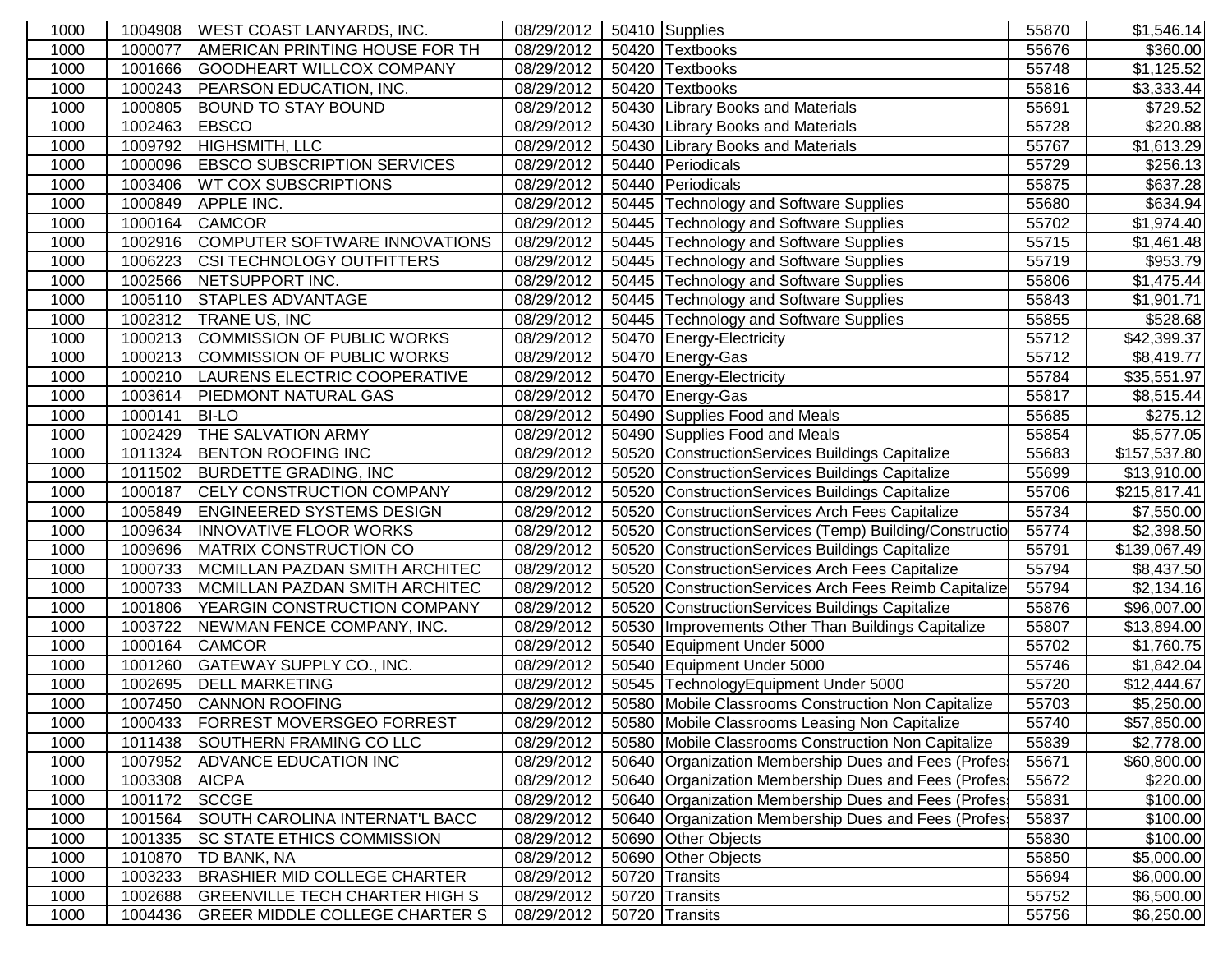| 1000 | 1002929 | LANGSTON CHARTER MIDDLE SCHOOL        | 08/29/2012                | 50720 Transits                                  | 55783 | \$5,750.00           |
|------|---------|---------------------------------------|---------------------------|-------------------------------------------------|-------|----------------------|
| 1000 | 1002934 | <b>LEGACY CHARTER SCHOOL</b>          | 08/29/2012                | 50720 Transits                                  | 55786 | \$6,074.25           |
| 1000 | 1002934 | <b>LEGACY CHARTER SCHOOL</b>          | 08/29/2012                | 50720 Transits                                  | 55787 | \$41,016.01          |
| 1000 | 1002934 | <b>LEGACY CHARTER SCHOOL</b>          | 08/29/2012                | 50720 Transits                                  | 55788 | \$13,750.00          |
| 1000 | 1001281 | <b>MEYER CENTER</b>                   | 08/29/2012                | 50720 Transits                                  | 55797 | \$2,500.00           |
| 6000 | 1000017 | <b>AAA SUPPLY</b>                     | 08/29/2012                | 50323 Repairs and Maintenance Services          | 62942 | \$441.38             |
| 6000 | 1000025 | JOYCE EQUIPMENT COMPANY               | 08/29/2012                | 50323 Repairs and Maintenance Services          | 62943 | \$170.66             |
| 6000 | 1000025 | <b>JOYCE EQUIPMENT COMPANY</b>        | 08/29/2012                | 50540 Equipment Under 5000                      | 62943 | \$427.37             |
| 6000 | 1000130 | <b>BALLENTINE EQUIPMENT COMPANY</b>   | 08/29/2012                | 50323 Repairs and Maintenance Services          | 62944 | \$2,331.50           |
| 6000 | 1000367 | <b>PEPSI-COLA BOTTLING COMPANY</b>    | 08/29/2012                | 50460 Food Purchases                            | 62945 | \$17,040.51          |
| 6000 | 1000542 | <b>TMS SOUTH (IMSCO)</b>              | 08/29/2012                | 50323 Repairs and Maintenance Services          | 62946 | \$338.60             |
| 6000 | 1000831 | <b>BAKER DISTRIBUTING</b>             | 08/29/2012                | 50323 Repairs and Maintenance Services          | 62948 | $\overline{$}243.34$ |
| 6000 | 1001352 | <b>GARFIELD CORPORATION</b>           | 08/29/2012                | 50323 Repairs and Maintenance Services          | 62950 | \$201.22             |
| 6000 | 1001483 | <b>CC DICKSON</b>                     | 08/29/2012                | 50323 Repairs and Maintenance Services          | 62951 | \$947.25             |
| 6000 | 1001800 | <b>SIMPLEX GRINNELL</b>               | 08/29/2012                | 50323 Repairs and Maintenance Services          | 62952 | \$1,364.86           |
| 6000 | 1004748 | MARVIN'S PRODUCE                      | 08/29/2012                | 50460 Food Purchases                            | 62953 | \$43,449.78          |
| 6000 | 1005345 | <b>BLUE BELL CREAMERIES</b>           | 08/29/2012                | 50460   Food Purchases                          | 62954 | \$4,835.28           |
| 6000 | 1005417 | <b>FUNACHO</b>                        | 08/29/2012                | 50450   Warehouse Inventory Adjustment          | 62955 | \$448.08             |
| 6000 | 1005417 | FUNACHO                               | 08/29/2012                | 50460 Food Purchases                            | 62955 | \$10,988.26          |
| 6000 | 1005526 | SARA LEE BAKERY GROUP/ EARTHGR        | 08/29/2012                | 50460 Food Purchases                            | 62956 | \$7,588.58           |
| 6000 | 1005627 | <b>HOBART CORPORATION</b>             | 08/29/2012                | 50323 Repairs and Maintenance Services          | 62957 | \$664.59             |
| 6000 | 1010677 | <b>J.E.S. RESTAURANT EQUIPMENT</b>    | 08/29/2012                | 50540 Equipment Under 5000                      | 62958 | \$2,189.69           |
| 6000 | 1000367 | <b>PEPSI-COLA BOTTLING COMPANY</b>    | 08/30/2012                | 50460 Food Purchases                            | 62972 | \$1,375.25           |
| 6000 | 1001800 | <b>SIMPLEX GRINNELL</b>               | 08/30/2012                | 50323 Repairs and Maintenance Services          | 62973 | \$2,086.00           |
| 6000 | 1002109 | SOURCE4                               | 08/30/2012                | 50410 Supplies                                  | 62974 | \$119.92             |
| 6000 | 1002695 | <b>DELL MARKETING</b>                 | 08/30/2012                | 50545 TechnologyEquipment Under 5000            | 62975 | \$1,383.30           |
| 6000 | 1003636 | <b>KELLY SERVICES</b>                 | 08/30/2012                | 50311 Instructional Services                    | 62976 | \$972.00             |
| 6000 | 1005345 | <b>BLUE BELL CREAMERIES</b>           | 08/30/2012                | 50460 Food Purchases                            | 62977 | \$557.94             |
| 6000 | 1005417 | <b>FUNACHO</b>                        | 08/30/2012                | 50460 Food Purchases                            | 62978 | \$546.06             |
| 6000 | 1005526 | SARA LEE BAKERY GROUP/ EARTHGR        | 08/30/2012                | 50460 Food Purchases                            | 62979 | \$3,965.62           |
| 6000 | 1005710 | <b>SILVER LEAF DESIGN</b>             | 08/30/2012                | 50323 Repairs and Maintenance Services          | 62980 | \$310.00             |
| 1000 | 1001499 | <b>G &amp; K SERVICES</b>             | 08/31/2012                | 50329 Oth Prop Srv-Uniform Services             | 1122  | \$20,221.34          |
| 1000 | 1000567 | <b>FOLLETT LIBRARY RESOURCES</b>      | 08/31/2012                | 50345 Technology                                | 1117  | \$1,295.91           |
| 1000 | 1001336 | <b>PALMETTO AIR AND WATER BALANCE</b> | 08/31/2012                | 50395 Other Professional and Technical Services | 1121  | \$2,029.00           |
| 1000 | 1003912 | <b>ABC SCHOOL SUPPLY</b>              | 08/31/2012                | 50410 Supplies                                  | 1126  | \$389.68             |
| 1000 | 1001623 | BENDER BURKOT EAST COAST SUPPL        | 08/31/2012                | 50410 Supplies                                  | 1123  | \$3,498.07           |
| 1000 |         | 1003917 CLASSROOM DIRECT              | 08/31/2012 50410 Supplies |                                                 | 1126  | \$767.19             |
| 1000 | 1000264 | COMMUNICATION SERVICE CENTER I        | 08/31/2012                | 50410 Supplies                                  | 1116  | \$2,711.71           |
| 1000 | 1000567 | <b>FOLLETT LIBRARY RESOURCES</b>      | 08/31/2012                | 50410 Supplies                                  | 1117  | \$24,995.35          |
| 1000 | 1000721 | <b>FORMS &amp; SUPPLY, INC.</b>       | 08/31/2012                | 50410 Supplies                                  | 1118  | \$3,620.66           |
| 1000 | 1002887 | <b>GREENVILLE OFFICE SUPPLY</b>       | 08/31/2012                | 50410 Supplies                                  | 1125  | \$4,553.48           |
| 1000 | 1001247 | <b>HAMMOND &amp; STEPHENS</b>         | 08/31/2012                | 50410 Supplies                                  | 1126  | \$222.01             |
| 1000 | 1001790 | JOHNSTONE SUPPLY                      | 08/31/2012                | 50410 Supplies-HVAC supplies                    | 1124  | \$2,277.42           |
| 1000 | 1000177 | <b>MCBRIDES INC</b>                   | 08/31/2012                | 50410 Supplies                                  | 1115  | \$3,241.97           |
| 1000 | 1002336 | <b>PREMIER AGENDAS INC</b>            | 08/31/2012                | 50410 Supplies                                  | 1126  | \$2,576.14           |
| 1000 | 1000846 | <b>VIRCO INC.</b>                     | 08/31/2012                | 50410 Supplies                                  | 1120  | \$2,367.19           |
| 1000 | 1000721 | <b>FORMS &amp; SUPPLY, INC.</b>       | 08/31/2012                | 50445 Technology and Software Supplies          | 1118  | \$2,051.84           |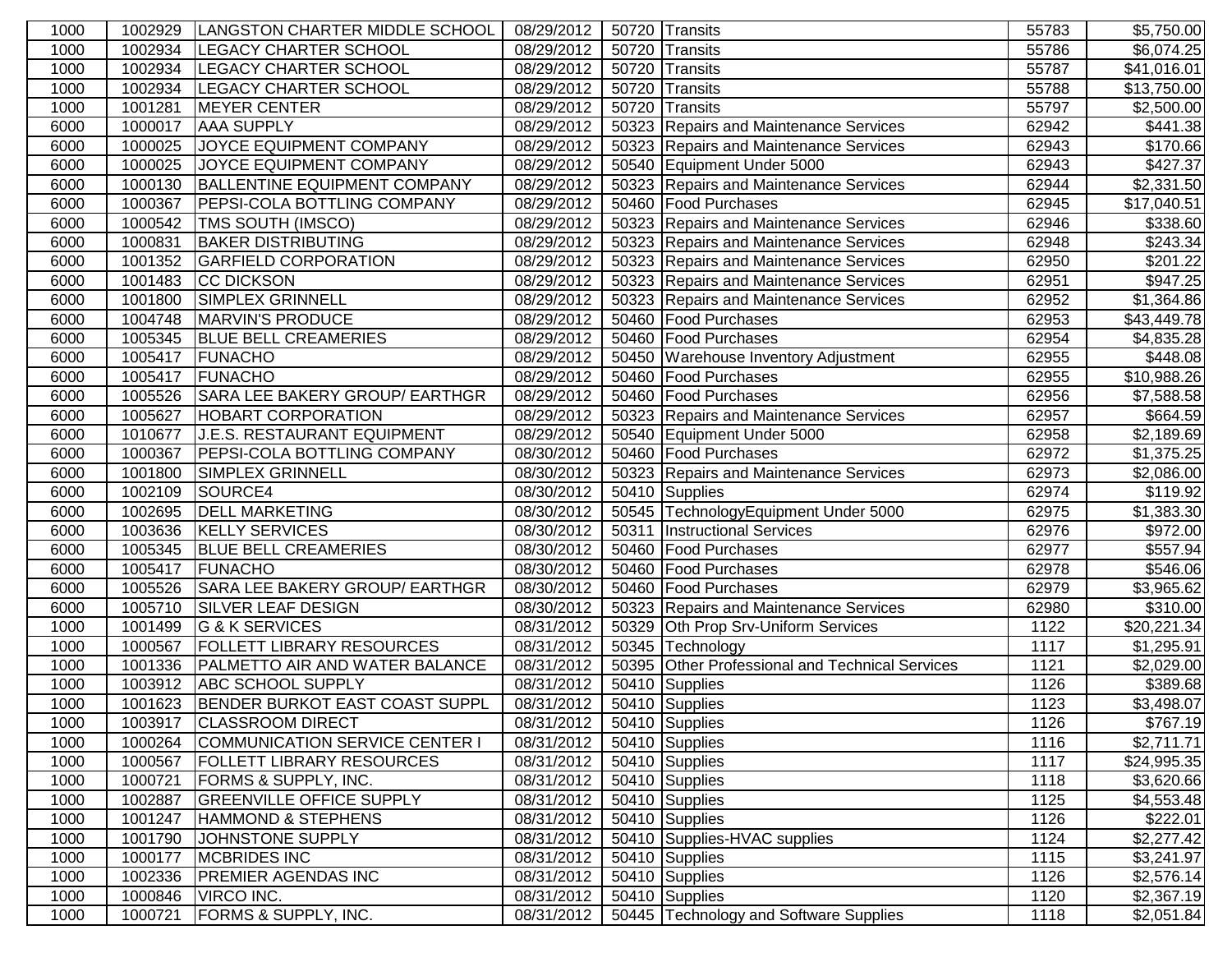| 1000 | 1002887 | <b>GREENVILLE OFFICE SUPPLY</b>    | 08/31/2012 | 50445 Technology and Software Supplies | 1125  | \$233.37        |
|------|---------|------------------------------------|------------|----------------------------------------|-------|-----------------|
| 1000 | 1000177 | <b>MCBRIDES INC</b>                | 08/31/2012 | 50445 Technology and Software Supplies | 1115  | \$415.52        |
| 1000 | 1002049 | <b>DUKE ENERGY CORP.</b>           | 08/31/2012 | 50470 Energy-Electricity               | 80712 | \$320,519.63    |
| 1000 | 1002049 | <b>DUKE ENERGY CORP.</b>           | 08/31/2012 | 50470 Energy-Electricity               | 82312 | \$417,186.94    |
| 6000 | 1000025 | JOYCE EQUIPMENT COMPANY            | 08/31/2012 | 50323 Repairs and Maintenance Services | 62999 | \$3,511.08      |
| 6000 | 1000025 | <b>JOYCE EQUIPMENT COMPANY</b>     | 08/31/2012 | 50540 Equipment Under 5000             | 62985 | \$18,089.94     |
| 6000 | 1000025 | JOYCE EQUIPMENT COMPANY            | 08/31/2012 | 50540 Equipment Under 5000             | 62999 | \$9,707.08      |
| 6000 | 1000130 | BALLENTINE EQUIPMENT COMPANY       | 08/31/2012 | 50323 Repairs and Maintenance Services | 62986 | \$9,002.06      |
| 6000 | 1000302 | <b>US FOODSERVICE</b>              | 08/31/2012 | 50460 Food Purchases                   | 62987 | \$22,036.94     |
| 6000 | 1000302 | <b>US FOODSERVICE</b>              | 08/31/2012 | 50490 Supplies Food and Meals          | 62987 | \$1,258.77      |
| 6000 | 1000367 | <b>PEPSI-COLA BOTTLING COMPANY</b> | 08/31/2012 | 50460 Food Purchases                   | 62988 | \$9,398.55      |
| 6000 | 1000721 | <b>FORMS &amp; SUPPLY, INC.</b>    | 08/31/2012 | 50545 TechnologyEquipment Under 5000   | 62989 | \$317.36        |
| 6000 | 1002038 | <b>PET DAIRY</b>                   | 08/31/2012 | 50460 Food Purchases                   | 62991 | \$50,961.83     |
| 6000 | 1005345 | <b>BLUE BELL CREAMERIES</b>        | 08/31/2012 | 50460 Food Purchases                   | 62992 | \$944.34        |
| 6000 | 1005351 | <b>BULL'S EYE BRANDS</b>           | 08/31/2012 | 50460 Food Purchases                   | 62993 | \$2,701.00      |
| 6000 | 1005396 | <b>DELI AT PELHAM FALLS</b>        | 08/31/2012 | 50460 Food Purchases                   | 63000 | \$395.56        |
| 6000 | 1005417 | <b>FUNACHO</b>                     | 08/31/2012 | 50460 Food Purchases                   | 62994 | \$4,130.10      |
| 6000 | 1005564 | <b>WHALEY FOOD SERVICE REPAIRS</b> | 08/31/2012 | 50323 Repairs and Maintenance Services | 62995 | \$244.75        |
| 6000 | 1011417 | <b>KAY CHEMICAL CO</b>             | 08/31/2012 | 50323 Repairs and Maintenance Services | 62997 | \$952.45        |
|      |         |                                    |            |                                        |       |                 |
|      |         |                                    |            |                                        |       | \$21,718,264.88 |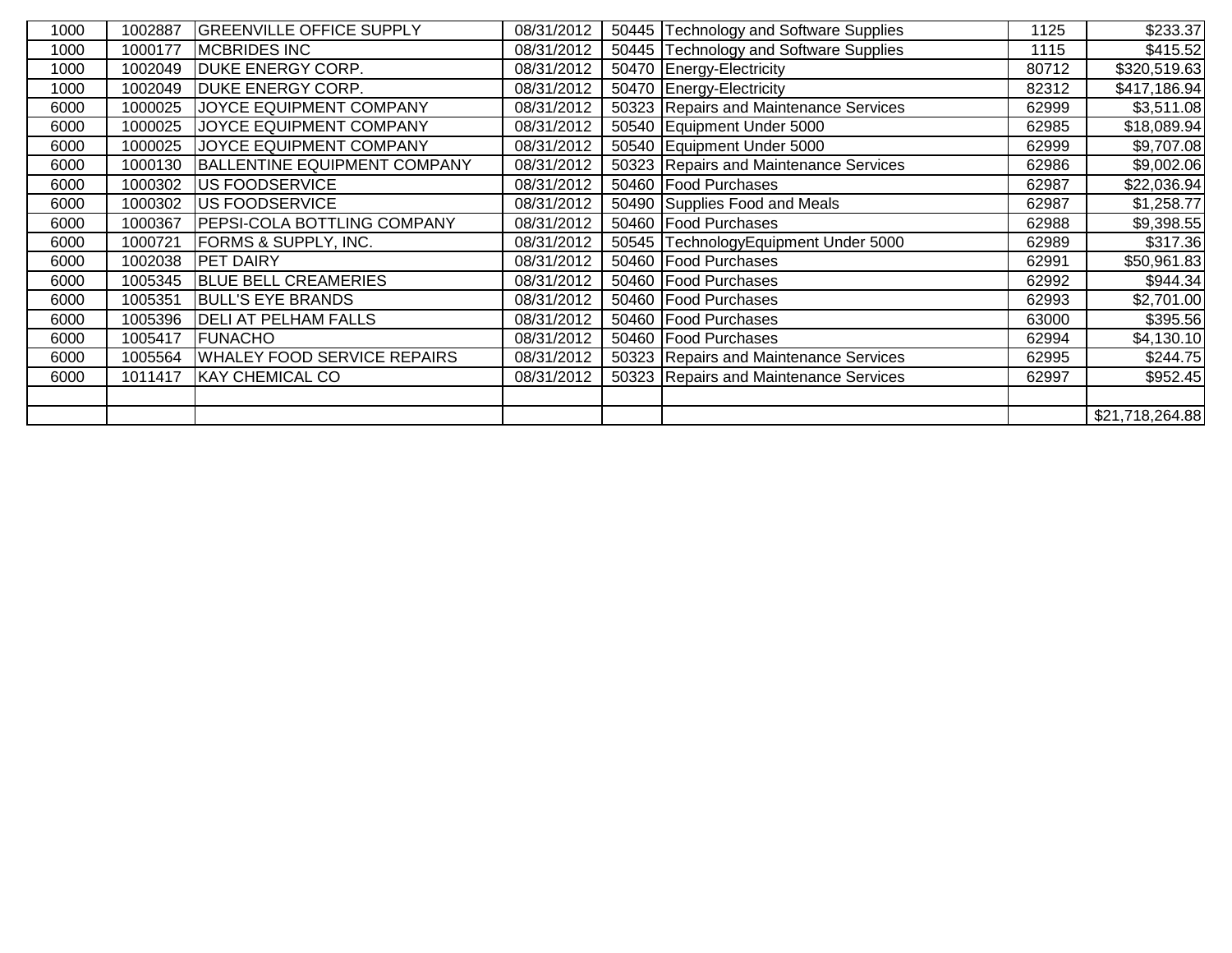|                      | <b>Greenville County Schools</b><br><b>Purchasing Card August 2012</b> |                                                             |  |  |  |  |
|----------------------|------------------------------------------------------------------------|-------------------------------------------------------------|--|--|--|--|
| <b>Post Date</b>     | <b>Amount</b>                                                          | <b>Vendor Name</b>                                          |  |  |  |  |
| 8/1/2012             |                                                                        | \$794.76 JOHNSTONE SUPPLY-GREENVIL                          |  |  |  |  |
| 8/1/2012             |                                                                        | \$172.21 THE HOME DEPOT 1119                                |  |  |  |  |
| 8/1/2012             | \$25.00                                                                | <b>SC LAW ENFORCEMENT</b>                                   |  |  |  |  |
| 8/1/2012             | \$179.42                                                               | <b>CRESCENT SUPPLY COMPANY I</b>                            |  |  |  |  |
| 8/1/2012             | \$25.00                                                                | <b>SC LAW ENFORCEMENT</b>                                   |  |  |  |  |
| 8/1/2012             |                                                                        | \$908.25 ANDERSON BROS                                      |  |  |  |  |
| 8/1/2012             |                                                                        | \$1,409.80 INDUSTRIAL FIRE SYSTEMS                          |  |  |  |  |
| 8/1/2012             |                                                                        | \$31.88 AAA SUPPLY - GVILLE                                 |  |  |  |  |
| 8/1/2012             |                                                                        | \$25.00 SC LAW ENFORCEMENT                                  |  |  |  |  |
| 8/1/2012             |                                                                        | \$18.19 THE HOME DEPOT 1104                                 |  |  |  |  |
| 8/1/2012             | \$126.14                                                               | <b>COMPUSULT INC</b>                                        |  |  |  |  |
| 8/1/2012             |                                                                        | \$20.22 ADVANCE AUTO PARTS #5440                            |  |  |  |  |
| 8/1/2012             | \$105.99                                                               | <b>STAPLES</b><br>00108688                                  |  |  |  |  |
| 8/1/2012             |                                                                        | \$251.32 SHERWIN WILLIAMS #2194                             |  |  |  |  |
| 8/1/2012             |                                                                        | \$26.57 SOLUTION TREE INC                                   |  |  |  |  |
| 8/1/2012             |                                                                        | \$207.29 J W VAUGHN CO INC                                  |  |  |  |  |
| 8/1/2012             |                                                                        | \$111.30 LOWES #01718                                       |  |  |  |  |
| 8/1/2012             |                                                                        | \$100.93 WW GRAINGER                                        |  |  |  |  |
| 8/1/2012             |                                                                        | \$136.99 SHERWIN WILLIAMS #2735                             |  |  |  |  |
| 8/1/2012             |                                                                        | \$25.00 SC LAW ENFORCEMENT                                  |  |  |  |  |
| 8/1/2012             |                                                                        | \$60.87 TJMAXX #0036                                        |  |  |  |  |
| 8/1/2012             | \$66.57                                                                | <b>TMS SOUTH</b>                                            |  |  |  |  |
| 8/1/2012             | \$439.00                                                               | JOYCE EQUIPMENT COMPANY                                     |  |  |  |  |
| 8/1/2012             |                                                                        | \$15.74 MARSHALLS #0369                                     |  |  |  |  |
| 8/1/2012             |                                                                        | \$52.36 DMI DELL K-12 PTR                                   |  |  |  |  |
| 8/1/2012             |                                                                        | \$187.46 JJOHNSTONE SUPPLY-GREENVIL                         |  |  |  |  |
| 8/1/2012             | \$25.00                                                                | <b>SC LAW ENFORCEMENT</b>                                   |  |  |  |  |
| 8/1/2012             | \$90.31                                                                | HOLDER ELECTRIC SUPPLY                                      |  |  |  |  |
| 8/1/2012             | \$138.04                                                               | OFFICE DEPOT #62                                            |  |  |  |  |
| 8/1/2012             |                                                                        | \$38.10 CAROLINA LAWN & TRACTOR                             |  |  |  |  |
| 8/1/2012             |                                                                        | \$6.08   THE HOME DEPOT 1104<br>\$651.90 ST CLAIR SIGNS INC |  |  |  |  |
| 8/1/2012             |                                                                        | \$25.00 SC LAW ENFORCEMENT                                  |  |  |  |  |
| 8/1/2012<br>8/1/2012 |                                                                        | \$25.00 SC LAW ENFORCEMENT                                  |  |  |  |  |
| 8/1/2012             |                                                                        | \$25.00 SC LAW ENFORCEMENT                                  |  |  |  |  |
| 8/1/2012             | \$11.01                                                                | LOWES #01983                                                |  |  |  |  |
| 8/1/2012             |                                                                        | \$8.85  LOWES #00667                                        |  |  |  |  |
| 8/1/2012             |                                                                        | \$23.42 PORTER PAINTS 9388                                  |  |  |  |  |
| 8/1/2012             | \$25.00                                                                | <b>SC LAW ENFORCEMENT</b>                                   |  |  |  |  |
| 8/1/2012             | \$67.53                                                                | FIS, INC. #125                                              |  |  |  |  |
| 8/1/2012             | \$58.89                                                                | LOWES #01718                                                |  |  |  |  |
| 8/1/2012             | \$291.62                                                               | BARNES & NOBLE #2558                                        |  |  |  |  |
| 8/1/2012             | \$76.50                                                                | POSITIVE PROMOTIONS                                         |  |  |  |  |
| 8/1/2012             | \$95.20                                                                | <b>CRESCENT SUPPLY COMPANY I</b>                            |  |  |  |  |
| 8/1/2012             | \$996.42                                                               | <b>ANDERSON BROS</b>                                        |  |  |  |  |
| 8/1/2012             | \$51.88                                                                | <b>MERUS WATER SYSTEMS</b>                                  |  |  |  |  |
| 8/1/2012             | \$6.48                                                                 | THE HOME DEPOT 1127                                         |  |  |  |  |
| 8/1/2012             | \$171.72                                                               | <b>SILMAR ELECTRONICS</b>                                   |  |  |  |  |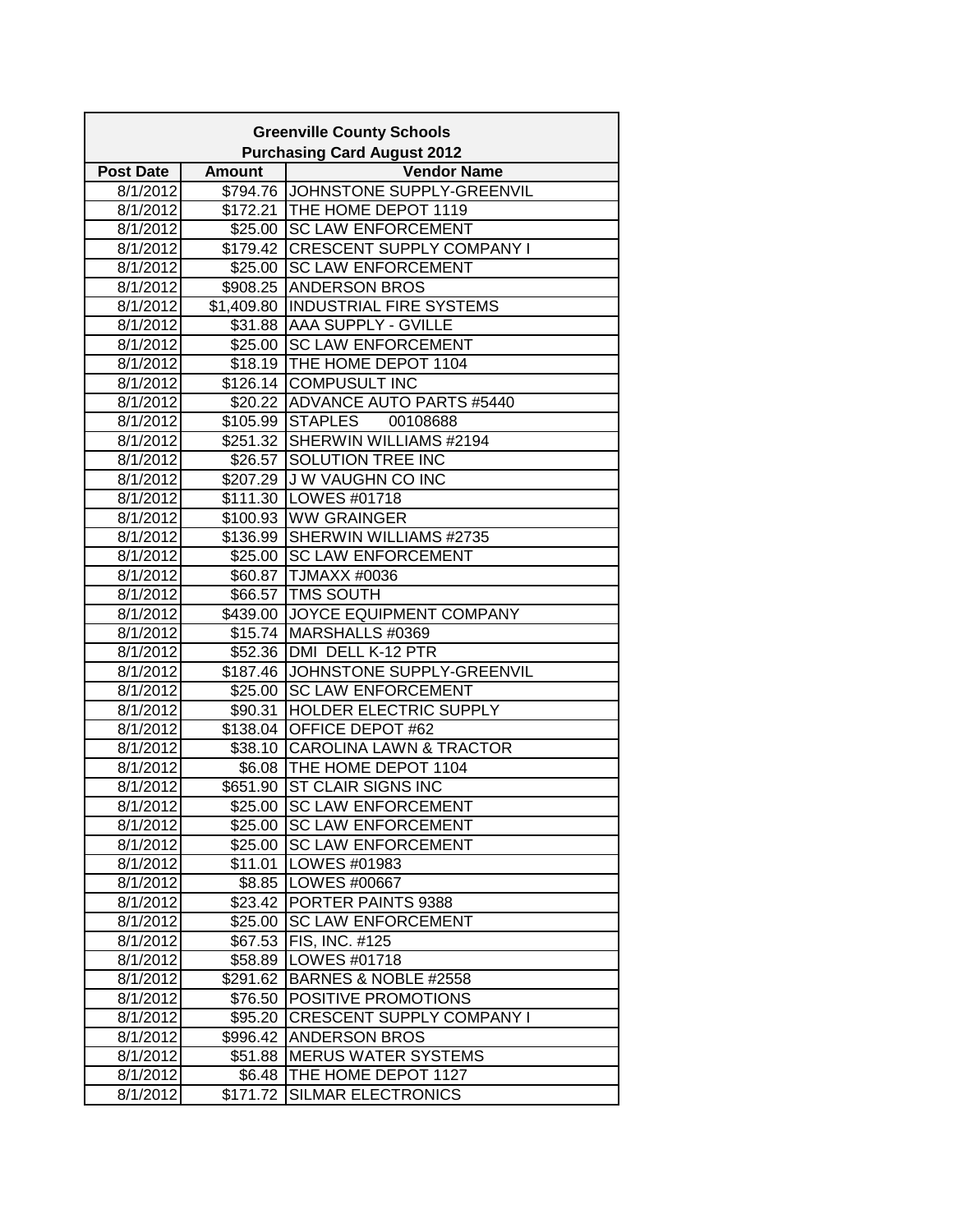| 8/1/2012 |           | \$10.49 TJMAXX #0335               |
|----------|-----------|------------------------------------|
| 8/1/2012 |           | \$25.00 SC LAW ENFORCEMENT         |
| 8/1/2012 |           | \$494.03 BLANCHARD MACHINERY       |
| 8/1/2012 |           | \$17.98 ADVANCE AUTO PARTS #5440   |
| 8/1/2012 |           | \$87.75   SHERWIN WILLIAMS #2785   |
| 8/1/2012 |           | \$3,535.00 DMI DELL K-12 PTR       |
| 8/1/2012 |           | \$684.61 AAA SUPPLY - GVILLE       |
| 8/1/2012 |           | \$70.34 JOHN DEERE LANDSCAPES522   |
| 8/1/2012 |           | \$624.70 C C DICKSON CO 1063       |
| 8/1/2012 |           | \$26.92 CARQUEST 01013663          |
| 8/1/2012 |           | \$79.92 PIZZA HUT #9506            |
| 8/1/2012 |           | \$808.72 ANDERSON BROS             |
| 8/1/2012 |           | \$287.50 ANDERSON BROS             |
| 8/1/2012 |           | \$90.69 ADVANCE AUTO PARTS #5440   |
| 8/1/2012 |           | \$487.88 SHERWIN WILLIAMS #2785    |
| 8/1/2012 |           | \$25.00 SC LAW ENFORCEMENT         |
| 8/1/2012 |           | \$147.34   LOWES #01718            |
| 8/1/2012 |           | \$59.99 ADVANCE AUTO PARTS #5440   |
| 8/1/2012 |           | \$7.06 BILLYS GENERAL STORE        |
| 8/1/2012 |           | \$130.22 C C DICKSON CO 1004       |
| 8/1/2012 |           | \$153.28 CRESCENT SUPPLY COMPANY I |
| 8/1/2012 |           | \$39.78 LOWES #00528               |
| 8/1/2012 |           | \$25.00 SC LAW ENFORCEMENT         |
| 8/1/2012 |           | \$35.71 NAPA AUTO 0023416          |
| 8/1/2012 | \$25.00   | <b>SC LAW ENFORCEMENT</b>          |
| 8/1/2012 |           | \$63.58 MARSHALLS #0369            |
| 8/1/2012 | \$68.21   | WHOLEFDS WDF 10224                 |
| 8/1/2012 |           | \$124.35 ADVANCE AUTO PARTS #5440  |
| 8/1/2012 |           | \$197.08 LOWES #00528              |
| 8/1/2012 |           | (\$59.99) ADVANCE AUTO PARTS #5440 |
| 8/1/2012 |           | \$213.42 Amazon.com                |
| 8/1/2012 |           | \$1,570.80 DMI DELL K-12 PTR       |
| 8/1/2012 |           | \$25.00 SC LAW ENFORCEMENT         |
| 8/1/2012 |           | \$318.00 ST CLAIR SIGNS INC        |
| 8/1/2012 |           | \$35.96   LOWES #01983             |
| 8/1/2012 |           | \$38.31   TMS SOUTH                |
| 8/1/2012 |           | \$158.99 BROOKSTONE 110001782      |
| 8/1/2012 |           | \$233.62 SHERWIN WILLIAMS #2194    |
| 8/1/2012 |           | \$25.08   LOWES #00667             |
| 8/1/2012 | \$25.00   | <b>SC LAW ENFORCEMENT</b>          |
| 8/1/2012 | \$29.98   | J W VAUGHN CO INC                  |
| 8/1/2012 | \$25.00   | <b>SC LAW ENFORCEMENT</b>          |
| 8/1/2012 | \$66.88   | <b>SMITTYS COUNTRY COOKIN</b>      |
| 8/1/2012 | \$25.00   | <b>SC LAW ENFORCEMENT</b>          |
| 8/1/2012 | \$30.20   | DMI DELL K-12 PTR                  |
| 8/1/2012 | \$122.33  | SOUTHEASTERN ELECTRICA             |
| 8/1/2012 | \$54.97   | SHERWIN WILLIAMS #2735             |
| 8/1/2012 | \$45.01   | <b>SPINX #130</b>                  |
| 8/1/2012 |           | \$5.35   USPS 45362602729803178    |
| 8/1/2012 | \$31.90   | SOLUTION TREE INC                  |
| 8/1/2012 | (\$90.00) | ADVANCE AUTO PARTS #5440           |
| 8/1/2012 | \$25.00   | <b>SC LAW ENFORCEMENT</b>          |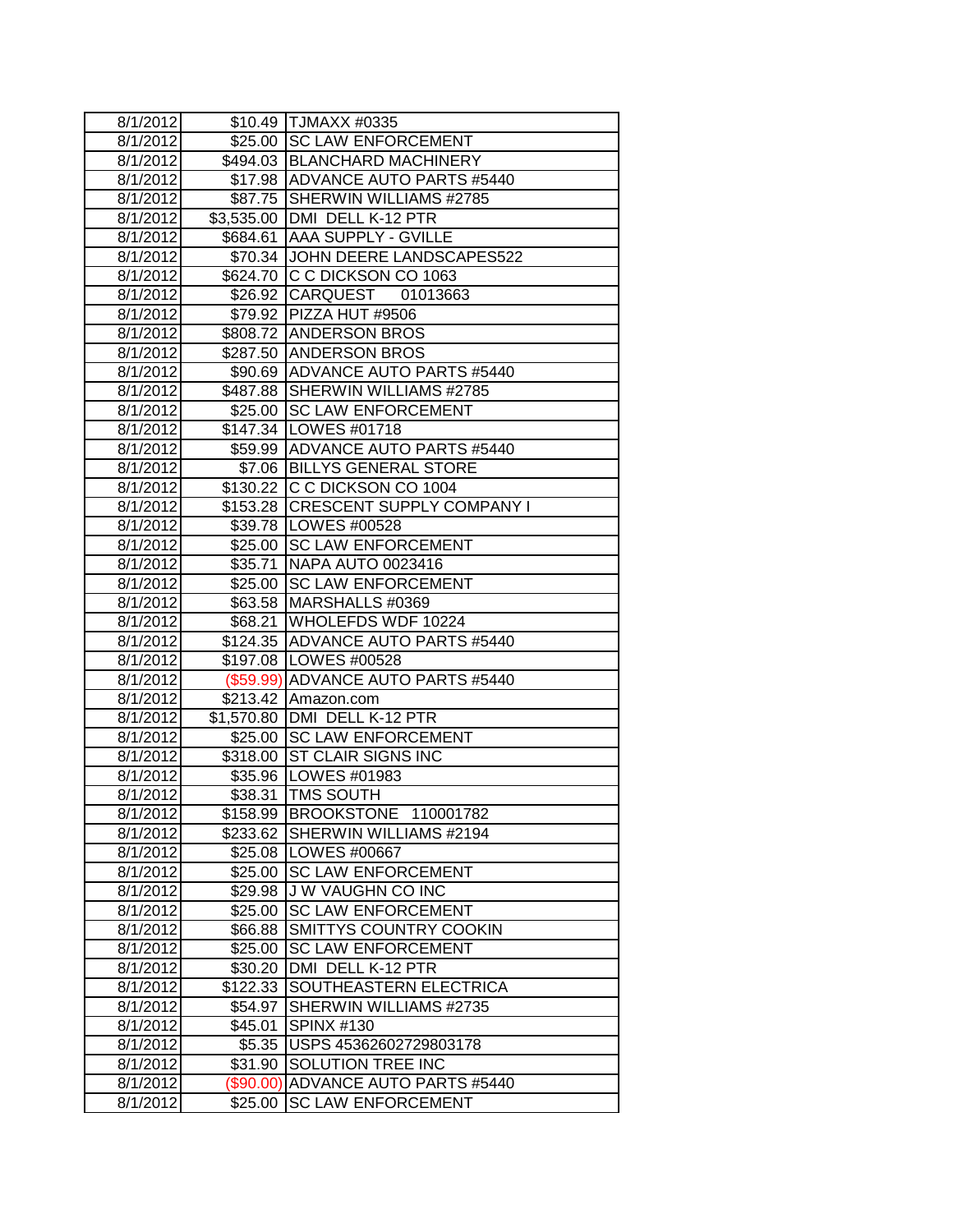| 8/1/2012             | \$152.13           | <b>CHRISTOPHER TRUCKS</b>                               |
|----------------------|--------------------|---------------------------------------------------------|
| 8/1/2012             | \$123.21           | <b>CHRISTOPHER TRUCKS</b>                               |
| 8/1/2012             |                    | \$25.00 SC LAW ENFORCEMENT                              |
| 8/1/2012             |                    | \$8.30   THE HOME DEPOT 1104                            |
| 8/2/2012             |                    | \$56.05 SOUTHEASTERN ELECTRICA                          |
| 8/2/2012             |                    | \$8.00 SC LAW ENFORCEMENT                               |
| 8/2/2012             |                    | \$117.27 KEVIN WHITAKER CHEVROLET                       |
| 8/2/2012             |                    | \$213.31   MCABEE TRACTOR & TURF                        |
| 8/2/2012             |                    | \$12.25 J W VAUGHN CO INC                               |
| 8/2/2012             |                    | \$289.35 WW GRAINGER                                    |
| 8/2/2012             |                    | \$116.21   LOWES #00667                                 |
| 8/2/2012             |                    | \$392.44 THE TRANE COMPANY                              |
| 8/2/2012             |                    | \$1,321.39 JJOHNSTONE SUPPLY-GREENVIL                   |
| 8/2/2012             |                    | \$162.05   TONY'S FABRICS                               |
| 8/2/2012             |                    | \$23.36 NORTHERN TOOL EQUIPMNT                          |
| 8/2/2012             |                    | \$504.48 THE TRANE COMPANY                              |
| 8/2/2012             |                    | \$115.96   LOWES #00667                                 |
| 8/2/2012             |                    | \$172.65 GREENVILLE TURF & TRACTOR                      |
| 8/2/2012             |                    | \$14.73 HEATHERLY BROS AUTO SERVI                       |
| 8/2/2012             |                    | \$40.50 CLASSIC HWD & POSTAL                            |
| 8/2/2012             |                    | \$91.17 TMS SOUTH                                       |
| 8/2/2012             |                    | \$508.72 GAMESTOP #5738                                 |
| 8/2/2012             |                    | \$19.59 THE HOME DEPOT 1127                             |
| 8/2/2012             |                    | \$17.65   FASTENAL COMPANY01                            |
| 8/2/2012             |                    | \$421.64 WW GRAINGER                                    |
| 8/2/2012             | \$60.00            | <b>MOONVILLE SIGNS, INC</b>                             |
| 8/2/2012             |                    | \$149.00 LOWES #00528                                   |
| 8/2/2012             | \$172.25           | <b>ANTHONY GRAPHICS</b>                                 |
| 8/2/2012             | \$1,039.80         | <b>SILMAR ELECTRONICS</b>                               |
| 8/2/2012             | \$25.00            | <b>SC LAW ENFORCEMENT</b>                               |
| 8/2/2012             |                    | \$302.39 GREENVILLE TURF & TRACTOR                      |
| 8/2/2012             |                    | \$52.32 JOHNSTONE SUPPLY-GREENVIL                       |
| 8/2/2012             |                    | (\$30.00) Bus Parts Warehouse                           |
| 8/2/2012             | \$49.23            | <b>BI-LO 161</b>                                        |
| 8/2/2012             | \$40.47            | <b>HOLDER ELECTRIC SUPPLY</b>                           |
| 8/2/2012             | \$24.43            | <b>SPINX #179</b>                                       |
| 8/2/2012             |                    | \$121.87 ITHE TOOL SHED                                 |
| 8/2/2012             |                    | \$15.89   BED BATH & BEYOND #349                        |
| 8/2/2012             |                    | (\$52.98) LOWES #01718                                  |
| 8/2/2012             |                    | \$25.00 SC LAW ENFORCEMENT                              |
| 8/2/2012             | \$168.42           | SHERWIN WILLIAMS #2735                                  |
| 8/2/2012             | \$90.00            | THE SAVOURY CORNER                                      |
| 8/2/2012             | (\$57.98)          | LOWES #00667<br><b>SC LAW ENFORCEMENT</b>               |
| 8/2/2012             | \$25.00            |                                                         |
| 8/2/2012<br>8/2/2012 | \$14.73<br>\$59.47 | <b>HEATHERLY BROS AUTO SERVI</b><br>THE HOME DEPOT 1127 |
| 8/2/2012             | \$98.44            | <b>CRESCENT SUPPLY COMPANY I</b>                        |
| 8/2/2012             | \$14.35            | <b>BLACK ELECTRICAL SUPPLY I</b>                        |
| 8/2/2012             | \$9.87             | <b>WW GRAINGER</b>                                      |
| 8/2/2012             | \$25.00            | <b>SC LAW ENFORCEMENT</b>                               |
| 8/2/2012             | \$63.40            | FERGUSON ENT #43                                        |
| 8/2/2012             | \$46.81            | JOHNSTONE SUPPLY-GREENVIL                               |
|                      |                    |                                                         |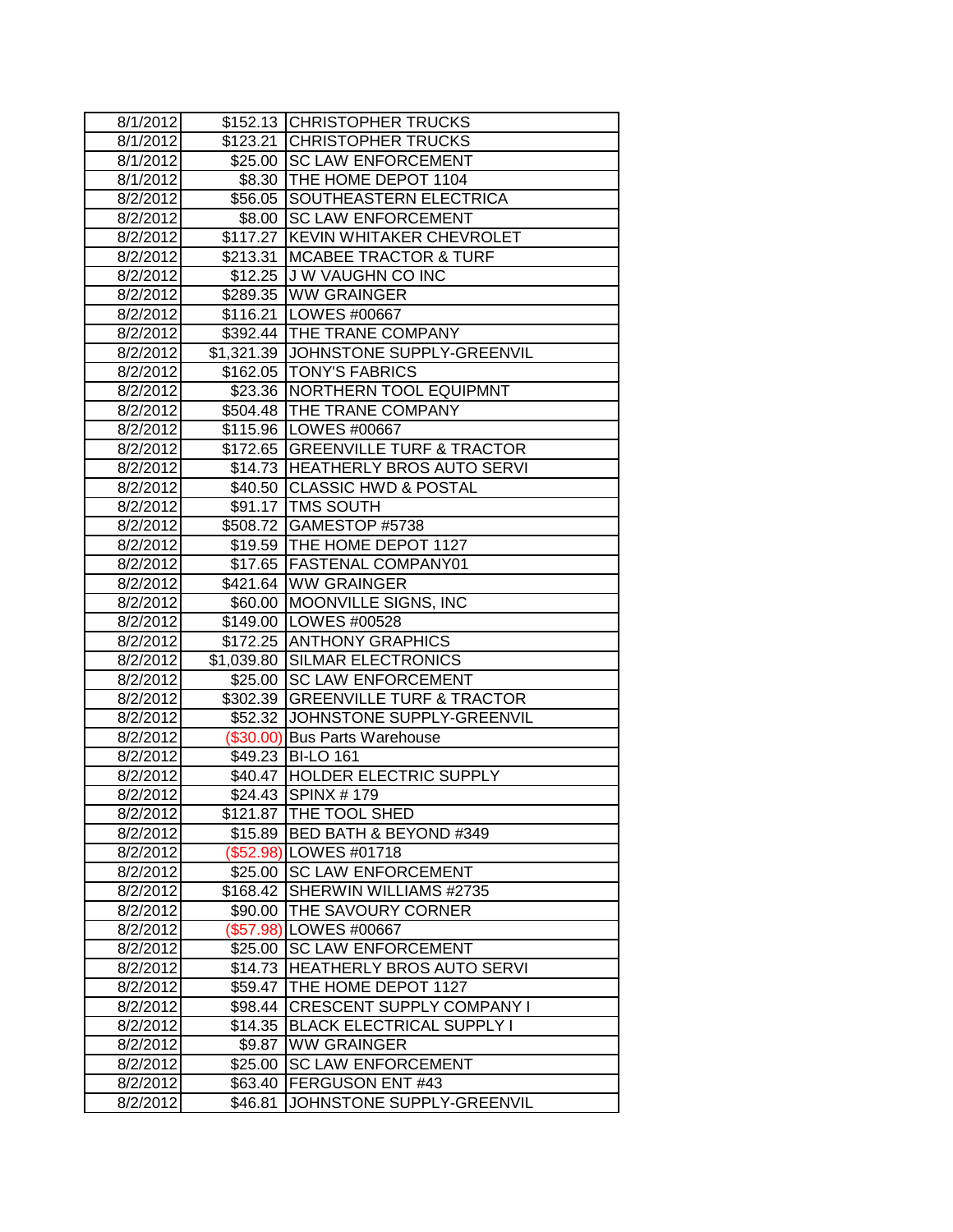| 8/2/2012 |          | \$63.59 GAMESTOP #5738             |
|----------|----------|------------------------------------|
| 8/2/2012 |          | \$2,702.12 TRUCOLOR                |
| 8/2/2012 |          | \$1,117.24 HERFF JONES SCHOL 9000  |
| 8/2/2012 |          | \$36.36 JJOYCE EQUIPMENT COMPANY   |
| 8/2/2012 |          | \$23.29   LOWES #00528             |
| 8/2/2012 |          | \$41.34   LOWES #01718             |
| 8/2/2012 |          | \$148.99   BWI - GREENVILLE/       |
| 8/2/2012 |          | \$338.52 THE TRANE COMPANY         |
| 8/2/2012 |          | \$54.09   AMAZON MKTPLACE PMTS     |
| 8/2/2012 |          | \$25.00 SC LAW ENFORCEMENT         |
| 8/2/2012 |          | \$136.49 GREENVILLE TURF & TRACTOR |
| 8/2/2012 |          | \$42.48 THE HOME DEPOT 1127        |
| 8/2/2012 |          | \$52.96   THE HOME DEPOT 1127      |
| 8/2/2012 |          | \$312.42 SHERWIN WILLIAMS #2735    |
| 8/2/2012 |          | \$5.26 BATTERY & ELECTRIC CO INC   |
| 8/2/2012 |          | \$277.98 ROBBINS TIRE SERVI        |
| 8/2/2012 | \$88.15  | SHERWIN WILLIAMS #2194             |
| 8/2/2012 |          | \$135.37 CHRISTOPHER TRUCKS        |
| 8/2/2012 |          | \$22.44 ADVANCE AUTO PARTS #5440   |
| 8/2/2012 |          | \$25.00 SC LAW ENFORCEMENT         |
| 8/2/2012 |          | \$345.71 GREENVILLE TURF & TRACTOR |
| 8/2/2012 |          | \$61.48  TLF SIMPSONVILLE FLORIST  |
| 8/2/2012 |          | \$25.94   LOWES #00667             |
| 8/2/2012 |          | (\$17.65) FASTENAL COMPANY01       |
| 8/2/2012 |          | \$88.15 GREENVILLE TURF & TRACTOR  |
| 8/2/2012 |          | \$140.58 CRESCENT SUPPLY COMPANY I |
| 8/2/2012 | \$144.29 | JOHNSTONE SUPPLY-GREENVIL          |
| 8/2/2012 |          | \$182.19 HOLDER ELECTRIC SUPPLY    |
| 8/2/2012 |          | \$63.60 SILMAR ELECTRONICS         |
| 8/2/2012 |          | \$116.96 CAROLINA LAWN & TRACTOR   |
| 8/2/2012 |          | \$32.15 LOWES #01718               |
| 8/2/2012 |          | \$50.88 HOLDER ELECTRIC SUPPLY     |
| 8/2/2012 | \$42.92  | RADIOSHACK COR00117986             |
| 8/2/2012 | \$142.40 | C C DICKSON CO 1004                |
| 8/2/2012 |          | \$59.89   LOWES #01718             |
| 8/2/2012 | \$15.41  | <b>ILOWES #00667</b>               |
| 8/2/2012 |          | \$2.20   GREENVILLE TURF & TRACTOR |
| 8/2/2012 | \$25.31  | <b>ILOWES #01718</b>               |
| 8/2/2012 |          | \$280.43 SSI SCHOOL SPECIALTY      |
| 8/2/2012 |          | \$39.56 HEATHERLY BROS AUTO SERVI  |
| 8/2/2012 | \$19.50  | UNITED ELECTRICAL DISTR            |
| 8/2/2012 | \$187.80 | USPS 45366006529808201             |
| 8/2/2012 | \$63.37  | THE HOME DEPOT 1127                |
| 8/2/2012 | \$77.96  | TMS SOUTH                          |
| 8/2/2012 | \$25.35  | C C DICKSON CO 1004                |
| 8/2/2012 | \$25.40  | LOWES #01718                       |
| 8/2/2012 | \$37.83  | SHERWIN WILLIAMS #2785             |
| 8/2/2012 | \$5.75   | <b>GEORGE H PENNELL</b>            |
| 8/2/2012 | \$122.90 | <b>AAA SUPPLY - GVILLE</b>         |
| 8/2/2012 | \$331.98 | <b>GOS// GREENVILLE OFFICE S</b>   |
| 8/2/2012 | \$40.47  | LOWES #00528                       |
| 8/2/2012 | \$16.05  | <b>CRESCENT SUPPLY COMPANY I</b>   |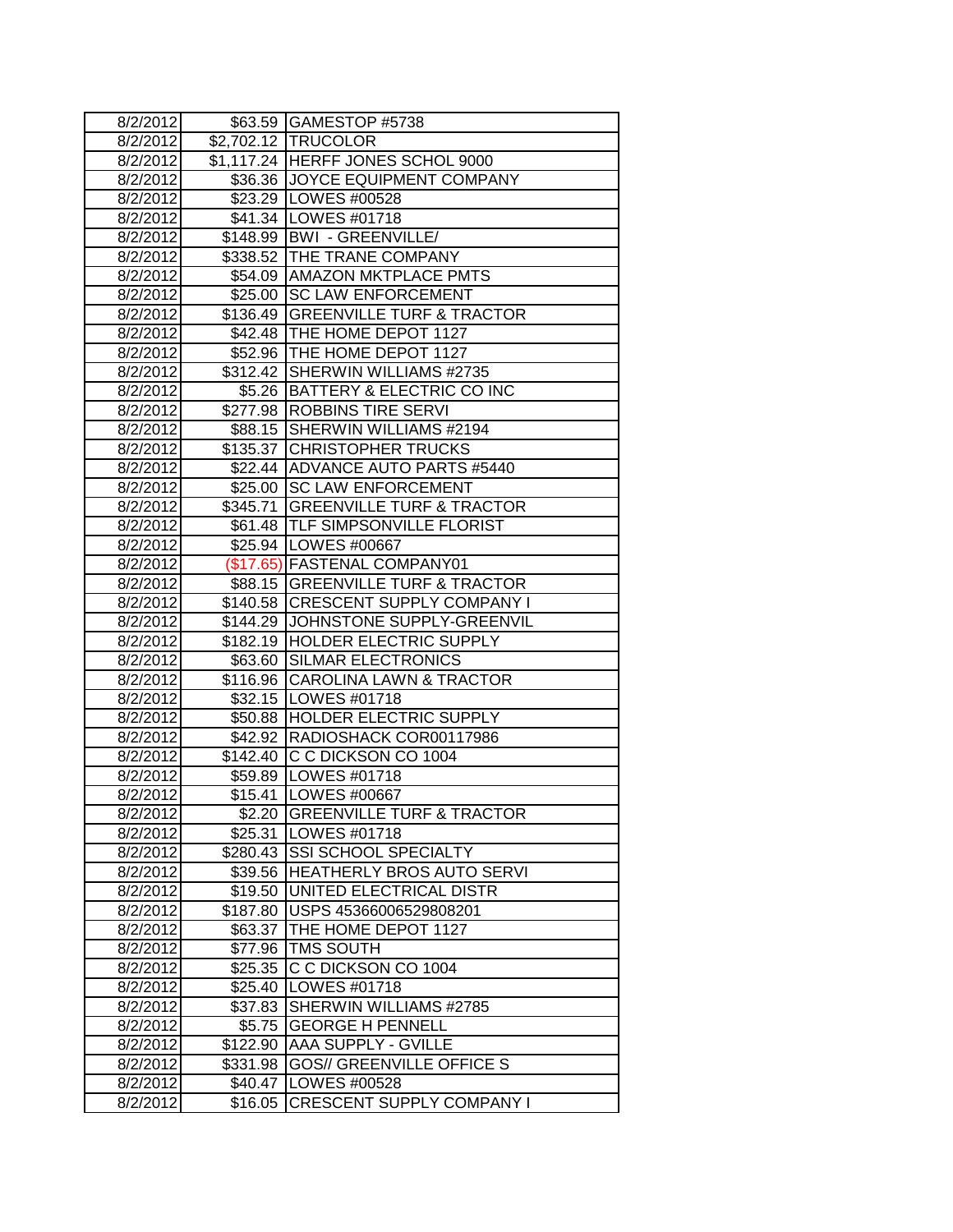| 8/2/2012 |            | \$513.57 WW GRAINGER                 |
|----------|------------|--------------------------------------|
| 8/2/2012 |            | \$88.98 SHERWIN WILLIAMS #2785       |
| 8/2/2012 |            | \$222.38 THE TRANE COMPANY           |
| 8/2/2012 |            | \$49.23 SHERWIN WILLIAMS #2145       |
| 8/2/2012 |            | \$1,060.22 AAA SUPPLY - GVILLE       |
| 8/2/2012 |            | (\$3,224.99) SSI SCHOOL SPECIALTY    |
| 8/2/2012 |            | \$290.54 SHERWIN WILLIAMS #2735      |
| 8/2/2012 |            | \$367.35 LOWES #01718                |
| 8/2/2012 |            | \$18.00 BATTERY SPECIALISTS          |
| 8/2/2012 |            | \$71.86 SHERWIN WILLIAMS #2735       |
| 8/2/2012 |            | \$597.70 JOHNSTONE SUPPLY-GREENVIL   |
| 8/2/2012 |            | \$240.75 LEGO EDUCATION              |
| 8/2/2012 | \$93.45    | SHERWIN WILLIAMS #2785               |
| 8/2/2012 |            | \$40.43   THE HOME DEPOT 1127        |
| 8/2/2012 |            | \$24.08   LOWES #01718               |
| 8/2/2012 |            | \$82.38 THE HOME DEPOT 1127          |
| 8/2/2012 |            | \$89.09 PARTY CITY #200              |
| 8/2/2012 | \$54.16    | SHERWIN WILLIAMS #2194               |
| 8/2/2012 | \$22.64    | <b>GREENVILLE TURF &amp; TRACTOR</b> |
| 8/2/2012 | \$179.52   | SHERWIN WILLIAMS #2275               |
| 8/2/2012 |            | \$107.41   PROSOURCE                 |
| 8/2/2012 |            | \$98.54 LOWES #00667                 |
| 8/2/2012 |            | \$76.40 Blanks USA                   |
| 8/2/2012 |            | \$31.75 UNITED ELECTRICAL DISTR      |
| 8/2/2012 |            | \$106.51 THE HOME DEPOT 1104         |
| 8/2/2012 |            | \$104.11 ADVANCE AUTO PARTS #5440    |
| 8/2/2012 |            | \$190.05 THE TRANE COMPANY           |
| 8/3/2012 | \$47.17    | <b>TMS SOUTH</b>                     |
| 8/3/2012 | \$47.34    | JOHNSTONE SUPPLY-GREENVIL            |
| 8/3/2012 |            | \$26.47 RADIOSHACK COR00196238       |
| 8/3/2012 |            | \$45.58 GREER FLORIST & S01 OF 01    |
| 8/3/2012 |            | \$491.95   FERGUSON ENT #43          |
| 8/3/2012 |            | \$65.00 JJOHNSTONE SUPPLY-GREENVIL   |
| 8/3/2012 |            | \$143.35   TMS SOUTH                 |
| 8/3/2012 | \$37.74    | AIRGAS NAT WELDERS #8                |
| 8/3/2012 | (\$344.50) | WM SUPERCENTER#2265                  |
| 8/3/2012 |            | \$43.46  DOLRTREE 4145 00041459      |
| 8/3/2012 | \$8.94     | LOWES #01718                         |
| 8/3/2012 | \$59.32    | OFFICE DEPOT #2690                   |
| 8/3/2012 | \$51.02    | <b>PROSOURCE</b>                     |
| 8/3/2012 | \$25.00    | <b>SC LAW ENFORCEMENT</b>            |
| 8/3/2012 | \$108.66   | <b>PROSOURCE</b>                     |
| 8/3/2012 | \$193.93   | <b>TONY'S FABRICS</b>                |
| 8/3/2012 | \$464.87   | AAA SUPPLY - GVILLE                  |
| 8/3/2012 | \$302.40   | <b>HAWKINS TOWING INC</b>            |
| 8/3/2012 | \$27.74    | <b>ADVANCE AUTO PARTS #5440</b>      |
| 8/3/2012 | \$81.41    | TMS SOUTH                            |
| 8/3/2012 | \$36.82    | ADVANCE AUTO PARTS #5440             |
| 8/3/2012 | \$59.00    | HONORSGRADU8018508180                |
| 8/3/2012 | \$6.84     | <b>TRACTOR SUPPLY #747</b>           |
| 8/3/2012 | \$130.38   | BIG LOTS STORES - #5182              |
| 8/3/2012 | \$184.49   | JOHNSTONE SUPPLY-GREENVIL            |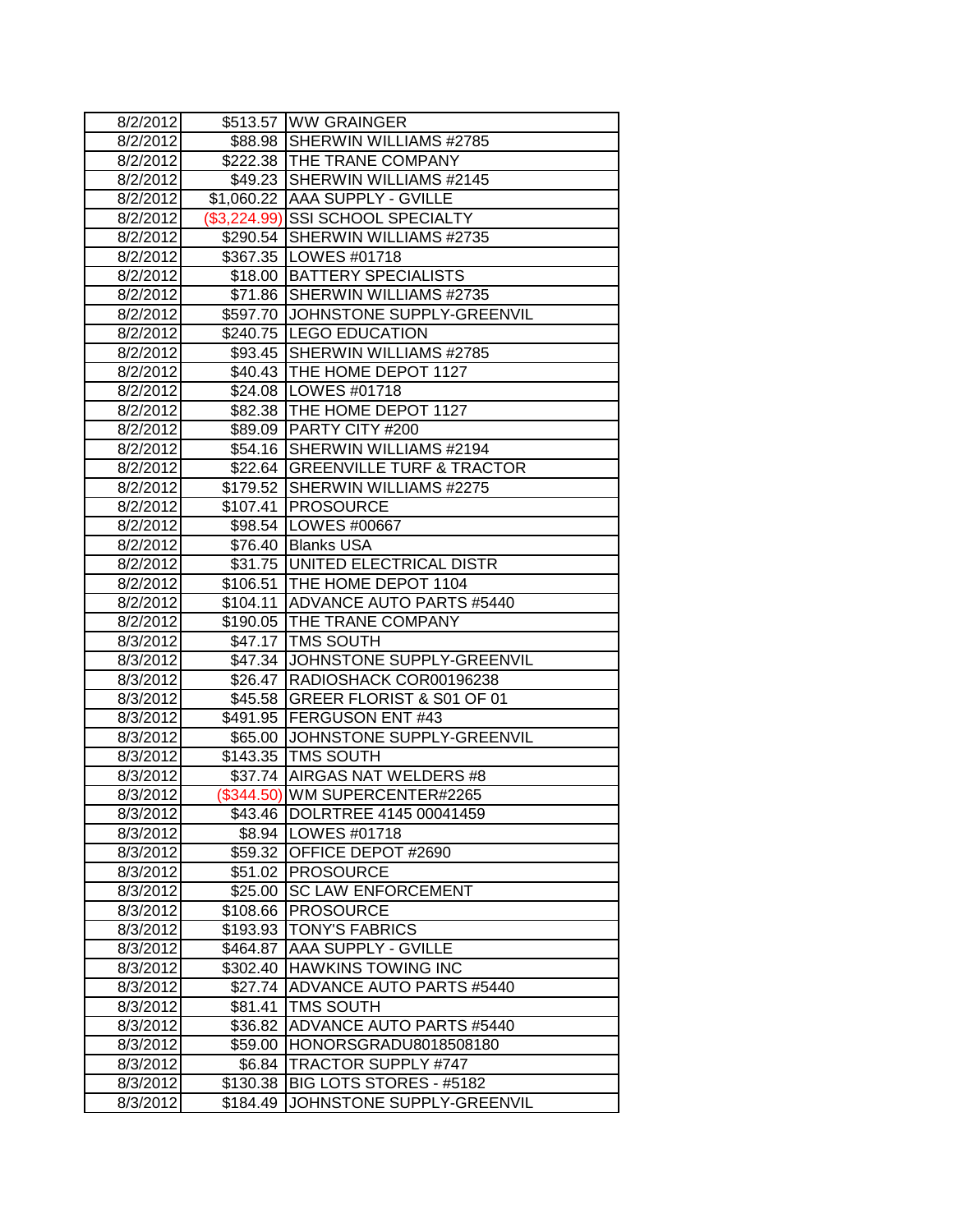| 8/3/2012 |            | \$25.00 SC LAW ENFORCEMENT         |
|----------|------------|------------------------------------|
| 8/3/2012 |            | \$148.32 CRESCENT SUPPLY COMPANY I |
| 8/3/2012 |            | \$30.68   WM SUPERCENTER#4583      |
| 8/3/2012 |            | \$12.46   LOWES #00667             |
| 8/3/2012 | \$12.96    | <b>SUBWAY</b><br>00482315          |
| 8/3/2012 |            | \$284.02 HAWKINS TOWING INC        |
| 8/3/2012 |            | \$25.00 SC LAW ENFORCEMENT         |
| 8/3/2012 |            | \$138.52 LOWES #00528              |
| 8/3/2012 |            | \$90.37 CAESAR'S                   |
| 8/3/2012 |            | \$10.19 JOHNSTONE SUPPLY-GREENVIL  |
| 8/3/2012 |            | \$6.32 C C DICKSON CO 1063         |
| 8/3/2012 |            | (\$112.63) 138 KEYSTONE AUTOMOTIVE |
| 8/3/2012 |            | \$32.75   THE HOME DEPOT 1104      |
| 8/3/2012 | \$25.00    | <b>SC LAW ENFORCEMENT</b>          |
| 8/3/2012 |            | \$42.80 C C DICKSON CO 1004        |
| 8/3/2012 |            | \$43.63 CHRISTOPHER TRUCKS         |
| 8/3/2012 |            | \$16.79 WM SUPERCENTER#2265        |
| 8/3/2012 |            | \$1,254.19 APPLIED IND TECH 0286   |
| 8/3/2012 |            | \$26.99 HOLDER ELECTRIC SUPPLY     |
| 8/3/2012 |            | \$366.78 AAA SUPPLY - GVILLE       |
| 8/3/2012 | \$68.89    | SHEALY ELECT 803-227-0599          |
| 8/3/2012 |            | \$172.10   NB HANDY 110            |
| 8/3/2012 |            | \$37.47   LOWES #00667             |
| 8/3/2012 |            | \$168.54 LOWES #00667              |
| 8/3/2012 |            | \$398.92 CE GREENVILLE             |
| 8/3/2012 |            | \$86.05   NB HANDY 110             |
| 8/3/2012 |            | \$25,116.09 VZWRLSS IVR VE         |
| 8/3/2012 |            | \$21.20 DOLRTREE 4090 00040907     |
| 8/3/2012 |            | \$12.66   LOWES #00528             |
| 8/3/2012 |            | \$24.10 IF ITS PAPER - GREENVI     |
| 8/3/2012 | \$25.00    | <b>SC LAW ENFORCEMENT</b>          |
| 8/3/2012 | \$277.93   | The System Depot                   |
| 8/3/2012 | \$107.07   | <b>MERRELL'S PIZZA</b>             |
| 8/3/2012 |            | \$13.10 C C DICKSON CO 1004        |
| 8/3/2012 | \$5.81     | <b>CRESCENT SUPPLY COMP INC</b>    |
| 8/3/2012 | \$175.69   | OLD HUNDRED GROCERY &              |
| 8/3/2012 | \$112.63   | <b>138 KEYSTONE AUTOMOTIVE</b>     |
| 8/3/2012 | \$76.06    | <b>CHRISTOPHER TRUCKS</b>          |
| 8/3/2012 | \$172.72   | 4IMPRINT                           |
| 8/3/2012 | (\$5.34)   | <b>SSI SCHOOL SPECIALTY</b>        |
| 8/3/2012 | \$49.41    | THE TRANE COMPANY                  |
| 8/3/2012 | \$2,601.00 | <b>LOCH NESS PRODUCTIONS</b>       |
| 8/3/2012 | \$263.08   | <b>HANCOCK FABRICS 1443</b>        |
| 8/3/2012 | \$26.09    | <b>TMS SOUTH</b>                   |
| 8/3/2012 | \$21.59    | OFFICE DEPOT #479                  |
| 8/3/2012 | \$18.78    | THE HOME DEPOT 1104                |
| 8/3/2012 | (\$53.92)  | <b>ADVANCE AUTO PARTS #5440</b>    |
| 8/3/2012 | \$21.18    | PUBLIX 035                         |
| 8/3/2012 | \$49.96    | <b>BI-LO 608</b>                   |
| 8/3/2012 | \$5.72     | JOHNSTONE SUPPLY-GREENVIL          |
| 8/3/2012 | \$25.00    | <b>SC LAW ENFORCEMENT</b>          |
| 8/3/2012 | \$8.19     | <b>STAPLES</b><br>00108688         |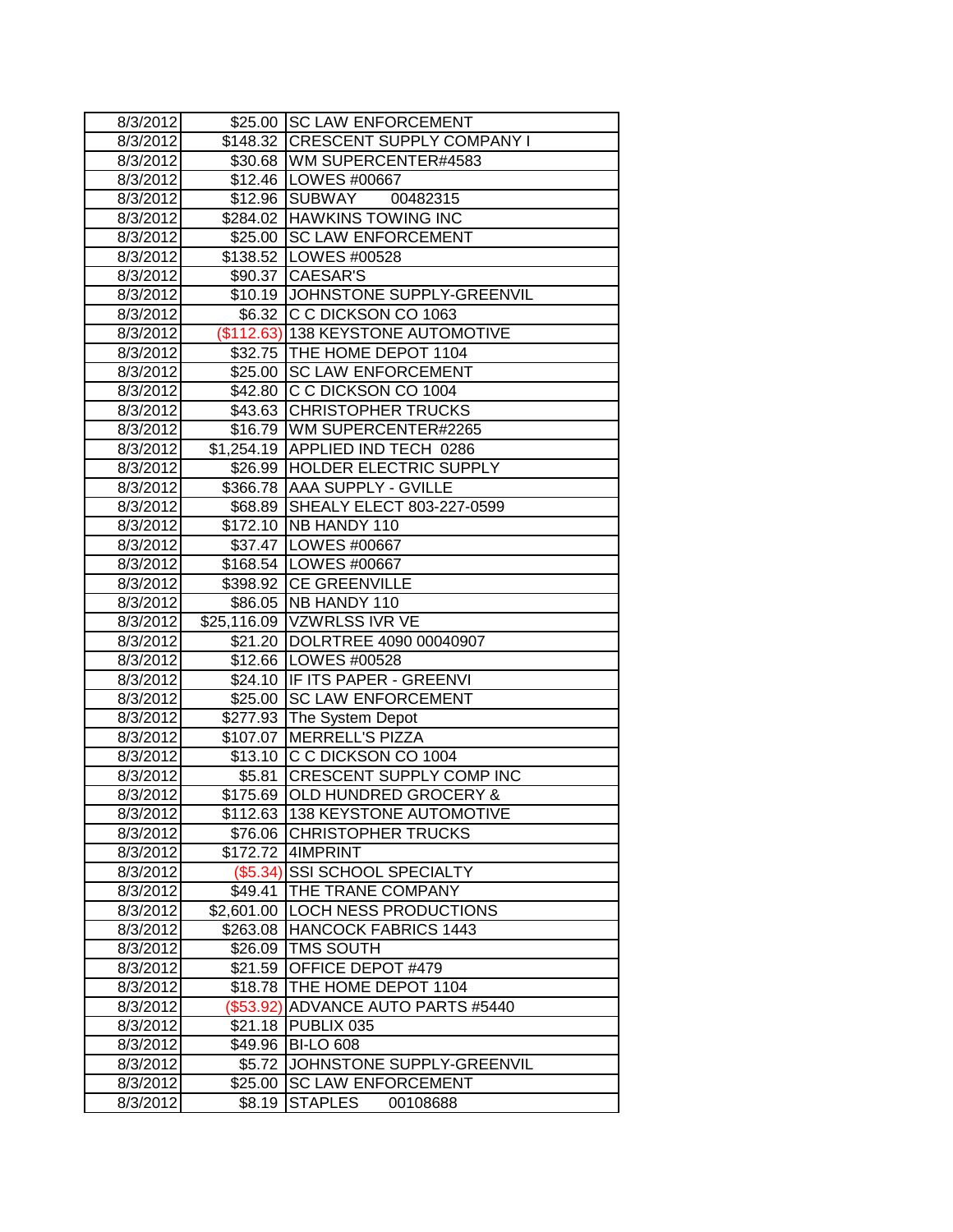| 8/3/2012 |          | \$84.80 2865-CED                    |
|----------|----------|-------------------------------------|
| 8/3/2012 |          | \$146.48 ADVANCE AUTO PARTS #5440   |
| 8/3/2012 |          | \$25.00 SC LAW ENFORCEMENT          |
| 8/3/2012 |          | \$25.00 SC LAW ENFORCEMENT          |
| 8/3/2012 |          | \$490.78 LOWES #01718               |
| 8/3/2012 |          | \$136.00 USPS 45362502729803095     |
| 8/3/2012 |          | \$65.70 ADVANCE AUTO PARTS #5440    |
| 8/3/2012 |          | \$40.81   W.P.LAW, INC #5           |
| 8/3/2012 | \$25.91  | <b>TMS SOUTH</b>                    |
| 8/3/2012 |          | \$23,563.77   VZWRLSS IVR VE        |
| 8/3/2012 |          | \$252.36 JJOHNSTONE SUPPLY-GREENVIL |
| 8/3/2012 |          | \$76.46 C C DICKSON CO 1063         |
| 8/3/2012 |          | \$363.16 TMS SOUTH                  |
| 8/3/2012 |          | \$44.20 HOLDER ELECTRIC SUPPLY      |
| 8/3/2012 | \$81.41  | 240 C-K SIMPSONV                    |
| 8/3/2012 | \$97.20  | <b>SUBWAY</b><br>00482315           |
| 8/3/2012 | \$163.12 | <b>MCABEE TRACTOR &amp; TURF</b>    |
| 8/3/2012 | \$26.50  | SOCAR CHEMICAL COMPANY              |
| 8/3/2012 |          | \$39.18   THE HOME DEPOT 1119       |
| 8/3/2012 |          | \$112.63   138 KEYSTONE AUTOMOTIVE  |
| 8/3/2012 |          | \$32.50 J W VAUGHN CO INC           |
| 8/3/2012 |          | \$140.00 CARSON'S NUT-BOLT & TO     |
| 8/3/2012 |          | \$86.62 PARTY CITY #200             |
| 8/3/2012 |          | \$239.87 KIMBALL MIDWEST            |
| 8/3/2012 |          | \$25.00 SC LAW ENFORCEMENT          |
| 8/3/2012 | \$338.61 | <b>HOLDER ELECTRIC SUPPLY</b>       |
| 8/3/2012 | \$141.27 | JOHNSTONE SUPPLY-GREENVIL           |
| 8/3/2012 |          | \$675.95 TRI STATE 2                |
| 8/3/2012 |          | \$40.93 LOWES #01983                |
| 8/3/2012 |          | \$72.92 LOWES #00667                |
| 8/3/2012 |          | \$29.59 BI-LO 608                   |
| 8/3/2012 |          | \$30.00 VZWRLSS PRPAY AUTOPAY       |
| 8/3/2012 |          | \$102.78 LOWES #00528               |
| 8/3/2012 | \$254.37 | TARGET.COM                          |
| 8/3/2012 | \$27.32  | <b>JW VAUGHN CO INC</b>             |
| 8/3/2012 | \$118.93 | <b>AAA SUPPLY - GVILLE</b>          |
| 8/3/2012 | \$30.11  | <b>ILOWES #00667</b>                |
| 8/3/2012 | \$30.00  | VZWRLSS PRPAY AUTOPAY               |
| 8/3/2012 |          | \$3.05 CRESCENT SUPPLY COMPANY I    |
| 8/3/2012 | \$23.62  | <b>CLASSIC ACE HARDWARE</b>         |
| 8/3/2012 | \$51.02  | <b>PROSOURCE</b>                    |
| 8/3/2012 | \$26.47  | RADIOSHACK COR00196238              |
| 8/3/2012 | \$21.96  | THE HOME DEPOT 1119                 |
| 8/3/2012 | \$20.00  | <b>VZWRLSS PRPAY AUTOPAY</b>        |
| 8/6/2012 | \$55.00  | <b>METAL WORK LLC</b>               |
| 8/6/2012 | \$109.99 | HONEYBAKED HAM 902                  |
| 8/6/2012 | \$45.69  | <b>CALENDARS</b>                    |
| 8/6/2012 | \$349.39 | THE TRANE COMPANY                   |
| 8/6/2012 | \$100.66 | <b>STAPLES</b><br>00118000          |
| 8/6/2012 | \$173.29 | C C DICKSON CO 1063                 |
| 8/6/2012 | \$29.26  | TMS SOUTH                           |
| 8/6/2012 | \$28.80  | USPS 45818006829808870              |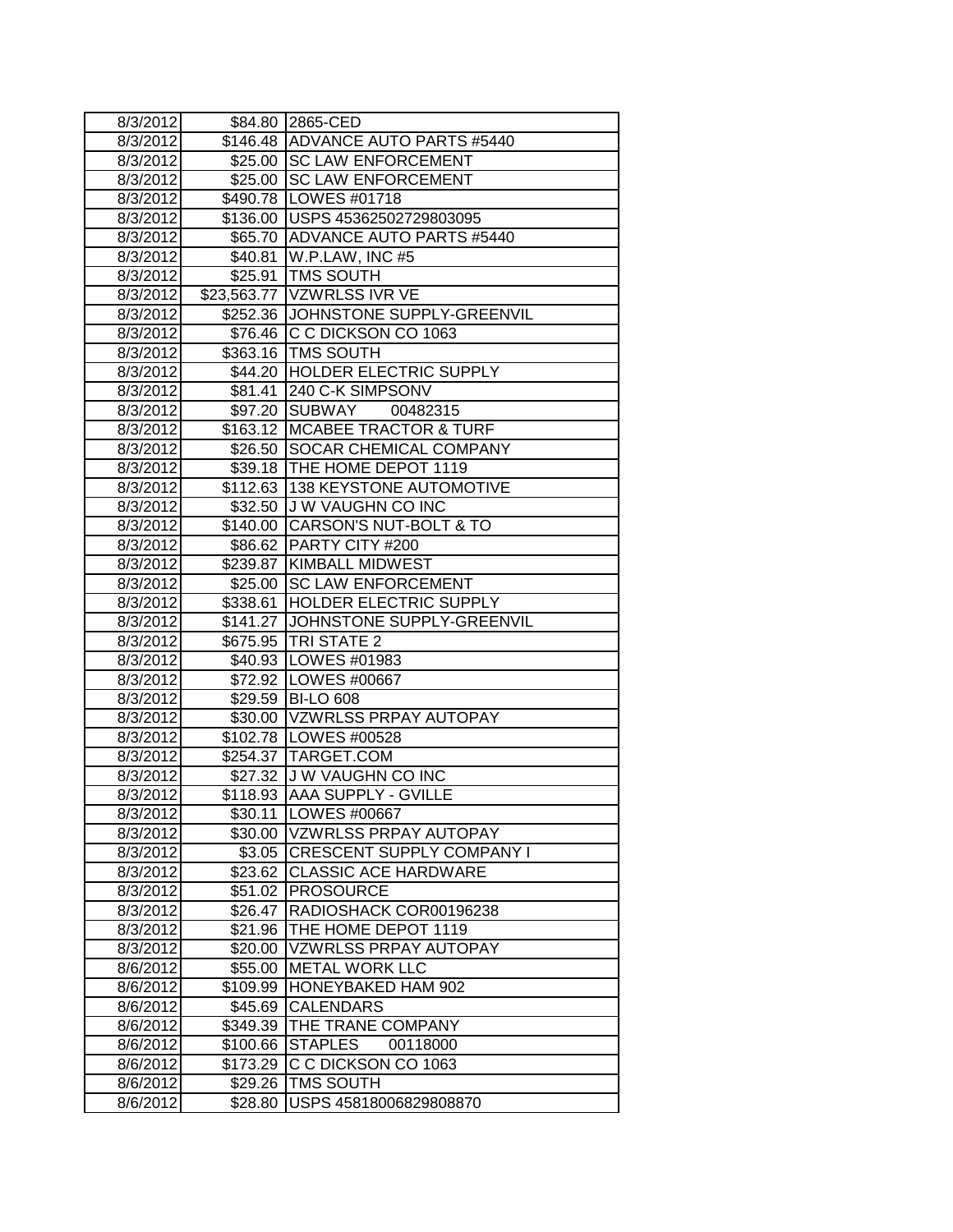| 8/6/2012             |                        | \$92.41 HOBBY LOBBY #482                         |
|----------------------|------------------------|--------------------------------------------------|
| 8/6/2012             |                        | \$36.96 THE HOME DEPOT 1127                      |
| 8/6/2012             |                        | \$26.99 AMAZON MKTPLACE PMTS                     |
| 8/6/2012             |                        | \$18.15   THE HOME DEPOT #1124                   |
| 8/6/2012             |                        | \$12.58 AAA FASTENER & SUPPLY                    |
| 8/6/2012             |                        | \$1.70 AAA FASTENER & SUPPLY                     |
| 8/6/2012             |                        | \$10.57 THE HOME DEPOT #1124                     |
| 8/6/2012             |                        | \$195.43   D & D MOTORS, INC.                    |
| 8/6/2012             |                        | \$205.26 GREENVILLE TURF & TRACTOR               |
| 8/6/2012             |                        | \$41.28   THE TRANE COMPANY                      |
| 8/6/2012             | \$230.80               | <b>TMS SOUTH</b>                                 |
| 8/6/2012             | \$9.03                 | JOHNSTONE SUPPLY-GREENVIL                        |
| 8/6/2012             | \$156.96               | JOHNSTONE SUPPLY-GREENVIL                        |
| 8/6/2012             | \$801.41               | THE TRANE COMPANY                                |
| 8/6/2012             | \$211.32               | JOYCE EQUIPMENT COMPANY                          |
| 8/6/2012             |                        | \$71.76 PORTER PAINTS 9388                       |
| 8/6/2012             | \$47.34                | JOHNSTONE SUPPLY-GREENVIL                        |
| 8/6/2012             | \$738.29               | JOYCE EQUIPMENT COMPANY                          |
| 8/6/2012             |                        | \$140.03   TMS SOUTH                             |
| 8/6/2012             |                        | \$46.61   LOWES #01983                           |
| 8/6/2012             |                        | \$31.79 WIRELESS COMMUNICATIONS #                |
| 8/6/2012             |                        | \$319.36 CHRISTOPHER TRUCKS                      |
| 8/6/2012             |                        | \$80.25 LEGO EDUCATION                           |
| 8/6/2012             |                        | \$78.78 GREENVILLE TURF & TRACTOR                |
| 8/6/2012             |                        | \$1,012.50 FIND GREAT PEOPLE                     |
| 8/6/2012             |                        | \$78.44 POINSETT PLUMBING SUPPLY                 |
| 8/6/2012             | \$252.03               | <b>CAROLINA ALE HOUSE</b>                        |
| 8/6/2012             | $\overline{$}1,027.81$ | DMI DELL K-12 PTR                                |
| 8/6/2012             | \$59.84                | <b>TMS SOUTH</b>                                 |
| 8/6/2012             | \$441.49               | JOYCE EQUIPMENT COMPANY                          |
| 8/6/2012             |                        | \$31.42   WM SUPERCENTER#2265                    |
| 8/6/2012             |                        | \$90.28 WM SUPERCENTER#2265                      |
| 8/6/2012             | \$214.63               | <b>KEVIN WHITAKER CHEVROLET</b>                  |
| 8/6/2012             | \$240.97               | <b>MECO INC OF AUGUSTA</b>                       |
| 8/6/2012             | \$94.87                | <b>HEATHERLY BROS AUTO SERVI</b>                 |
| 8/6/2012             | \$63.55                | <b>TONY'S FABRICS</b>                            |
| 8/6/2012             | \$23.36                | STAPLES<br>00105536                              |
| 8/6/2012             | \$165.25               | <b>BATTERY SPECIALISTS</b>                       |
| 8/6/2012             | \$87.05                | Bucky's Bar-B-Q-Roper Mou                        |
| 8/6/2012             | \$1,409.80             | <b>INDUSTRIAL FIRE SYSTEMS</b>                   |
| 8/6/2012             | \$9.35                 | THE HOME DEPOT 1104<br>JOHNSTONE SUPPLY-GREENVIL |
| 8/6/2012<br>8/6/2012 | \$24.22                | <b>CLINE HOSE &amp; HYDRAULICS</b>               |
| 8/6/2012             | \$293.83<br>\$917.64   | The System Depot                                 |
| 8/6/2012             | (\$104.94)             | THE HOME DEPOT 1127                              |
| 8/6/2012             | \$95.88                | Amazon.com                                       |
| 8/6/2012             | \$169.12               | 00118000<br><b>STAPLES</b>                       |
| 8/6/2012             | \$4.07                 | DOLRTREE 3289 00032896                           |
| 8/6/2012             | \$89.02                | MICHAELS #6001                                   |
| 8/6/2012             | \$96.82                | <b>ADVANCE AUTO PARTS #5440</b>                  |
| 8/6/2012             | \$44.21                | NB HANDY 110                                     |
| 8/6/2012             | \$38.97                | HOBBY LOBBY #0318                                |
|                      |                        |                                                  |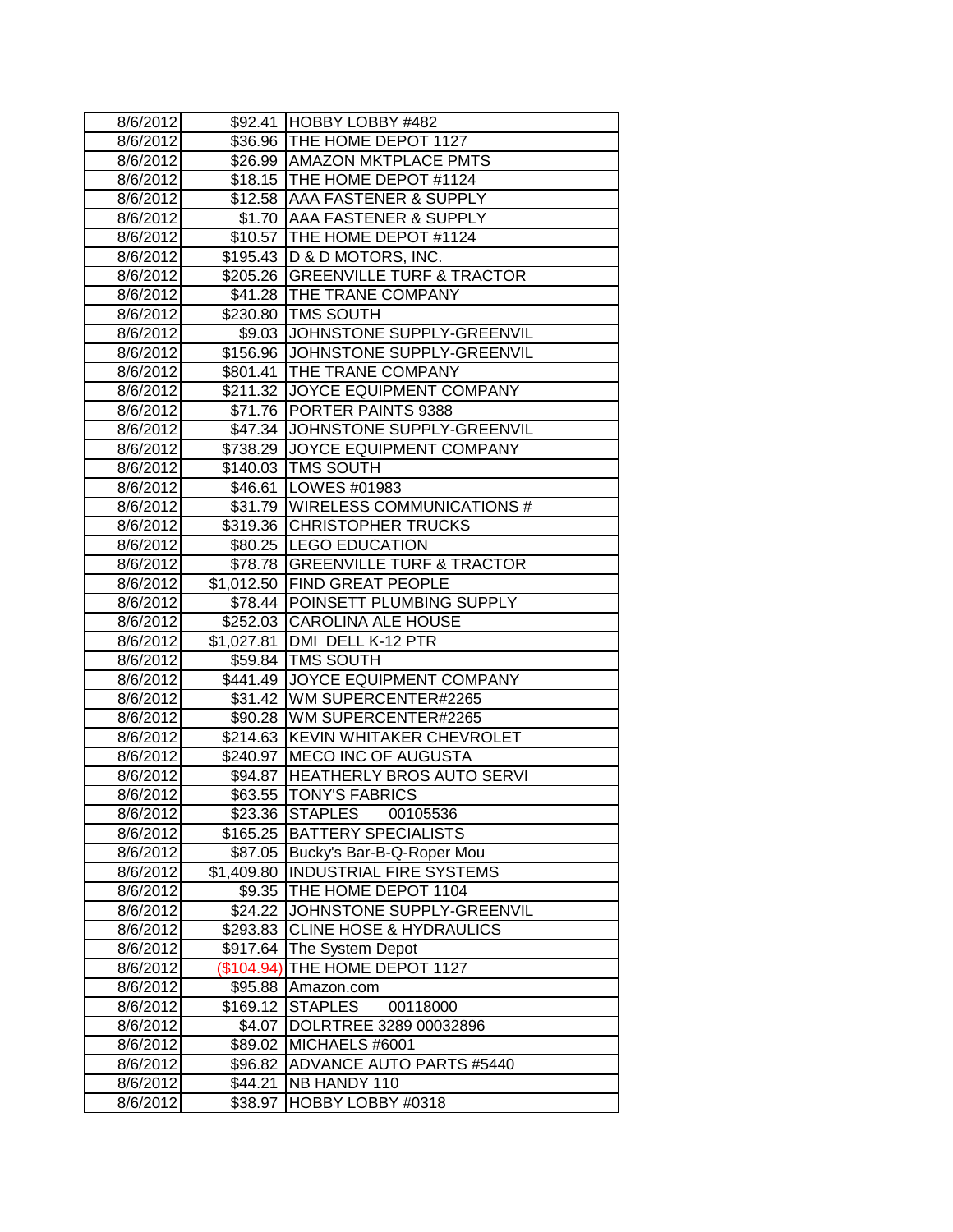| 8/6/2012 |            | \$30.56 DOLRTREE 5028 00050286       |
|----------|------------|--------------------------------------|
| 8/6/2012 |            | \$13.25 CAMPBELL-BROWN INC           |
| 8/6/2012 |            | \$10.45 CVS PHARMACY #2240 Q03       |
| 8/6/2012 |            | \$495.76   BATTERY SPECIALISTS       |
| 8/6/2012 |            | \$30.00 VZWRLSS PRPAY AUTOPAY        |
| 8/6/2012 |            | \$295.74 SHARP BUSINESS SYS-SC       |
| 8/6/2012 |            | \$339.18 OFFICE DEPOT #62            |
| 8/6/2012 |            | \$51.94 BC CANNON CO INC             |
| 8/6/2012 |            | \$42.15   WM SUPERCENTER#2265        |
| 8/6/2012 |            | \$65.30 ADVANCE AUTO PARTS #5440     |
| 8/6/2012 |            | \$163.83 LOWES #01718                |
| 8/6/2012 |            | (\$79.50) HAVERTYS                   |
| 8/6/2012 |            | \$47.52 THE TRANE COMPANY            |
| 8/6/2012 |            | \$119.47 GREENVILLE TURF & TRACTOR   |
| 8/6/2012 |            | \$1,484.00 GREENVILLE TURF & TRACTOR |
| 8/6/2012 |            | \$58.48 OFFICE MAX                   |
| 8/6/2012 |            | \$56.64   MAD CUBAN CAFE             |
| 8/6/2012 |            | \$25.00 SC LAW ENFORCEMENT           |
| 8/6/2012 | \$355.08   | <b>STAPLES</b><br>00105536           |
| 8/6/2012 |            | \$103.88 JJEFF LYNCH APPLIANCE AND   |
| 8/7/2012 |            | \$169.59 COSTCO.COM ONLINE           |
| 8/7/2012 |            | \$394.00   BINSWANGER GLASS #043     |
| 8/7/2012 |            | \$394.00   ROBBINS TIRE SERVI        |
| 8/7/2012 |            | \$252.57 SHERWIN WILLIAMS #2735      |
| 8/7/2012 |            | \$25.00 SC LAW ENFORCEMENT           |
| 8/7/2012 |            | \$25.00 SC LAW ENFORCEMENT           |
| 8/7/2012 |            | \$20.03 BAKER DIST CO 578            |
| 8/7/2012 |            | \$294.86 BINSWANGER GLASS #043       |
| 8/7/2012 |            | \$183.10   BWI - GREENVILLE/         |
| 8/7/2012 |            | \$46.30 HOLDER ELECTRIC SUPPLY       |
| 8/7/2012 |            | \$106.28 LOWES #01718                |
| 8/7/2012 |            | \$8.00 SC LAW ENFORCEMENT            |
| 8/7/2012 |            | (\$106.85) BAKER DIST CO 578         |
| 8/7/2012 |            | \$16.11   LOWES #01983               |
| 8/7/2012 |            | \$35.74   LOWES #01983               |
| 8/7/2012 | \$51.07    | <b>GREENVILLE FENCE CO</b>           |
| 8/7/2012 |            | \$3,624.32 BSN SPORT SUPPLY GROUP    |
| 8/7/2012 | \$25.00    | <b>SC LAW ENFORCEMENT</b>            |
| 8/7/2012 |            | \$25.00 SC LAW ENFORCEMENT           |
| 8/7/2012 |            | \$67.60 SHERWIN WILLIAMS #2735       |
| 8/7/2012 | \$497.78   | <b>ROBBINS TIRE SERVI</b>            |
| 8/7/2012 | \$493.37   | <b>HOLDER ELECTRIC SUPPLY</b>        |
| 8/7/2012 | \$158.68   | LOWES #01983                         |
| 8/7/2012 | \$71.82    | LOWES #00528                         |
| 8/7/2012 | \$25.00    | <b>SC LAW ENFORCEMENT</b>            |
| 8/7/2012 | \$35.91    | 2865-CED                             |
| 8/7/2012 | \$667.80   | PP Dynamic Exhibits                  |
| 8/7/2012 | \$193.48   | SHERWIN WILLIAMS #2194               |
| 8/7/2012 | \$83.74    | 2865-CED                             |
| 8/7/2012 | \$1,154.34 | <b>HENSONS INC</b>                   |
| 8/7/2012 | \$15.93    | LOWES #00667                         |
| 8/7/2012 | \$75.86    | LOWES #01718                         |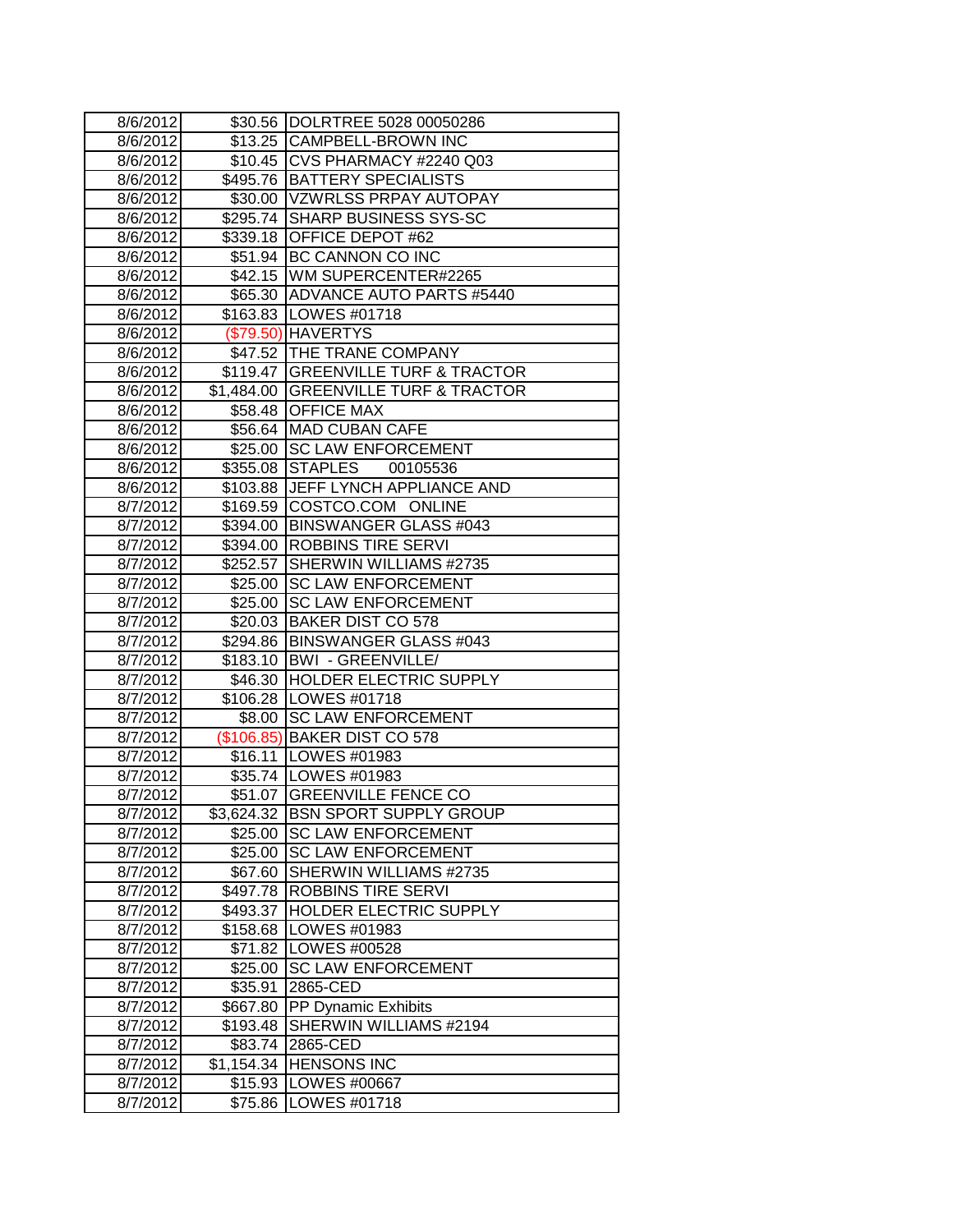| 8/7/2012 |            | \$17.14   W.P.LAW, INC #5          |
|----------|------------|------------------------------------|
| 8/7/2012 |            | \$210.64 CEMEX CASH SALE           |
| 8/7/2012 |            | (\$25.87) WW GRAINGER              |
| 8/7/2012 |            | \$25.00 SC LAW ENFORCEMENT         |
| 8/7/2012 |            | \$127.12 WW GRAINGER               |
| 8/7/2012 |            | \$47.70 BARRETT'S FLOWERS          |
| 8/7/2012 |            | \$19.33 WM SUPERCENTER#0640        |
| 8/7/2012 |            | \$691.76   LOWES #01983            |
| 8/7/2012 |            | \$219.09 HOLDER ELECTRIC SUPPLY    |
| 8/7/2012 |            | \$83.95 AMAZON MKTPLACE PMTS       |
| 8/7/2012 |            | \$25.00 SC LAW ENFORCEMENT         |
| 8/7/2012 |            | \$44.30   LOWES #00667             |
| 8/7/2012 |            | \$240.41 CRESCENT SUPPLY COMPANY I |
| 8/7/2012 |            | \$25.00 SC LAW ENFORCEMENT         |
| 8/7/2012 |            | \$12.59 TARGET<br>00019372         |
| 8/7/2012 |            | \$41.47   LOWES #00667             |
| 8/7/2012 |            | \$25.00 SC LAW ENFORCEMENT         |
| 8/7/2012 |            | \$92.82 SHERWIN WILLIAMS #2735     |
| 8/7/2012 |            | \$1,474.69 B & G EQUIPMENT COMPANY |
| 8/7/2012 |            | \$262.40 SHRED - IT                |
| 8/7/2012 |            | \$25.00 SC LAW ENFORCEMENT         |
| 8/7/2012 |            | \$45.98   PANERA BREAD #911        |
| 8/7/2012 |            | \$609.26   THE TRANE COMPANY       |
| 8/7/2012 |            | \$198.17 SHERWIN WILLIAMS #2735    |
| 8/7/2012 |            | \$210.65 CEMEX CASH SALE           |
| 8/7/2012 |            | \$25.00 SC LAW ENFORCEMENT         |
| 8/7/2012 |            | \$497.78 ROBBINS TIRE SERVI        |
| 8/7/2012 |            | \$28.49   LOWES #00528             |
| 8/7/2012 |            | \$319.69 SHERWIN WILLIAMS #2735    |
| 8/7/2012 |            | \$39.17 LANDSCAPER'S SUPPLY        |
| 8/7/2012 |            | \$25.00 SC LAW ENFORCEMENT         |
| 8/7/2012 |            | \$25.00 SC LAW ENFORCEMENT         |
| 8/7/2012 |            | \$25.00 SC LAW ENFORCEMENT         |
| 8/7/2012 | \$25.00    | <b>SC LAW ENFORCEMENT</b>          |
| 8/7/2012 |            | \$25.00 SC LAW ENFORCEMENT         |
| 8/7/2012 | \$2,381.04 | <b>SSI SCHOOL SPECIALTY</b>        |
| 8/7/2012 |            | \$55.09 FASTENAL COMPANY01         |
| 8/7/2012 | \$25.00    | <b>ISC LAW ENFORCEMENT</b>         |
| 8/7/2012 | \$8.00     | <b>ISC LAW ENFORCEMENT</b>         |
| 8/7/2012 | \$34.56    | HOLDER ELECTRIC SUPPLY             |
| 8/7/2012 | \$153.23   | THE TRANE COMPANY                  |
| 8/7/2012 | \$720.00   | <b>HUDL</b>                        |
| 8/7/2012 | \$773.12   | <b>WW GRAINGER</b>                 |
| 8/7/2012 | \$28.70    | WM SUPERCENTER#1244                |
| 8/7/2012 | \$79.43    | <b>SCHOOL SPOT</b>                 |
| 8/7/2012 | \$50.10    | <b>SPINX #131</b>                  |
| 8/7/2012 | \$1,056.37 | BINSWANGER GLASS #043              |
| 8/8/2012 | \$12.04    | LOWES #00667                       |
| 8/8/2012 | \$84.62    | <b>BATTERY SPECIALISTS</b>         |
| 8/8/2012 | \$717.63   | NETWORK CONTROLS                   |
| 8/8/2012 | \$218.22   | ADVANCE AUTO PARTS #5440           |
| 8/8/2012 | \$25.00    | <b>SC LAW ENFORCEMENT</b>          |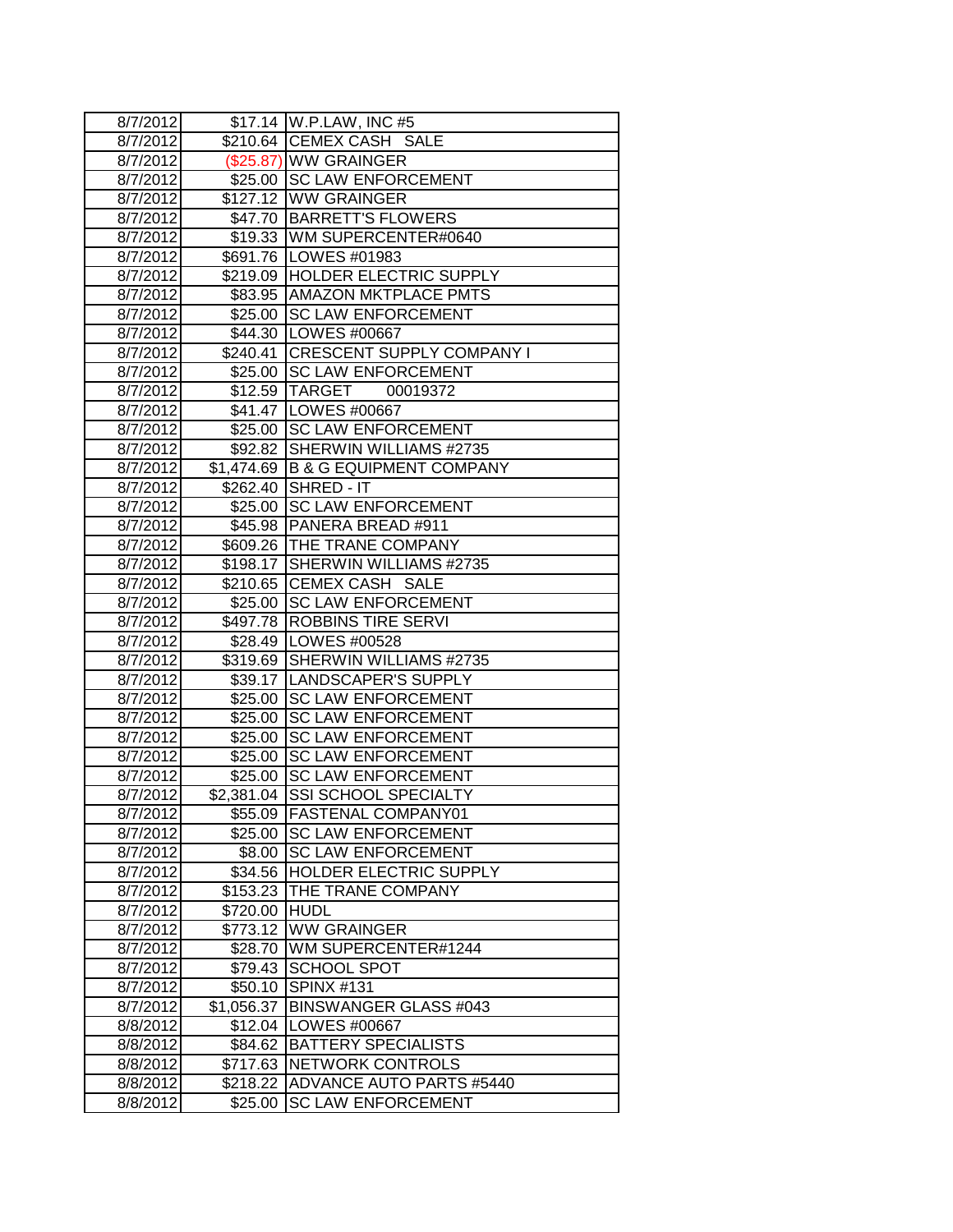| 8/8/2012 | \$80.64    | Amazon.com                          |
|----------|------------|-------------------------------------|
| 8/8/2012 | \$264.87   | <b>TMS SOUTH</b>                    |
| 8/8/2012 |            | \$8.14   NAPA AUTO 0027617          |
| 8/8/2012 |            | \$64.61   LOWES #01983              |
| 8/8/2012 |            | \$126.89 STAPLES 00118018           |
| 8/8/2012 |            | \$4.24 TARGET<br>00011825           |
| 8/8/2012 |            | \$604.20 SILMAR ELECTRONICS         |
| 8/8/2012 |            | (\$10.00) ADVANCE AUTO PARTS #5440  |
| 8/8/2012 |            | \$126.14 BC CANNON CO INC           |
| 8/8/2012 |            | \$25.58 JJOHNSTONE SUPPLY-GREENVIL  |
| 8/8/2012 |            | \$129.20 TMS SOUTH                  |
| 8/8/2012 |            | \$401.00   LOWES #00667             |
| 8/8/2012 |            | \$53.95   BLACK ELECTRICAL SUPPLY I |
| 8/8/2012 |            | \$32.75 ATLANTIC SUPPLY & EQUIP     |
| 8/8/2012 | \$25.00    | <b>SC LAW ENFORCEMENT</b>           |
| 8/8/2012 |            | \$488.55 LOWES #00528               |
| 8/8/2012 | \$48.10    | SHERWIN WILLIAMS #2194              |
| 8/8/2012 | \$601.02   | JOYCE EQUIPMENT COMPANY             |
| 8/8/2012 |            | \$30.69   LOWES #01718              |
| 8/8/2012 | \$17.47    | <b>WARES AUTO AND TRUCK PART</b>    |
| 8/8/2012 |            | \$32.07   LOWES #00528              |
| 8/8/2012 |            | \$171.90 COSTCO.COM ONLINE          |
| 8/8/2012 |            | \$25.00 SC LAW ENFORCEMENT          |
| 8/8/2012 | \$85.53    | <b>ADVANCE AUTO PARTS #5440</b>     |
| 8/8/2012 | \$69.17    | THE HOME DEPOT 1127                 |
| 8/8/2012 | \$8.56     | <b>NAPA AUTO 0027617</b>            |
| 8/8/2012 | \$10.97    | <b>ADVANCE AUTO PARTS #8572</b>     |
| 8/8/2012 | \$4.00     | WARES AUTO AND TRUCK PART           |
| 8/8/2012 | \$35.75    | DOLLAR-GENERAL #8970                |
| 8/8/2012 |            | \$27.56 THE HOME DEPOT 1127         |
| 8/8/2012 | \$13.92    | <b>CAROLINA LAWN &amp; TRACTOR</b>  |
| 8/8/2012 | \$80.90    | <b>CAROLINA LAWN &amp; TRACTOR</b>  |
| 8/8/2012 | \$25.00    | <b>SC LAW ENFORCEMENT</b>           |
| 8/8/2012 | \$48.40    | HOBBY LOBBY #0318                   |
| 8/8/2012 | \$296.75   | Best Buy<br>00002725                |
| 8/8/2012 | \$43.95    | LOWES #00667                        |
| 8/8/2012 |            | \$146.28 BC CANNON CO INC           |
| 8/8/2012 | \$19.90    | <b>CLASSIC HWD &amp; POSTAL</b>     |
| 8/8/2012 | \$11.95    | <b>CARSON'S NUT-BOLT &amp; TO</b>   |
| 8/8/2012 | \$30.49    | HOBBY LOBBY #328                    |
| 8/8/2012 | \$11.32    | THE HOME DEPOT 1127                 |
| 8/8/2012 | \$54.89    | <b>WILSONS 5 TO \$1 STORES</b>      |
| 8/8/2012 | \$25.00    | <b>SC LAW ENFORCEMENT</b>           |
| 8/8/2012 | \$179.25   | <b>SYSTEMS DISTRIBUTOR</b>          |
| 8/8/2012 | \$19.07    | <b>WARES AUTO AND TRUCK PART</b>    |
| 8/8/2012 | \$113.72   | C C DICKSON CO 1004                 |
| 8/8/2012 | \$271.10   | LONG TRAILER & BODY SERVI           |
| 8/8/2012 | \$95.30    | WM SUPERCENTER#4583                 |
| 8/8/2012 | \$213.90   | <b>SYSTEMS DISTRIBUTOR</b>          |
| 8/8/2012 | \$25.00    | <b>SC LAW ENFORCEMENT</b>           |
| 8/8/2012 | (\$173.74) | LOWES #00667                        |
| 8/8/2012 | \$17.51    | ADVANCE AUTO PARTS #5440            |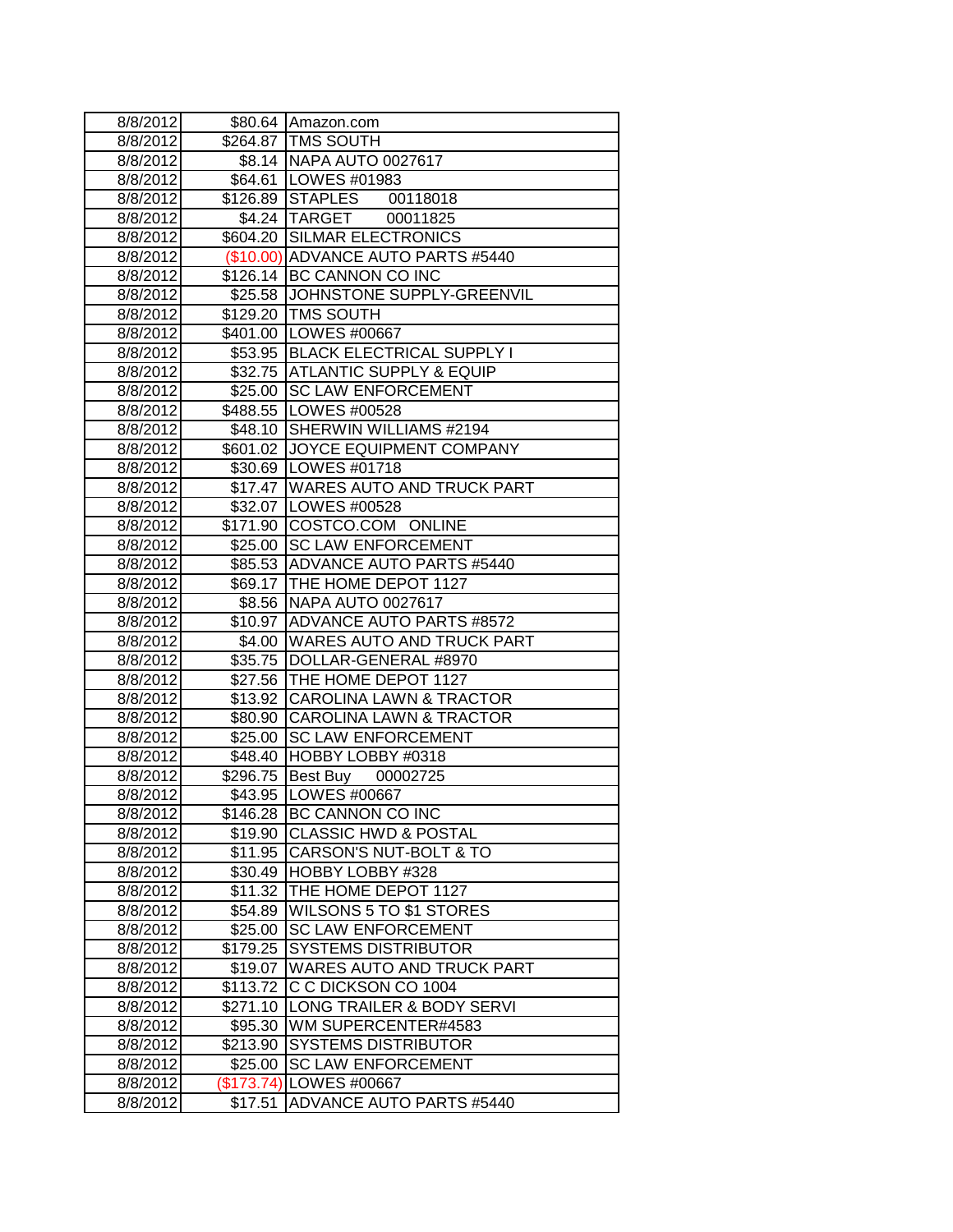| 8/8/2012 |          | \$67.81 OFFICE DEPOT #62          |
|----------|----------|-----------------------------------|
| 8/8/2012 |          | \$87.41) LOWES #01983             |
| 8/8/2012 |          | \$25.00 SC LAW ENFORCEMENT        |
| 8/8/2012 |          | \$46.50 DALI DECALS               |
| 8/8/2012 |          | \$28.19   LOWES #01983            |
| 8/8/2012 |          | \$21.10 THE HOME DEPOT 1127       |
| 8/8/2012 |          | \$78.42 NOR NORTHERN TOOL         |
| 8/8/2012 |          | \$35.35   FOOD LION # 2644        |
| 8/8/2012 |          | \$59.75 SYSTEMS DISTRIBUTOR       |
| 8/8/2012 |          | \$25.00 SC LAW ENFORCEMENT        |
| 8/8/2012 |          | \$240.24 ATLANTIC SUPPLY & EQUIP  |
| 8/8/2012 | \$743.41 | JOYCE EQUIPMENT COMPANY           |
| 8/8/2012 |          | \$51.94 BC CANNON CO INC          |
| 8/8/2012 | \$379.27 | <b>WW GRAINGER</b>                |
| 8/8/2012 | \$25.00  | <b>SC LAW ENFORCEMENT</b>         |
| 8/8/2012 |          | \$26.89 BLACK ELECTRICAL SUPPLY I |
| 8/8/2012 | \$39.71  | <b>CARQUEST</b><br>01013663       |
| 8/8/2012 | \$151.39 | C C DICKSON CO 1063               |
| 8/8/2012 | \$25.00  | <b>SC LAW ENFORCEMENT</b>         |
| 8/8/2012 | \$32.83  | <b>AAA SUPPLY - GVILLE</b>        |
| 8/8/2012 |          | \$50.08 VZWRLSS IVR VE            |
| 8/8/2012 |          | \$101.75 BED BATH & BEYOND #349   |
| 8/8/2012 |          | \$48.76 AAA LOCKSMITH & ALARM COM |
| 8/8/2012 |          | \$649.55 LOWES #01983             |
| 8/8/2012 |          | \$124.38 LOWES #00667             |
| 8/8/2012 |          | \$156.96 SHERWIN WILLIAMS #2145   |
| 8/8/2012 |          | \$68.40 Amazon.com                |
| 8/8/2012 |          | \$23.98 ADVANCE AUTO PARTS #5440  |
| 8/8/2012 |          | \$291.82 HOLDER ELECTRIC SUPPLY   |
| 8/8/2012 |          | \$12.06 NAPA AUTO 0027617         |
| 8/8/2012 |          | \$211.94 THE HOME DEPOT 1127      |
| 8/8/2012 |          | \$53.71 C C DICKSON CO 1004       |
| 8/8/2012 |          | \$25.00 SC LAW ENFORCEMENT        |
| 8/8/2012 | \$59.75  | <b>SYSTEMS DISTRIBUTOR</b>        |
| 8/8/2012 |          | \$11.60 LOWES #00667              |
| 8/8/2012 | \$10.98  | PUBLIX #530                       |
| 8/8/2012 |          | \$46.72 SHERWIN WILLIAMS #2735    |
| 8/8/2012 | \$12.70  | <b>HOBBY LOBBY #0318</b>          |
| 8/8/2012 | \$9.95   | <b>CLASSIC HWD &amp; POSTAL</b>   |
| 8/8/2012 | \$48.91  | M AND A SUPPLY CO GREENVI         |
| 8/8/2012 | \$23.14  | <b>STAPLES</b><br>00105536        |
| 8/8/2012 | \$50.37  | <b>TMS SOUTH</b>                  |
| 8/8/2012 | \$13.55  | HOBBY LOBBY #0318                 |
| 8/8/2012 | \$500.09 | C C DICKSON CO 1004               |
| 8/8/2012 | \$3.70   | WARES AUTO AND TRUCK PART         |
| 8/8/2012 | \$99.76  | <b>CALDER BROTHERS CORP</b>       |
| 8/8/2012 | \$589.79 | <b>WW GRAINGER</b>                |
| 8/8/2012 | \$7.37   | BARNES & NOBLE #2221              |
| 8/8/2012 | \$35.00  | <b>MASSTAR SIGNS INC</b>          |
| 8/8/2012 | \$22.14  | <b>STAPLES</b><br>00118000        |
| 8/8/2012 | \$31.46  | <b>STAPLES</b><br>00105536        |
| 8/8/2012 | \$38.14  | LOWES #01718                      |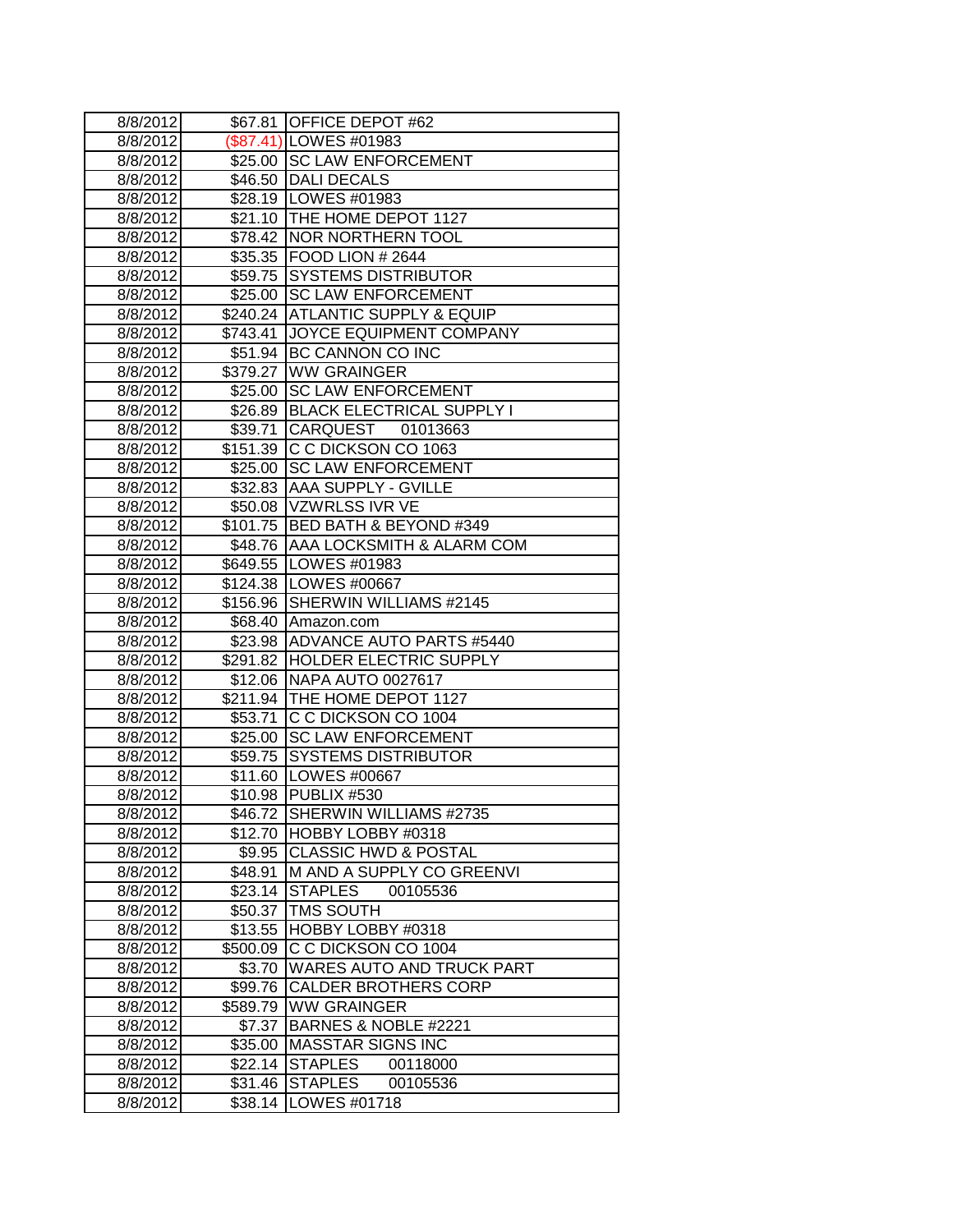| 8/8/2012             | \$28.96             | <b>PORTER PAINTS 9388</b>                        |
|----------------------|---------------------|--------------------------------------------------|
| 8/8/2012             | \$74.19             | <b>TRACTOR SUPPLY #747</b>                       |
| 8/8/2012             | \$25.00             | <b>SC LAW ENFORCEMENT</b>                        |
| 8/8/2012             | \$25.00             | <b>SC LAW ENFORCEMENT</b>                        |
| 8/8/2012             |                     | \$28.62 HOLDER ELECTRIC SUPPLY                   |
| 8/8/2012             |                     | \$106.86 KEVIN WHITAKER CHEVROLET                |
| 8/8/2012             |                     | \$49.99 ADVANCE AUTO PARTS #5440                 |
| 8/8/2012             |                     | \$27.98 ADVANCE AUTO PARTS #5440                 |
| 8/8/2012             | \$160.20            | PUBLIX #531                                      |
| 8/8/2012             | \$436.47            | PORTER PAINTS 9388                               |
| 8/9/2012             | \$43.50             | STOP A MINIT #16                                 |
| 8/9/2012             | \$8.00              | <b>SC LAW ENFORCEMENT</b>                        |
| 8/9/2012             | \$219.29            | OREILLY AUTO 00014480                            |
| 8/9/2012             | \$25.00             | <b>SC LAW ENFORCEMENT</b>                        |
| 8/9/2012             |                     | \$30.99 LOWES #01718                             |
| 8/9/2012             | \$8.00              | <b>SC LAW ENFORCEMENT</b>                        |
| 8/9/2012             | \$17.06             | <b>ADVANCE AUTO PARTS #5440</b>                  |
| 8/9/2012             | \$173.79            | LINENTABLECLOTH.COM                              |
| 8/9/2012             | \$180.00            | USPS 45362302729802758                           |
| 8/9/2012             | \$76.88             | <b>GREENVILLE TURF &amp; TRACTOR</b>             |
| 8/9/2012             | \$235.14            | <b>GOS// GREENVILLE OFFICE S</b>                 |
| 8/9/2012             |                     | \$214.52   USPS 45696006729808615                |
| 8/9/2012             |                     | \$527.76 PORTER PAINTS 9388                      |
| 8/9/2012             | \$25.00             | <b>SC LAW ENFORCEMENT</b>                        |
| 8/9/2012             | \$8.00              | <b>SC LAW ENFORCEMENT</b>                        |
| 8/9/2012             | \$34.00             | MARATHON PETRO136648                             |
| 8/9/2012             | \$1,130.43          | <b>MECO INC OF AUGUSTA</b>                       |
| 8/9/2012             | \$25.00             | <b>SC LAW ENFORCEMENT</b>                        |
| 8/9/2012             |                     | \$26.47 RADIOSHACK COR00187518                   |
| 8/9/2012             |                     | \$177.01 LOWES #00907                            |
| 8/9/2012             | $\overline{$}25.00$ | <b>SC LAW ENFORCEMENT</b>                        |
| 8/9/2012             | \$8.00              | <b>SC LAW ENFORCEMENT</b>                        |
| 8/9/2012             | \$466.01            | THE TRANE COMPANY                                |
| 8/9/2012             | \$25.00             | <b>SC LAW ENFORCEMENT</b>                        |
| 8/9/2012             | \$57.20             | LOWES #01718                                     |
| 8/9/2012             | \$228.94            | DMI DELL K-12 PTR                                |
| 8/9/2012             | \$250.00            | ROBERTSON'S COUNTERTOPS                          |
| 8/9/2012             | \$338.54            | The System Depot                                 |
| 8/9/2012             | \$322.35            | <b>KEN, INC</b>                                  |
| 8/9/2012             | \$225.00            | <b>GOIN POSTAL PIEDMONT</b>                      |
| 8/9/2012             | \$25.00             | <b>SC LAW ENFORCEMENT</b>                        |
| 8/9/2012             | \$41.29             | <b>BANKS APPLIANCE PARTS &amp; S</b>             |
| 8/9/2012             | (\$162.18)          | THE HOME DEPOT #1126                             |
| 8/9/2012             | \$8.00              | <b>SC LAW ENFORCEMENT</b>                        |
| 8/9/2012             | \$8.00              | <b>SC LAW ENFORCEMENT</b>                        |
| 8/9/2012             | \$25.00             | <b>SC LAW ENFORCEMENT</b>                        |
| 8/9/2012             | \$8.00              | <b>SC LAW ENFORCEMENT</b>                        |
| 8/9/2012             | \$2.00              | WM SUPERCENTER#2265                              |
| 8/9/2012             | \$25.00             | <b>SC LAW ENFORCEMENT</b>                        |
|                      |                     |                                                  |
| 8/9/2012             | \$758.72            | <b>BLACK ELECTRICAL SUPPLY I</b>                 |
| 8/9/2012<br>8/9/2012 | \$7.40<br>\$25.00   | THE HOME DEPOT 1127<br><b>SC LAW ENFORCEMENT</b> |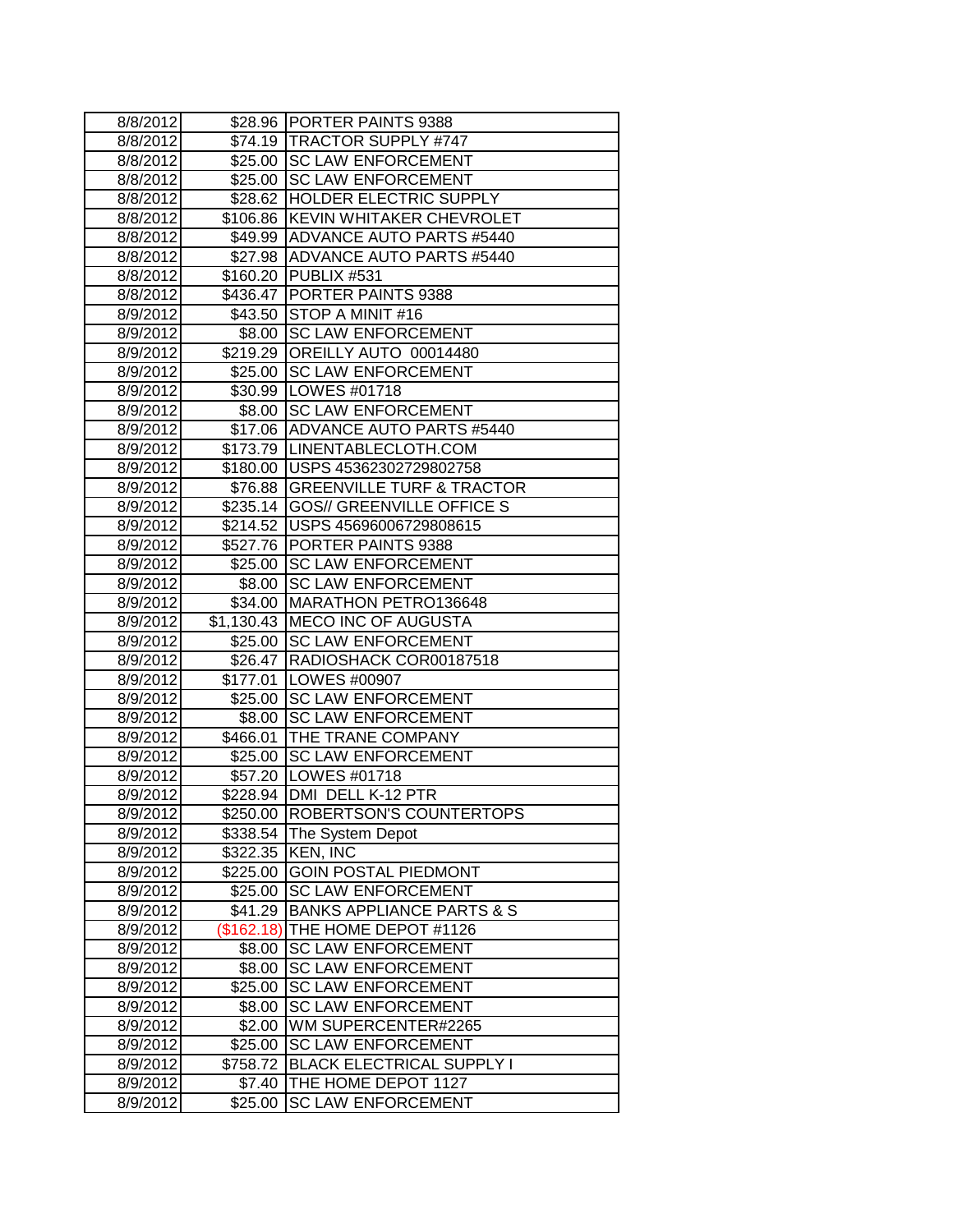| 8/9/2012             | \$8.00            | <b>SC LAW ENFORCEMENT</b>                           |
|----------------------|-------------------|-----------------------------------------------------|
| 8/9/2012             | \$76.88           | GREENVILLE TURF & TRACTOR                           |
| 8/9/2012             | \$8.00            | <b>SC LAW ENFORCEMENT</b>                           |
| 8/9/2012             |                   | \$51.10 THE HOME DEPOT #1126                        |
| 8/9/2012             |                   | \$110.83  LAFAYETTE CLEANERS                        |
| 8/9/2012             |                   | \$8.00 SC LAW ENFORCEMENT                           |
| 8/9/2012             |                   | \$514.24 HAJOCA TAYLORS 72                          |
| 8/9/2012             | \$8.00            | <b>SC LAW ENFORCEMENT</b>                           |
| 8/9/2012             | \$168.80          | Amazon.com                                          |
| 8/9/2012             | \$121.69          | <b>FRAME WAREHOUSE 16</b>                           |
| 8/9/2012             | \$246.48          | <b>CAROLINA LAWN &amp; TRACTOR</b>                  |
| 8/9/2012             | \$76.88           | <b>GREENVILLE TURF &amp; TRACTOR</b>                |
| 8/9/2012             | \$8.00            | <b>SC LAW ENFORCEMENT</b>                           |
| 8/9/2012             | \$8.00            | <b>SC LAW ENFORCEMENT</b>                           |
| 8/9/2012             | \$8.00            | <b>SC LAW ENFORCEMENT</b>                           |
| 8/9/2012             | \$78.66           | <b>HOLDER ELECTRIC SUPPLY</b>                       |
| 8/9/2012             | \$38.16           | <b>COOK &amp; BOARDMAN OF</b>                       |
| 8/9/2012             |                   | \$163.72 LOWES #00667                               |
| 8/9/2012             | \$28.38           | <b>TARGET</b><br>00019372                           |
| 8/9/2012             | \$60.42           | <b>ST CLAIR SIGNS INC</b>                           |
| 8/9/2012             | \$69.50           | AMERICANFLAGSCOM                                    |
| 8/9/2012             | \$8.00            | <b>SC LAW ENFORCEMENT</b>                           |
| 8/9/2012             | \$51.21           | <b>TMS SOUTH</b>                                    |
| 8/9/2012             | \$8.00            | <b>SC LAW ENFORCEMENT</b>                           |
| 8/9/2012             | \$8.00            | <b>SC LAW ENFORCEMENT</b>                           |
| 8/9/2012             | \$530.00          | <b>GARFIELD SIGNS &amp; GRAPHICS</b>                |
| 8/9/2012             | \$25.00           | <b>SC LAW ENFORCEMENT</b>                           |
| 8/9/2012             | \$30.46           | <b>NAPA AUTO 0022603</b>                            |
| 8/9/2012             | \$25.00           | <b>SC LAW ENFORCEMENT</b>                           |
| 8/9/2012             | \$61.38           | DOLLAR-GENERAL #2986                                |
| 8/9/2012             | \$8.00            | <b>SC LAW ENFORCEMENT</b>                           |
| 8/9/2012             | \$96.62           | <b>CLINE HOSE &amp; HYDRAULICS</b>                  |
| 8/9/2012             | \$16.93           | THE HOME DEPOT 1104                                 |
| 8/9/2012             | \$8.00            | <b>SC LAW ENFORCEMENT</b>                           |
| 8/9/2012             | \$23.34           | LOWES #00667                                        |
| 8/9/2012             | \$169.61          | SHERWIN WILLIAMS #2194                              |
| 8/9/2012             |                   | \$23.79 LOWES #00667                                |
| 8/9/2012             | \$741.85          | <b>THE TRANE COMPANY</b>                            |
| 8/9/2012             |                   | \$37.49 THE HOME DEPOT #1126                        |
| 8/9/2012             | \$1,494.77        | <b>HONEYBAKED HAM 109999</b>                        |
| 8/9/2012<br>8/9/2012 | \$8.60            | USPS 45366006529808201<br><b>SC LAW ENFORCEMENT</b> |
| 8/9/2012             | \$8.00<br>\$25.00 | <b>SC LAW ENFORCEMENT</b>                           |
| 8/9/2012             | \$61.22           | JOHNSTONE SUPPLY-GREENVIL                           |
| 8/9/2012             | \$8.00            | <b>SC LAW ENFORCEMENT</b>                           |
| 8/9/2012             | \$205.54          | <b>BLACK ELECTRICAL SUPPLY I</b>                    |
| 8/9/2012             | \$146.67          | JOHNSTONE SUPPLY-GREENVIL                           |
| 8/9/2012             | \$8.00            | <b>SC LAW ENFORCEMENT</b>                           |
| 8/9/2012             | \$25.00           | <b>SC LAW ENFORCEMENT</b>                           |
| 8/9/2012             | \$25.00           | <b>SC LAW ENFORCEMENT</b>                           |
| 8/9/2012             | \$190.96          | <b>GOS// GREENVILLE OFFICE S</b>                    |
| 8/9/2012             | \$59.96           | PETE'S OF SIMPSONVILLE                              |
|                      |                   |                                                     |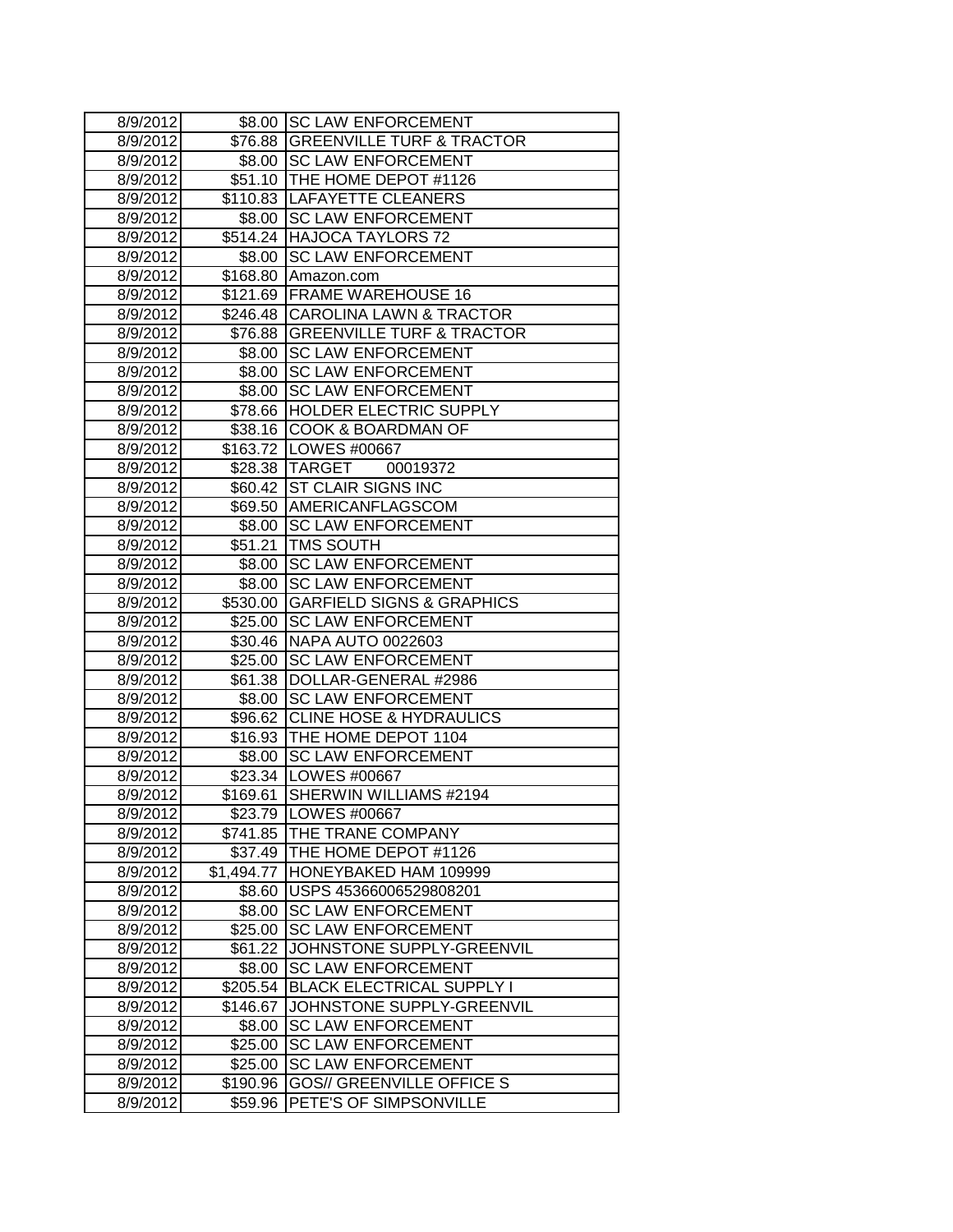| 8/9/2012 |          | \$32.12   LOWES #00667               |
|----------|----------|--------------------------------------|
| 8/9/2012 |          | \$1,726.74 DMI DELL K-12 PTR         |
| 8/9/2012 |          | \$208.98 BLANCHARD MACHINERY         |
| 8/9/2012 |          | \$8.00   SC LAW ENFORCEMENT          |
| 8/9/2012 |          | \$46.48   FRAME WAREHOUSE 17         |
| 8/9/2012 | \$23.67  | JOHNSTONE SUPPLY-GREENVIL            |
| 8/9/2012 |          | \$127.20 BC CANNON CO INC            |
| 8/9/2012 |          | \$76.88 GREENVILLE TURF & TRACTOR    |
| 8/9/2012 | \$8.00   | <b>SC LAW ENFORCEMENT</b>            |
| 8/9/2012 | \$736.90 | <b>GOS// GREENVILLE OFFICE S</b>     |
| 8/9/2012 | \$12.87  | THE HOME DEPOT 1127                  |
| 8/9/2012 | \$723.39 | JOHNSTONE SUPPLY-GREENVIL            |
| 8/9/2012 | \$25.00  | <b>SC LAW ENFORCEMENT</b>            |
| 8/9/2012 | \$8.00   | <b>SC LAW ENFORCEMENT</b>            |
| 8/9/2012 | \$25.00  | <b>SC LAW ENFORCEMENT</b>            |
| 8/9/2012 | \$25.00  | <b>SC LAW ENFORCEMENT</b>            |
| 8/9/2012 | \$159.82 | <b>KEVIN WHITAKER CHEVROLET</b>      |
| 8/9/2012 |          | \$32.26   TMS SOUTH                  |
| 8/9/2012 | \$647.05 | <b>ROBBINS TIRE SERVI</b>            |
| 8/9/2012 |          | \$23.84   LOWES #01718               |
| 8/9/2012 |          | \$25.00 SC LAW ENFORCEMENT           |
| 8/9/2012 |          | \$8.00 SC LAW ENFORCEMENT            |
| 8/9/2012 |          | \$171.62 JOHNSTONE SUPPLY-GREENVIL   |
| 8/9/2012 | \$25.00  | <b>SC LAW ENFORCEMENT</b>            |
| 8/9/2012 | \$25.00  | <b>SC LAW ENFORCEMENT</b>            |
| 8/9/2012 | \$93.45  | SHERWIN WILLIAMS #2735               |
| 8/9/2012 | \$25.00  | <b>SC LAW ENFORCEMENT</b>            |
| 8/9/2012 | \$25.00  | <b>SC LAW ENFORCEMENT</b>            |
| 8/9/2012 | \$8.46   | THE HOME DEPOT #1126                 |
| 8/9/2012 | \$8.00   | <b>SC LAW ENFORCEMENT</b>            |
| 8/9/2012 |          | \$99.25 PANERA BREAD #911            |
| 8/9/2012 | \$25.00  | <b>SC LAW ENFORCEMENT</b>            |
| 8/9/2012 | \$79.50  | 2865-CED                             |
| 8/9/2012 | \$12.57  | ADVANCE AUTO PARTS #5440             |
| 8/9/2012 |          | \$9.43   LOWES #01983                |
| 8/9/2012 | \$10.01  | OFFICE DEPOT #62                     |
| 8/9/2012 |          | \$58.29   DMI DELL K-12 PTR          |
| 8/9/2012 | \$17.60  | AIRGAS NAT WELDERS #8                |
| 8/9/2012 |          | \$282.26   ROBBINS TIRE SERVI        |
| 8/9/2012 | \$229.08 | <b>AAA SUPPLY-GREER</b>              |
| 8/9/2012 | \$7.66   | THE HOME DEPOT 1104                  |
| 8/9/2012 | \$109.05 | <b>GREENVILLE TURF &amp; TRACTOR</b> |
| 8/9/2012 | \$25.00  | <b>SC LAW ENFORCEMENT</b>            |
| 8/9/2012 | \$470.04 | LOWES #01718                         |
| 8/9/2012 | \$76.88  | <b>GREENVILLE TURF &amp; TRACTOR</b> |
| 8/9/2012 | \$40.26  | <b>AAA SUPPLY - GVILLE</b>           |
| 8/9/2012 | \$8.00   | <b>SC LAW ENFORCEMENT</b>            |
| 8/9/2012 | \$115.18 | C C DICKSON CO 1004                  |
| 8/9/2012 | \$209.50 | SHERWIN WILLIAMS #2785               |
| 8/9/2012 | \$0.91   | TCE HR DIRECT                        |
| 8/9/2012 | \$62.89  | LOWES #00667                         |
| 8/9/2012 | \$26.17  | <b>BLACK ELECTRICAL SUPPLY I</b>     |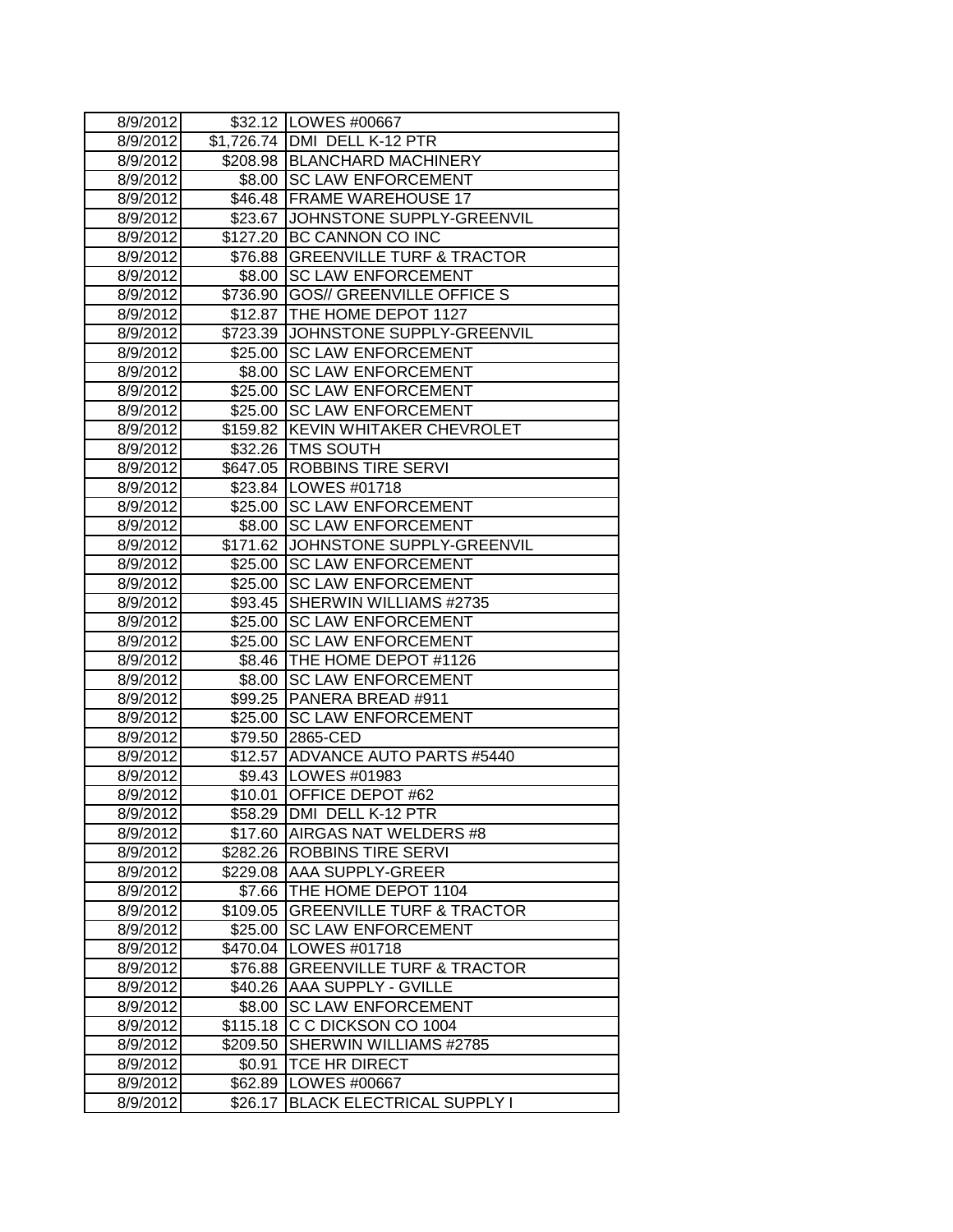| 8/9/2012  |                  | \$313.63 2865-CED                   |
|-----------|------------------|-------------------------------------|
| 8/9/2012  |                  | \$111.02 CHRISTOPHER TRUCKS         |
| 8/9/2012  |                  | \$33.90 RADIOSHACK COR00196238      |
| 8/9/2012  |                  | \$41.54 THE HOME DEPOT 1127         |
| 8/9/2012  |                  | \$25.00 SC LAW ENFORCEMENT          |
| 8/9/2012  |                  | \$17.89 COSTCO.COM ONLINE           |
| 8/9/2012  |                  | \$8.00 SC LAW ENFORCEMENT           |
| 8/9/2012  |                  | \$43.93   THE HOME DEPOT #1126      |
| 8/9/2012  | \$56.55          | SHERWIN WILLIAMS #2735              |
| 8/9/2012  | \$78.42          | THE TOOL SHED                       |
| 8/9/2012  | \$8.00           | <b>SC LAW ENFORCEMENT</b>           |
| 8/9/2012  | \$8.00           | <b>SC LAW ENFORCEMENT</b>           |
| 8/9/2012  |                  | \$118.17 ANDERSON STAMP & ENGRAVIN  |
| 8/9/2012  |                  | \$162.18 THE HOME DEPOT #1126       |
| 8/9/2012  | \$8.00           | <b>SC LAW ENFORCEMENT</b>           |
| 8/9/2012  | \$23.67          | JOHNSTONE SUPPLY-GREENVIL           |
| 8/9/2012  | \$5.18           | JOHNSTONE SUPPLY-GREENVIL           |
| 8/9/2012  | \$36.93          | THE TRANE COMPANY                   |
| 8/9/2012  | \$25.00          | <b>SC LAW ENFORCEMENT</b>           |
| 8/9/2012  |                  | \$8.00 SC LAW ENFORCEMENT           |
| 8/9/2012  |                  | \$8.00 SC LAW ENFORCEMENT           |
| 8/9/2012  |                  | \$8.00 SC LAW ENFORCEMENT           |
| 8/9/2012  |                  | \$613.19 JJOHNSTONE SUPPLY-GREENVIL |
| 8/9/2012  |                  | \$58.45 BLACK ELECTRICAL SUPPLY I   |
| 8/9/2012  | \$8.00           | <b>SC LAW ENFORCEMENT</b>           |
| 8/9/2012  | \$287.98         | JOHNSTONE SUPPLY-GREENVIL           |
| 8/9/2012  | \$105.00         | <b>CAROLINA FRESH FAR</b>           |
| 8/9/2012  | $($ \$43.93) $ $ | THE HOME DEPOT #1126                |
| 8/9/2012  |                  | \$146.34 FERGUSON ENT #43           |
| 8/9/2012  |                  | \$25.00 SC LAW ENFORCEMENT          |
| 8/9/2012  |                  | \$5,747.14 DMI DELL K-12 PTR        |
| 8/9/2012  |                  | \$47.63 LOWES #01718                |
| 8/9/2012  | \$23.67          | JOHNSTONE SUPPLY-GREENVIL           |
| 8/9/2012  | \$99.67          | C C DICKSON CO 1063                 |
| 8/9/2012  | \$69.96          | <b>COWART AWARDS</b>                |
| 8/9/2012  | \$297.16         | <b>BLANCHARD MACHINERY</b>          |
| 8/9/2012  |                  | \$9.88  LOWES #00528                |
| 8/9/2012  |                  | \$8.00 SC LAW ENFORCEMENT           |
| 8/10/2012 |                  | \$14.48   LOWES #01983              |
| 8/10/2012 |                  | \$9.46 WHITE BROS OF GREENVILLE     |
| 8/10/2012 |                  | \$16.98   LOWES #01718              |
| 8/10/2012 | \$154.30         | DOMINO'S 8761                       |
| 8/10/2012 | \$6.75           | THE HOME DEPOT #1124                |
| 8/10/2012 | \$139.61         | <b>AAA SUPPLY - GVILLE</b>          |
| 8/10/2012 | \$167.34         | C C DICKSON CO 1063                 |
| 8/10/2012 | \$203.60         | Amazon.com                          |
| 8/10/2012 | \$197.10         | TRACTOR-SUPPLY-CO #0474             |
| 8/10/2012 | \$365.02         | THE TRANE COMPANY                   |
| 8/10/2012 | \$108.27         | SHERWIN WILLIAMS #2785              |
| 8/10/2012 | \$316.41         | <b>VISSAGE AUTO PARTS CO</b>        |
| 8/10/2012 | \$207.76         | BC CANNON CO INC                    |
| 8/10/2012 | \$6.71           | THE HOME DEPOT 1104                 |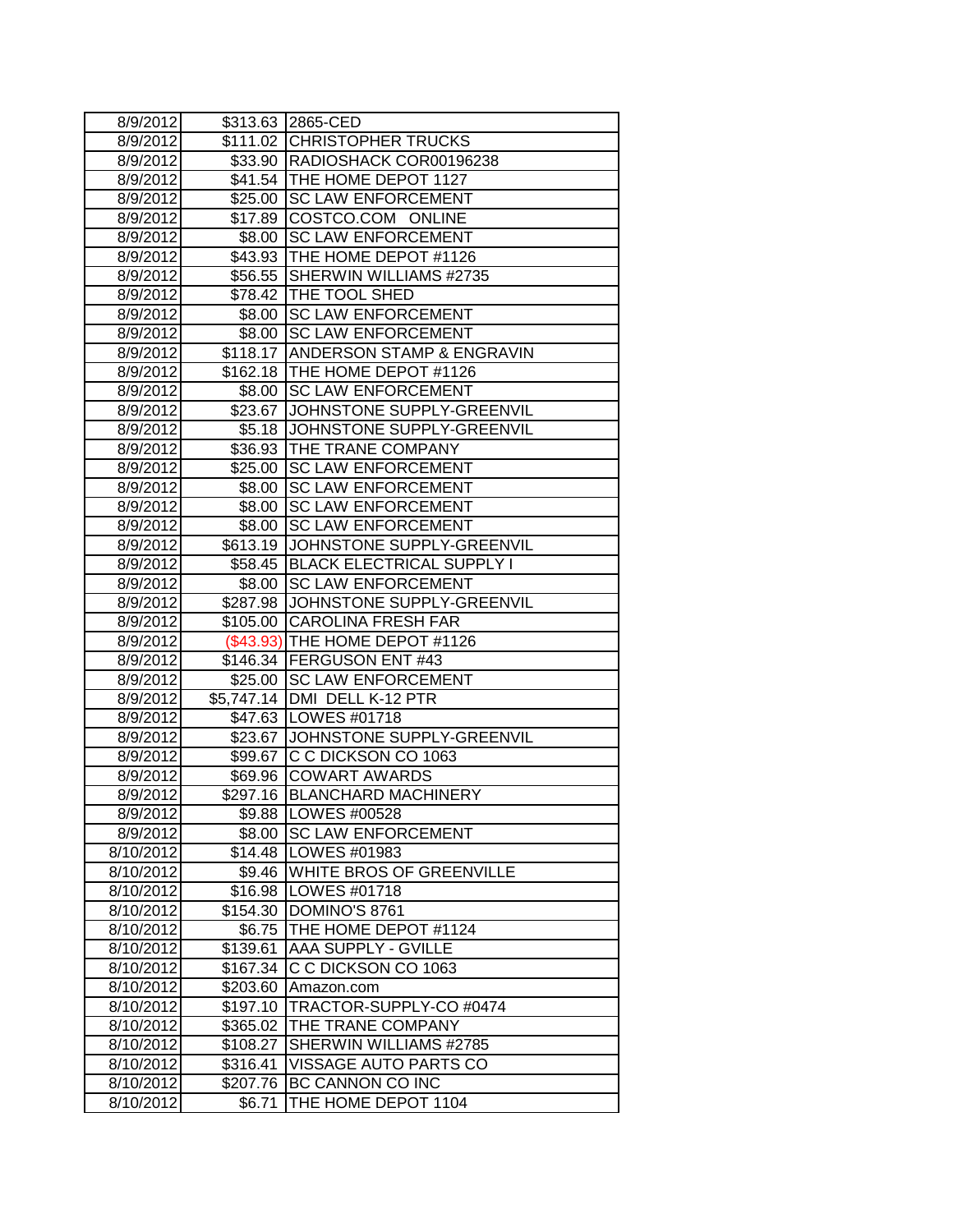| 8/10/2012          |            | \$57.11   LOWES #01718                |
|--------------------|------------|---------------------------------------|
| 8/10/2012          |            | \$170.83 PROSOURCE                    |
| 8/10/2012          |            | \$35.18 SHERWIN WILLIAMS #2785        |
| 8/10/2012          |            | \$56.22 WW GRAINGER                   |
| $\sqrt{8}/10/2012$ |            | \$203.52 HOLDER ELECTRIC SUPPLY       |
| 8/10/2012          |            | \$51.76 BLACK ELECTRICAL SUPPLY I     |
| 8/10/2012          |            | \$201.41 SHERWIN WILLIAMS #2735       |
| 8/10/2012          |            | \$21.20 HANCOCK FABRICS 1443          |
| 8/10/2012          |            | \$122.96 POINSETT PLUMBING SUPPLY     |
| 8/10/2012          |            | \$585.08 ROBBINS TIRE SERVI           |
| 8/10/2012          |            | \$347.26 HOLDER ELECTRIC SUPPLY       |
| 8/10/2012          |            | \$2,125.00 ADVANCE AUTO PARTS #5440   |
| 8/10/2012          |            | \$39.94 LOWES #00528                  |
| 8/10/2012          |            | \$47.68 THE HOME DEPOT 1127           |
| 8/10/2012          |            | \$267.76 NORFOLK WIRE & ELECTRONIC    |
| 8/10/2012          |            | \$1,497.77 JJOHNSTONE SUPPLY-GREENVIL |
| 8/10/2012          |            | \$68.70   THE HOME DEPOT #1124        |
| 8/10/2012          |            | \$66.32 LOWES #01983                  |
| 8/10/2012          |            | \$59.30   LOWES #00528                |
| 8/10/2012          |            | \$77.59   LOWES #00667                |
| 8/10/2012          |            | \$1,121.05 SCHNEIDER ELECTRIC         |
| 8/10/2012          |            | \$135.00 USPS 45366006529808201       |
| 8/10/2012          |            | \$9.01 NORFOLK WIRE & ELECTRONIC      |
| 8/10/2012          |            | \$22.04 OFFICE DEPOT #2690            |
| 8/10/2012          |            | \$116.12 ADVANCE AUTO PARTS #5440     |
| 8/10/2012          |            | \$432.87   AHERNRENTALS GREENVILLE    |
| 8/10/2012          |            | \$73.96 LOWES #01983                  |
| 8/10/2012          |            | \$30.45 C C DICKSON CO 1004           |
| 8/10/2012          |            | \$58.08 SHERWIN WILLIAMS #2275        |
| 8/10/2012          |            | \$773.59 JOHNSTONE SUPPLY-GREENVIL    |
| 8/10/2012          |            | (\$27.00) TONY'S FABRICS              |
| 8/10/2012          |            | \$37.04 THE HOME DEPOT #1126          |
| 8/10/2012          |            | \$101.70 CARQUEST 01013663            |
| 8/10/2012          |            | \$28.22 THE HOME DEPOT 1119           |
| 8/10/2012          |            | \$16.63 THE HOME DEPOT #1124          |
| 8/10/2012          |            | \$115.94 THE TRANE COMPANY            |
| 8/10/2012          | \$40.04    | <b>JADVANCE AUTO PARTS #5440</b>      |
| 8/10/2012          | \$63.00    | <b>SFE WORK WELL OCCUPATIONA</b>      |
| 8/10/2012          | \$15.71    | J W VAUGHN CO INC                     |
| 8/10/2012          | \$209.88   | THE HOME DEPOT 1127                   |
| 8/10/2012          | \$69.43    | WM SUPERCENTER#0641                   |
| 8/10/2012          | \$40.13    | JOHNSTONE SUPPLY-GREENVIL             |
| 8/10/2012          | \$17.96    | LOWES #00667                          |
| 8/10/2012          | \$72.79    | <b>STAPLES</b><br>00105536            |
| 8/10/2012          | \$28.61    | SHERWIN WILLIAMS #2785                |
| 8/10/2012          | \$10.60    | TARGET<br>00018705                    |
| 8/10/2012          | \$3,850.72 | RLI RENAISSANCE LEARN                 |
| 8/10/2012          | \$44.15    | <b>GREENVILLE TURF &amp; TRACTOR</b>  |
| 8/10/2012          | \$92.92    | <b>STAPLES</b><br>00118018            |
| 8/10/2012          | \$325.93   | THE TRANE COMPANY                     |
| 8/10/2012          | \$62.39    | <b>STAPLES</b><br>00105536            |
| 8/10/2012          | \$26.81    | <b>CRESCENT SUPPLY COMPANY I</b>      |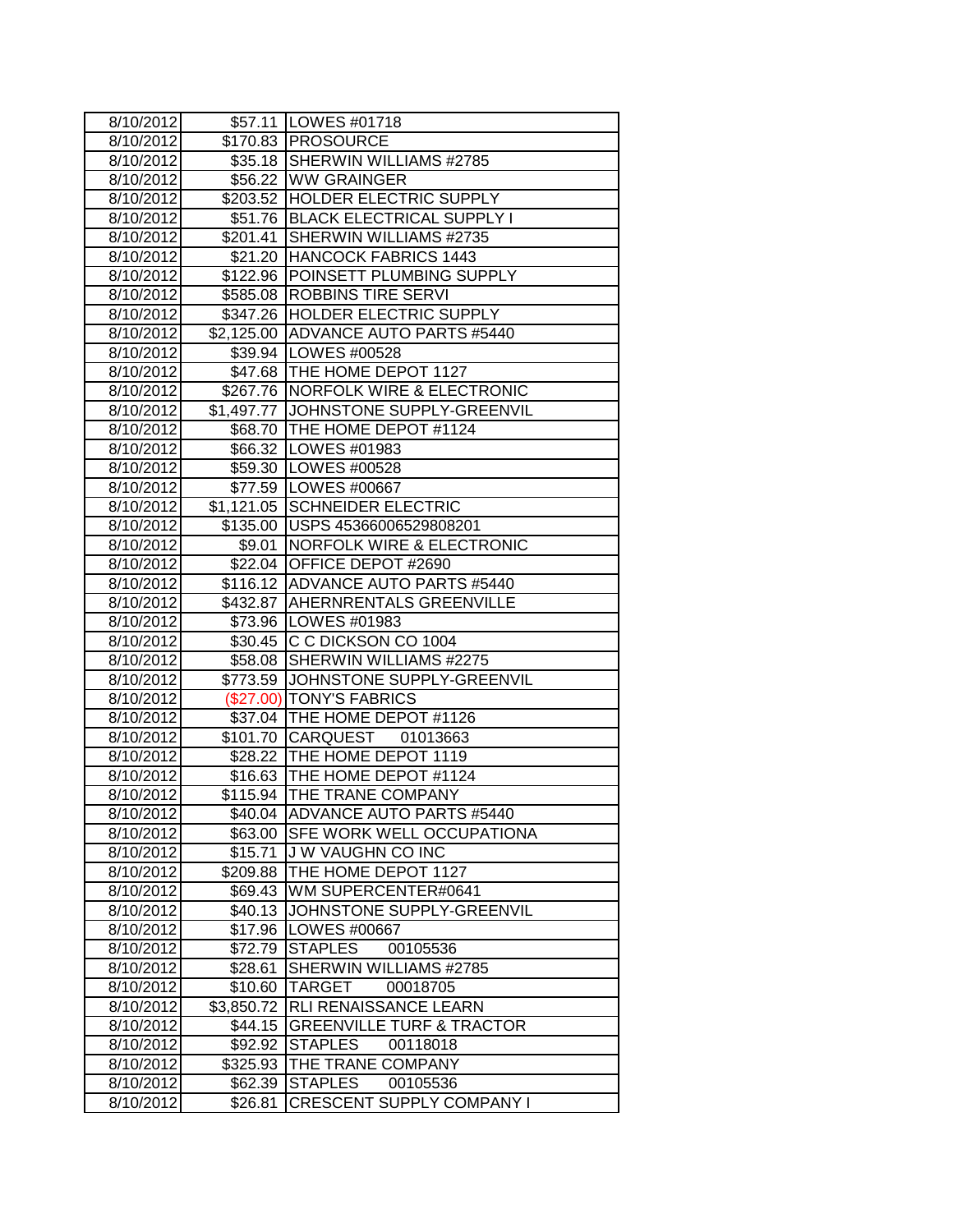| 8/10/2012 |            | \$611.83 PIEDMONT ELEC DSTRBTRS     |
|-----------|------------|-------------------------------------|
| 8/10/2012 |            | \$142.02 SHERWIN WILLIAMS #2735     |
| 8/10/2012 |            | \$205.20   LITTLE CAESARS 0101 0015 |
| 8/10/2012 |            | \$38.93 USPS 45366016508233520      |
| 8/10/2012 |            | \$299.95 CARSON'S NUT-BOLT & TO     |
| 8/10/2012 |            | \$27.50 WILSONS 5 TO \$1 STORES     |
| 8/10/2012 |            | \$315.55 4IMPRINT                   |
| 8/10/2012 |            | \$86.56 CRESCENT SUPPLY COMPANY I   |
| 8/10/2012 |            | \$99.15 ADVANCE AUTO PARTS #5440    |
| 8/10/2012 |            | \$96.47 NAPA AUTO 0022603           |
| 8/10/2012 |            | \$54.71 ADMIT ONE PRODUCTS          |
| 8/10/2012 |            | \$195.39 THE TRANE COMPANY          |
| 8/10/2012 |            | \$25.00 SC LAW ENFORCEMENT          |
| 8/10/2012 |            | \$288.69 TMS SOUTH                  |
| 8/10/2012 |            | \$25.00 SC LAW ENFORCEMENT          |
| 8/10/2012 |            | \$28.72 NORFOLK WIRE & ELECTRONIC   |
| 8/10/2012 |            | \$24.38  DOLRTREE 1966 00019661     |
| 8/10/2012 |            | \$26.48   LOWES #01983              |
| 8/10/2012 |            | \$27.85 CAROLINA LAWN & TRACTOR     |
| 8/10/2012 |            | \$260.68 PORTER PAINTS 9388         |
| 8/10/2012 |            | \$90.37 ANDERSON STAMP & ENGRAVIN   |
| 8/10/2012 |            | \$2,570.35 EDUCATIONAL FURNIT       |
| 8/10/2012 |            | \$460.04 NAPA AUTO 0022603          |
| 8/10/2012 |            | \$8.24 CLASSIC HWD & POSTAL         |
| 8/10/2012 |            | \$38.00 LOWES #00667                |
| 8/10/2012 |            | \$411.74 TRACTOR SUPPLY #747        |
| 8/10/2012 |            | \$29.00 JJOHNSTONE SUPPLY-GREENVIL  |
| 8/10/2012 |            | \$46.99 ADVANCE AUTO PARTS #5440    |
| 8/10/2012 |            | 00011825<br>\$73.33 TARGET          |
| 8/10/2012 |            | \$291.47 ALLIED BINGO SUPPLIES      |
| 8/10/2012 |            | \$65.72 CAROLINA LAWN & TRACTOR     |
| 8/10/2012 |            | \$264.26 RENTAL ONE                 |
| 8/10/2012 |            | \$23.14 NAPA AUTO 0022603           |
| 8/10/2012 |            | \$31.70 C C DICKSON CO 1004         |
| 8/10/2012 |            | \$63.00 SFE WORK WELL OCCUPATIONA   |
| 8/10/2012 | \$73.54    | SHERWIN WILLIAMS #2735              |
| 8/10/2012 |            | \$58.88 Bus Parts Warehouse         |
| 8/10/2012 |            | \$11.60   LOWES #00528              |
| 8/10/2012 |            | \$62.54   LOWES #01718              |
| 8/10/2012 |            | \$184.43 ADVANCE AUTO PARTS #5440   |
| 8/10/2012 | \$24.15    | NAPA AUTO 0022603                   |
| 8/10/2012 | \$18.02    | JOHNSTONE SUPPLY-GREENVIL           |
| 8/10/2012 | \$70.55    | THE TRANE COMPANY                   |
| 8/10/2012 | \$41.18    | <b>SPINX #131</b>                   |
| 8/10/2012 | \$5.88     | C C DICKSON CO 1004                 |
| 8/10/2012 | \$16.95    | CARQUEST<br>01013663                |
| 8/10/2012 | \$1,494.60 | THE TRANE COMPANY                   |
| 8/10/2012 | \$73.28    | LOWES #01718                        |
| 8/10/2012 | \$312.21   | PORTER PAINTS 9388                  |
| 8/10/2012 | \$12.57    | JOHNSTONE SUPPLY-GREENVIL           |
| 8/10/2012 | \$25.00    | <b>SC LAW ENFORCEMENT</b>           |
| 8/10/2012 | \$25.00    | <b>SC LAW ENFORCEMENT</b>           |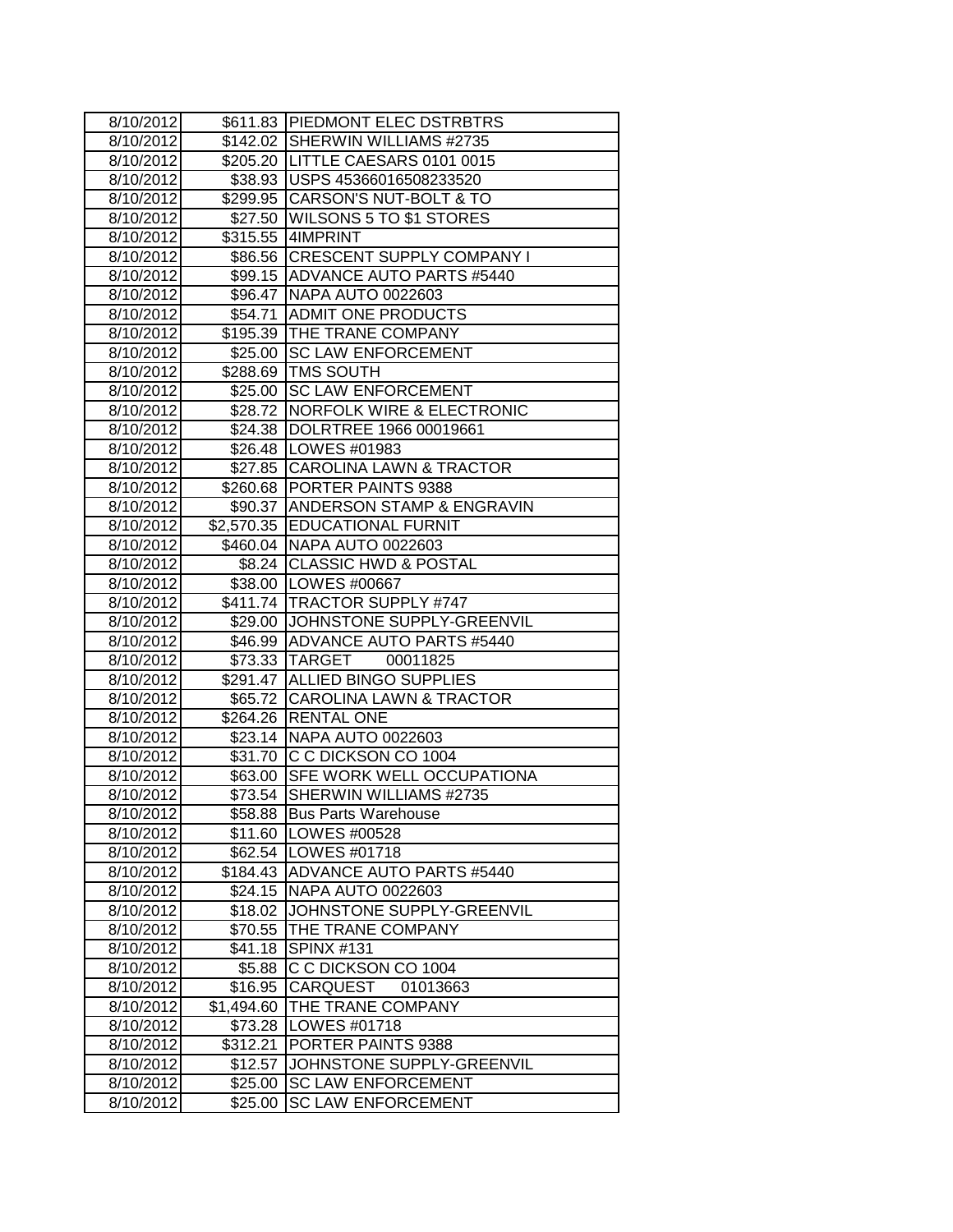| 8/10/2012              |          | \$451.43 SMITHTURF AND IRRIGATI                                    |
|------------------------|----------|--------------------------------------------------------------------|
| 8/10/2012              |          | \$63.00 SFE WORK WELL OCCUPATIONA                                  |
| 8/10/2012              |          | \$10.34 C C DICKSON CO 1004                                        |
| 8/10/2012              |          | \$32.14   LOWES #01983                                             |
| 8/10/2012              |          | \$138.86 POINSETT PLUMBING SUPPLY                                  |
| 8/10/2012              |          | \$82.45   LOWES #01718                                             |
| 8/10/2012              |          | \$69.67 VISSAGE AUTO PARTS CO                                      |
| 8/10/2012              |          | \$50.54 HOLDER ELECTRIC SUPPLY                                     |
| 8/10/2012              |          | \$267.76 NORFOLK WIRE & ELECTRONIC                                 |
| 8/10/2012              |          | \$50.62 HOLDER ELECTRIC SUPPLY                                     |
| 8/10/2012              |          | \$59.99 LOWES #01718                                               |
| 8/10/2012              |          | (\$69.21) RENTAL ONE                                               |
| 8/10/2012              |          | \$290.36 ROBBINS TIRE SERVI                                        |
| 8/10/2012              |          | \$1,022.79 NORFOLK WIRE & ELECTRONIC                               |
| 8/10/2012              |          | \$50.75   USPS 45362502729803095                                   |
| 8/10/2012              |          | \$144.75 NAPA AUTO 0022603                                         |
| 8/13/2012              |          | \$91.20 CAROLINA LAWN & TRACTOR                                    |
| 8/13/2012              |          | \$9.16   TMS SOUTH                                                 |
| 8/13/2012              |          | \$911.79 ANDY OXY CO INC 6                                         |
| 8/13/2012              |          | \$514.54 JOHNSTONE SUPPLY-GREENVIL                                 |
| 8/13/2012              |          | \$252.98 HAJOCA TAYLORS 72                                         |
| 8/13/2012              |          | \$64.55 HOBBY LOBBY #0318                                          |
| 8/13/2012              |          | \$90.00 USPS 45818106829832383                                     |
| 8/13/2012              |          | \$37.08 HOBBY LOBBY #0318                                          |
| 8/13/2012              |          | \$210.13 BATTERY SPECIALISTS                                       |
| 8/13/2012              |          | \$402.80 ST CLAIR SIGNS INC                                        |
| 8/13/2012              |          | \$391.01 NB HANDY 110                                              |
| 8/13/2012              |          | \$100.70 ST CLAIR SIGNS INC                                        |
| 8/13/2012              |          | (\$47.10) THE HOME DEPOT 1127                                      |
| 8/13/2012              |          | \$131.44 ADVANCE AUTO PARTS #5440<br>\$1,140.09 SCHNEIDER ELECTRIC |
| 8/13/2012<br>8/13/2012 |          | \$64.94 EDWEEK.ORG                                                 |
| 8/13/2012              |          | \$264.12 BLACK ELECTRICAL SUPPLY I                                 |
| 8/13/2012              |          | \$78.40 THE HOME DEPOT 1127                                        |
| 8/13/2012              | \$682.50 | OFFICE SUPPLY STORE                                                |
| 8/13/2012              | \$8.48   | DOLRTREE 930 00009308                                              |
| 8/13/2012              |          | \$12.57  STAPLES<br>00108688                                       |
| 8/13/2012              |          | \$27.35 BARNES & NOBLE #2558                                       |
| 8/13/2012              |          | \$42.38   LOWES #00667                                             |
| 8/13/2012              | \$46.11  | <b>MCABEE TRACTOR &amp; TURF</b>                                   |
| 8/13/2012              | \$123.04 | ADVANCE AUTO PARTS #5440                                           |
| 8/13/2012              | \$198.67 | JOHNSTONE SUPPLY-GREENVIL                                          |
| 8/13/2012              | \$30.00  | <b>VZWRLSS PRPAY AUTOPAY</b>                                       |
| 8/13/2012              | \$53.57  | <b>SPINX #128</b>                                                  |
| 8/13/2012              | \$43.12  | AAA FASTENER & SUPPLY                                              |
| 8/13/2012              | \$68.14  | LOWES #01718                                                       |
| 8/13/2012              | \$24.99  | RRS ROADRUNNER VIPCLUB                                             |
| 8/13/2012              | \$431.14 | <b>BUCKS ENGINE PARTS WAREHO</b>                                   |
| 8/13/2012              | \$250.16 | <b>BROOKS OFFICE EQUIPMENT</b>                                     |
| 8/13/2012              | \$23.67  | JOHNSTONE SUPPLY-GREENVIL                                          |
| 8/13/2012              | \$286.20 | THE HOME DEPOT 1104                                                |
| 8/13/2012              | \$151.74 | CAROLINA LAWN & TRACTOR                                            |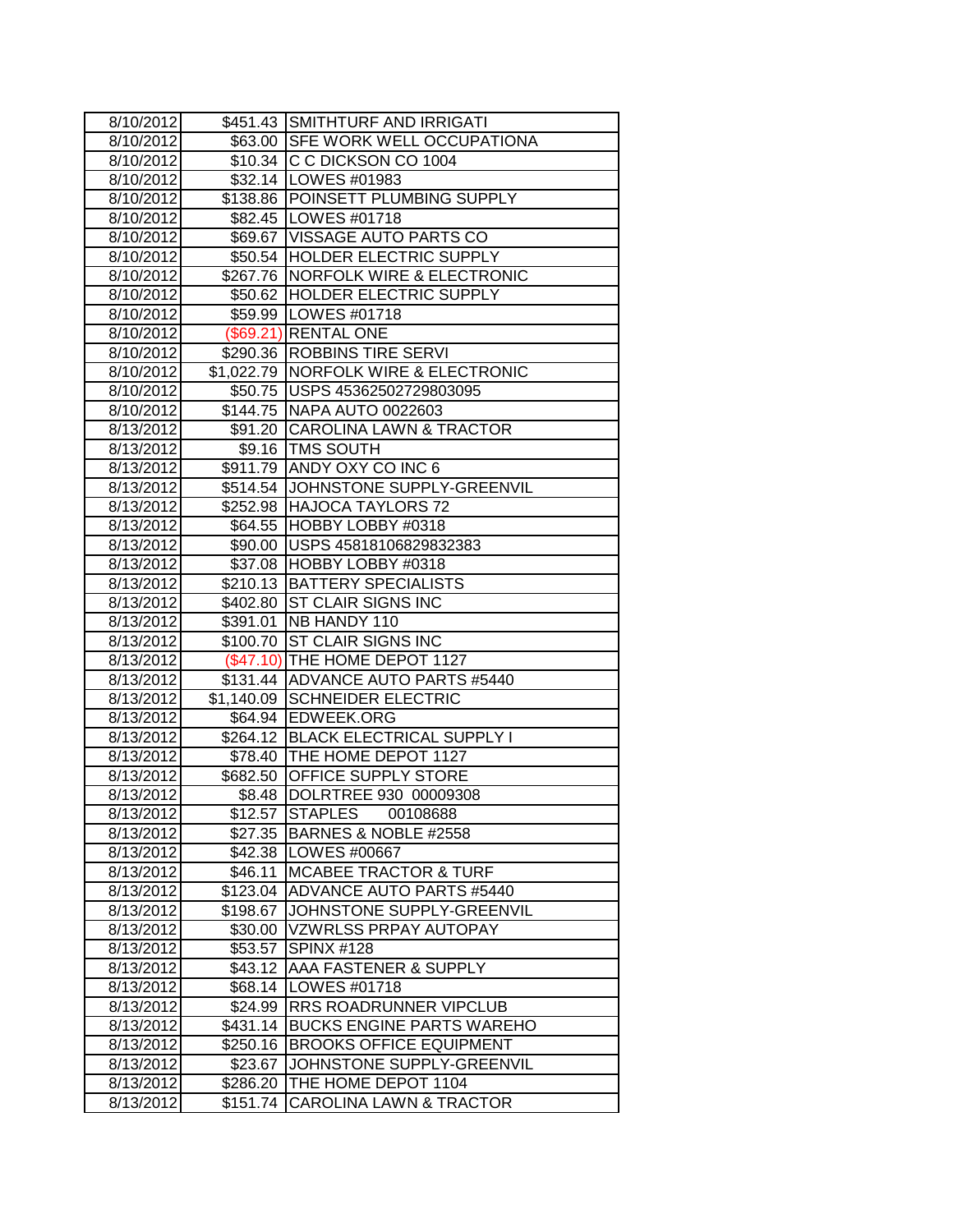| 8/13/2012          |            | \$247.86 STAPLS7088690660000001      |
|--------------------|------------|--------------------------------------|
| 8/13/2012          |            | \$264.19 ADMIT ONE PRODUCTS          |
| 8/13/2012          |            | \$104.94   LOWES #01718              |
| 8/13/2012          |            | \$21.19   NORTHERN TOOL EQUIPMNT     |
| 8/13/2012          |            | \$3.98   TMS SOUTH                   |
| 8/13/2012          |            | \$16.93   LOWES #01718               |
| 8/13/2012          |            | \$78.89 KING ASPHALT INC             |
| 8/13/2012          |            | \$114.63 MERUS WATER SYSTEMS         |
| 8/13/2012          |            | \$47.10 THE HOME DEPOT 1127          |
| 8/13/2012          |            | \$52.88   LOWES #01718               |
| 8/13/2012          |            | \$88.08 THE TRANE COMPANY            |
| 8/13/2012          | \$1,085.56 | <b>SOUTHEASTERN ELECTRICA</b>        |
| 8/13/2012          | (\$222.60) | <b>SOUTHEASTERN ELECTRICA</b>        |
| 8/13/2012          |            | \$232.97 THE TRANE COMPANY           |
| 8/13/2012          |            | \$9.46   THE HOME DEPOT #1126        |
| 8/13/2012          |            | \$212.85 TARGET<br>00019372          |
| 8/13/2012          |            | \$208.88   BATTERY SPECIALISTS       |
| 8/13/2012          |            | \$40.93 TARGET<br>00011825           |
| 8/13/2012          |            | \$189.78 THE TOOL SHED               |
| 8/13/2012          |            | \$6.00 CLINE HOSE & HYDRAULICS       |
| 8/13/2012          |            | \$259.23 BENDER BURKOT EAST COAST    |
| 8/13/2012          |            | \$44.14   LOWES #01718               |
| 8/13/2012          |            | \$51.56 LOWES #00667                 |
| 8/13/2012          |            | \$8.44   THE HOME DEPOT 1104         |
| 8/13/2012          |            | (\$118.26) LOWES #01718              |
| 8/13/2012          |            | \$293.80 PORTER PAINTS 9388          |
| 8/13/2012          |            | \$14.38 STAPLES<br>00105536          |
| $\sqrt{8}/13/2012$ |            | \$700.00 LWT INC                     |
| 8/13/2012          |            | \$617.88 THE TRANE COMPANY           |
| 8/13/2012          |            | \$25.12 THE HOME DEPOT #1126         |
| 8/13/2012          |            | \$699.60 ST CLAIR SIGNS INC          |
| 8/13/2012          |            | \$53.30 THE TRANE COMPANY            |
| 8/13/2012          |            | \$85.37 ANITAS MEXICAN RESTAURANT    |
| 8/13/2012          |            | \$27.85 CAROLINA LAWN & TRACTOR      |
| 8/13/2012          |            | \$110.21  LANDSCAPER'S SUPPLY        |
| 8/13/2012          |            | \$1,196.57 AAA SUPPLY - GVILLE       |
| 8/13/2012          |            | \$366.55  LOWES #01718               |
| 8/13/2012          | \$8.23     | WM SUPERCENTER#2265                  |
| 8/13/2012          |            | \$15.00 BI-LO 661                    |
| 8/13/2012          | \$187.94   | <b>HAWKINS TOWING INC</b>            |
| 8/13/2012          | \$567.73   | NAPA AUTO 0022603                    |
| 8/13/2012          | \$106.36   | THE TOOL SHED                        |
| 8/13/2012          | \$479.67   | TOOLUP.COM                           |
| 8/13/2012          | \$15.73    | HOBBY LOBBY #0318                    |
| 8/13/2012          | \$852.53   | SMITHTURF AND IRRIGATI               |
| 8/13/2012          | \$59.55    | MICHAELS #6001                       |
| 8/13/2012          | \$544.50   | <b>Bus Parts Warehouse</b>           |
| 8/13/2012          | \$1,012.50 | <b>FIND GREAT PEOPLE</b>             |
| 8/13/2012          | \$25.44    | BC CANNON CO INC                     |
| 8/13/2012          | \$46.95    | TEN THOUSAND VILLAGES                |
| 8/13/2012          | \$74.17    | <b>BANKS APPLIANCE PARTS &amp; S</b> |
| 8/13/2012          | (\$0.01    | AHERNRENTALS GREENVILLE              |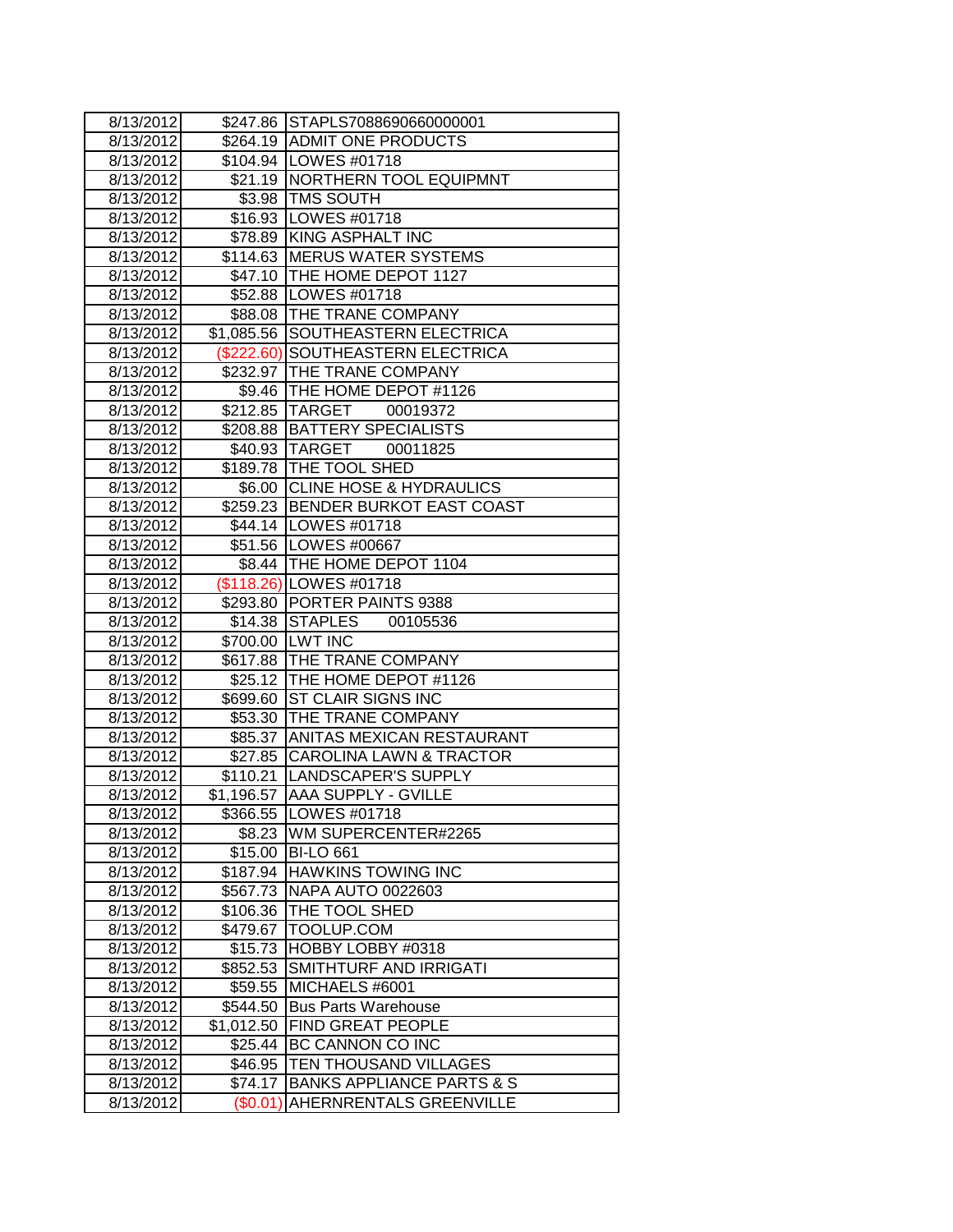| 8/13/2012 |            | \$9.22 CVS PHARMACY #2240 Q03            |
|-----------|------------|------------------------------------------|
| 8/13/2012 |            | \$84.27 ADVANCE AUTO PARTS #5440         |
| 8/13/2012 |            | \$39.55 STAPLES<br>00105536              |
| 8/13/2012 |            | \$77.10 AAA SUPPLY - GVILLE              |
| 8/14/2012 |            | \$61.08 PUBLIX #531                      |
| 8/14/2012 |            | \$291.05 THE TRANE COMPANY               |
| 8/14/2012 |            | \$228.28 LOWES #00667                    |
| 8/14/2012 |            | \$105.96 NOR NORTHERN TOOL               |
| 8/14/2012 |            | (\$47.52) THE TRANE COMPANY              |
| 8/14/2012 |            | \$5.87   PAPER PARTY PLACE               |
| 8/14/2012 |            | \$213.91 AAA LOCKSMITH & ALARM COM       |
| 8/14/2012 |            | \$242.74 MCABEE TRACTOR & TURF           |
| 8/14/2012 |            | \$3.17 BURDETTE HARDWARE SIMPSON         |
| 8/14/2012 |            | \$636.00 AAA LOCKSMITH & ALARM COM       |
| 8/14/2012 |            | \$19.11 STAPLES 00105536                 |
| 8/14/2012 |            | \$27.97 STARBUCKS CORP00088039           |
| 8/14/2012 |            | \$102.82 LOWES #01983                    |
| 8/14/2012 |            | \$8.63 DUNKIN #330220<br>Q <sub>35</sub> |
| 8/14/2012 |            | \$254.15 THE TRANE COMPANY               |
| 8/14/2012 |            | \$66.67 PETSMART INC 400                 |
| 8/14/2012 |            | \$177.87 BATTERIES PLUS                  |
| 8/14/2012 |            | \$485.00 ASTC INC                        |
| 8/14/2012 |            | \$37.18 LOWES #00667                     |
| 8/14/2012 |            | \$96.75 GREENVILLE FENCE CO              |
| 8/14/2012 |            | \$32.10 INGLES STORE #251                |
| 8/14/2012 |            | \$111.87   INGLES STORE #251             |
| 8/14/2012 |            | \$111.98 THE HOME DEPOT 1127             |
| 8/14/2012 |            | \$268.34 JASON'S DELI # 049 Q64          |
| 8/14/2012 |            | \$30.60 THOMAS SAND COMPANY INC          |
| 8/14/2012 |            | \$21.42 THOMAS SAND COMPANY INC          |
| 8/14/2012 |            | \$395.00 ASTC INC                        |
| 8/14/2012 |            | \$21.20 DOLRTREE 1966 00019661           |
| 8/14/2012 |            | (\$875.00) BRAINPOP.COM                  |
| 8/14/2012 |            | \$34.68 WM SUPERCENTER#0640              |
| 8/14/2012 |            | \$29.90 WM SUPERCENTER#2265              |
| 8/14/2012 |            | \$8.44 PARTY CITY #200                   |
| 8/14/2012 |            | \$395.00 ASTC INC                        |
| 8/14/2012 | \$131.65   | <b>WW GRAINGER</b>                       |
| 8/14/2012 | \$556.27   | <b>BWI - GREENVILLE/</b>                 |
| 8/14/2012 | \$95.40    | <b>COWART AWARDS</b>                     |
| 8/14/2012 | \$76.89    | WM SUPERCENTER#2687                      |
| 8/15/2012 | \$103.96   | C C DICKSON CO 1004                      |
| 8/15/2012 | \$25.00    | <b>SC LAW ENFORCEMENT</b>                |
| 8/15/2012 | \$32.23    | <b>STAPLES</b><br>00105536               |
| 8/15/2012 | \$196.91   | HOLDER ELECTRIC SUPPLY                   |
| 8/15/2012 | \$25.00    | <b>SC LAW ENFORCEMENT</b>                |
| 8/15/2012 | \$54.39    | LOWES #00667                             |
| 8/15/2012 | \$14.55    | <b>HOLDER ELECTRIC SUPPLY</b>            |
| 8/15/2012 | \$5.47     | LOWES #00667                             |
| 8/15/2012 | \$1,460.10 | C C DICKSON CO 1063                      |
| 8/15/2012 | \$25.00    | <b>SC LAW ENFORCEMENT</b>                |
| 8/15/2012 | \$467.39   | <b>TENNIS WAREHOUSE</b>                  |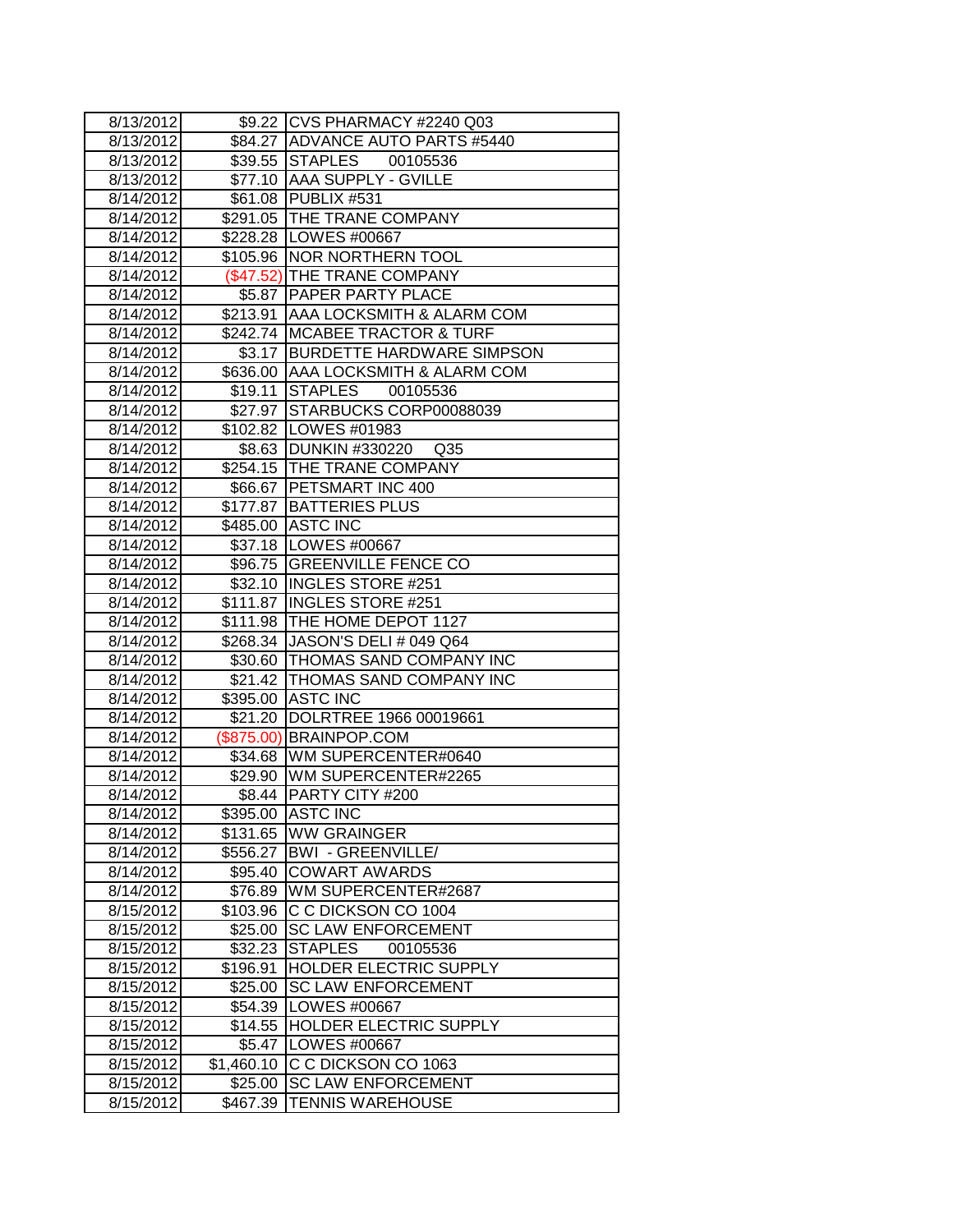| 8/15/2012 |            | \$146.07 HOLDER ELECTRIC SUPPLY    |
|-----------|------------|------------------------------------|
| 8/15/2012 |            | \$25.00 SC LAW ENFORCEMENT         |
| 8/15/2012 | \$613.21   | <b>DIXIE RUBBER &amp; PLASTIC</b>  |
| 8/15/2012 |            | \$45.00   USPS 45818006829808870   |
| 8/15/2012 |            | \$2,000.00 NETWORK CONTROLS        |
| 8/15/2012 |            | \$576.15 HOLDER ELECTRIC SUPPLY    |
| 8/15/2012 |            | \$76.10 GBS LUMBER OLD MILL        |
| 8/15/2012 |            | \$25.00 SC LAW ENFORCEMENT         |
| 8/15/2012 |            | \$54.00 LOWES #00667               |
| 8/15/2012 |            | \$25.00 SC LAW ENFORCEMENT         |
| 8/15/2012 |            | \$244.22 LOWES #01718              |
| 8/15/2012 |            | \$87.19 LOWES #00528               |
| 8/15/2012 |            | \$20.82 PUBLIX #530                |
| 8/15/2012 |            | \$23.41 HD SUPPLY                  |
| 8/15/2012 |            | \$592.20 R J SHIRLEY INC           |
| 8/15/2012 |            | \$60.07  LANDSCAPERS SUPPLY II     |
| 8/15/2012 |            | \$36.04 TRUCOLOR                   |
| 8/15/2012 | \$25.00    | <b>SC LAW ENFORCEMENT</b>          |
| 8/15/2012 | \$626.00   | <b>SAMACO SUPPLY</b>               |
| 8/15/2012 |            | \$34.98  DOLRTREE 980 00009803     |
| 8/15/2012 |            | \$13.53   BARNES & NOBLE #2558     |
| 8/15/2012 |            | \$865.96 LAMINEX INC               |
| 8/15/2012 |            | \$400.00 AAA LOCKSMITH & ALARM COM |
| 8/15/2012 |            | \$676.40  IRIS LTD INC             |
| 8/15/2012 |            | \$47.84 TARGET<br>00018705         |
| 8/15/2012 |            | \$25.00 SC LAW ENFORCEMENT         |
| 8/15/2012 |            | \$106.15 SPECIALTY STEELS 1        |
| 8/15/2012 |            | \$25.00 SC LAW ENFORCEMENT         |
| 8/15/2012 |            | \$170.40 LAMINEX INC               |
| 8/15/2012 |            | \$22.21 EXCLAMARK AWARDS AND ENGR  |
| 8/15/2012 |            | \$25.00 SC LAW ENFORCEMENT         |
| 8/15/2012 | \$232.79   | JASON'S DELI # 049 Q64             |
| 8/15/2012 | \$2,692.00 | <b>FISHTANKSDIRECT.COM</b>         |
| 8/15/2012 | \$894.82   | <b>GRETCHEN'S ABS CAKES</b>        |
| 8/15/2012 | \$34.00    | MARATHON PETRO136648               |
| 8/15/2012 | \$60.36    | <b>CLASSIC HWD &amp; POSTAL</b>    |
| 8/15/2012 |            | \$986.07 FIRST TO THE FINISH INC   |
| 8/15/2012 |            | \$63.17   THE TOOL SHED            |
| 8/15/2012 |            | (\$16.11) LOWES #01983             |
| 8/15/2012 | \$69.96    | <b>ITLF SIMPSONVILLE FLORIST</b>   |
| 8/15/2012 |            | \$36.12 CLASSIC ACE HARDWARE       |
| 8/15/2012 | \$479.96   | <b>BWI - GREENVILLE/</b>           |
| 8/15/2012 | \$565.75   | D & D MOTORS, INC.                 |
| 8/15/2012 | \$11.78    | BARNES & NOBLE #2221               |
| 8/15/2012 | \$29.91    | FOOD LION #2211                    |
| 8/15/2012 | \$176.38   | LOWES #01718                       |
| 8/15/2012 | \$415.22   | M AND A SUPPLY CO GREENVI          |
| 8/15/2012 | \$44.52    | <b>COWART AWARDS</b>               |
| 8/15/2012 | \$11.48    | LOWES #01983                       |
| 8/15/2012 | \$576.21   | <b>TRUCOLOR</b>                    |
| 8/15/2012 | \$100.45   | PORTER PAINTS 9388                 |
| 8/15/2012 | \$15.87    | LOWES #00528                       |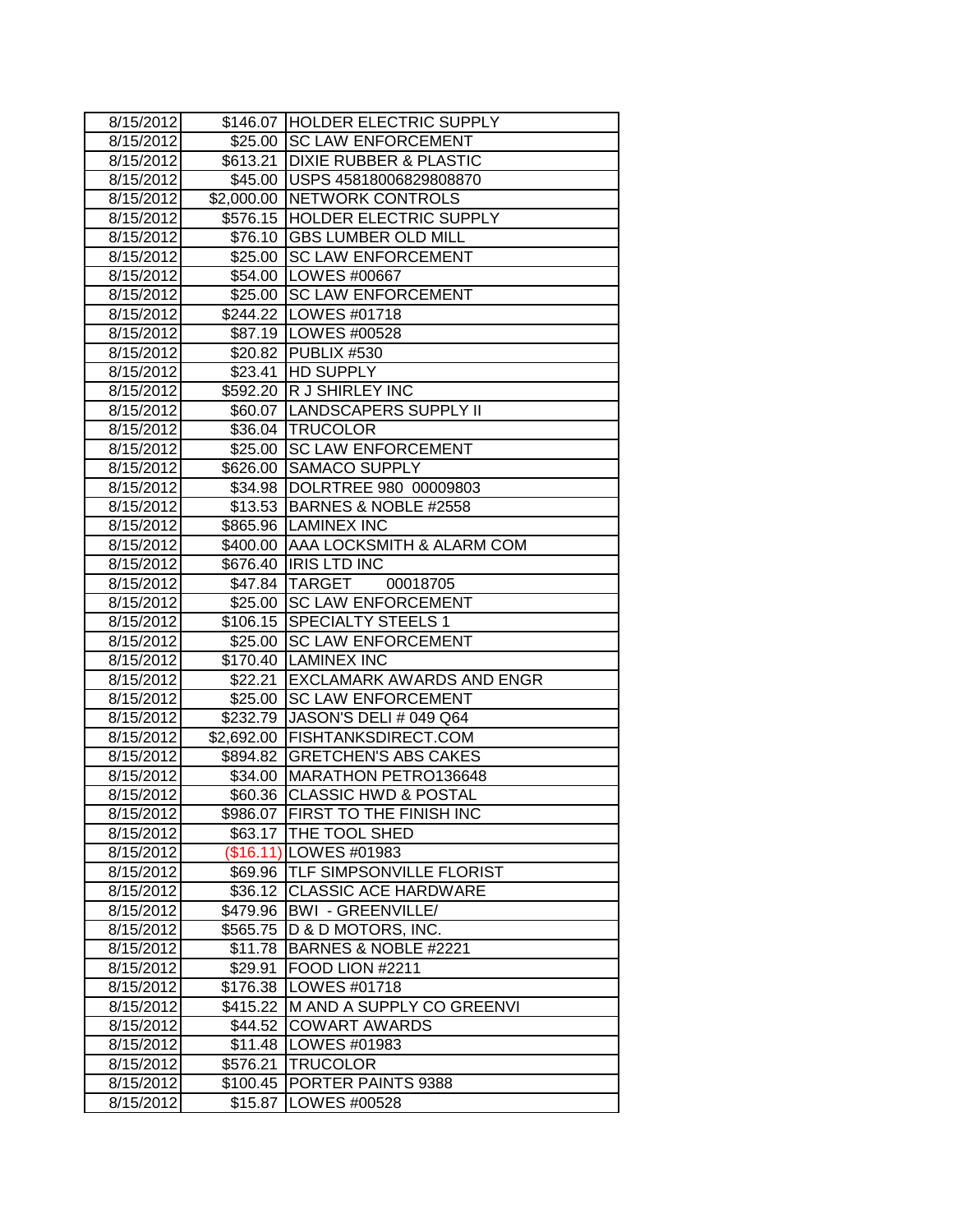| 8/15/2012           | \$43.31  | HOBBY LOBBY #0318                |
|---------------------|----------|----------------------------------|
| 8/15/2012           |          | \$111.55   LOWES #00528          |
| 8/15/2012           |          | \$25.00 SC LAW ENFORCEMENT       |
| 8/15/2012           |          | (\$16.35) LOWES #00667           |
| 8/15/2012           |          | \$25.43 HOBBY LOBBY #0318        |
| 8/15/2012           |          | \$21.66 WM SUPERCENTER#0640      |
| 8/15/2012           |          | \$734.37 C C DICKSON CO 1004     |
| 8/15/2012           |          | \$356.16 AMSTERDAM PRNT & LITHO  |
| 8/15/2012           |          | (\$178.50) HAWKINS TOWING INC    |
| 8/15/2012           |          | \$71.33 HOLDER ELECTRIC SUPPLY   |
| 8/15/2012           |          | \$161.04 MCABEE TRACTOR & TURF   |
| 8/15/2012           |          | \$1,288.40  IRIS LTD INC         |
| 8/15/2012           |          | \$14.83 TARGET 00019372          |
| 8/15/2012           |          | \$266.19   LOWES #00528          |
| 8/15/2012           |          | \$8.98   LOWES #00528            |
| 8/15/2012           |          | \$63.26 LOWES #00667             |
| 8/15/2012           |          | \$116.49 BI-LO 161               |
| 8/15/2012           |          | \$178.50 HAWKINS TOWING INC      |
| 8/15/2012           | \$998.50 | <b>OFFICE SUPPLY STORE</b>       |
| 8/15/2012           |          | \$128.84 SCI ELECTRONICS INC.    |
| 8/15/2012           |          | \$150.99 CAROLINA LAWN & TRACTOR |
| 8/15/2012           |          | \$73.03 COMPUTER DIRECT OUTLET   |
| 8/15/2012           |          | \$25.00 SC LAW ENFORCEMENT       |
| 8/15/2012           | \$25.00  | <b>ISC LAW ENFORCEMENT</b>       |
| 8/15/2012           |          | \$109.46 WM SUPERCENTER#1244     |
| 8/15/2012           |          | \$76.90 WM SUPERCENTER#2265      |
| 8/15/2012           |          | (\$25.43) HOBBY LOBBY #0318      |
| $\frac{8}{15/2012}$ |          | \$68.85  LANDSCAPER'S SUPPLY     |
| 8/15/2012           |          | \$14.11   LOWES #00667           |
| 8/15/2012           |          | \$8.00 SC LAW ENFORCEMENT        |
| 8/15/2012           |          | \$14.49 LOWES #01718             |
| 8/15/2012           |          | \$2.23 RICHELIEU AMERICA         |
| 8/15/2012           | \$25.00  | <b>SC LAW ENFORCEMENT</b>        |
| 8/16/2012           |          | \$24.53   LOWES #01718           |
| 8/16/2012           | \$11.11  | RADIOSHACK COR00117986           |
| 8/16/2012           |          | \$139.92 KEITH WHEELER'S FLOWERS |
| 8/16/2012           |          | \$75.15 PROSOURCE                |
| 8/16/2012           | \$22.66  | LOWES #01718                     |
| 8/16/2012           |          | \$57.38   LOWES #00528           |
| 8/16/2012           |          | \$105.98   LOWES #00528          |
| 8/16/2012           | \$26.45  | <b>TARGET</b><br>00019372        |
| 8/16/2012           |          | \$88.56 MCALISTERS DELI 1046     |
| 8/16/2012           | \$49.70  | LOWES #00667                     |
| 8/16/2012           | \$8.47   | <b>DUNCANS HOME CENTER</b>       |
| 8/16/2012           | \$4.46   | KONICA MINOLTA BUSINESS          |
| 8/16/2012           | \$8.40   | NAPA AUTO 0023416                |
| 8/16/2012           | \$134.32 | JOHNSTONE SUPPLY-GREENVIL        |
| 8/16/2012           | \$13.77  | <b>STAPLES</b><br>00118018       |
| 8/16/2012           | \$25.00  | <b>SC LAW ENFORCEMENT</b>        |
| 8/16/2012           | \$36.54  | LOWES #00667                     |
| 8/16/2012           | \$25.00  | <b>SC LAW ENFORCEMENT</b>        |
| 8/16/2012           | \$25.00  | <b>SC LAW ENFORCEMENT</b>        |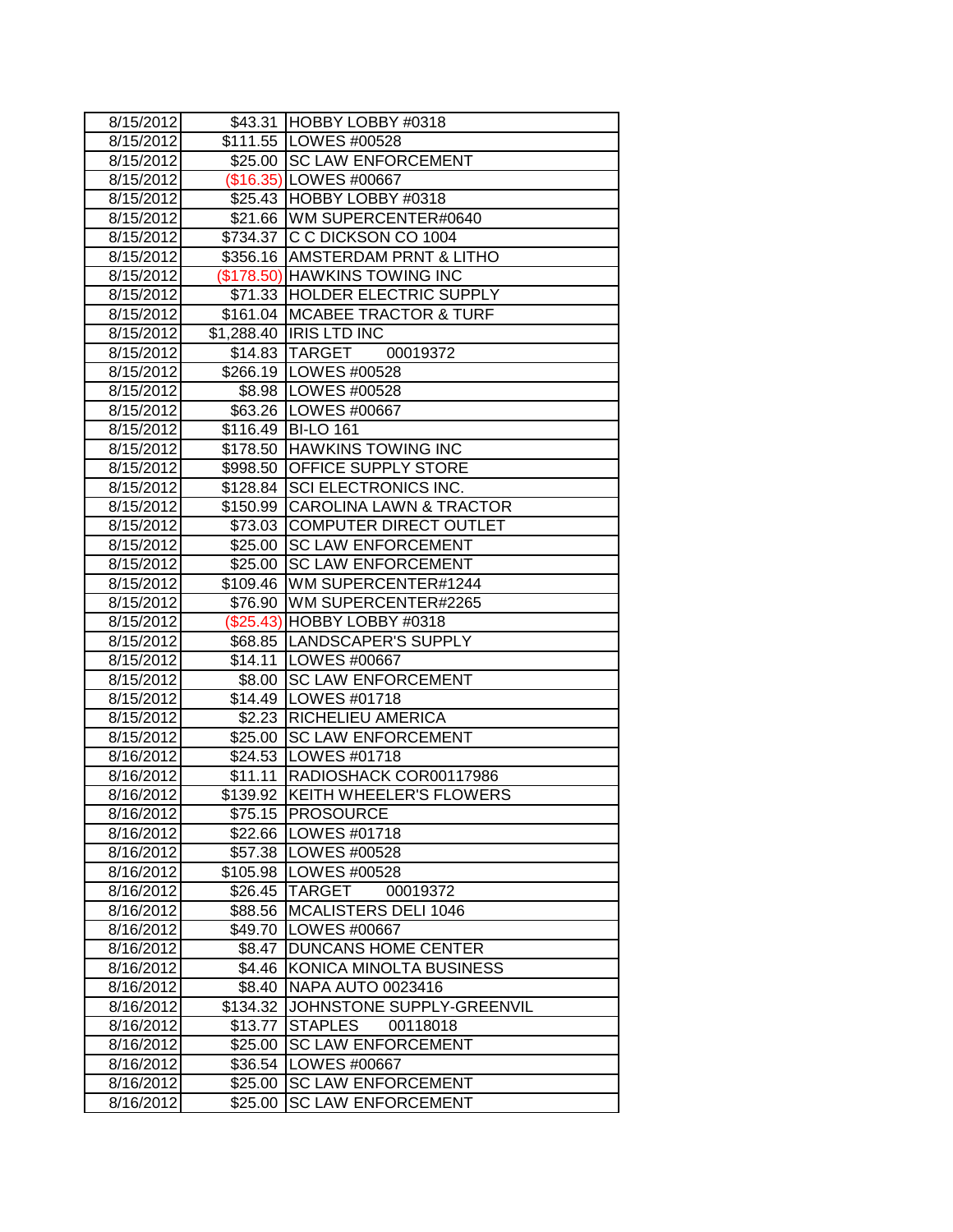| 8/16/2012 |            | \$109.18 BC CANNON CO INC            |
|-----------|------------|--------------------------------------|
| 8/16/2012 | \$170.00   | <b>GOOGLE Stork Systems</b>          |
| 8/16/2012 |            | \$50.88 GRAYBAR ELECTRIC COMPANY     |
| 8/16/2012 |            | \$142.46   CRESCENT SUPPLY COMPANY I |
| 8/16/2012 |            | \$260.17 ROBBINS TIRE SERVI          |
| 8/16/2012 |            | \$56.42 PORTER PAINTS 9388           |
| 8/16/2012 |            | \$26.63 THE HOME DEPOT #1126         |
| 8/16/2012 |            | \$66.74 THE CHOCOLATE SHOPPE         |
| 8/16/2012 |            | \$20.67 PIZZA INN                    |
| 8/16/2012 |            | \$25.00 SC LAW ENFORCEMENT           |
| 8/16/2012 |            | \$10.94 JJOHNSTONE SUPPLY-GREENVIL   |
| 8/16/2012 |            | \$142.46 CRESCENT SUPPLY COMPANY I   |
| 8/16/2012 |            | \$60.62 CHICK-FIL-A #01309           |
| 8/16/2012 |            | \$3,174.70 APL APPLE ONLINE STORE    |
| 8/16/2012 |            | \$74.20 AAA LOCKSMITH & ALARM COM    |
| 8/16/2012 |            | \$22.47 ADVANCE AUTO PARTS #5440     |
| 8/16/2012 |            | \$11.28 THE HOME DEPOT 1127          |
| 8/16/2012 | \$95.00    | POSGUYS.COM                          |
| 8/16/2012 |            | \$93.18   TARGET.COM                 |
| 8/16/2012 | \$25.00    | <b>SC LAW ENFORCEMENT</b>            |
| 8/16/2012 |            | \$41.00 DUNKIN #330220<br>Q35        |
| 8/16/2012 |            | \$25.00 SC LAW ENFORCEMENT           |
| 8/16/2012 |            | \$5.05  LOWES #00667                 |
| 8/16/2012 |            | \$30.10   LOWES #00528               |
| 8/16/2012 |            | \$66.73   LOWES #00528               |
| 8/16/2012 |            | \$35.92 WM SUPERCENTER#0640          |
| 8/16/2012 |            | \$13.74 MICHAELS #6001               |
| 8/16/2012 |            | \$17.81   LOWES #01718               |
| 8/16/2012 |            | \$264.87 TMS SOUTH                   |
| 8/16/2012 |            | \$6.36 AAA FASTENER & SUPPLY         |
| 8/16/2012 |            | \$51.47 OFFICE DEPOT #62             |
| 8/16/2012 | \$42.35    | <b>SHERWIN WILLIAMS #2785</b>        |
| 8/16/2012 |            | \$393.86 UNICOVERS                   |
| 8/16/2012 | \$56.42    | PORTER PAINTS 9388                   |
| 8/16/2012 | \$228.10   | <b>GATEWAY SUPPLY GH</b>             |
| 8/16/2012 | \$173.66   | THE OLIVE GARD00012070               |
| 8/16/2012 |            | \$77.89  FGS HARDWARE                |
| 8/16/2012 |            | \$42.00 ARK PETROLEUM                |
| 8/16/2012 |            | \$180.00   USPS 45362502729802915    |
| 8/16/2012 |            | \$332.09 STAPLES<br>00108688         |
| 8/16/2012 | \$13.62    | LOWES #01718                         |
| 8/16/2012 | \$17.72    | LOWES #00667                         |
| 8/16/2012 | \$75.00    | D & D MOTORS, INC.                   |
| 8/16/2012 | \$1,754.20 | MIDWEST SPORTS SUPPLY                |
| 8/16/2012 | \$101.67   | HONEYBAKED HAM 902                   |
| 8/16/2012 | \$25.00    | <b>SC LAW ENFORCEMENT</b>            |
| 8/16/2012 | \$22.00    | WILSONS 5 TO \$1 STORE               |
| 8/16/2012 | \$1,839.40 | <b>MCBRIDES INC</b>                  |
| 8/16/2012 | \$11.19    | LOWES #00667                         |
| 8/16/2012 | \$27.46    | <b>STAPLES</b><br>00118000           |
| 8/16/2012 | \$32.50    | JOHNSTONE SUPPLY-GREENVIL            |
| 8/16/2012 | \$30.22    | DUNKIN #345194<br>Q <sub>35</sub>    |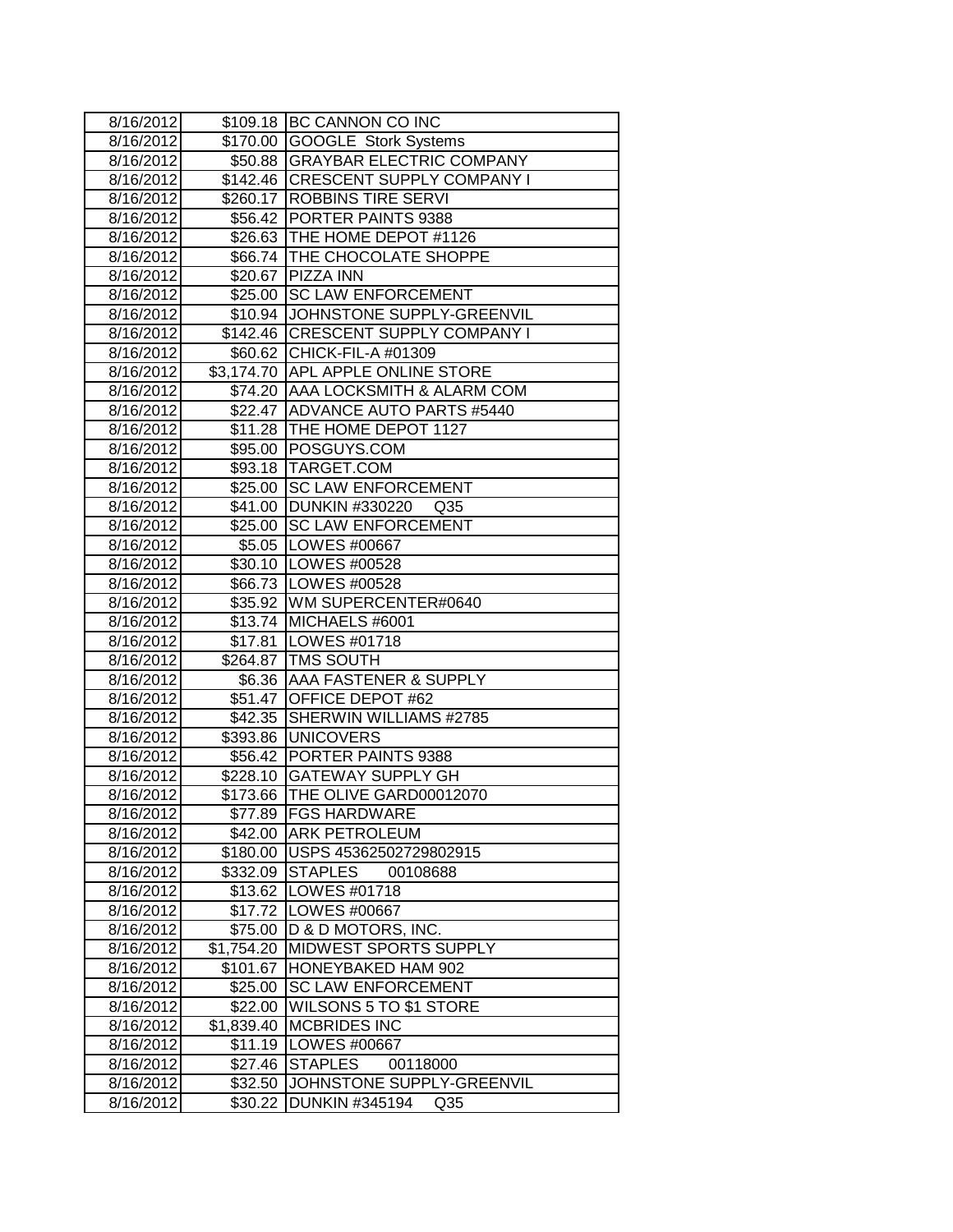| 8/16/2012 |          | \$25.00 SC LAW ENFORCEMENT        |
|-----------|----------|-----------------------------------|
| 8/16/2012 | \$106.01 | <b>BI-LO 150</b>                  |
| 8/16/2012 | \$6.51   | THE HOME DEPOT #1126              |
| 8/16/2012 |          | \$23.85 COWART AWARDS             |
| 8/16/2012 |          | \$1,097.10 CARMANIMG 8642955811   |
| 8/16/2012 |          | \$49.29 TLF MCKOWNS FLORIST AND G |
| 8/16/2012 |          | \$321.00 R J SHIRLEY INC          |
| 8/16/2012 |          | \$10.00 COPPER RIVER GRILL OF     |
| 8/16/2012 |          | \$112.67 LOWES #00528             |
| 8/16/2012 |          | \$25.00 SC LAW ENFORCEMENT        |
| 8/16/2012 |          | \$5,000.79 SOUTHEASTERN ELECTRICA |
| 8/16/2012 |          | \$11.95   LOWES #00667            |
| 8/16/2012 |          | \$71.41 ADVANCE AUTO PARTS #5440  |
| 8/16/2012 |          | \$28.24   WM SUPERCENTER#2265     |
| 8/16/2012 | \$25.00  | <b>SC LAW ENFORCEMENT</b>         |
| 8/16/2012 |          | \$18.98 WM SUPERCENTER#0640       |
| 8/16/2012 | \$25.00  | <b>SC LAW ENFORCEMENT</b>         |
| 8/16/2012 |          | (\$5.00) ADVANCE AUTO PARTS #5440 |
| 8/16/2012 |          | \$1.44   LOWES #01718             |
| 8/16/2012 |          | \$114.95 WM SUPERCENTER#1244      |
| 8/16/2012 |          | \$99.64 AAA SUPPLY - GVILLE       |
| 8/16/2012 |          | \$5.28 HOBBY LOBBY #328           |
| 8/16/2012 |          | \$94.61 BENSON CHRYSLER PLYMOUTH  |
| 8/16/2012 |          | \$73.27 SELCO PRODUCTS            |
| 8/16/2012 |          | \$52.85  THE HOME DEPOT 1127      |
| 8/16/2012 |          | \$465.12 SHERWIN WILLIAMS #2194   |
| 8/16/2012 |          | \$79.18 C C DICKSON CO 1004       |
| 8/16/2012 |          | \$277.96 SHERWIN WILLIAMS #2735   |
| 8/16/2012 | \$147.22 | SONNY'S BBQ #145                  |
| 8/16/2012 | \$60.00  | PAPA JOHNS #0193                  |
| 8/16/2012 |          | \$634.94 APL APPLE ONLINE STORE   |
| 8/16/2012 |          | \$256.98 HAWKINS TOWING INC       |
| 8/16/2012 |          | \$43.75 CRESCENT SUPPLY COMPANY I |
| 8/16/2012 |          | \$16.68 HOLDER ELECTRIC SUPPLY    |
| 8/16/2012 | \$195.84 | SHERWIN WILLIAMS #2785            |
| 8/16/2012 | \$148.38 | KIRKLAND'S #370                   |
| 8/16/2012 |          | \$115.95 ADVANCE AUTO PARTS #5440 |
| 8/16/2012 | \$5.45   | LOWES #00667                      |
| 8/16/2012 |          | \$44.36   LOWES #01983            |
| 8/16/2012 |          | \$22,988.59 DMI DELL K-12 PTR     |
| 8/16/2012 | \$199.99 | WM SUPERCENTER#1244               |
| 8/16/2012 | \$19.74  | <b>BILLYS GENERAL STORE</b>       |
| 8/16/2012 | \$92.38  | <b>MUTTS BBQ</b>                  |
| 8/16/2012 | \$12.33  | <b>ADVANCE AUTO PARTS #5440</b>   |
| 8/16/2012 | \$40.75  | LOWES #00667                      |
| 8/16/2012 | \$27.15  | THE HOME DEPOT #1126              |
| 8/16/2012 | \$25.00  | <b>SC LAW ENFORCEMENT</b>         |
| 8/16/2012 | \$1.28   | <b>CRESCENT SUPPLY COMPANY I</b>  |
| 8/16/2012 | \$9.53   | <b>BURDETTE HARDWARE SIMPSON</b>  |
| 8/16/2012 | \$62.51  | OFFICE DEPOT #2690                |
| 8/16/2012 | \$235.86 | <b>ADVANCE AUTO PARTS #5440</b>   |
| 8/16/2012 | \$13.77  | DMI DELL K-12 PTR                 |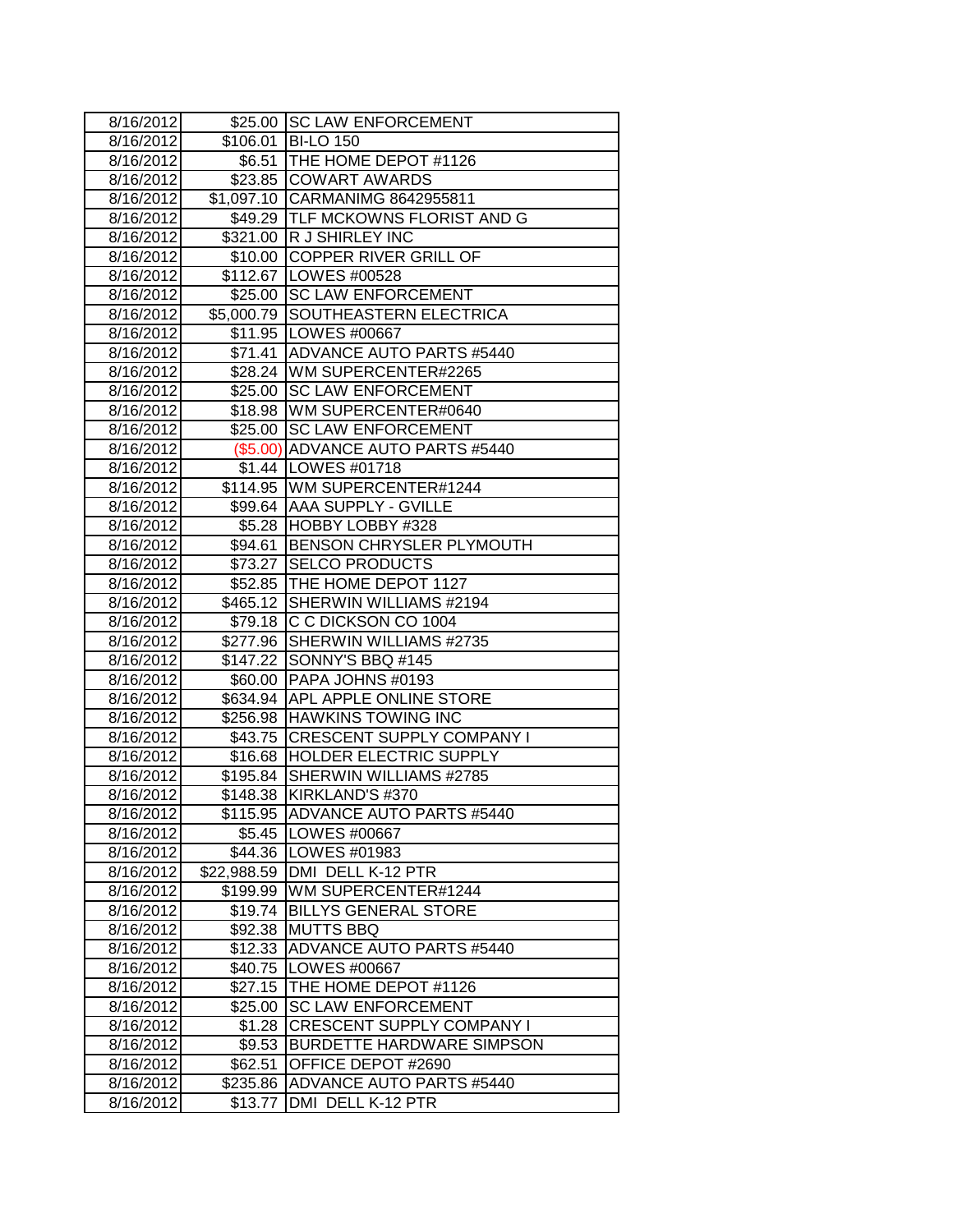| 8/16/2012 |          | \$53.60 KANGAROO EXPRESS #601        |
|-----------|----------|--------------------------------------|
| 8/16/2012 | \$137.71 | JOHNSTONE SUPPLY-GREENVIL            |
| 8/16/2012 |          | \$18.25   LOWES #00667               |
| 8/16/2012 | \$163.70 | <b>CRESCENT SUPPLY COMPANY I</b>     |
| 8/16/2012 | \$429.83 | <b>J W VAUGHN CO INC</b>             |
| 8/16/2012 | \$173.82 | <b>BRICK STREET CAFE</b>             |
| 8/16/2012 |          | \$24.15 RADIOSHACK COR00117986       |
| 8/16/2012 | \$101.31 | <b>GREENVILLE RENTAL INC</b>         |
| 8/16/2012 |          | \$5.80 USPS 45818006829808870        |
| 8/16/2012 |          | \$75.92 PORTER PAINTS 9388           |
| 8/16/2012 |          | \$72.47 AVERILLS SHARPER UNIFO       |
| 8/16/2012 |          | \$14.85 PLANTRONICS                  |
| 8/16/2012 | \$25.00  | <b>SC LAW ENFORCEMENT</b>            |
| 8/16/2012 | \$117.02 | <b>BI-LO 704</b>                     |
| 8/16/2012 |          | \$58.52 JOHNSTONE SUPPLY-GREENVIL    |
| 8/16/2012 | \$25.00  | <b>SC LAW ENFORCEMENT</b>            |
| 8/16/2012 |          | \$27.56 PIEDMONT ELEC DSTRBTRS       |
| 8/16/2012 | \$7.72   | <b>BLACK ELECTRICAL SUPPLY I</b>     |
| 8/16/2012 | \$84.28  | <b>BI-LO 161</b>                     |
| 8/16/2012 | \$23.87  | LOWES #00667                         |
| 8/17/2012 |          | \$1,356.14   LAMINEX INC             |
| 8/17/2012 |          | \$874.16 THE TRANE COMPANY           |
| 8/17/2012 |          | \$25.00 SC LAW ENFORCEMENT           |
| 8/17/2012 | \$65.36  | SHERWIN WILLIAMS #2735               |
| 8/17/2012 |          | \$102.77   TMS SOUTH                 |
| 8/17/2012 |          | \$42.68 THE TRANE COMPANY            |
| 8/17/2012 |          | \$20.00 VZWRLSS PREPAID PYMNT        |
| 8/17/2012 |          | \$90.47   LOWES #00667               |
| 8/17/2012 |          | \$577.70 TMS SOUTH                   |
| 8/17/2012 |          | \$160.13 NAPA AUTO 0023416           |
| 8/17/2012 |          | \$40.70 LOWES #00528                 |
| 8/17/2012 |          | \$614.80 APL APPLE ONLINE STORE      |
| 8/17/2012 |          | \$18.91 THE TOOL SHED                |
| 8/17/2012 | \$40.81  | <b>HOLDER ELECTRIC SUPPLY</b>        |
| 8/17/2012 | \$28.09  | SOUTHEASTERN ELECTRICA               |
| 8/17/2012 | \$142.65 | <b>BLACK ELECTRICAL SUPPLY I</b>     |
| 8/17/2012 | \$147.66 | <b>SHERWIN WILLIAMS #2735</b>        |
| 8/17/2012 | \$25.00  | <b>SC LAW ENFORCEMENT</b>            |
| 8/17/2012 | \$95.72  | <b>STAPLES</b><br>00108688           |
| 8/17/2012 | \$371.37 | LOWES #00667                         |
| 8/17/2012 | \$25.00  | <b>SC LAW ENFORCEMENT</b>            |
| 8/17/2012 | \$63.11  | <b>GEORGE H PENNELL</b>              |
| 8/17/2012 | \$25.00  | <b>SC LAW ENFORCEMENT</b>            |
| 8/17/2012 | \$58.71  | PANERA BREAD #911                    |
| 8/17/2012 | \$110.39 | WM SUPERCENTER#4583                  |
| 8/17/2012 | \$134.83 | SOUTHEASTERN ELECTRICA               |
| 8/17/2012 | \$104.98 | Amazon.com                           |
| 8/17/2012 | \$161.88 | HOLDER ELECTRIC SUPPLY               |
| 8/17/2012 | \$22.18  | <b>NORFOLK WIRE &amp; ELECTRONIC</b> |
| 8/17/2012 | \$257.45 | JOYCE EQUIPMENT COMPANY              |
| 8/17/2012 | \$38.91  | HOBBY LOBBY #0318                    |
| 8/17/2012 | \$565.50 | <b>HOLDER ELECTRIC SUPPLY</b>        |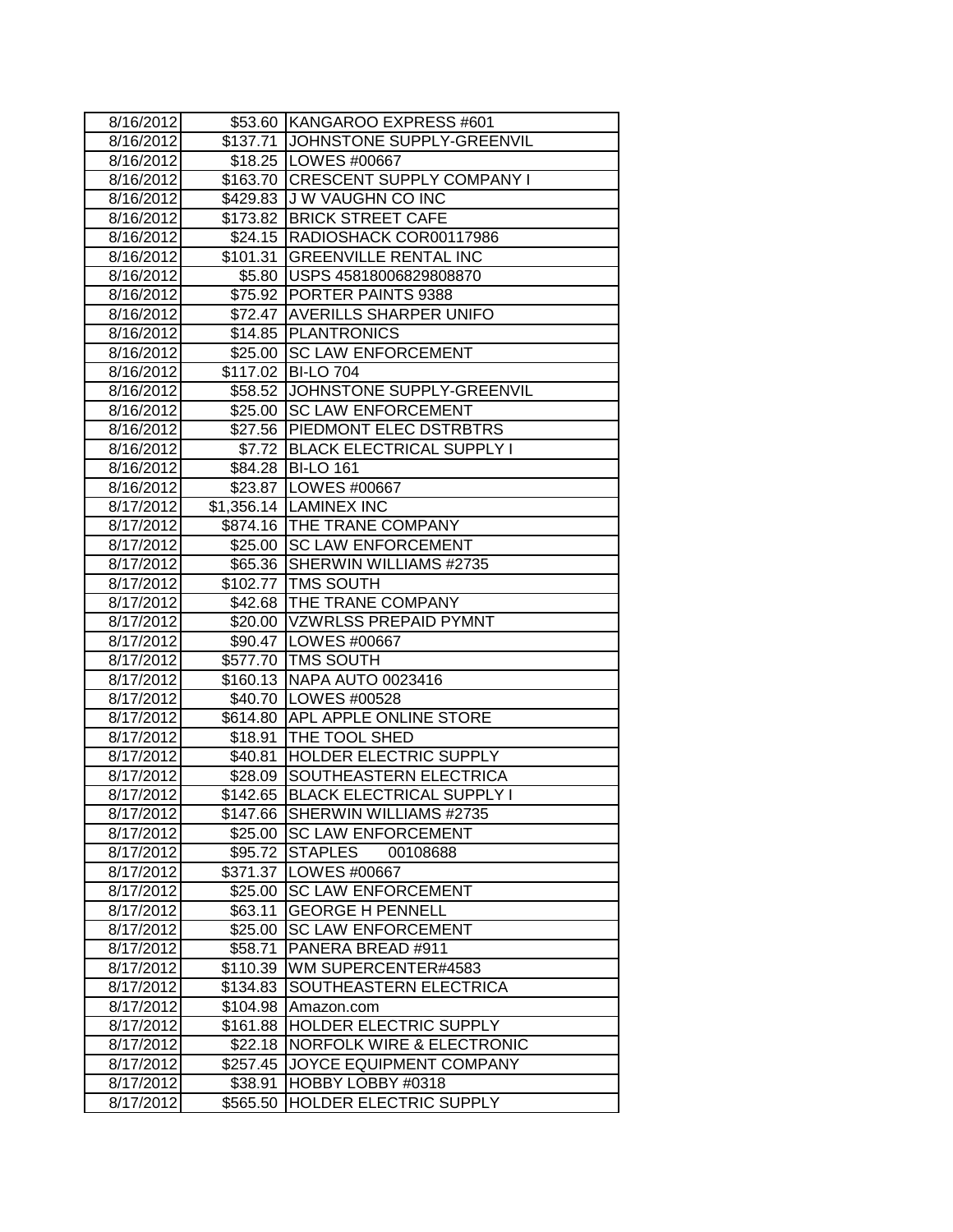| 8/17/2012 |            | \$190.05   VERIZON WRLS MYACCT VE      |
|-----------|------------|----------------------------------------|
| 8/17/2012 |            | \$2,082.83 PCI MEDCO SUPPLY            |
| 8/17/2012 |            | \$8.56   LOWES #00667                  |
| 8/17/2012 |            | \$186.54 CAROLINA LAWN & TRACTOR       |
| 8/17/2012 |            | \$10.59 BI-LO 661                      |
| 8/17/2012 |            | \$11.07 WM SUPERCENTER#2265            |
| 8/17/2012 |            | \$20.00 VZWRLSS PRPAY AUTOPAY          |
| 8/17/2012 |            | \$8.99 HOLDER ELECTRIC SUPPLY          |
| 8/17/2012 |            | \$30.00 JAKES STOP N SHOP              |
| 8/17/2012 |            | \$10.60 LOWES #01983                   |
| 8/17/2012 |            | \$293.34 CRESCENT SUPPLY COMPANY I     |
| 8/17/2012 |            | \$25.00 SC LAW ENFORCEMENT             |
| 8/17/2012 |            | \$25.00 SC LAW ENFORCEMENT             |
| 8/17/2012 |            | \$122.47   D & D MOTORS, INC.          |
| 8/17/2012 |            | \$1,446.06   MOORE & BALLIEW OIL COMPA |
| 8/17/2012 |            | \$88.91  HOLDER ELECTRIC SUPPLY        |
| 8/17/2012 |            | \$132.78 PANERA BREAD #940             |
| 8/17/2012 |            | \$311.32 HOLDER ELECTRIC SUPPLY        |
| 8/17/2012 |            | \$10.04 LOWES #00667                   |
| 8/17/2012 |            | \$1,260.23 THE TRANE COMPANY           |
| 8/17/2012 |            | \$206.70 PCI MEDCO SUPPLY              |
| 8/17/2012 |            | \$694.16   TMS SOUTH                   |
| 8/17/2012 |            | \$1,496.33 LOWES #00667                |
| 8/17/2012 |            | \$360.90 STELLA'S SOUTHERN BISTRO      |
| 8/17/2012 |            | \$8.45   LOWES #01983                  |
| 8/17/2012 |            | \$31.48  LANDSCAPER'S SUPPLY           |
| 8/17/2012 |            | \$54.03 PARTY CITY #200                |
| 8/17/2012 | \$14.81    | LOWES #00667                           |
| 8/17/2012 |            | \$44.94 BI-LO 704                      |
| 8/17/2012 |            | \$567.97 AMAZON MKTPLACE PMTS          |
| 8/17/2012 |            | \$13.96   WM SUPERCENTER#4583          |
| 8/17/2012 |            | \$45.22 THE TRANE COMPANY              |
| 8/17/2012 |            | \$877.50 PANERA BREAD #940             |
| 8/17/2012 |            | \$49.44 BI-LO 613                      |
| 8/17/2012 |            | \$94.66   LOWES #01983                 |
| 8/17/2012 |            | \$20.32 TMS SOUTH                      |
| 8/17/2012 |            | \$339.20 IBC CANNON CO INC             |
| 8/17/2012 |            | \$35.68 ADVANCE AUTO PARTS #5440       |
| 8/17/2012 |            | \$656.58   MCABEE TRACTOR & TURF       |
| 8/17/2012 | \$261.10   | <b>TMS SOUTH</b>                       |
| 8/17/2012 | \$35.92    | LOWES #01718                           |
| 8/17/2012 | \$25.00    | <b>SC LAW ENFORCEMENT</b>              |
| 8/17/2012 | \$345.93   | KING ASPHALT INC                       |
| 8/17/2012 | \$192.36   | <b>LAKEVIEW STEAK HOUSE</b>            |
| 8/17/2012 | \$28.17    | <b>BLACK ELECTRICAL SUPPLY I</b>       |
| 8/17/2012 | \$5,936.00 | <b>FIRST TEAM SPORTS</b>               |
| 8/17/2012 | \$25.00    | <b>SC LAW ENFORCEMENT</b>              |
| 8/17/2012 | \$50.60    | <b>CAROLINA LAWN &amp; TRACTOR</b>     |
| 8/17/2012 | \$51.57    | JOYCE EQUIPMENT COMPANY                |
| 8/17/2012 | \$990.63   | LOWES #00667                           |
| 8/17/2012 | \$83.50    | NATURE-WATCH                           |
| 8/17/2012 | \$365.57   | HOLDER ELECTRIC SUPPLY                 |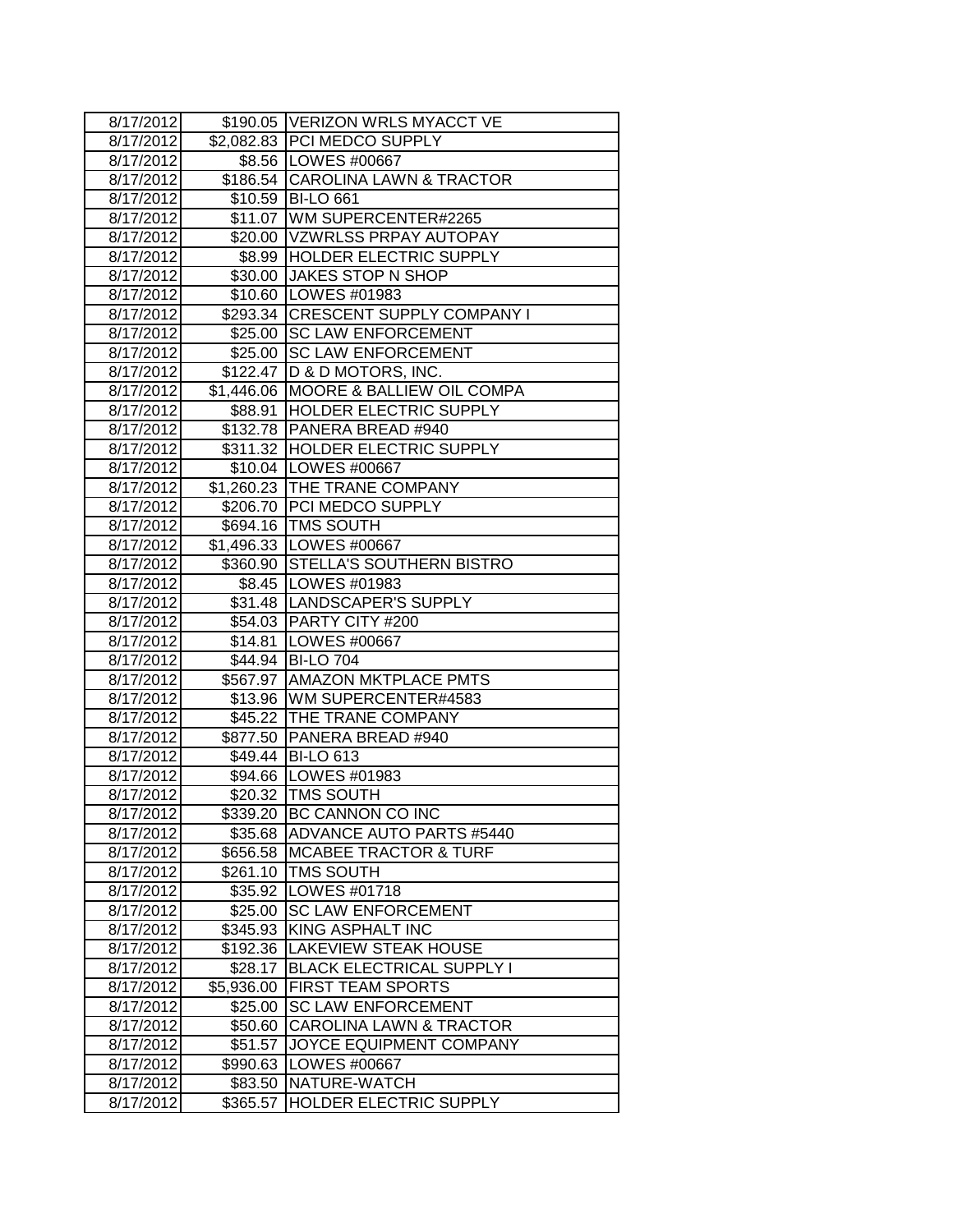| 8/17/2012 |           | \$10.29 WM SUPERCENTER#0640         |
|-----------|-----------|-------------------------------------|
| 8/17/2012 |           | \$94.31   LOWES #01718              |
| 8/17/2012 |           | \$24.95 GOS// GREENVILLE OFFICE S   |
| 8/17/2012 |           | \$12.18 OFFICE DEPOT #62            |
| 8/17/2012 |           | \$53.01 SAUNDERS OFFICE SUPPLY      |
| 8/17/2012 |           | \$54.57 THE TRANE COMPANY           |
| 8/17/2012 |           | \$226.14   PCI MEDCO SUPPLY         |
| 8/17/2012 |           | \$68.88 SHERWIN WILLIAMS #2785      |
| 8/17/2012 |           | \$46.62 NORTHERN TOOL EQUIPMNT      |
| 8/17/2012 | \$25.00   | <b>SC LAW ENFORCEMENT</b>           |
| 8/17/2012 |           | \$159.72 AIRGAS NAT WELDERS #8      |
| 8/17/2012 | \$64.59   | STAPLES 00118018                    |
| 8/17/2012 |           | \$50.37 THE TRANE COMPANY           |
| 8/17/2012 |           | \$520.95 PORTER PAINTS 9388         |
| 8/17/2012 |           | \$7.12   TMS SOUTH                  |
| 8/17/2012 |           | \$42.09 PORTER PAINTS 9388          |
| 8/17/2012 |           | \$44.32 GENESIS INC                 |
| 8/17/2012 | \$25.00   | <b>SC LAW ENFORCEMENT</b>           |
| 8/17/2012 |           | \$87.50 STAPLES<br>00105536         |
| 8/17/2012 |           | \$173.65 PORTER PAINTS 9388         |
| 8/17/2012 |           | \$12,957.31   FIRST TEAM SPORTS     |
| 8/17/2012 |           | \$150.14 JJOHNSTONE SUPPLY-GREENVIL |
| 8/17/2012 |           | \$66.47   LOWES #00667              |
| 8/17/2012 |           | \$66.63 BI-LO 624                   |
| 8/17/2012 |           | \$11.13 TMS SOUTH                   |
| 8/17/2012 |           | \$220.88 SMITHTURF AND IRRIGATI     |
| 8/17/2012 |           | \$23.09 TJMAXX #0036                |
| 8/17/2012 | \$25.00   | <b>SC LAW ENFORCEMENT</b>           |
| 8/17/2012 | \$194.91  | YOGURT MOUNTAIN - THE               |
| 8/17/2012 |           | \$281.06 PANERA BREAD #911          |
| 8/17/2012 |           | \$40.26   LOWES #01718              |
| 8/17/2012 |           | \$336.80 BRICK STREET CAFE          |
| 8/17/2012 |           | \$20.00 VZWRLSS PRPAY AUTOPAY       |
| 8/17/2012 |           | \$22.96 GREER GAS 1911000           |
| 8/17/2012 | \$25.00   | <b>SC LAW ENFORCEMENT</b>           |
| 8/17/2012 | \$23.55   | <b>PORTER PAINTS 9388</b>           |
| 8/17/2012 |           | \$26.48 BI-LO 150                   |
| 8/17/2012 | \$19.07   | <b>BI-LO 273</b>                    |
| 8/17/2012 | \$170.66  | 2865-CED                            |
| 8/17/2012 | \$28.29   | <b>JADVANCE AUTO PARTS #5440</b>    |
| 8/17/2012 | \$26.43   | <b>SMITHTURF AND IRRIGATI</b>       |
| 8/17/2012 | \$58.60   | PORTER PAINTS 9388                  |
| 8/17/2012 | \$58.03   | BC CANNON CO INC                    |
| 8/17/2012 | \$25.00   | <b>SC LAW ENFORCEMENT</b>           |
| 8/17/2012 | \$8.46    | LOWES #01718                        |
| 8/17/2012 | \$25.00   | <b>SC LAW ENFORCEMENT</b>           |
| 8/17/2012 | (\$99.70) | LOWES #00667                        |
| 8/17/2012 | \$498.42  | MIKE AND JEFFS BBQ                  |
| 8/17/2012 | \$300.00  | SQ UTILITY SPECIALISTS,             |
| 8/17/2012 | \$15.31   | IF ITS PAPER - GREENVI              |
| 8/17/2012 | \$25.00   | <b>SC LAW ENFORCEMENT</b>           |
| 8/20/2012 | \$42.58   | C C DICKSON CO 1063                 |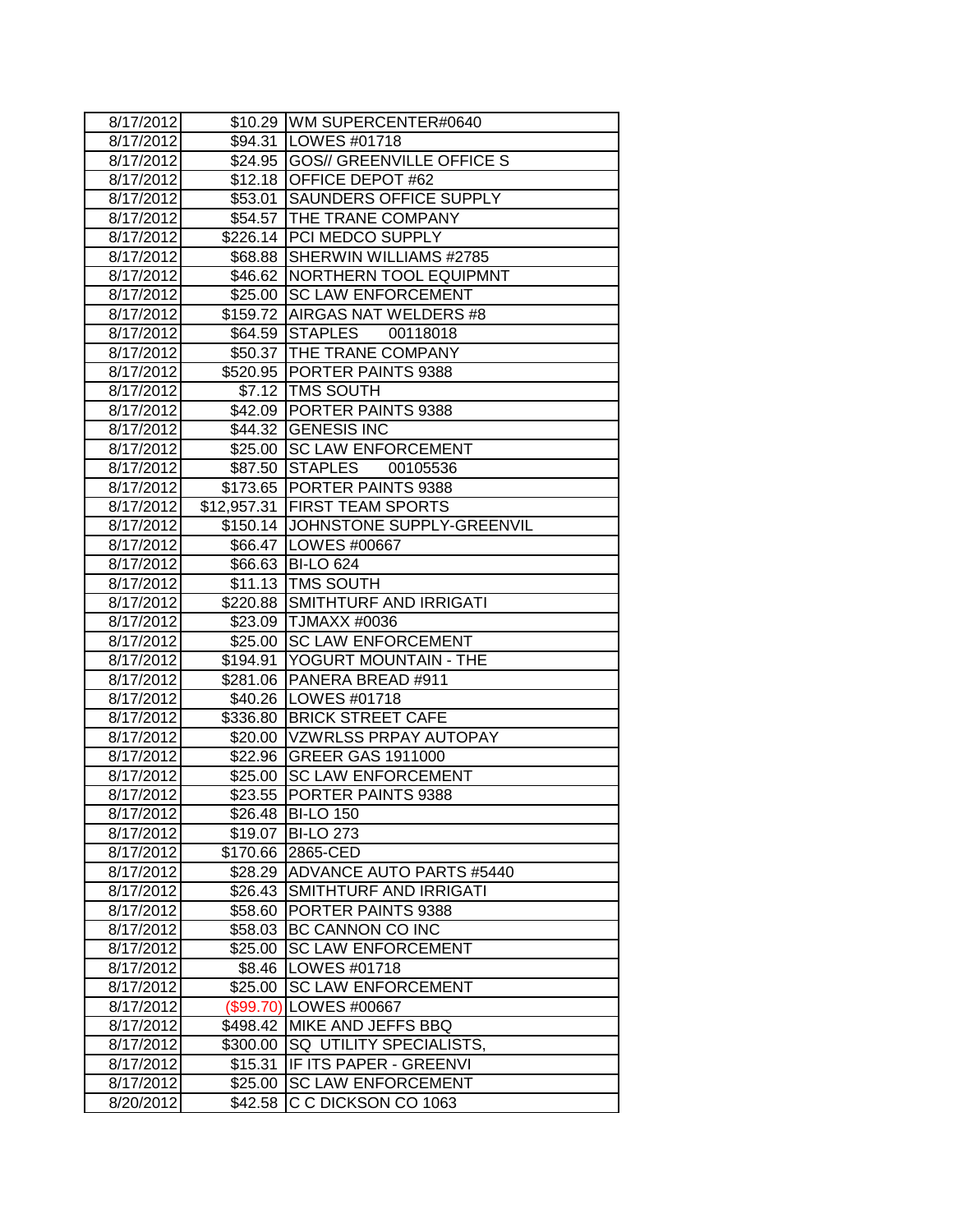| 8/20/2012              |                    | \$39.70 THE HOME DEPOT #1126                        |
|------------------------|--------------------|-----------------------------------------------------|
| 8/20/2012              |                    | \$8.20   LOWES #00528                               |
| 8/20/2012              |                    | \$61.09 WHITE BROS OF GREENVILLE                    |
| 8/20/2012              |                    | \$127.75  GOS// GREENVILLE OFFICE S                 |
| 8/20/2012              |                    | \$171.32 HAWKINS TOWING INC                         |
| 8/20/2012              |                    | \$62.95  TLF EXPRESSIONS UNLIMITED                  |
| 8/20/2012              |                    | \$55.76 THE HOME DEPOT 1119                         |
| 8/20/2012              |                    | \$13.43 GREENVILLE TURF & TRACTOR                   |
| 8/20/2012              |                    | \$101.42 THE TRANE COMPANY                          |
| 8/20/2012              |                    | \$391.25 ADVANCE AUTO PARTS #5440                   |
| 8/20/2012              |                    | (\$52.99) OFFICE DEPOT #479                         |
| 8/20/2012              |                    | \$150.00 A AUGUSTA ROAD RADIATOR S                  |
| 8/20/2012              |                    | \$2.76 ADVANCE AUTO PARTS #5440                     |
| 8/20/2012              |                    | \$455.85 THE TRANE COMPANY                          |
| 8/20/2012              |                    | \$52.32   TMS SOUTH                                 |
| 8/20/2012              |                    | \$183.62 JOHNSTONE SUPPLY-GREENVIL                  |
| 8/20/2012              |                    | \$8.00 SC LAW ENFORCEMENT                           |
| 8/20/2012              |                    | \$80.05 ACORN NATURALISTS-INTE                      |
| 8/20/2012              | \$34.63            | <b>SPINX #131</b>                                   |
| 8/20/2012              | \$66.14            | JOHNSTONE SUPPLY-GREENVIL                           |
| 8/20/2012              |                    | \$505.68 BOBCAT OF GREENVILLE                       |
| 8/20/2012              |                    | \$94.98 PORTER PAINTS 9388                          |
| 8/20/2012              |                    | \$76.88 GREENVILLE TURF & TRACTOR                   |
| 8/20/2012              |                    | \$1,033.50 HENSONS INC                              |
| 8/20/2012              |                    | \$17.32 JJOHNSTONE SUPPLY-GREENVIL                  |
| 8/20/2012              |                    | \$9.75   WM SUPERCENTER#2265                        |
| 8/20/2012              |                    | \$543.33 THE TRANE COMPANY                          |
| 8/20/2012              |                    | \$101.42 THE TRANE COMPANY                          |
| 8/20/2012              | \$147.05           | SOUTHEASTERN ELECTRICA                              |
| 8/20/2012              |                    | \$188.09 BLACK ELECTRICAL SUPPLY I                  |
| 8/20/2012              |                    | \$35.90 LOWES #01718                                |
| 8/20/2012              |                    | \$8.00 SC LAW ENFORCEMENT                           |
| 8/20/2012              |                    | \$139.67 JOHNSTONE SUPPLY-GREENVIL                  |
| 8/20/2012              |                    | \$44.69   WM SUPERCENTER#1244                       |
| 8/20/2012              |                    | \$25.14   LOWES #00667                              |
| 8/20/2012              |                    | \$54.37 DUNKIN #345195<br>Q <sub>35</sub>           |
| 8/20/2012              |                    | $$25.82$ SPINX #179                                 |
| 8/20/2012              | \$88.88            | JOHNSTONE SUPPLY-GREENVIL                           |
| 8/20/2012<br>8/20/2012 |                    | \$254.27   WM SUPERCENTER#1244<br>THE TRANE COMPANY |
|                        | \$873.44           | <b>STAPLES</b>                                      |
| 8/20/2012<br>8/20/2012 | \$22.37            | 00105536<br>THE HOME DEPOT 1127                     |
| 8/20/2012              | \$21.07<br>\$27.31 | WM SUPERCENTER#0640                                 |
| 8/20/2012              | \$251.69           | BOJANGLES 097 01000975                              |
| 8/20/2012              | \$15.12            | CRESCENT SUPPLY COMPANY I                           |
| 8/20/2012              | \$270.02           | SHEALY ELECT 803-227-0599                           |
| 8/20/2012              | \$16.54            | <b>AAA SUPPLY - GVILLE</b>                          |
| 8/20/2012              | \$8.00             | <b>SC LAW ENFORCEMENT</b>                           |
| 8/20/2012              | \$8.49             | LOWES #00528                                        |
| 8/20/2012              | \$40.97            | LOWES #00528                                        |
| 8/20/2012              | \$8.00             | <b>SC LAW ENFORCEMENT</b>                           |
| 8/20/2012              | \$495.00           | STAXS ORIGINAL RESTAURANT                           |
|                        |                    |                                                     |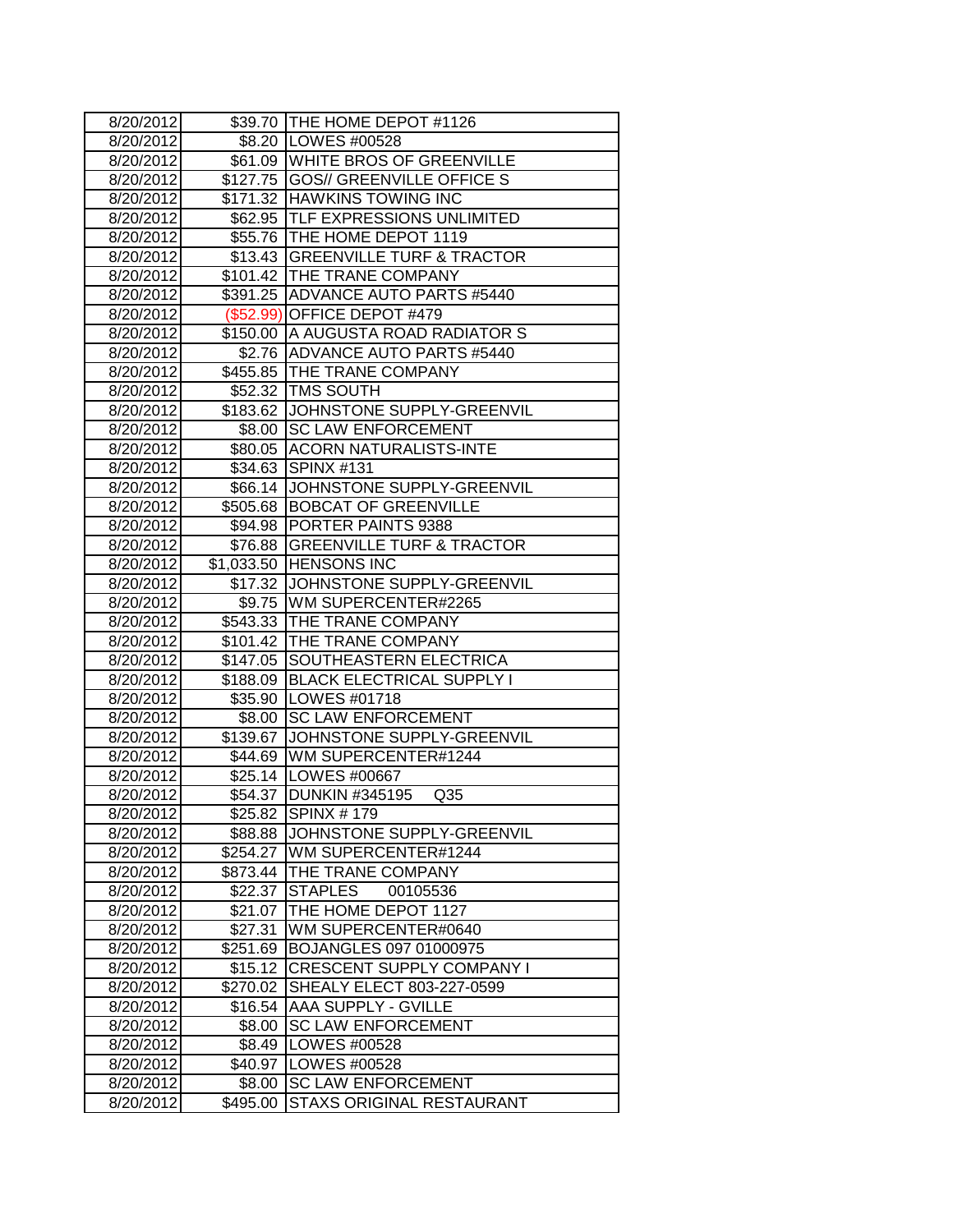| 8/20/2012 |            | \$264.12 BLACK ELECTRICAL SUPPLY I  |
|-----------|------------|-------------------------------------|
| 8/20/2012 |            | \$127.36 CONTINENTAL ENGINE         |
| 8/20/2012 |            | \$106.95 GREENVILLE INDUSTRIAL      |
| 8/20/2012 |            | \$90.03 JJOHNSTONE SUPPLY-GREENVIL  |
| 8/20/2012 |            | \$34.42   LOWES #00667              |
| 8/20/2012 |            | \$21.25 SHERWIN WILLIAMS #2735      |
| 8/20/2012 |            | \$52.99 OFFICE DEPOT #479           |
| 8/20/2012 |            | \$38.29 THE HOME DEPOT 1119         |
| 8/20/2012 |            | \$1,409.80  INDUSTRIAL FIRE SYSTEMS |
| 8/20/2012 |            | \$44.48 MARSHALLS #0369             |
| 8/20/2012 |            | \$31.77 THE HOME DEPOT 1127         |
| 8/20/2012 |            | \$810.26 AAA SUPPLY - GVILLE        |
| 8/20/2012 |            | \$155.29 LOWES #01983               |
| 8/20/2012 |            | \$201.74 THE HOME DEPOT 1127        |
| 8/20/2012 |            | \$259.82 HOLDER ELECTRIC SUPPLY     |
| 8/20/2012 |            | \$48.73 KIRKLAND'S #370             |
| 8/20/2012 |            | \$15.59 ADVANCE AUTO PARTS #5440    |
| 8/20/2012 |            | \$115.25 2865-CED                   |
| 8/20/2012 |            | \$25.00 SC LAW ENFORCEMENT          |
| 8/20/2012 |            | \$154.54 CHICK-FIL-A #01076         |
| 8/20/2012 |            | \$380.18 BLACK ELECTRICAL SUPPLY I  |
| 8/20/2012 |            | \$242.07 OFFICE DEPOT #1099         |
| 8/20/2012 |            | \$9.51  LOWES #00667                |
| 8/20/2012 |            | \$21.19 CLASSIC ACE HARDWARE        |
| 8/20/2012 |            | \$25.00 SC LAW ENFORCEMENT          |
| 8/20/2012 |            | \$8.00 SC LAW ENFORCEMENT           |
| 8/20/2012 | \$8.00     | <b>SC LAW ENFORCEMENT</b>           |
| 8/20/2012 | \$549.51   | <b>SALSARITAS 13 GRNVL</b>          |
| 8/20/2012 |            | \$83.70 JACKNOBCORP                 |
| 8/20/2012 |            | \$361.48 NAPA AUTO 0022603          |
| 8/20/2012 |            | \$33.07 JOHNSTONE SUPPLY-GREENVIL   |
| 8/20/2012 |            | \$31.83 HOLDER ELECTRIC SUPPLY      |
| 8/20/2012 |            | \$24.32 LOWES #01983                |
| 8/20/2012 |            | \$110.20 TMS SOUTH                  |
| 8/20/2012 |            | \$8.00 SC LAW ENFORCEMENT           |
| 8/20/2012 |            | \$134.73 ELLIS FLOORING SALES #43   |
| 8/20/2012 |            | \$52.99  RACEWAY6748 46467486       |
| 8/20/2012 |            | \$25.00 SC LAW ENFORCEMENT          |
| 8/20/2012 |            | \$19.68  HOLDER ELECTRIC SUPPLY     |
| 8/20/2012 |            | \$20.00 VZWRLSS PRPAY AUTOPAY       |
| 8/20/2012 |            | \$87.47 PANERA BREAD #940           |
| 8/20/2012 | \$57.22    | <b>STAPLES</b><br>00108688          |
| 8/20/2012 | \$63.35    | LOWES #00528                        |
| 8/20/2012 | \$8.00     | <b>SC LAW ENFORCEMENT</b>           |
| 8/20/2012 | \$634.61   | <b>BATTERY SPECIALISTS</b>          |
| 8/20/2012 | \$412.83   | <b>MUTTS BBQ</b>                    |
| 8/20/2012 | \$25.00    | <b>SC LAW ENFORCEMENT</b>           |
| 8/20/2012 |            | (\$16.95) STAPLES<br>00118018       |
| 8/20/2012 | \$99.60    | <b>PRO AUTO PARTS WARE</b>          |
| 8/20/2012 | (\$203.52) | <b>HOLDER ELECTRIC SUPPLY</b>       |
| 8/20/2012 | \$203.52   | BC CANNON CO INC                    |
| 8/20/2012 | \$8.63     | <b>ADVANCE AUTO PARTS #5440</b>     |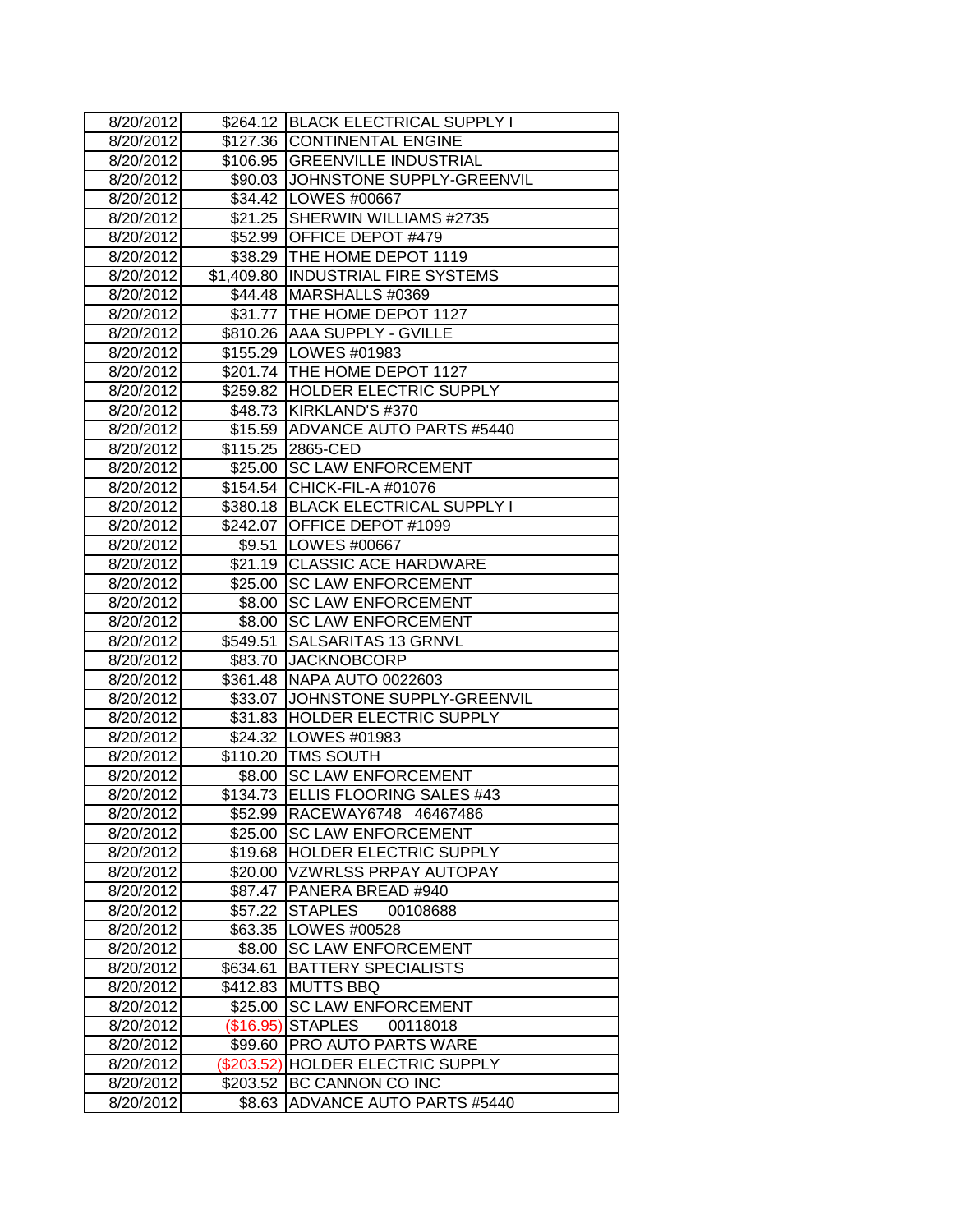| 8/20/2012 |          | \$64.16 BRICK STREET CAFE            |
|-----------|----------|--------------------------------------|
| 8/20/2012 | \$687.25 | WM SUPERCENTER#0640                  |
| 8/20/2012 |          | \$1,340.90 SILMAR ELECTRONICS        |
| 8/20/2012 | \$15.06  | JOHNSTONE SUPPLY-GREENVIL            |
| 8/20/2012 |          | \$43.36   LOWES #00667               |
| 8/20/2012 |          | \$8.00 SC LAW ENFORCEMENT            |
| 8/20/2012 | \$47.69  | OFFICE DEPOT #479                    |
| 8/20/2012 | \$56.84  | <b>BLACK ELECTRICAL SUPPLY I</b>     |
| 8/20/2012 |          | \$20.00 VZWRLSS PRPAY AUTOPAY        |
| 8/20/2012 | \$137.30 | <b>OLD HUNDRED GROCERY &amp;</b>     |
| 8/20/2012 |          | \$63.95 C C DICKSON CO 1063          |
| 8/20/2012 |          | \$499.13 CAROLINA LAWN & TRACTOR     |
| 8/20/2012 |          | \$23.85 TLF FLORAL DESIGNS LTD       |
| 8/20/2012 |          | \$3,338.75 TPP THATPETPLACE          |
| 8/20/2012 |          | \$60.85   WM SUPERCENTER#0640        |
| 8/20/2012 | \$8.00   | <b>SC LAW ENFORCEMENT</b>            |
| 8/20/2012 | \$74.60  | EDUCATIONAL INNOV00 OF 00            |
| 8/20/2012 | \$48.71  | <b>BLACK ELECTRICAL SUPPLY I</b>     |
| 8/20/2012 | \$27.09  | JOHNSTONE SUPPLY-GREENVIL            |
| 8/20/2012 |          | \$22.78 JJOHNSTONE SUPPLY-GREENVIL   |
| 8/20/2012 | \$82.62  | C C DICKSON CO 1063                  |
| 8/20/2012 | \$42.12  | D & D MOTORS, INC.                   |
| 8/20/2012 | \$158.10 | NASCO CATALOG SALES                  |
| 8/20/2012 | \$185.43 | <b>BLACK ELECTRICAL SUPPLY I</b>     |
| 8/20/2012 |          | \$139.17 LOWES #00528                |
| 8/20/2012 |          | \$57.94 THE TRANE COMPANY            |
| 8/20/2012 | \$8.00   | <b>SC LAW ENFORCEMENT</b>            |
| 8/20/2012 | \$150.01 | BOJANGLES 472 02004729               |
| 8/20/2012 | \$30.00  | JAKES STOP N SHOP                    |
| 8/20/2012 |          | \$77.34 WM SUPERCENTER#2265          |
| 8/20/2012 |          | \$14.05 JJOHNSTONE SUPPLY-GREENVIL   |
| 8/20/2012 |          | \$39.96 WM SUPERCENTER#1244          |
| 8/20/2012 |          | \$59.75 TMS SOUTH                    |
| 8/20/2012 |          | \$1,217.08 TPC GOPHER                |
| 8/20/2012 | \$475.00 | <b>CHRIST-CENTERED ART</b>           |
| 8/20/2012 | \$350.00 | <b>LAURENS ELECTRIC COOPE</b>        |
| 8/20/2012 |          | \$34.34  J W VAUGHN CO INC           |
| 8/20/2012 | \$8.00   | <b>SC LAW ENFORCEMENT</b>            |
| 8/20/2012 |          | \$12.99   LOWES #00528               |
| 8/20/2012 | \$21.18  | NORTHERN TOOL EQUIPMNT               |
| 8/20/2012 | \$48.15  | WM SUPERCENTER#2687                  |
| 8/20/2012 | \$47.70  | TLF SIMPSONVILLE FLORIST             |
| 8/20/2012 | \$25.00  | <b>SC LAW ENFORCEMENT</b>            |
| 8/20/2012 | \$41.08  | <b>BLACK ELECTRICAL SUPPLY I</b>     |
| 8/20/2012 | \$11.82  | <b>BANKS APPLIANCE PARTS &amp; S</b> |
| 8/20/2012 | \$79.09  | TMS SOUTH                            |
| 8/20/2012 | \$81.15  | TMS SOUTH                            |
| 8/20/2012 | \$300.06 | HOLDER ELECTRIC SUPPLY               |
| 8/20/2012 | \$38.31  | LOWES #00667                         |
| 8/20/2012 | \$8.00   | <b>SC LAW ENFORCEMENT</b>            |
| 8/20/2012 | \$219.43 | <b>BOBCAT OF GREENVILLE</b>          |
| 8/20/2012 | \$26.25  | WM SUPERCENTER#2265                  |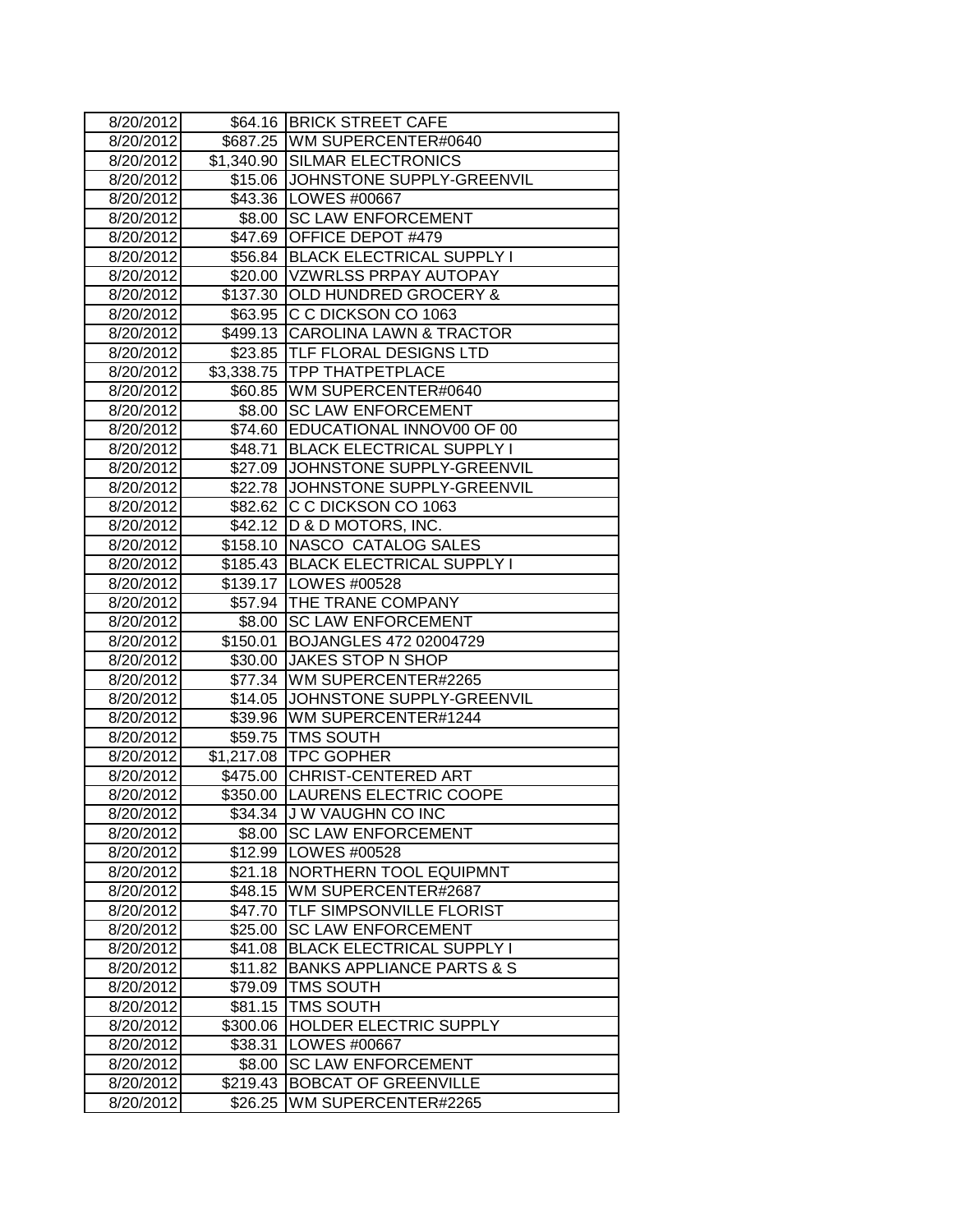| 8/20/2012 | \$36.04  | <b>CRESCENT SUPPLY COMPANY I</b>    |
|-----------|----------|-------------------------------------|
| 8/20/2012 |          | \$29.30 PORTER PAINTS 9388          |
| 8/20/2012 |          | \$185.83 JJOHNSTONE SUPPLY-GREENVIL |
| 8/20/2012 |          | \$12.40   THE HOME DEPOT 1127       |
| 8/20/2012 |          | \$91.08   FASTENAL COMPANY01        |
| 8/20/2012 |          | \$8.00 SC LAW ENFORCEMENT           |
| 8/20/2012 |          | \$11.98 ADVANCE AUTO PARTS #5440    |
| 8/20/2012 |          | \$76.62 J W VAUGHN CO INC           |
| 8/20/2012 |          | \$99.04   THE HOME DEPOT 1127       |
| 8/20/2012 |          | \$200.07 C C DICKSON CO 1079        |
| 8/20/2012 |          | \$583.75 LAMINEX INC                |
| 8/20/2012 |          | \$44.71   FLUKERFARMS.COM           |
| 8/20/2012 |          | \$250.89 BLACK ELECTRICAL SUPPLY I  |
| 8/20/2012 |          | \$1,380.83   BWI - GREENVILLE/      |
| 8/20/2012 |          | \$295.76 TARGET<br>00011825         |
| 8/20/2012 |          | (\$23.20) ADVANCE AUTO PARTS #5440  |
| 8/20/2012 | \$8.00   | <b>SC LAW ENFORCEMENT</b>           |
| 8/20/2012 |          | \$357.09 THE TRANE COMPANY          |
| 8/20/2012 | \$15.00  | <b>MONARCH WATCH</b>                |
| 8/20/2012 | \$184.76 | THE TRANE COMPANY                   |
| 8/20/2012 |          | \$33.60 TMS SOUTH                   |
| 8/20/2012 |          | \$8.00 SC LAW ENFORCEMENT           |
| 8/20/2012 |          | \$15.90  TLF TOUCH OF CLASS LTD     |
| 8/20/2012 |          | \$4.20 LOWES #00667                 |
| 8/20/2012 | \$18.68  | SOUTHEASTERN ELECTRICA              |
| 8/20/2012 |          | \$112.23 TJMAXX #0335               |
| 8/20/2012 |          | \$98.19 TMS SOUTH                   |
| 8/20/2012 | \$45.97  | <b>ADVANCE AUTO PARTS #5440</b>     |
| 8/20/2012 |          | \$195.71 THE TRANE COMPANY          |
| 8/20/2012 |          | \$21.20 TLF MCKOWNS FLORIST AND G   |
| 8/20/2012 |          | \$22.68 C C DICKSON CO 1004         |
| 8/20/2012 | \$379.48 | SUNBELT RENTALS INC PCG             |
| 8/20/2012 | \$304.46 | <b>BOBCAT OF GREENVILLE</b>         |
| 8/20/2012 | \$564.11 | LOWES #01718                        |
| 8/20/2012 | \$95.94  | DOLRTREE 5028 00050286              |
| 8/20/2012 | \$28.09  | TMS SOUTH                           |
| 8/20/2012 |          | \$99.34   THE HOME DEPOT #1124      |
| 8/20/2012 | \$160.59 | <b>MINUTEMAN PRESS</b>              |
| 8/20/2012 | \$22.14  | <b>STAPLES</b><br>00118018          |
| 8/20/2012 | \$18.47  | THE HOME DEPOT 1127                 |
| 8/20/2012 | \$8.00   | <b>SC LAW ENFORCEMENT</b>           |
| 8/20/2012 | \$37.41  | SHERWIN WILLIAMS #2145              |
| 8/20/2012 | \$8.00   | <b>SC LAW ENFORCEMENT</b>           |
| 8/20/2012 | \$15.94  | WM SUPERCENTER#0640                 |
| 8/20/2012 | \$8.00   | <b>SC LAW ENFORCEMENT</b>           |
| 8/20/2012 | \$2.99   | <b>ADVANCE AUTO PARTS #5440</b>     |
| 8/20/2012 | \$8.00   | <b>SC LAW ENFORCEMENT</b>           |
| 8/20/2012 | \$397.56 | TMS SOUTH                           |
| 8/20/2012 | \$20.96  | JOHNSTONE SUPPLY-GREENVIL           |
| 8/20/2012 | \$47.97  | <b>ADVANCE AUTO PARTS #5440</b>     |
| 8/20/2012 | \$72.58  | SILMAR ELECTRONICS                  |
| 8/20/2012 | \$372.44 | KING ASPHALT INC                    |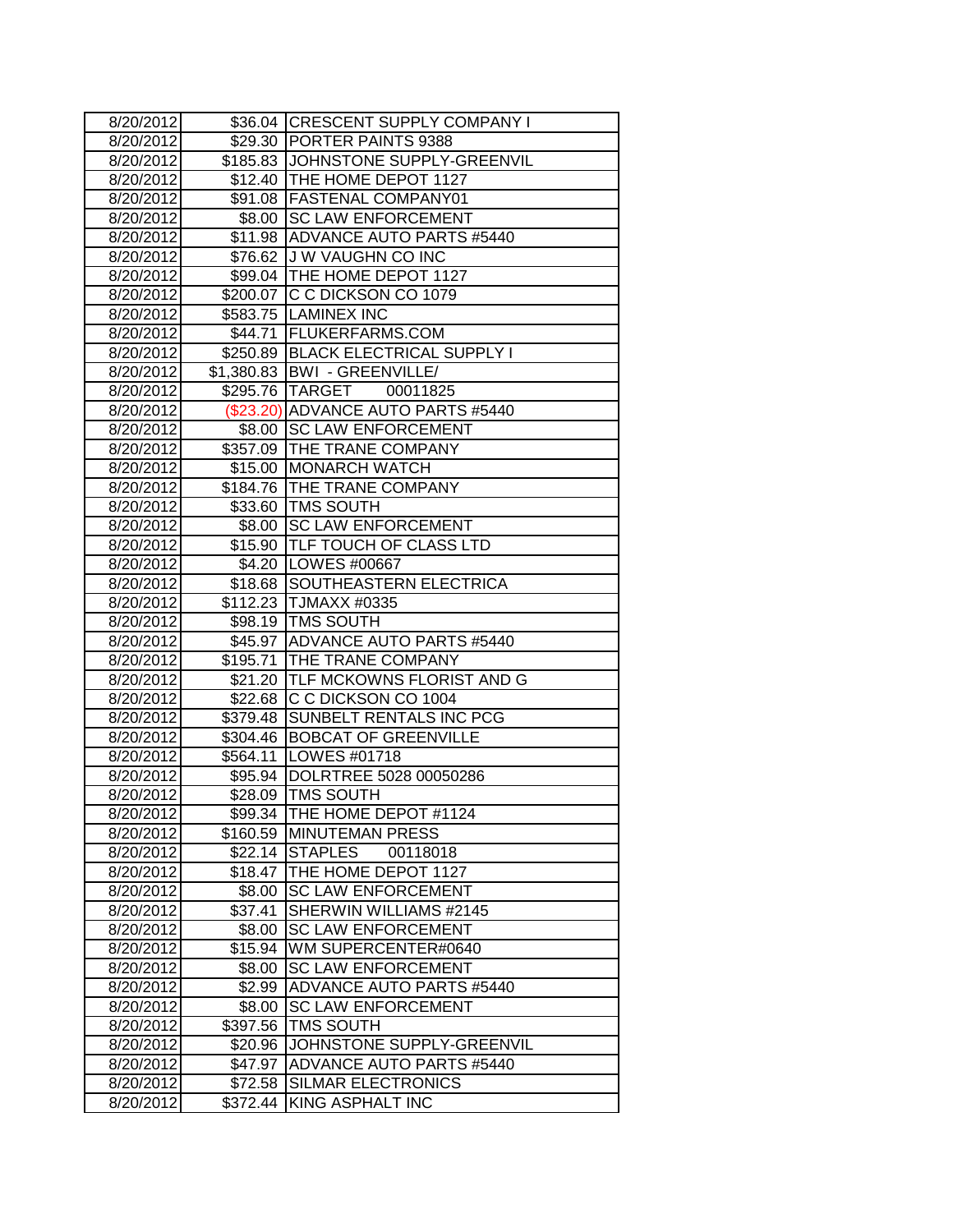| 8/20/2012 |            | \$49.57 J W VAUGHN CO INC            |
|-----------|------------|--------------------------------------|
| 8/20/2012 |            | \$256.52 CUSTOM SIGNS                |
| 8/20/2012 |            | \$76.88 GREENVILLE TURF & TRACTOR    |
| 8/20/2012 |            | \$26.83   LOWES #00667               |
| 8/20/2012 |            | \$29.14   THE HOME DEPOT 1127        |
| 8/20/2012 |            | \$4.76 BEREA HARDWARE                |
| 8/20/2012 |            | 00118018<br>\$29.65 STAPLES          |
| 8/20/2012 |            | \$1,012.50 FIND GREAT PEOPLE         |
| 8/21/2012 |            | (\$119.71) LOWES #01718              |
| 8/21/2012 |            | \$1,984.32 CRESCENT SUPPLY COMPANY I |
| 8/21/2012 |            | \$14.14 THE TRANE COMPANY            |
| 8/21/2012 |            | \$25.00 SC LAW ENFORCEMENT           |
| 8/21/2012 |            | \$338.78 HOLDER ELECTRIC SUPPLY      |
| 8/21/2012 |            | \$98.20 HOLDER ELECTRIC SUPPLY       |
| 8/21/2012 |            | \$221.54 SILMAR ELECTRONICS          |
| 8/21/2012 |            | \$71.02   AMAZON MKTPLACE PMTS       |
| 8/21/2012 |            | \$1,708.00 TEAM CONNECTIONS INC      |
| 8/21/2012 |            | \$25.00 SC LAW ENFORCEMENT           |
| 8/21/2012 |            | \$854.68 C C DICKSON CO 1004         |
| 8/21/2012 |            | \$356.93 HOLDER ELECTRIC SUPPLY      |
| 8/21/2012 |            | \$888.41 PRINTERS ASSOCIATES IN      |
| 8/21/2012 |            | \$702.10 COMMERCIAL ENGRAVING INC    |
| 8/21/2012 |            | \$118.59 LOWES #00667                |
| 8/21/2012 |            | \$25.00 SC LAW ENFORCEMENT           |
| 8/21/2012 |            | \$103.95   WEST MUSIC                |
| 8/21/2012 |            | \$25.00 SC LAW ENFORCEMENT           |
| 8/21/2012 |            | \$121.98 LOWES #00528                |
| 8/21/2012 |            | \$28.80 LOWES #00667                 |
| 8/21/2012 |            | \$242.01 THE TRANE COMPANY           |
| 8/21/2012 |            | \$10.09   LOWES #01718               |
| 8/21/2012 |            | \$66.40 SHERWIN WILLIAMS #2735       |
| 8/21/2012 |            | \$6.36 BURDETTE HARDWARE SIMPSON     |
| 8/21/2012 |            | \$25.00 SC LAW ENFORCEMENT           |
| 8/21/2012 |            | \$64.00 SFE WORK WELL OCCUPATIONA    |
| 8/21/2012 |            | \$85.00 NATL ART EDU ASSOC           |
| 8/21/2012 |            | \$30.07 LOWES #00667                 |
| 8/21/2012 |            | \$11.24  HOLDER ELECTRIC SUPPLY      |
| 8/21/2012 | \$186.35   | <b>THE TRANE COMPANY</b>             |
| 8/21/2012 |            | \$290.00 OFFICE SUPPLY STORE         |
| 8/21/2012 |            | \$16.24   LOWES #01718               |
| 8/21/2012 | \$264.95   | ACADEMY SPORTS #219                  |
| 8/21/2012 | \$90.56    | <b>BI-LO 704</b>                     |
| 8/21/2012 | \$9.46     | LOWES #01718                         |
| 8/21/2012 | \$25.00    | <b>SC LAW ENFORCEMENT</b>            |
| 8/21/2012 | \$215.18   | WM SUPERCENTER#2687                  |
| 8/21/2012 | \$72.33    | LOWES #00667                         |
| 8/21/2012 | \$36.92    | WM SUPERCENTER#2687                  |
| 8/21/2012 | \$148.51   | SHEALY ELECT 803-227-0599            |
| 8/21/2012 | \$1,494.60 | THE TRANE COMPANY                    |
| 8/21/2012 | \$270.89   | LOWES #00667                         |
| 8/21/2012 | \$23.62    | PUBLIX #531                          |
| 8/21/2012 | \$99.13    | THE TRANE COMPANY                    |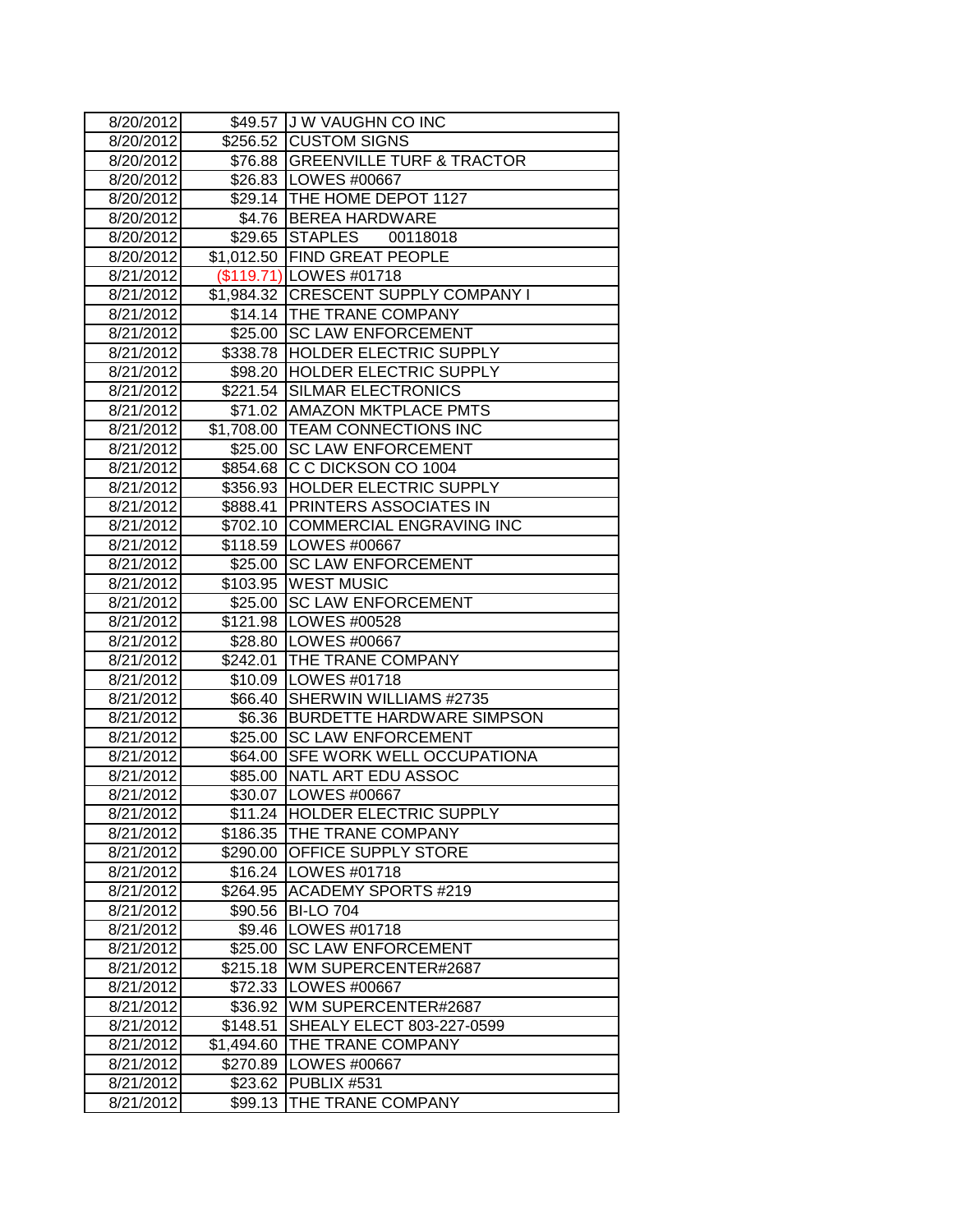| 8/21/2012              |                     | \$130.61 PRODUCTIONS UNLIMITED, IN                        |
|------------------------|---------------------|-----------------------------------------------------------|
| 8/21/2012              | \$25.00             | <b>SC LAW ENFORCEMENT</b>                                 |
| 8/21/2012              |                     | \$47.68   LOWES #00528                                    |
| 8/21/2012              |                     | \$25.00 SC LAW ENFORCEMENT                                |
| 8/21/2012              |                     | \$117.81 SHERWIN WILLIAMS #2785                           |
| 8/21/2012              |                     | \$10.78 BI-LO 661                                         |
| 8/21/2012              |                     | \$1,012.45 COMMERCIAL ENGRAVING INC                       |
| 8/21/2012              |                     | \$1,443.30 M AND A SUPPLY CO GREENVI                      |
| 8/21/2012              |                     | \$294.22 INTERSTATE TRANSPORTATION                        |
| 8/21/2012              |                     | \$1,494.60 THE TRANE COMPANY                              |
| 8/21/2012              |                     | \$34.96 C C DICKSON CO 1004                               |
| 8/21/2012              | \$102.04            | SHERWIN WILLIAMS #2785                                    |
| 8/21/2012              |                     | \$311.32 HOLDER ELECTRIC SUPPLY                           |
| 8/21/2012              |                     | \$157.94 LOWES #00667                                     |
| 8/21/2012              |                     | \$238.99 THE TRANE COMPANY                                |
| 8/21/2012              |                     | \$20.00 VZWRLSS PRPAY AUTOPAY                             |
| 8/21/2012              |                     | \$25.00 SC LAW ENFORCEMENT                                |
| 8/21/2012              | \$25.00             | <b>SC LAW ENFORCEMENT</b>                                 |
| 8/21/2012              | \$368.57            | THE TRANE COMPANY                                         |
| 8/21/2012              |                     | \$222.38 THE TRANE COMPANY                                |
| 8/21/2012              |                     | \$25.00 SC LAW ENFORCEMENT                                |
| 8/21/2012              |                     | \$25.00 SC LAW ENFORCEMENT                                |
| 8/21/2012              | \$476.81            | THE TRANE COMPANY                                         |
| 8/21/2012              |                     | (\$281.72) THE TRANE COMPANY                              |
| 8/21/2012              |                     | \$62.63  THE TRANE COMPANY                                |
| 8/21/2012              |                     | \$110.22 THE TRANE COMPANY                                |
| 8/21/2012              |                     | \$15.58 SFI ELECTRONICS INC                               |
| 8/21/2012              |                     | \$40.69 SHERWIN WILLIAMS #2735                            |
| 8/21/2012              |                     | \$67.45   LOWES #00528                                    |
| 8/21/2012              | \$25.00             | <b>SC LAW ENFORCEMENT</b>                                 |
| 8/21/2012              |                     | \$12.95 AMAZON MKTPLACE PMTS                              |
| 8/21/2012              |                     | \$24.46   LOWES #00667                                    |
| 8/21/2012              |                     | \$107.99 MCABEE TRACTOR & TURF                            |
| 8/21/2012<br>8/21/2012 |                     | \$9.43 THE HOME DEPOT #1126                               |
|                        |                     | \$165.94 THE TRANE COMPANY                                |
| 8/21/2012              | \$7.99              | <b>AMAZON MKTPLACE PMTS</b>                               |
| 8/21/2012              |                     | \$120.62 IC C DICKSON CO 1004                             |
| 8/21/2012              | \$1,409.80          | <b>INDUSTRIAL FIRE SYSTEMS</b>                            |
| 8/21/2012              |                     | \$17.64   LOWES #00667<br><b>CLASSIC HWD &amp; POSTAL</b> |
| 8/21/2012<br>8/21/2012 | \$14.81<br>\$134.09 | <b>EWING IRRIGATION PRD 199</b>                           |
| 8/21/2012              | \$25.00             | <b>SC LAW ENFORCEMENT</b>                                 |
| 8/21/2012              | \$68.56             | THE TRANE COMPANY                                         |
| 8/21/2012              | \$120.94            | THE TRANE COMPANY                                         |
| 8/21/2012              | \$466.01            | THE TRANE COMPANY                                         |
| 8/21/2012              | \$15.77             | LOWES #00667                                              |
| 8/21/2012              | \$25.00             | <b>SC LAW ENFORCEMENT</b>                                 |
| 8/21/2012              | \$59.32             | <b>BATTERIES PLUS</b>                                     |
| 8/22/2012              | \$46.97             | LOWES #00667                                              |
| 8/22/2012              | \$8.52              | AAA SUPPLY - GVILLE                                       |
| 8/22/2012              | \$24.33             | <b>CLASSIC HWD &amp; POSTAL</b>                           |
| 8/22/2012              | \$151.20            | THE PASTA HOUSE                                           |
|                        |                     |                                                           |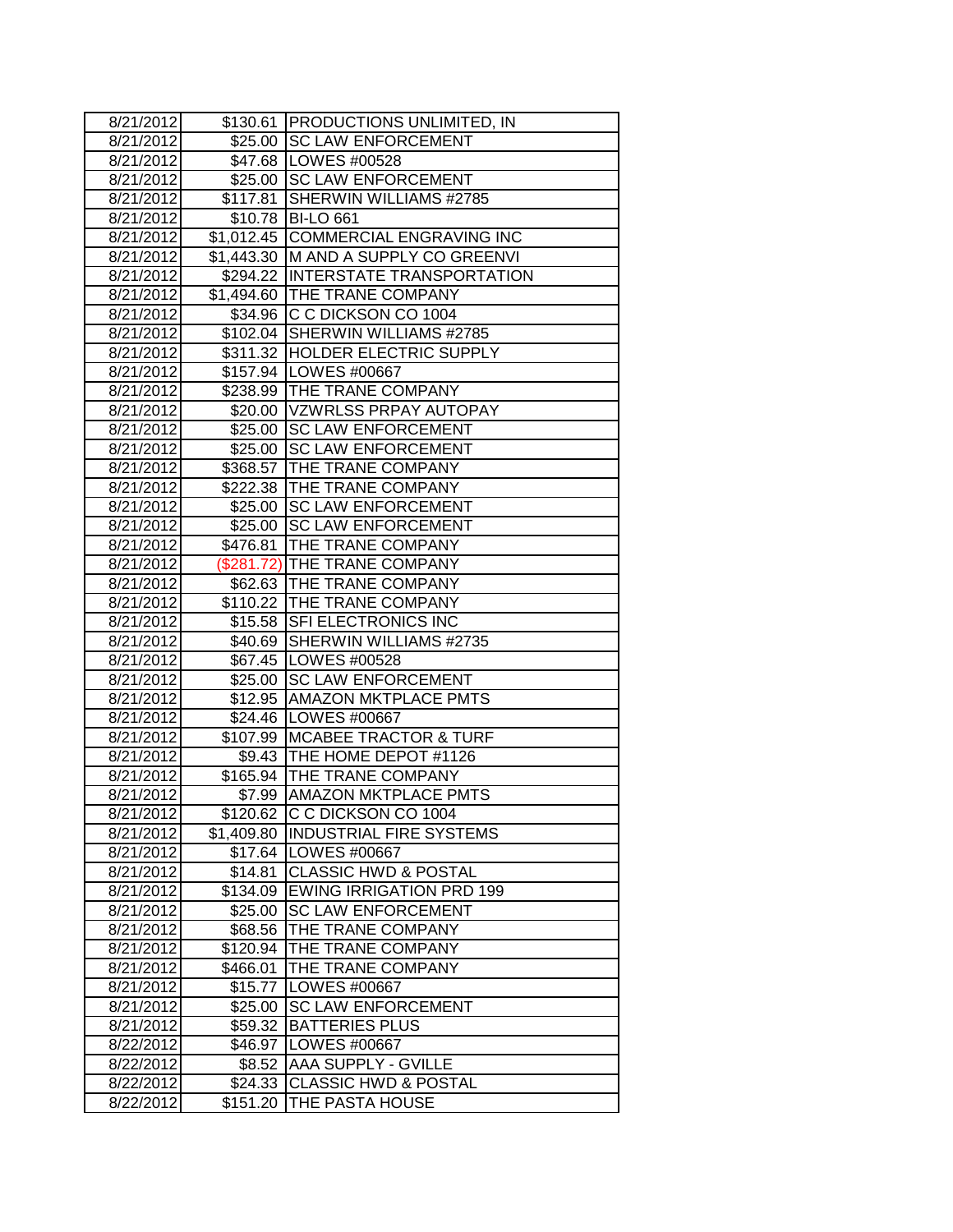| 8/22/2012 |            | \$657.72 HONEYBAKED HAM 902          |
|-----------|------------|--------------------------------------|
| 8/22/2012 |            | \$233.62 SHERWIN WILLIAMS #2785      |
| 8/22/2012 |            | \$47.24 C C DICKSON CO 1079          |
| 8/22/2012 |            | \$377.74   TAM RETAIL - MOTO         |
| 8/22/2012 |            | \$148.67 TMS SOUTH                   |
| 8/22/2012 |            | \$292.14 HOLDER ELECTRIC SUPPLY      |
| 8/22/2012 |            | \$736.70 AAA SUPPLY - GVILLE         |
| 8/22/2012 |            | \$48.01   LOWES #01983               |
| 8/22/2012 |            | \$66.10   LOWES #00528               |
| 8/22/2012 |            | \$25.00 SC LAW ENFORCEMENT           |
| 8/22/2012 |            | \$19.11  LOWES #00528                |
| 8/22/2012 |            | \$77.96 HOLDER ELECTRIC SUPPLY       |
| 8/22/2012 |            | \$46.91   LOWES #00667               |
| 8/22/2012 |            | \$9.54   UPSTATE TROPHIES INC        |
| 8/22/2012 |            | \$47.52 WM SUPERCENTER#2265          |
| 8/22/2012 |            | \$42.36 LONG TRAILER & BODY SERVI    |
| 8/22/2012 |            | \$19.25 JJOHNSTONE SUPPLY-GREENVIL   |
| 8/22/2012 | \$127.02   | <b>SYX TIGERDIRECT.COM</b>           |
| 8/22/2012 | \$291.82   | <b>MOORE &amp; BALLIEW OIL COMPA</b> |
| 8/22/2012 |            | \$95.62 WM SUPERCENTER#1244          |
| 8/22/2012 |            | \$57.61 THE HOME DEPOT 1119          |
| 8/22/2012 |            | \$55.92 ADVANCE AUTO PARTS #5330     |
| 8/22/2012 |            | \$21.18 TARGET<br>00018705           |
| 8/22/2012 |            | \$25.00 SC LAW ENFORCEMENT           |
| 8/22/2012 |            | \$28.20 J W VAUGHN CO INC            |
| 8/22/2012 |            | \$922.07 GARFIELD SIGNS & GRAPHICS   |
| 8/22/2012 | \$13.41    | <b>GATEWAY SUPPLY GP</b>             |
| 8/22/2012 |            | \$8.42   LOWES #00667                |
| 8/22/2012 |            | \$55.12 HENSONS INC                  |
| 8/22/2012 | \$806.13   | <b>SOUTHEASTERN ELECTRICA</b>        |
| 8/22/2012 |            | \$428.86 JASON'S DELI # 049 Q64      |
| 8/22/2012 | \$135.68   | 240 C-K SIMPSONV                     |
| 8/22/2012 |            | \$11.88 HD SUPPLY                    |
| 8/22/2012 | \$50.78    | PORTER PAINTS 9388                   |
| 8/22/2012 |            | \$37.05 AAA LOCKSMITH & ALARM COM    |
| 8/22/2012 | \$100.23   | <b>TMS SOUTH</b>                     |
| 8/22/2012 |            | \$25.00 ISC LAW ENFORCEMENT          |
| 8/22/2012 | \$317.25   | <b>ITHE UPS STORE 5875</b>           |
| 8/22/2012 |            | \$133.53 STAPLES<br>00105536         |
| 8/22/2012 |            | \$24.95 PUBLIX #576                  |
| 8/22/2012 | \$28.47    | <b>STAPLES</b><br>00108688           |
| 8/22/2012 | \$199.94   | <b>HOLDER ELECTRIC SUPPLY</b>        |
| 8/22/2012 | \$99.97    | HOLDER ELECTRIC SUPPLY               |
| 8/22/2012 | \$600.00   | <b>DIGGERS BBQ EXPRESS</b>           |
| 8/22/2012 | \$174.03   | WM SUPERCENTER#2265                  |
| 8/22/2012 | \$120.96   | <b>TONYS PIZZA &amp; SUBS</b>        |
| 8/22/2012 | \$210.00   | <b>CAROLINA FRESH FAR</b>            |
| 8/22/2012 | \$149.71   | <b>TMS SOUTH</b>                     |
| 8/22/2012 | \$52.90    | <b>TMS SOUTH</b>                     |
| 8/22/2012 | \$1,489.59 | <b>GREENVILLE TURF &amp; TRACTOR</b> |
| 8/22/2012 | \$10.91    | THE HOME DEPOT 1127                  |
| 8/22/2012 | \$89.12    | SHERWIN WILLIAMS #2735               |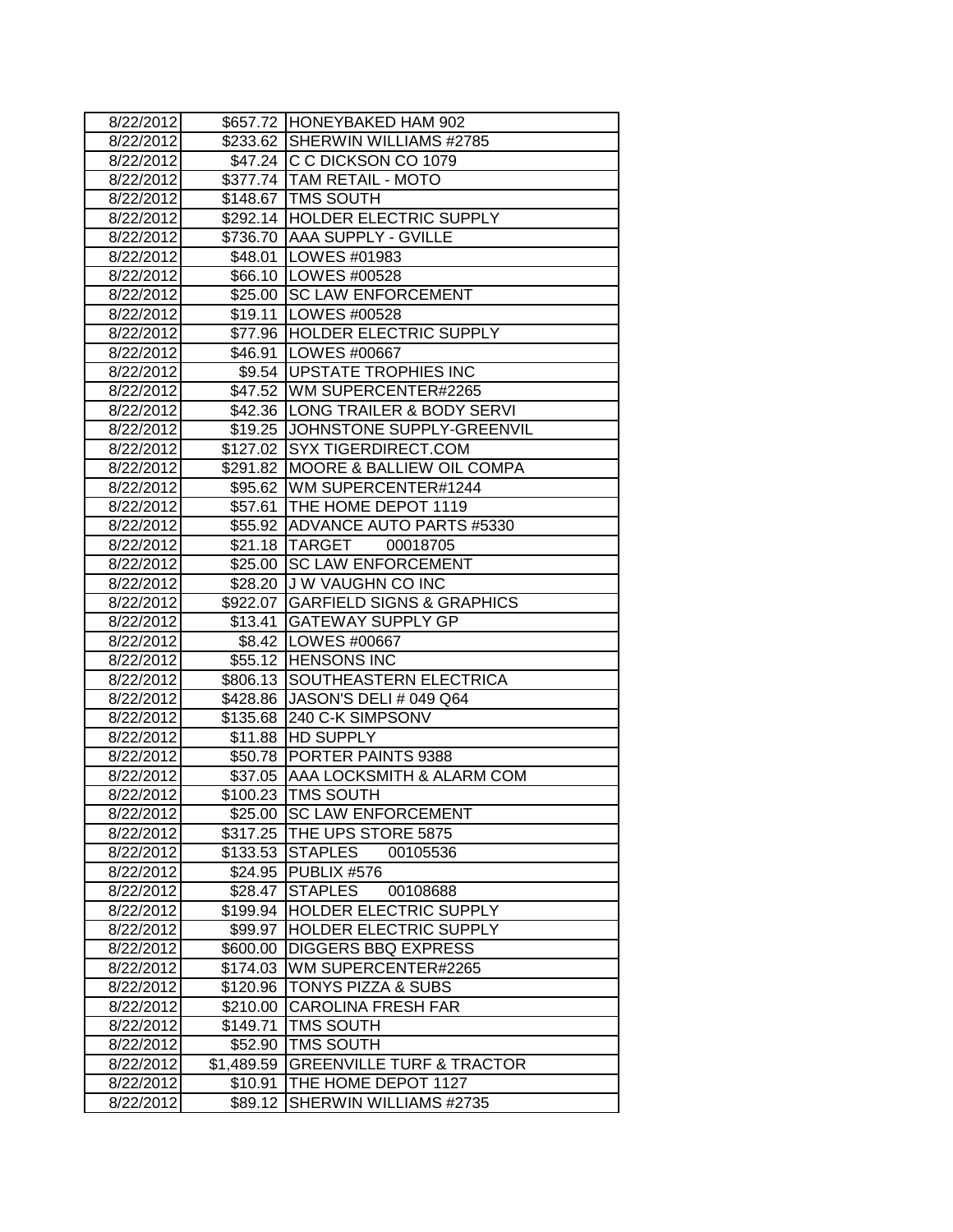| 8/22/2012 |               | \$99.58 WW GRAINGER                  |
|-----------|---------------|--------------------------------------|
| 8/22/2012 | \$23.01       | <b>LOWES #00667</b>                  |
| 8/22/2012 |               | \$25.58 JJOHNSTONE SUPPLY-GREENVIL   |
| 8/22/2012 |               | \$262.22 PAPA JOHNS #0193            |
| 8/22/2012 |               | \$251.03 SHERWIN WILLIAMS #2735      |
| 8/22/2012 |               | \$54.34   LOWES #00667               |
| 8/22/2012 |               | \$19.92 WM SUPERCENTER#1244          |
| 8/22/2012 |               | \$49.67 C C DICKSON CO 1004          |
| 8/22/2012 |               | \$139.22 WW GRAINGER                 |
| 8/22/2012 |               | \$105.42 LOWES #01718                |
| 8/22/2012 |               | \$45.08   WM SUPERCENTER#1244        |
| 8/22/2012 |               | \$28.95   TCT ANDERSON'S             |
| 8/22/2012 |               | \$23.06 WHOLESALE INDUSTRIAL ELEC    |
| 8/22/2012 | \$34.53       | <b>SAUNDERS OFFICE SUPPLY</b>        |
| 8/22/2012 |               | \$58.63 CAROLINA LAWN & TRACTOR      |
| 8/22/2012 |               | \$58.62 PORTER PAINTS 9250           |
| 8/22/2012 |               | \$23.56 WW GRAINGER                  |
| 8/22/2012 |               | \$38.70 LOWES #00667                 |
| 8/22/2012 |               | \$921.18 WW GRAINGER                 |
| 8/22/2012 | \$288.37      | CHICK-FIL-A #00830                   |
| 8/22/2012 |               | \$94.02 THE HOME DEPOT 1127          |
| 8/22/2012 |               | \$62.59 BUYHOOKLOOP                  |
| 8/22/2012 | \$37.91       | <b>HOLDER ELECTRIC SUPPLY</b>        |
| 8/22/2012 |               | \$55.07 DIVERSIFIED ELECTRONICS      |
| 8/22/2012 |               | \$199.58 WW GRAINGER                 |
| 8/22/2012 |               | \$69.03 CALDER BROTHERS CORP         |
| 8/22/2012 | \$265.00      | WM SUPERCENTER#0640                  |
| 8/22/2012 |               | \$336.53 HOLDER ELECTRIC SUPPLY      |
| 8/22/2012 | \$14.98       | SQ ANDY'S TECH SUPPLY                |
| 8/22/2012 | \$388.65      | <b>NORFOLK WIRE &amp; ELECTRONIC</b> |
| 8/22/2012 |               | \$32.53 WM SUPERCENTER#0640          |
| 8/22/2012 |               | \$36.12 CREGGER COMPANY 2            |
| 8/22/2012 |               | \$597.70 JJOHNSTONE SUPPLY-GREENVIL  |
| 8/22/2012 | \$22.09       | <b>PARTY CITY #200</b>               |
| 8/22/2012 | \$29.10       | <b>DUNCANS HOME CENTER</b>           |
| 8/22/2012 | \$25.97       | <b>KMART 07274</b>                   |
| 8/22/2012 | \$114.00 MENC |                                      |
| 8/22/2012 | \$10.29       | <b>ADVANCE AUTO PARTS #5440</b>      |
| 8/22/2012 | \$84.79       | <b>GARDEN RIDGE - 018</b>            |
| 8/22/2012 | \$25.00       | <b>SC LAW ENFORCEMENT</b>            |
| 8/22/2012 | \$26.57       | PORTER PAINTS 9388                   |
| 8/23/2012 | \$358.49      | <b>TMS SOUTH</b>                     |
| 8/23/2012 | \$39.75       | <b>MOSTLY MINNOWS</b>                |
| 8/23/2012 | \$55.02       | PANASONIC SPECIALIZED                |
| 8/23/2012 | \$53.83       | <b>KFC</b>                           |
| 8/23/2012 | \$194.70      | <b>TMS SOUTH</b>                     |
| 8/23/2012 | \$31.01       | <b>MCABEE TRACTOR &amp; TURF</b>     |
| 8/23/2012 | \$64.23       | <b>AMAZON MKTPLACE PMTS</b>          |
| 8/23/2012 | \$157.94      | <b>WHOLESALE INDUSTRIAL ELEC</b>     |
| 8/23/2012 | \$559.66      | <b>LANDSCAPER'S SUPPLY</b>           |
| 8/23/2012 | \$99.26       | THE HOME DEPOT 1104                  |
| 8/23/2012 | \$23.97       | COMPUTER DIRECT OUTLET               |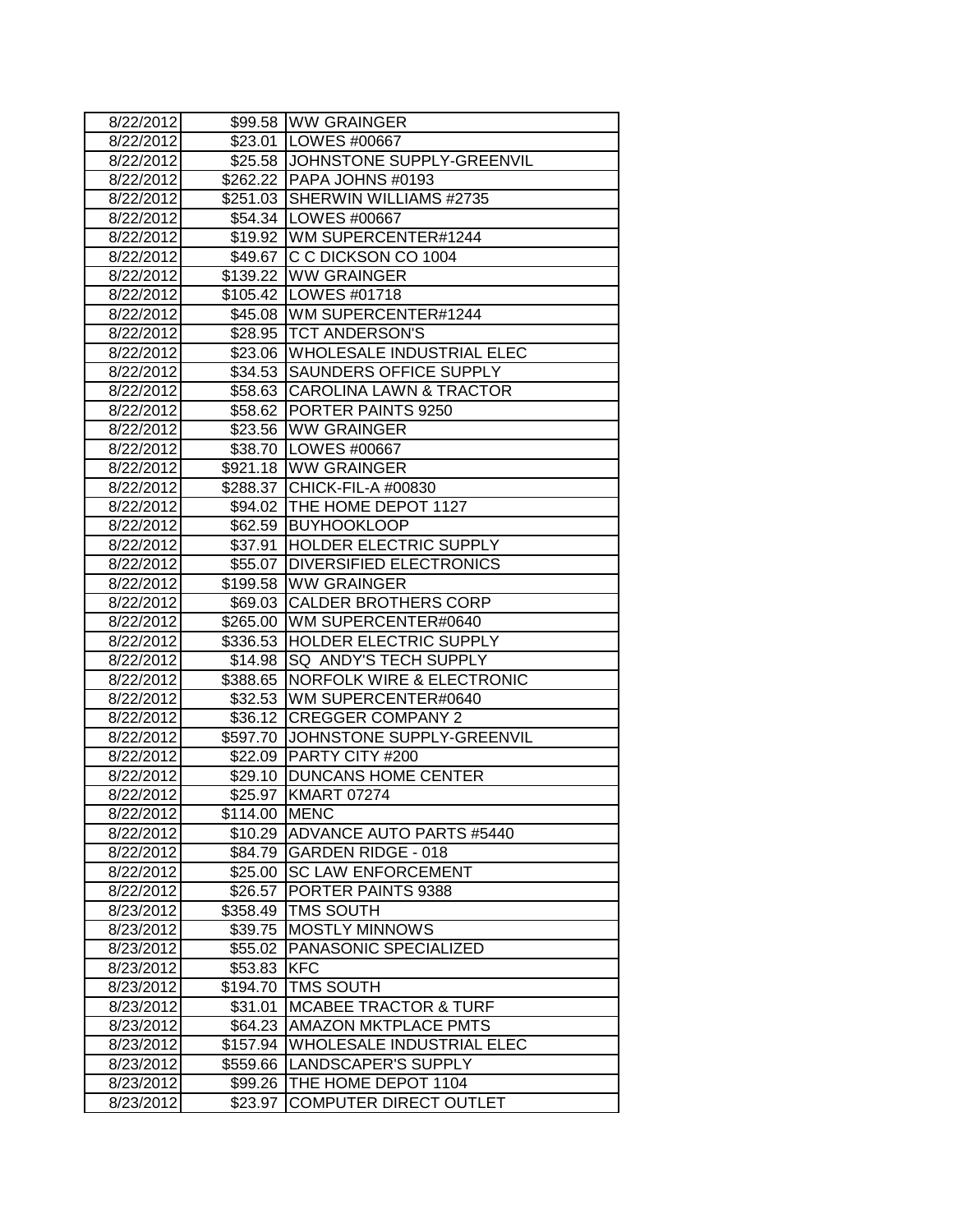| 8/23/2012              |          | \$7.94 THE HOME DEPOT 1127                                     |
|------------------------|----------|----------------------------------------------------------------|
| 8/23/2012              |          | \$63.64 CRESCENT SUPPLY COMPANY I                              |
| 8/23/2012              |          | \$43.44 SHERWIN WILLIAMS #2785                                 |
| 8/23/2012              |          | \$5.82   THE HOME DEPOT 1127                                   |
| 8/23/2012              |          | \$300.00 THE PARTY MACHINE                                     |
| 8/23/2012              |          | \$268.99 KING ASPHALT INC                                      |
| 8/23/2012              |          | \$155.95 PUBLIX #632                                           |
| 8/23/2012              |          | \$42.27 CRESCENT SUPPLY COMPANY I                              |
| 8/23/2012              |          | \$318.66 INTERSTATE TRANSPORTATION                             |
| 8/23/2012              |          | \$185.46   LOWES #01718                                        |
| 8/23/2012              |          | \$168.54   DMI DELL K-12 PTR                                   |
| 8/23/2012              |          | \$41.75   LOWES #01718                                         |
| 8/23/2012              |          | \$12.48 NAPA AUTO 0026146                                      |
| 8/23/2012              |          | \$53.75 PORTER PAINTS 9250                                     |
| 8/23/2012              |          | \$60.22  D & D MOTORS, INC.                                    |
| 8/23/2012              |          | \$220.31 WM SUPERCENTER#0640                                   |
| 8/23/2012              |          | \$34.07   THE HOME DEPOT 1127                                  |
| 8/23/2012              | \$25.00  | <b>SC LAW ENFORCEMENT</b>                                      |
| 8/23/2012              | \$25.00  | <b>SC LAW ENFORCEMENT</b>                                      |
| 8/23/2012              |          | \$526.98 KING ASPHALT INC                                      |
| 8/23/2012              |          | \$89.70 Amazon.com                                             |
| 8/23/2012              |          | \$37.41 SHERWIN WILLIAMS #2145                                 |
| 8/23/2012              |          | \$20.00 VZWRLSS PREPAID PYMNT                                  |
| 8/23/2012              |          | \$125.08 BC CANNON CO INC                                      |
| 8/23/2012              | \$32.61  | <b>BURDETTE HARDWARE SIMPSON</b>                               |
| 8/23/2012              | \$20.14  | AAA LOCKSMITH & ALARM COM                                      |
| 8/23/2012              | \$78.97  | <b>WHOLESALE INDUSTRIAL ELEC</b>                               |
| 8/23/2012              |          | \$20.29 ELLIS FLOORING SALES #43                               |
| 8/23/2012              | \$46.75  | <b>CRESCENT SUPPLY COMP INC</b>                                |
| 8/23/2012              |          | \$25.16   LOWES #00528                                         |
| 8/23/2012              |          | \$31.80 2865-CED                                               |
| 8/23/2012              | \$25.00  | <b>SC LAW ENFORCEMENT</b>                                      |
| 8/23/2012              | \$297.62 | <b>ACADEMY SPORTS #219</b>                                     |
| 8/23/2012              | \$115.41 | WM SUPERCENTER#0640                                            |
| 8/23/2012              | \$21.20  | <b>UPSTATE TROPHIES INC</b>                                    |
| 8/23/2012              | \$25.00  | <b>SC LAW ENFORCEMENT</b>                                      |
| 8/23/2012              |          | \$195.04 JDMI DELL K-12 PTR                                    |
| 8/23/2012<br>8/23/2012 | \$15.90  | <b>BLACK ELECTRICAL SUPPLY I</b><br>\$7.00  LEONS TIRE EXPRESS |
| 8/23/2012              | \$182.91 | <b>CRESCENT SUPPLY COMPANY I</b>                               |
| 8/23/2012              | \$14.98  | <b>CRESCENT SUPPLY COMPANY I</b>                               |
| 8/23/2012              | \$167.23 | <b>MCABEE TRACTOR &amp; TURF</b>                               |
| 8/23/2012              | \$63.56  | <b>STAPLES</b><br>00105536                                     |
| 8/23/2012              | \$94.61  | BENSON CHRYSLER PLYMOUTH                                       |
| 8/23/2012              | \$200.00 | SMITH SURVEYORS INC                                            |
| 8/23/2012              | \$133.06 | JOYCE EQUIPMENT COMPANY                                        |
| 8/23/2012              | \$54.59  | <b>CRESCENT SUPPLY COMPANY I</b>                               |
| 8/23/2012              | \$246.33 | LOWES #00667                                                   |
| 8/23/2012              | \$95.40  | 2865-CED                                                       |
| 8/23/2012              | \$55.57  | THE HOME DEPOT 1119                                            |
| 8/23/2012              | \$538.63 | JOHNSTONE SUPPLY-GREENVIL                                      |
| 8/23/2012              | \$74.07  | PORTER PAINTS 9388                                             |
|                        |          |                                                                |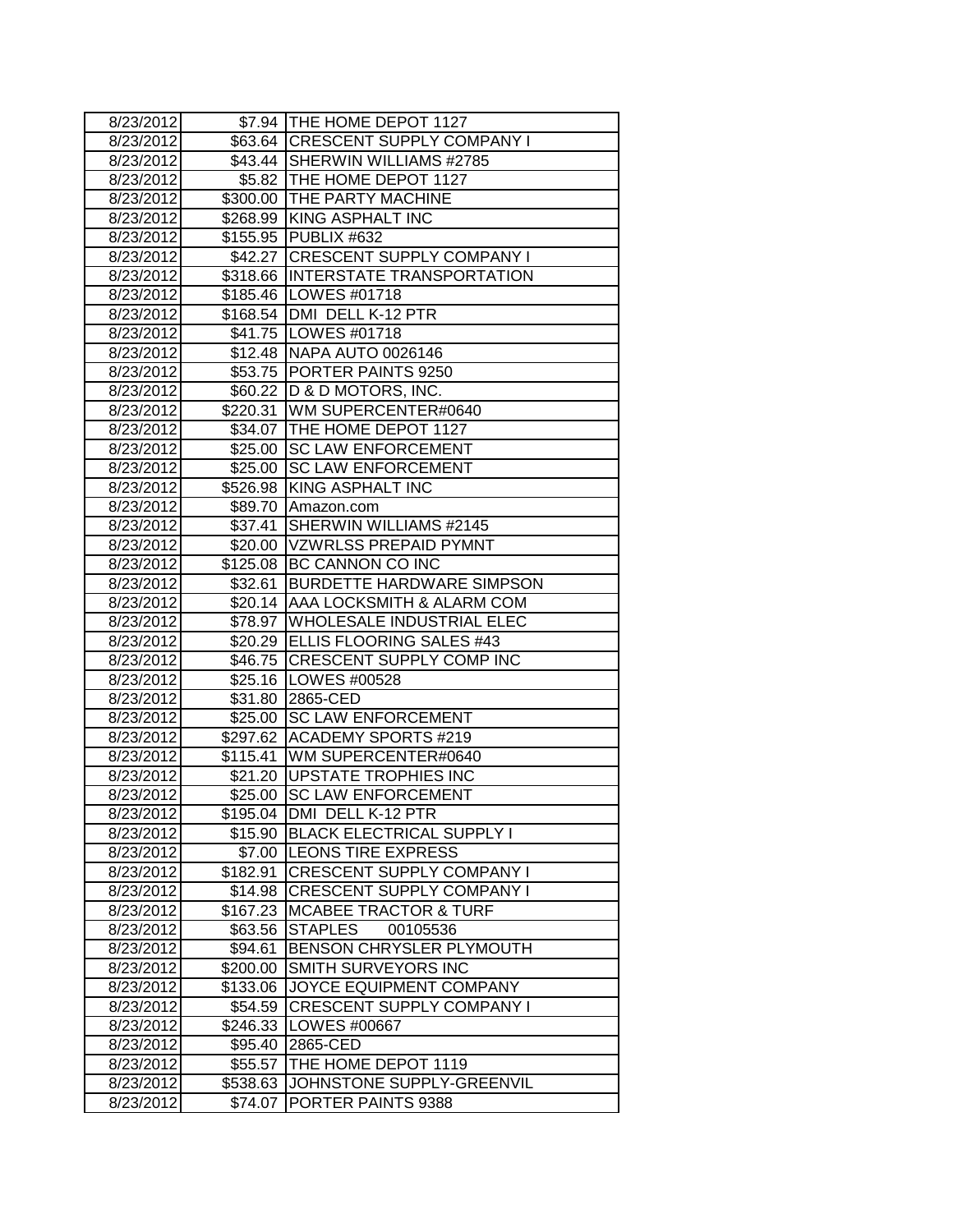| 8/23/2012 |          | \$92.09 ACADEMY SPORTS #219         |
|-----------|----------|-------------------------------------|
| 8/23/2012 | \$89.00  | MIDWEST SPORTS SUPPLY               |
| 8/23/2012 |          | \$87.45 BLACK ELECTRICAL SUPPLY I   |
| 8/23/2012 |          | \$39.40 AIRGAS NAT WELDERS #8       |
| 8/23/2012 | \$10.38  | <b>ADVANCE AUTO PARTS #5440</b>     |
| 8/23/2012 |          | \$383.00 ELLIS FLOORING SALES #43   |
| 8/23/2012 |          | \$162.82 240 C-K SIMPSONV           |
| 8/23/2012 |          | \$51.90 2865-CED                    |
| 8/23/2012 |          | \$102.64   D & D MOTORS, INC.       |
| 8/23/2012 |          | \$25.00 SC LAW ENFORCEMENT          |
| 8/23/2012 |          | \$232.12 JOHNSTONE SUPPLY-GREENVIL  |
| 8/23/2012 |          | \$46.64 COOK & BOARDMAN OF          |
| 8/23/2012 |          | \$13.47   LOWES #01983              |
| 8/23/2012 |          | \$270.30 BATTERY SPECIALISTS        |
| 8/23/2012 |          | \$6.92  TMS SOUTH                   |
| 8/23/2012 | \$25.00  | <b>SC LAW ENFORCEMENT</b>           |
| 8/23/2012 | \$9.31   | LOWES #00528                        |
| 8/23/2012 |          | \$26.49 NAPA AUTO 0027617           |
| 8/23/2012 | \$174.52 | <b>BLACK ELECTRICAL SUPPLY I</b>    |
| 8/23/2012 |          | \$6.26   LOWES #00667               |
| 8/23/2012 | \$86.24  | C C DICKSON CO 1063                 |
| 8/23/2012 |          | \$10.00   TMS SOUTH                 |
| 8/23/2012 |          | \$11.49   WM SUPERCENTER#2265       |
| 8/23/2012 |          | \$106.85 LOWES #01718               |
| 8/23/2012 |          | \$65.22 LOWES #00528                |
| 8/23/2012 | \$108.57 | <b>BLACK ELECTRICAL SUPPLY I</b>    |
| 8/23/2012 |          | \$399.73 AHERNRENTALS GREENVILLE    |
| 8/23/2012 |          | \$70.49   NORFOLK WIRE & ELECTRONIC |
| 8/23/2012 | \$59.51  | LOWES #00667                        |
| 8/23/2012 | \$103.01 | SAUNDERS OFFICE SUPPLY              |
| 8/23/2012 |          | \$264.99   TRACTOR-SUPPLY-CO #0474  |
| 8/23/2012 |          | \$338.13 MCABEE TRACTOR & TURF      |
| 8/23/2012 |          | \$360.40   DMI DELL K-12 PTR        |
| 8/23/2012 |          | \$480.82 2865-CED                   |
| 8/23/2012 |          | \$40.26 BURDETTE HARDWARE SIMPSON   |
| 8/23/2012 | \$12.62  | LOWES #01983                        |
| 8/23/2012 |          | \$60.43 THE HOME DEPOT 1104         |
| 8/23/2012 | \$555.51 | LOWES #01718                        |
| 8/23/2012 | \$31.69  | OFFICE DEPOT #479                   |
| 8/23/2012 | \$137.38 | FORMS AND SUPPLY-AOPD               |
| 8/23/2012 | \$157.94 | WHOLESALE INDUSTRIAL ELEC           |
| 8/23/2012 | \$170.68 | ELLIS FLOORING SALES #43            |
| 8/23/2012 | \$51.36  | LOWES #00667                        |
| 8/23/2012 | \$63.66  | LOWES #00528                        |
| 8/23/2012 | \$25.00  | <b>SC LAW ENFORCEMENT</b>           |
| 8/23/2012 | \$15.99  | ADVANCE AUTO PARTS #5440            |
| 8/23/2012 | \$420.00 | <b>ASTC INC</b>                     |
| 8/23/2012 | \$27.16  | LOWES #00667                        |
| 8/23/2012 |          | \$131.44 CRESCENT SUPPLY COMPANY I  |
| 8/23/2012 | \$222.63 | <b>DUNKIN #349940</b><br>Q35        |
| 8/23/2012 | \$76.18  | <b>STAPLES</b><br>00105536          |
| 8/23/2012 | \$15.87  | <b>ADVANCE AUTO PARTS #5440</b>     |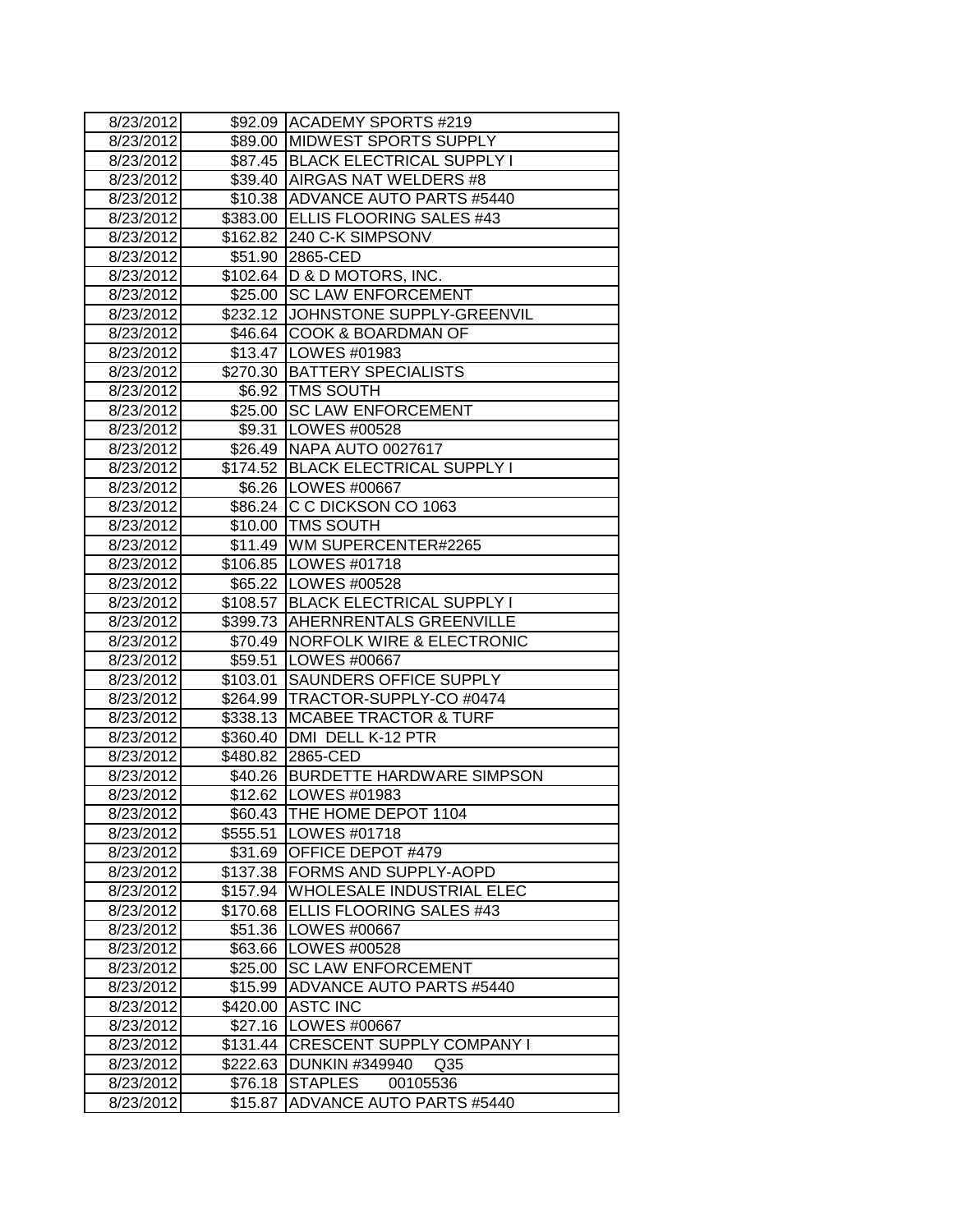| 8/23/2012 |            | \$87.91 HAWKINS TOWING INC           |
|-----------|------------|--------------------------------------|
| 8/23/2012 | \$338.14   | <b>MCABEE TRACTOR &amp; TURF</b>     |
| 8/23/2012 | \$28.43    | <b>SCHOOL SPOT</b>                   |
| 8/24/2012 |            | \$727.08 HOLDER ELECTRIC SUPPLY      |
| 8/24/2012 | \$83.87    | CEMEX CASH SALE                      |
| 8/24/2012 |            | \$640.28 HAWKINS TOWING INC          |
| 8/24/2012 |            | \$8.40 WW GRAINGER                   |
| 8/24/2012 |            | \$4.20 BURDETTE HARDWARE FOUNTAI     |
| 8/24/2012 |            | \$50.48   LOWES #00528               |
| 8/24/2012 |            | \$585.76 GREENVILLE TURF & TRACTOR   |
| 8/24/2012 |            | \$9.04 J W VAUGHN CO INC             |
| 8/24/2012 |            | \$41.84 C C DICKSON CO 1063          |
| 8/24/2012 |            | \$1,409.80  INDUSTRIAL FIRE SYSTEMS  |
| 8/24/2012 | \$28.19    | STAPLES 00105536                     |
| 8/24/2012 |            | \$7.42   DOLLAR GENERAL #10164       |
| 8/24/2012 |            | \$44.20 C C DICKSON CO 1063          |
| 8/24/2012 |            | \$25.00 SC LAW ENFORCEMENT           |
| 8/24/2012 | \$25.00    | <b>SC LAW ENFORCEMENT</b>            |
| 8/24/2012 | \$539.92   | <b>HAWKINS TOWING INC</b>            |
| 8/24/2012 | \$45.83    | ADVANCE AUTO PARTS #5440             |
| 8/24/2012 | \$25.00    | A AUGUSTA ROAD RADIATOR S            |
| 8/24/2012 | \$10.97    | <b>BI-LO 161</b>                     |
| 8/24/2012 |            | \$97.82 MCBRIDES INC                 |
| 8/24/2012 |            | \$94.61 BENSON CHRYSLER PLYMOUTH     |
| 8/24/2012 |            | \$85.93 JJOHNSTONE SUPPLY-GREENVIL   |
| 8/24/2012 |            | \$1,471.03 GREENVILLE TURF & TRACTOR |
| 8/24/2012 |            | \$367.31 LOWES #01718                |
| 8/24/2012 |            | \$25.00 SC LAW ENFORCEMENT           |
| 8/24/2012 |            | \$88.55 HAWKINS TOWING INC           |
| 8/24/2012 | \$292.56   | DMI DELL K-12 PTR                    |
| 8/24/2012 |            | \$508.08 HAWKINS TOWING INC          |
| 8/24/2012 |            | \$35.26 CLINE HOSE & HYDRAULICS      |
| 8/24/2012 |            | \$206.04 CLINE HOSE & HYDRAULICS     |
| 8/24/2012 |            | \$7.55 TARGET 00011825               |
| 8/24/2012 |            | \$16.88   TMS SOUTH                  |
| 8/24/2012 | \$74.86    | MODERN SCHOOL SUP01 OF 01            |
| 8/24/2012 |            | (\$28.19) STAPLES<br>00105536        |
| 8/24/2012 | \$954.00   | <b>BOBCAT OF GREENVILLE</b>          |
| 8/24/2012 | \$62.55    | <b>J W VAUGHN CO INC</b>             |
| 8/24/2012 | \$64.00    | <b>SFE WORK WELL OCCUPATIONA</b>     |
| 8/24/2012 | \$774.49   | <b>SILMAR ELECTRONICS</b>            |
| 8/24/2012 | \$19.79    | LOWES #01983                         |
| 8/24/2012 | \$1,409.80 | <b>INDUSTRIAL FIRE SYSTEMS</b>       |
| 8/24/2012 | \$38.03    | PORTER PAINTS 9388                   |
| 8/24/2012 | \$76.71    | STAPLS3143051612000                  |
| 8/24/2012 | \$433.65   | <b>AMAZON MKTPLACE PMTS</b>          |
| 8/24/2012 | \$49.00    | <b>AMAZON MKTPLACE PMTS</b>          |
| 8/24/2012 | \$86.22    | JOHNSTONE SUPPLY-GREENVIL            |
| 8/24/2012 | (\$508.08) | <b>HAWKINS TOWING INC</b>            |
| 8/24/2012 | \$297.54   | <b>ADVANCE AUTO PARTS #5440</b>      |
| 8/24/2012 | \$284.70   | POSITIVE PROMOTIONS                  |
| 8/24/2012 | \$187.43   | TMS SOUTH                            |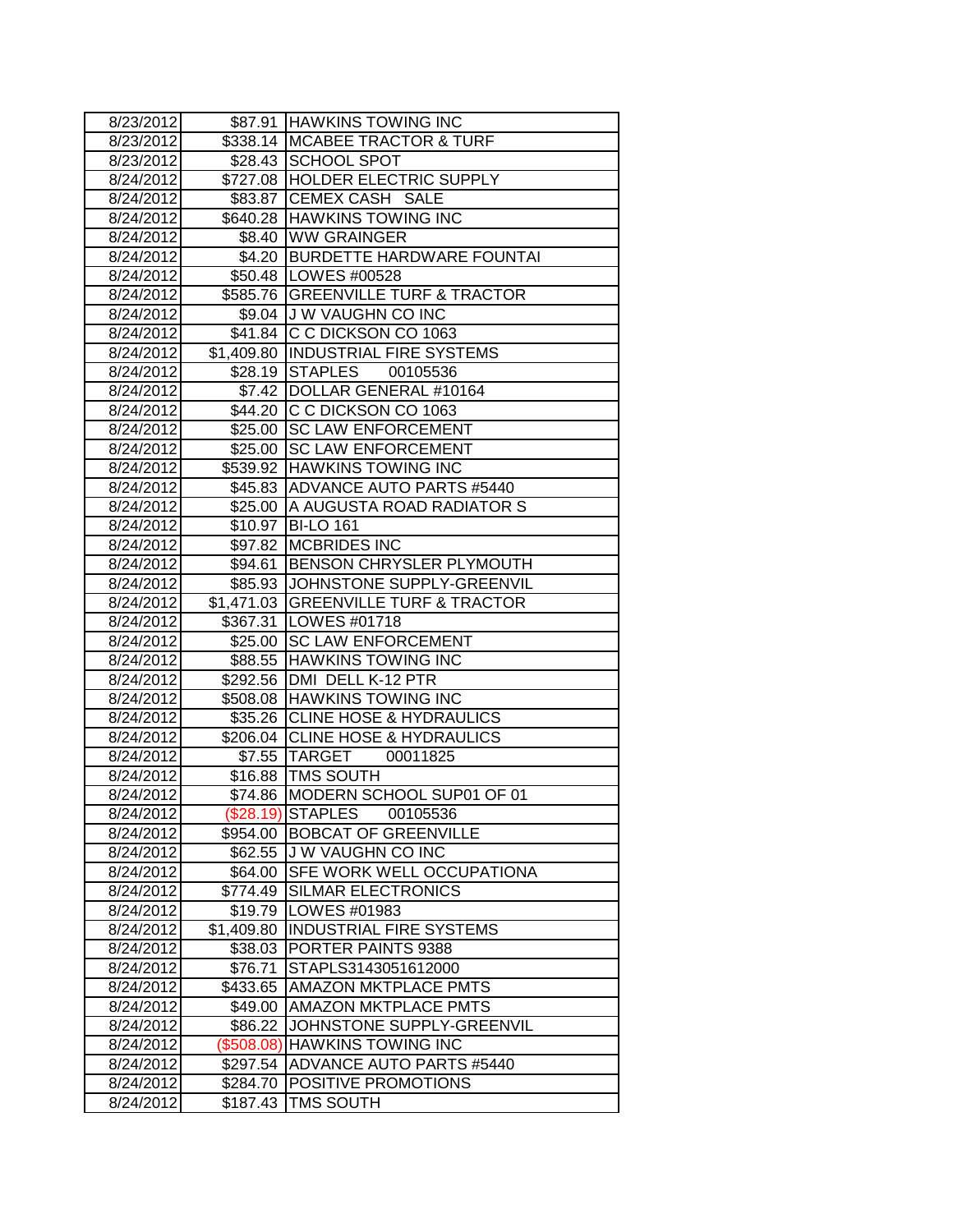| 8/24/2012 |            | \$25.00 SC LAW ENFORCEMENT          |
|-----------|------------|-------------------------------------|
| 8/24/2012 |            | \$25.00 SC LAW ENFORCEMENT          |
| 8/24/2012 |            | \$9.24 J W VAUGHN CO INC            |
| 8/24/2012 |            | \$23.32 J W VAUGHN CO INC           |
| 8/24/2012 |            | \$184.14 M AND A SUPPLY CO GREENVI  |
| 8/24/2012 |            | \$126.67 JJOHNSTONE SUPPLY-GREENVIL |
| 8/24/2012 |            | \$10.65 J W VAUGHN CO INC           |
| 8/24/2012 |            | \$10.97 BI-LO 161                   |
| 8/24/2012 |            | \$567.66 C C DICKSON CO 1063        |
| 8/24/2012 |            | \$670.23 TPC GOPHER                 |
| 8/24/2012 |            | \$25.00 SC LAW ENFORCEMENT          |
| 8/24/2012 |            | \$145.54 CRESCENT SUPPLY COMPANY I  |
| 8/24/2012 |            | \$76.88 GREENVILLE TURF & TRACTOR   |
| 8/24/2012 |            | \$41.48 NYT TIMES E-BILLING         |
| 8/24/2012 |            | \$337.08 COOK & BOARDMAN OF         |
| 8/24/2012 |            | \$28.62 HENSONS INC                 |
| 8/24/2012 |            | \$14.50 JJOHNSTONE SUPPLY-GREENVIL  |
| 8/24/2012 |            | \$26.48 CLASSIC ACE HARDWARE        |
| 8/24/2012 | \$48.71    | LOWES #01718                        |
| 8/24/2012 | \$74.89    | OFFICE DEPOT #1099                  |
| 8/24/2012 |            | \$49.61   LOWES #00528              |
| 8/24/2012 |            | \$25.00 SC LAW ENFORCEMENT          |
| 8/24/2012 |            | \$5.54   LOWES #00667               |
| 8/24/2012 |            | \$37.74  HONEYBAKED HAM 902         |
| 8/24/2012 |            | \$187.94 HAWKINS TOWING INC         |
| 8/24/2012 |            | \$166.95 JOYCE EQUIPMENT COMPANY    |
| 8/24/2012 |            | \$76.88 GREENVILLE TURF & TRACTOR   |
| 8/24/2012 |            | \$160.07 HAWKINS TOWING INC         |
| 8/24/2012 |            | \$410.64 SCHNEIDER ELECTRIC         |
| 8/24/2012 |            | \$87.57 ADI SECURITY PRD CB         |
| 8/24/2012 |            | \$6.21 LOWES #01718                 |
| 8/24/2012 |            | \$28.93 SHERWIN WILLIAMS #2785      |
| 8/24/2012 |            | \$122.63 LOWES #01718               |
| 8/24/2012 |            | \$10.97 BI-LO 161                   |
| 8/24/2012 |            | \$140.45 CRESCENT SUPPLY COMPANY I  |
| 8/24/2012 | \$9.04     | <b>J W VAUGHN CO INC</b>            |
| 8/24/2012 | \$104.58   | JOYCE EQUIPMENT COMPANY             |
| 8/24/2012 | \$34.84    | JOHNSTONE SUPPLY-GREENVIL           |
| 8/24/2012 | \$1,409.80 | <b>INDUSTRIAL FIRE SYSTEMS</b>      |
| 8/24/2012 | \$275.58   | NORTHERN TOOL EQUIPMNT              |
| 8/24/2012 | \$201.40   | <b>COWART AWARDS</b>                |
| 8/24/2012 | \$567.66   | C C DICKSON CO 1063                 |
| 8/24/2012 | \$329.90   | STAPLS3143048477000                 |
| 8/24/2012 | \$1,275.00 | <b>WHITES UPHOLSTERY</b>            |
| 8/24/2012 | \$18.55    | WM SUPERCENTER#0640                 |
| 8/24/2012 | \$25.00    | <b>SC LAW ENFORCEMENT</b>           |
| 8/24/2012 | \$41.72    | C C DICKSON CO 1063                 |
| 8/24/2012 | \$320.14   | <b>HAWKINS TOWING INC</b>           |
| 8/24/2012 | \$15.48    | THE UPS STORE 5875                  |
| 8/24/2012 | \$7.89     | LOWES #00667                        |
| 8/24/2012 | \$1,068.48 | <b>BATTERY SPECIALISTS</b>          |
| 8/24/2012 | \$1,409.80 | <b>INDUSTRIAL FIRE SYSTEMS</b>      |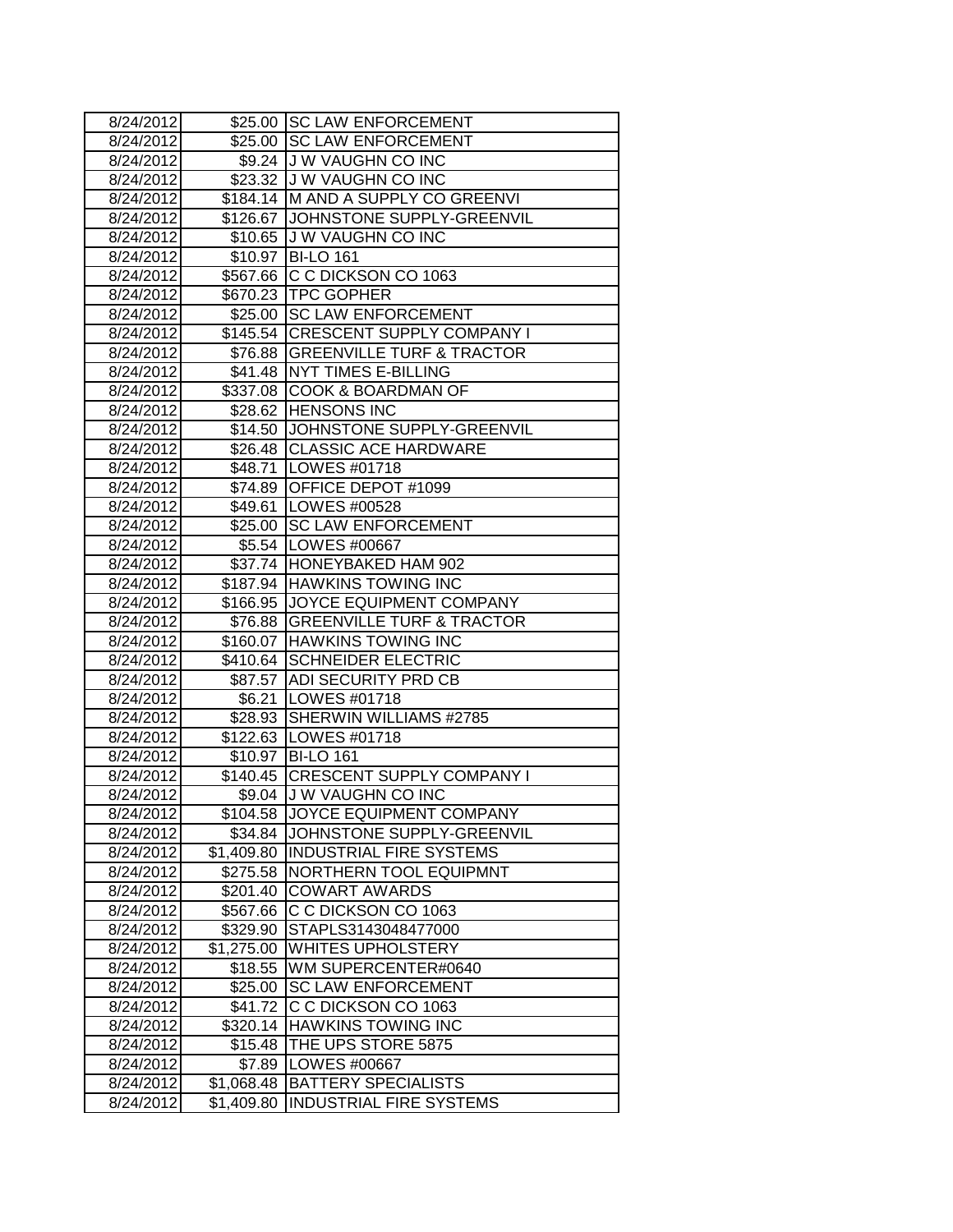| 8/24/2012 |                | \$585.76 GREENVILLE TURF & TRACTOR   |
|-----------|----------------|--------------------------------------|
| 8/24/2012 | \$63.27        | PUMPERS NO. 3                        |
| 8/24/2012 |                | \$124.19 THE TRANE COMPANY           |
| 8/24/2012 |                | \$247.75 JJOHNSTONE SUPPLY-GREENVIL  |
| 8/24/2012 | \$104.42       | <b>WW GRAINGER</b>                   |
| 8/24/2012 |                | \$25.00 SC LAW ENFORCEMENT           |
| 8/24/2012 |                | \$36.04 M AND A SUPPLY CO GREENVI    |
| 8/24/2012 |                | \$302.40 HAWKINS TOWING INC          |
| 8/24/2012 |                | \$166.17 JOYCE EQUIPMENT COMPANY     |
| 8/24/2012 |                | \$14.99 LOWES #00528                 |
| 8/27/2012 |                | \$75.32 DBC BLICK ART MATERIAL       |
| 8/27/2012 |                | \$400.84 TMS SOUTH                   |
| 8/27/2012 |                | \$32.44 BARNES & NOBLE #2221         |
| 8/27/2012 |                | \$320.26 JJOHNSTONE SUPPLY-GREENVIL  |
| 8/27/2012 |                | \$25.52 BLACK ELECTRICAL SUPPLY I    |
| 8/27/2012 |                | \$357.60   W.P.LAW, INC #5           |
| 8/27/2012 |                | \$13.24   WM SUPERCENTER#2265        |
| 8/27/2012 |                | \$138.17 THE TRANE COMPANY           |
| 8/27/2012 | \$434.40       | <b>GREENVILLE TURF &amp; TRACTOR</b> |
| 8/27/2012 | \$48.81        | <b>BLACK ELECTRICAL SUPPLY I</b>     |
| 8/27/2012 |                | \$297.17   LOWES #01718              |
| 8/27/2012 | \$585.00 AASPA |                                      |
| 8/27/2012 |                | \$59.97   LOWES #00528               |
| 8/27/2012 |                | \$7.47 LOWES #00667                  |
| 8/27/2012 |                | \$30.08 VZWRLSS APOCC VISE           |
| 8/27/2012 |                | \$85.95 C C DICKSON CO 1079          |
| 8/27/2012 |                | (\$24.99) ADVANCE AUTO PARTS #5440   |
| 8/27/2012 |                | \$119.99   TMS SOUTH                 |
| 8/27/2012 |                | \$105.15 TMS SOUTH                   |
| 8/27/2012 |                | \$38.53 LOWES #00528                 |
| 8/27/2012 |                | \$8.20 ADVANCE AUTO PARTS #5440      |
| 8/27/2012 |                | \$40.21 HOBBY LOBBY #0318            |
| 8/27/2012 |                | \$176.85 THE TRANE COMPANY           |
| 8/27/2012 |                | \$156.88 WM SUPERCENTER#1244         |
| 8/27/2012 | \$355.82       | <b>LAMINEX INC</b>                   |
| 8/27/2012 | \$117.82       | WM SUPERCENTER#1244                  |
| 8/27/2012 |                | \$204.02 DMI DELL K-12 PTR           |
| 8/27/2012 | \$152.35       | <b>GREENVILLE TURF &amp; TRACTOR</b> |
| 8/27/2012 | \$38.45        | LOWES #01983                         |
| 8/27/2012 | \$33.62        | THE TRANE COMPANY                    |
| 8/27/2012 | \$326.67       | <b>JW VAUGHN CO INC</b>              |
| 8/27/2012 | \$90.67        | <b>COMFORT SUITES</b>                |
| 8/27/2012 | \$70.01        | <b>SPINX #181</b>                    |
| 8/27/2012 | \$50.68        | LOWES #00667                         |
| 8/27/2012 | \$74.10        | THE TRANE COMPANY                    |
| 8/27/2012 | \$10.05        | <b>BI-LO 150</b>                     |
| 8/27/2012 | (\$168.53)     | LOWES #01718                         |
| 8/27/2012 | \$31.81        | BENDER BURKOT EAST COAST             |
| 8/27/2012 | \$79.50        | <b>HEATHERLY BROS AUTO SERVI</b>     |
| 8/27/2012 | \$99.63        | <b>COMFORT SUITES</b>                |
| 8/27/2012 | \$610.29       | <b>NEFF COMPANY</b>                  |
| 8/27/2012 | \$83.09        | LOWES #00667                         |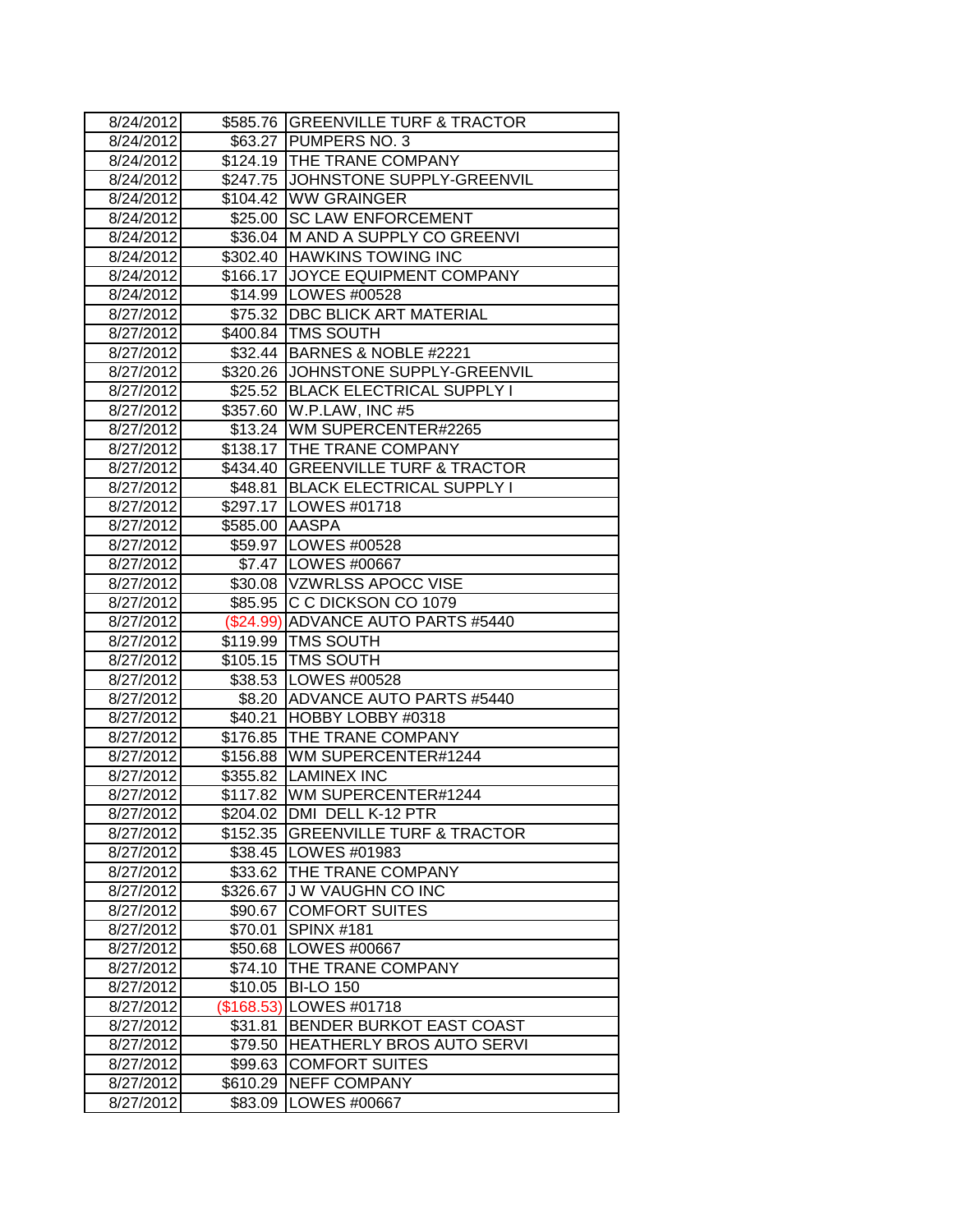| 8/27/2012 |          | \$138.43 GREENVILLE TURF & TRACTOR |
|-----------|----------|------------------------------------|
| 8/27/2012 |          | \$604.79 HAWKINS TOWING INC        |
| 8/27/2012 |          | \$23.74 ADVANCE AUTO PARTS #5440   |
| 8/27/2012 |          | \$19.57 Amazon.com                 |
| 8/27/2012 |          | \$54.99 ADVANCE AUTO PARTS #5440   |
| 8/27/2012 |          | \$24.00 JJOHNSTONE SUPPLY-GREENVIL |
| 8/27/2012 |          | (\$30.00) ADVANCE AUTO PARTS #5440 |
| 8/27/2012 |          | \$60.24 VZWRLSS APOCC VISE         |
| 8/27/2012 |          | \$37.94 BATTERY SPECIALISTS        |
| 8/27/2012 |          | \$99.63 COMFORT SUITES             |
| 8/27/2012 |          | \$47.57 PUBLIX #1148               |
| 8/27/2012 |          | \$92.11 THE TRANE COMPANY          |
| 8/27/2012 |          | \$97.65 HAJOCA TAYLORS 72          |
| 8/27/2012 |          | \$335.44 CHICK-FIL-A #00726        |
| 8/27/2012 |          | \$361.04 THE TRANE COMPANY         |
| 8/27/2012 |          | \$104.18 THE TRANE COMPANY         |
| 8/27/2012 |          | \$27.55 STAPLES<br>00108688        |
| 8/27/2012 |          | \$159.09 JOHNSTONE SUPPLY-GREENVIL |
| 8/27/2012 |          | \$2.16   LOWES #01983              |
| 8/27/2012 |          | \$487.50   UMIDIRECT.COM           |
| 8/27/2012 |          | \$25.43 STEIN-MART #0028           |
| 8/27/2012 |          | \$25.19   TMS SOUTH                |
| 8/27/2012 |          | \$50.88 COOK & BOARDMAN OF         |
| 8/27/2012 |          | \$19.23 BI-LO 57                   |
| 8/27/2012 |          | \$11.06 STAPLES<br>00105536        |
| 8/27/2012 |          | \$14.99 HOLDER ELECTRIC SUPPLY     |
| 8/27/2012 |          | \$27.45   LOWES #00667             |
| 8/27/2012 |          | \$16.42 STAPLES<br>00108688        |
| 8/27/2012 |          | \$133.35 LOWES #01718              |
| 8/27/2012 |          | \$77.21 TMS SOUTH                  |
| 8/27/2012 |          | \$126.81 BLACK ELECTRICAL SUPPLY I |
| 8/27/2012 |          | \$21.50 TMS SOUTH                  |
| 8/27/2012 | \$376.60 | INTERSTATE TRANSPORTATION          |
| 8/27/2012 | \$389.81 | JOHNSTONE SUPPLY-GREENVIL          |
| 8/27/2012 | \$42.96  | <b>HICKORY POINT 34</b>            |
| 8/27/2012 | \$31.79  | STEIN-MART #0028                   |
| 8/27/2012 |          | \$32.65 LOWES #00528               |
| 8/27/2012 | \$482.24 | SCHOOL SPOT                        |
| 8/27/2012 |          | \$145.58 WM SUPERCENTER#0640       |
| 8/27/2012 |          | \$80.84 JJOYCE EQUIPMENT COMPANY   |
| 8/27/2012 | \$323.15 | LOWES #01718                       |
| 8/27/2012 | \$471.52 | THE TRANE COMPANY                  |
| 8/27/2012 | \$52.99  | NORTHERN TOOL EQUIPMNT             |
| 8/27/2012 | \$383.88 | THE TRANE COMPANY                  |
| 8/27/2012 | \$63.12  | <b>TMS SOUTH</b>                   |
| 8/27/2012 | \$24.49  | 2865-CED                           |
| 8/27/2012 | \$25.00  | <b>SC LAW ENFORCEMENT</b>          |
| 8/27/2012 | \$112.28 | THE HOME DEPOT 1119                |
| 8/27/2012 | \$27.99  | <b>ADVANCE AUTO PARTS #5440</b>    |
| 8/27/2012 | \$90.75  | TRUCKPRO INC 022                   |
| 8/27/2012 | \$62.54  | DMI DELL K-12 PTR                  |
| 8/27/2012 | \$465.93 | THE TRANE COMPANY                  |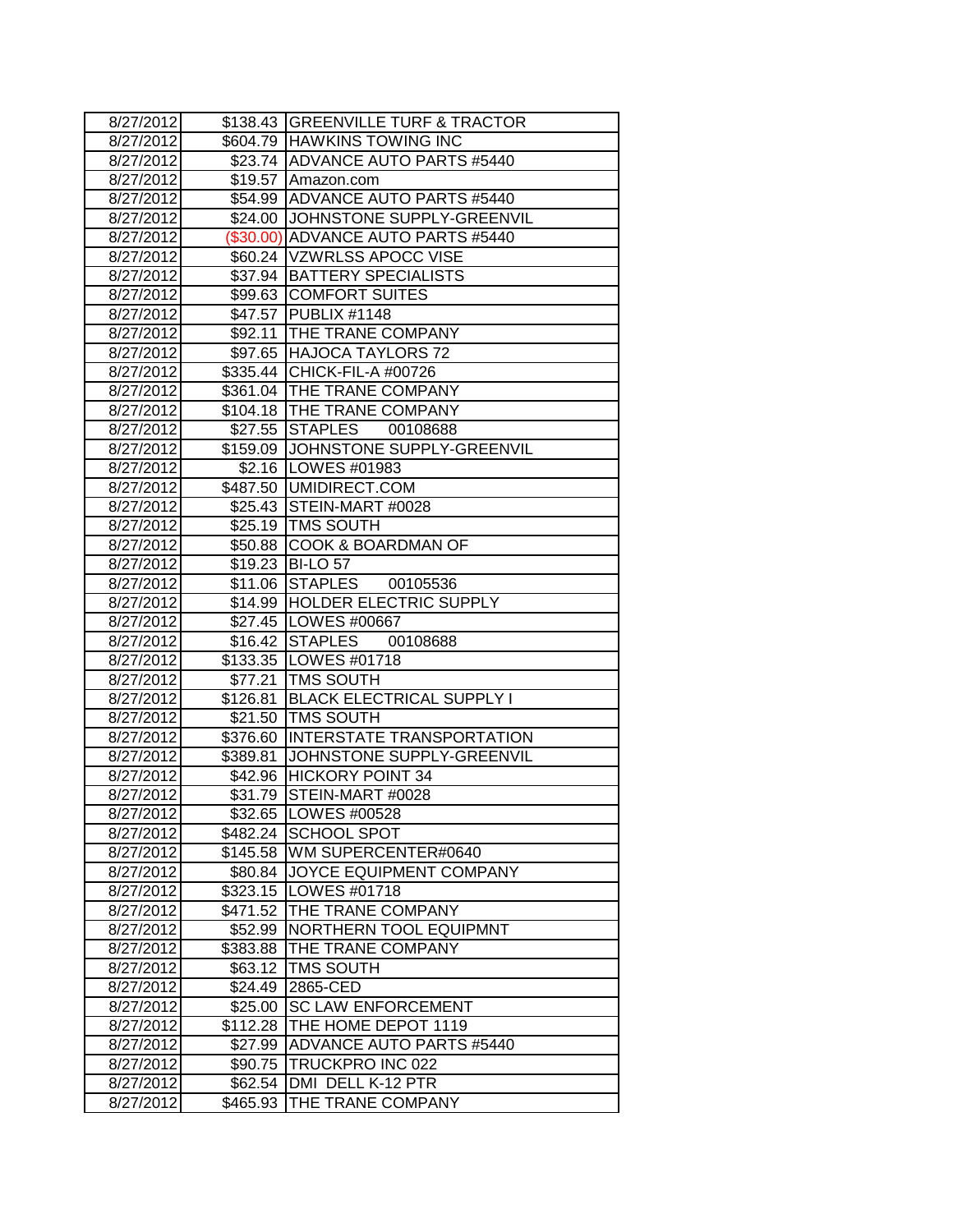| 8/27/2012              |                     | \$84.08 CARQUEST 01013663                   |
|------------------------|---------------------|---------------------------------------------|
| 8/27/2012              | \$11.08             | <b>CRESCENT SUPPLY COMPANY I</b>            |
| 8/27/2012              |                     | \$244.73   TMS SOUTH                        |
| 8/27/2012              |                     | \$47.83 ZAXBYS 00112                        |
| 8/27/2012              | \$69.01             | JOYCE EQUIPMENT COMPANY                     |
| 8/27/2012              | \$25.40             | NORTHERN TOOL EQUIPMNT                      |
| 8/27/2012              | \$352.98            | BC CANNON CO INC                            |
| 8/27/2012              | \$211.98            | <b>GARDEN RIDGE - 018</b>                   |
| 8/27/2012              |                     | \$321.65 TMS SOUTH                          |
| 8/27/2012              | \$11.77             | <b>ADVANCE AUTO PARTS #5440</b>             |
| 8/27/2012              | \$51.43             | SAV-MOR FOODS #832                          |
| 8/27/2012              |                     | \$281.09 BLACK ELECTRICAL SUPPLY I          |
| 8/27/2012              | \$118.65            | JOYCE EQUIPMENT COMPANY                     |
| 8/27/2012              |                     | \$7.36   TMS SOUTH                          |
| 8/27/2012              |                     | (\$7.85) LOWES #01718                       |
| 8/27/2012              |                     | \$10.55 HEATHERLY BROS AUTO SERVI           |
| 8/27/2012              |                     | \$732.29 DESIGN TO IMPRESS                  |
| 8/27/2012              |                     | \$149.86 THE TRANE COMPANY                  |
| 8/27/2012              | \$426.00            | <b>ANTHONY GRAPHICS</b>                     |
| 8/27/2012              | \$157.41            | 2865-CED                                    |
| 8/27/2012              | \$226.81            | UNITED RENTALS                              |
| 8/27/2012              | \$283.24            | <b>KIMBALL MIDWEST</b>                      |
| 8/27/2012              | \$180.00            | USPS 45362502729803095                      |
| 8/27/2012              | \$476.81            | THE TRANE COMPANY                           |
| 8/27/2012              | \$25.00             | <b>SC LAW ENFORCEMENT</b>                   |
| 8/27/2012              | \$76.88             | <b>GREENVILLE TURF &amp; TRACTOR</b>        |
| 8/27/2012              | \$418.70            | <b>SPRING SERV ALIGNME</b>                  |
| 8/27/2012              | \$4.31              | KONICA MINOLTA BUSINESS                     |
| 8/27/2012              | \$451.39            | THE TRANE COMPANY                           |
| 8/27/2012              | \$159.09            | JOHNSTONE SUPPLY-GREENVIL                   |
| 8/27/2012              |                     | \$72.02 THE TRANE COMPANY                   |
| 8/27/2012              |                     | \$19.84 DOLRTREE 930 00009308               |
| 8/27/2012              |                     | \$149.32 CRESCENT SUPPLY COMPANY I          |
| 8/27/2012              |                     | \$320.26 JOHNSTONE SUPPLY-GREENVIL          |
| 8/27/2012              | \$47.32             | <b>STAPLES</b><br>00108688                  |
| 8/27/2012              | \$76.88             | <b>GREENVILLE TURF &amp; TRACTOR</b>        |
| 8/27/2012              | \$68.56             | <b>HOLDER ELECTRIC SUPPLY</b>               |
| 8/27/2012              | \$63.57             | <b>CLASSIC ACE &amp; POSTAL</b>             |
| 8/27/2012<br>8/27/2012 | \$44.49<br>\$227.88 | SHERWIN WILLIAMS #2785<br>THE TRANE COMPANY |
| 8/27/2012              | \$221.40            | LOWES #01718                                |
| 8/27/2012              | \$18.64             | <b>FOOD LION # 2644</b>                     |
| 8/27/2012              | \$100.00            | <b>CAROWINDS WEB</b>                        |
| 8/27/2012              | \$77.61             | WILSONS 5 TO \$1 STORE                      |
| 8/27/2012              | \$18.91             | JOHNSTONE SUPPLY-GREENVIL                   |
| 8/27/2012              | \$22.72             | NORTHERN TOOL EQUIPMNT                      |
| 8/27/2012              | \$73.17             | THE TRANE COMPANY                           |
| 8/27/2012              | \$277.34            | WM SUPERCENTER#0640                         |
| 8/27/2012              | \$32.11             | <b>BLACK ELECTRICAL SUPPLY I</b>            |
| 8/27/2012              | \$536.27            | <b>GREENVILLE TURF &amp; TRACTOR</b>        |
| 8/27/2012              | \$3,500.00          | WILSON AND ASSOCIATES SPO                   |
| 8/27/2012              | \$35.00             | MARATHON PETRO136648                        |
|                        |                     |                                             |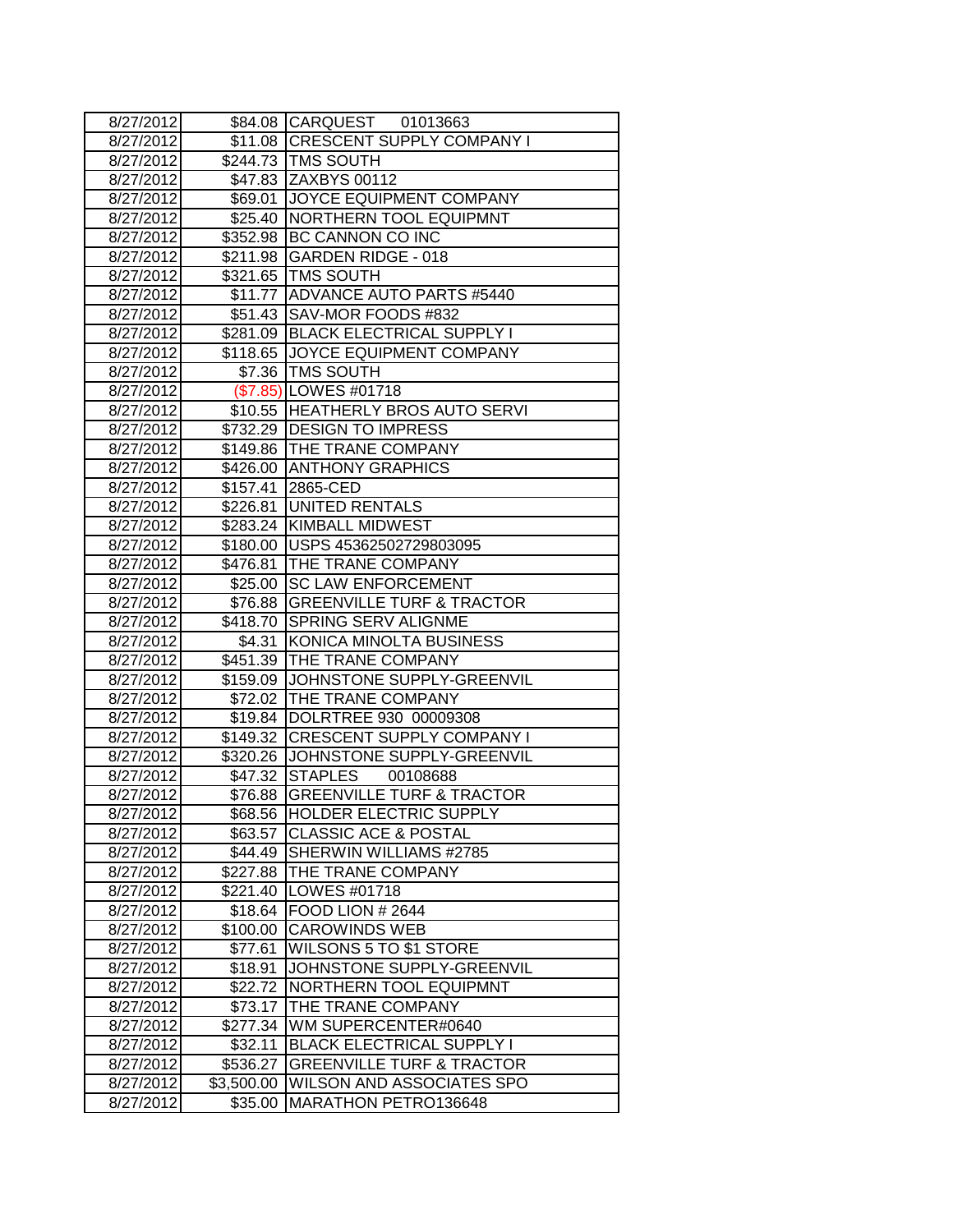| 8/27/2012              |                      | \$681.05 JJOYCE EQUIPMENT COMPANY              |
|------------------------|----------------------|------------------------------------------------|
| 8/27/2012              |                      | \$170.83 TMS SOUTH                             |
| 8/27/2012              |                      | \$19.85   TMS SOUTH                            |
| 8/27/2012              |                      | \$244.22 TMS SOUTH                             |
| 8/27/2012              |                      | (\$168.54) LOWES #01983                        |
| 8/27/2012              |                      | \$204.05 2865-CED                              |
| 8/27/2012              |                      | \$49.44 TMS SOUTH                              |
| 8/27/2012              |                      | \$138.43 GREENVILLE TURF & TRACTOR             |
| 8/27/2012              |                      | \$125.73 THE TRANE COMPANY                     |
| 8/27/2012              |                      | \$164.13 BLACK ELECTRICAL SUPPLY I             |
| 8/27/2012              |                      | \$116.32 JOHNSTONE SUPPLY-GREENVIL             |
| 8/27/2012              |                      | \$37.08   TMS SOUTH                            |
| 8/27/2012              |                      | \$95.46 ANDY OXY CO INC 6                      |
| 8/27/2012              |                      | \$64.00 SFE WORK WELL OCCUPATIONA              |
| 8/27/2012              |                      | \$32.85 NAPA AUTO 0023416                      |
| 8/27/2012              |                      | \$78.19 ANDY OXY CO INC 6                      |
| 8/27/2012              |                      | \$3.38 JJOHNSTONE SUPPLY-GREENVIL              |
| 8/27/2012              |                      | \$48.94   TMS SOUTH                            |
| 8/27/2012              |                      | \$16.47   TMS SOUTH                            |
| 8/27/2012              |                      | \$647.71 HERITAGE FOOD SERVICE                 |
| 8/27/2012              |                      | (\$6.47) BLACK ELECTRICAL SUPPLY I             |
| 8/27/2012              |                      | \$2,493.70 FIRST TEAM SPORTS                   |
| 8/27/2012              |                      | \$39.33 TMS SOUTH                              |
| 8/27/2012              |                      | \$116.60 LANDSCAPERS SUPPLY II                 |
| 8/27/2012              |                      | \$32.00 JUST BLINDS                            |
| 8/27/2012              |                      | \$225.00 USPS 45366006529808201                |
| 8/27/2012              |                      | \$147.38 THE TRANE COMPANY                     |
| 8/27/2012              |                      | \$23.12 WM SUPERCENTER#0640                    |
| 8/27/2012              |                      | \$50.28 ADVANCE AUTO PARTS #5440               |
| 8/27/2012              |                      | \$81.52   D & D MOTORS, INC.                   |
| 8/27/2012              |                      | \$12.91 CVS PHARMACY #205                      |
| 8/27/2012              |                      | \$20.26 JJOHNSTONE SUPPLY-GREENVIL             |
| 8/27/2012              | \$32.11              | <b>BLACK ELECTRICAL SUPPLY I</b>               |
| 8/27/2012              |                      | \$359.68 THE TRANE COMPANY                     |
| 8/27/2012              |                      | \$1,495.13 THE TRANE COMPANY                   |
| 8/27/2012              | \$74.58              | THE HOME DEPOT #6918                           |
| 8/27/2012              |                      | \$39.52  ADVANCE AUTO PARTS #5440              |
| 8/27/2012              |                      | \$647.36 BOOKS A MILLIO00004184                |
| 8/27/2012              |                      | \$25.00 SC LAW ENFORCEMENT                     |
| 8/27/2012              | \$147.38             | THE TRANE COMPANY                              |
| 8/27/2012              | \$107.16             | LOWES #01983                                   |
| 8/27/2012              | \$129.20             | <b>TMS SOUTH</b>                               |
| 8/27/2012<br>8/27/2012 | \$826.65<br>\$543.95 | THE TRANE COMPANY<br>AAA LOCKSMITH & ALARM COM |
|                        | \$266.75             | PIEDMONT FARM & NURSERY                        |
| 8/27/2012<br>8/27/2012 | \$16.70              | THE TRANE COMPANY                              |
| 8/27/2012              | \$206.70             | THE TRANE COMPANY                              |
| 8/27/2012              | \$100.00             | <b>METAL WORK LLC</b>                          |
| 8/27/2012              | \$63.58              | WM SUPERCENTER#0640                            |
| 8/27/2012              | \$83.48              | THE HOME DEPOT #1126                           |
| 8/27/2012              | \$48.54              | WM SUPERCENTER#2265                            |
| 8/27/2012              | \$88.69              | TMS SOUTH                                      |
|                        |                      |                                                |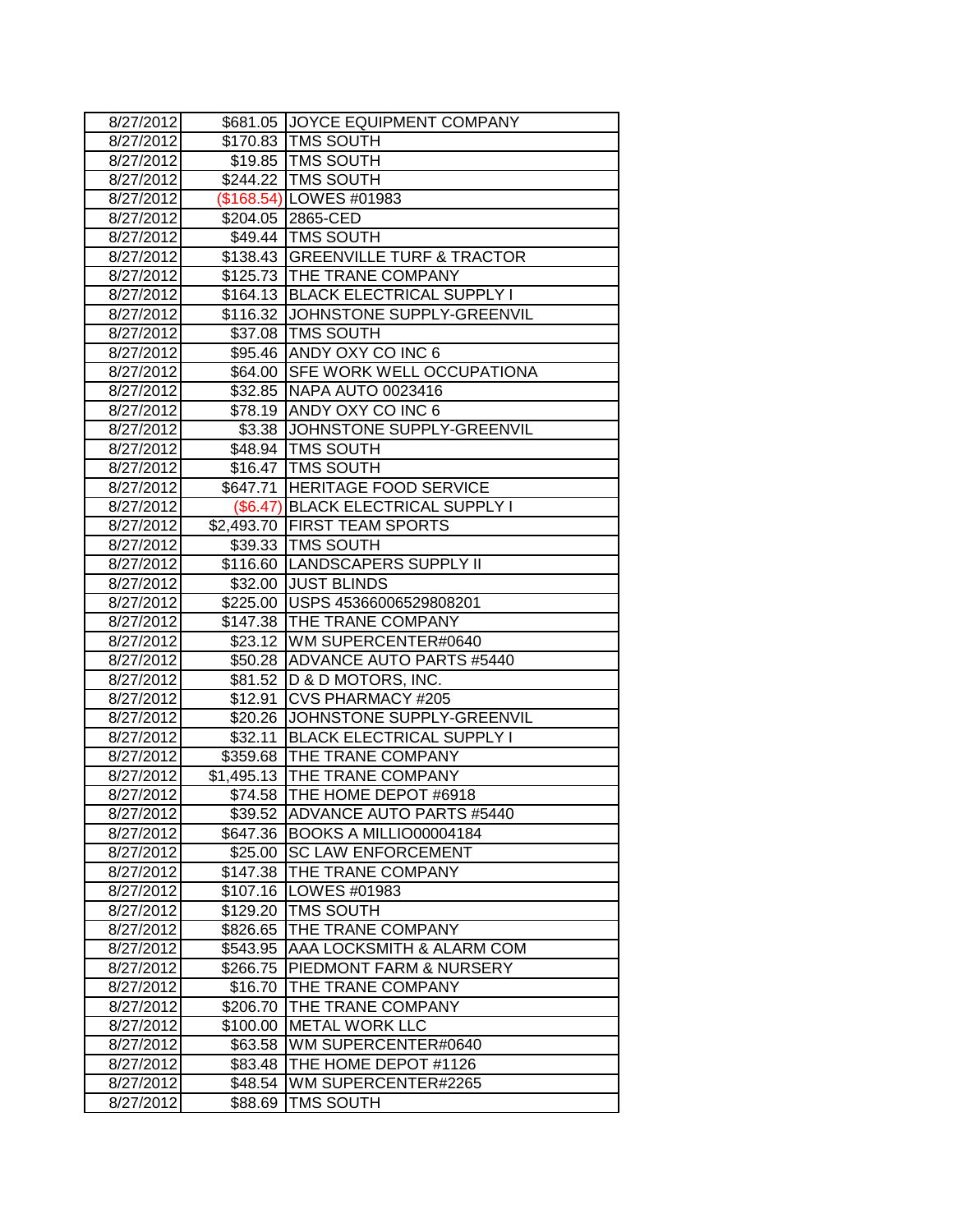| 8/27/2012 |          | \$9.68   TMS SOUTH                  |
|-----------|----------|-------------------------------------|
| 8/27/2012 |          | \$1,263.18 KEVIN WHITAKER CHEVROLET |
| 8/27/2012 |          | \$230.71   FOLLETT SOFTWARE CO      |
| 8/27/2012 |          | \$11,520.01 VARSITY SPIRIT CLOTHING |
| 8/27/2012 |          | \$71.55 BLANCHARD MACHINERY         |
| 8/27/2012 |          | \$243.80 THE TRANE COMPANY          |
| 8/27/2012 |          | \$42.29 SOCAR CHEMICAL COMPANY      |
| 8/27/2012 |          | \$92.08 HOLDER ELECTRIC SUPPLY      |
| 8/27/2012 | \$34.34  | THE TRANE COMPANY                   |
| 8/27/2012 |          | \$29.52 JJOHNSTONE SUPPLY-GREENVIL  |
| 8/27/2012 | \$3.38   | JOHNSTONE SUPPLY-GREENVIL           |
| 8/28/2012 | \$25.00  | <b>SC LAW ENFORCEMENT</b>           |
| 8/28/2012 |          | \$10.19 Amazon.com                  |
| 8/28/2012 | \$25.00  | <b>SC LAW ENFORCEMENT</b>           |
| 8/28/2012 | \$4.99   | <b>BARNES&amp;NOBLE COM</b>         |
| 8/28/2012 | \$513.95 | <b>ROBBINS TIRE SERVI</b>           |
| 8/28/2012 |          | \$122.32 WM SUPERCENTER#2687        |
| 8/28/2012 | \$8.00   | <b>SC LAW ENFORCEMENT</b>           |
| 8/28/2012 |          | \$67.32 PORTER PAINTS 9388          |
| 8/28/2012 |          | \$25.00 SC LAW ENFORCEMENT          |
| 8/28/2012 |          | \$8.00 SC LAW ENFORCEMENT           |
| 8/28/2012 |          | \$10.49 BARNES&NOBLE COM            |
| 8/28/2012 | \$25.00  | <b>SC LAW ENFORCEMENT</b>           |
| 8/28/2012 | \$25.00  | <b>SC LAW ENFORCEMENT</b>           |
| 8/28/2012 | \$22.23  | <b>STAPLES</b><br>00105536          |
| 8/28/2012 | \$757.90 | <b>COOK &amp; BOARDMAN OF</b>       |
| 8/28/2012 |          | \$55.96 HOLDER ELECTRIC SUPPLY      |
| 8/28/2012 |          | \$181.34 COMFORT SUITES             |
| 8/28/2012 |          | \$8.00 SC LAW ENFORCEMENT           |
| 8/28/2012 |          | \$81.52 D & D MOTORS, INC.          |
| 8/28/2012 | \$20.19  | SHEALY ELECT 803-227-0599           |
| 8/28/2012 | \$25.00  | <b>SC LAW ENFORCEMENT</b>           |
| 8/28/2012 | \$38.61  | <b>SPINX #131</b>                   |
| 8/28/2012 | \$8.00   | <b>SC LAW ENFORCEMENT</b>           |
| 8/28/2012 | \$25.00  | <b>SC LAW ENFORCEMENT</b>           |
| 8/28/2012 | \$8.00   | <b>SC LAW ENFORCEMENT</b>           |
| 8/28/2012 | \$68.65  | <b>TEAM CONNECTIONS INC</b>         |
| 8/28/2012 | \$39.98  | <b>AMAZON MKTPLACE PMTS</b>         |
| 8/28/2012 | \$25.00  | <b>SC LAW ENFORCEMENT</b>           |
| 8/28/2012 | \$56.99  | LOWES #00667                        |
| 8/28/2012 | \$2.99   | <b>BARNES&amp;NOBLE COM</b>         |
| 8/28/2012 | \$5.91   | <b>BARNES&amp;NOBLE COM</b>         |
| 8/28/2012 | \$25.00  | <b>SC LAW ENFORCEMENT</b>           |
| 8/28/2012 | \$199.26 | <b>COMFORT SUITES</b>               |
| 8/28/2012 | \$8.00   | <b>SC LAW ENFORCEMENT</b>           |
| 8/28/2012 | \$52.52  | LOWES #00667                        |
| 8/28/2012 | \$8.00   | <b>SC LAW ENFORCEMENT</b>           |
| 8/28/2012 | \$25.00  | <b>SC LAW ENFORCEMENT</b>           |
| 8/28/2012 | \$117.41 | THE TOOL SHED                       |
| 8/28/2012 | \$72.08  | SOUTHEASTERN ELECTRICA              |
| 8/28/2012 | \$12.23  | LOWES #01718                        |
| 8/28/2012 | \$8.95   | <b>BARNES&amp;NOBLE COM</b>         |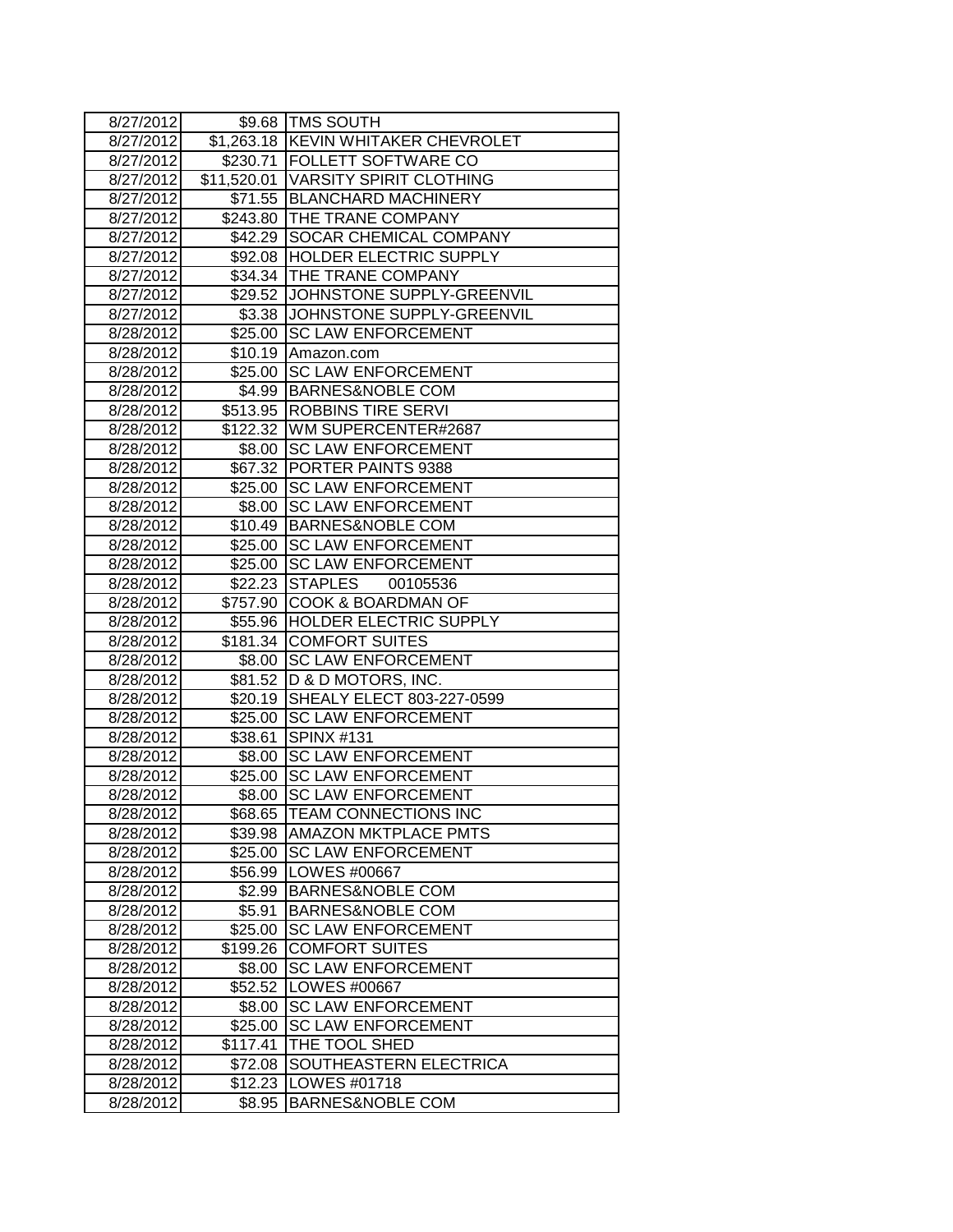| 8/28/2012 |            | \$25.00 SC LAW ENFORCEMENT        |
|-----------|------------|-----------------------------------|
| 8/28/2012 |            | \$746.29 ROBBINS TIRE SERVI       |
| 8/28/2012 |            | \$602.30 AMSTERDAM PRNT & LITHO   |
| 8/28/2012 | \$25.00    | <b>SC LAW ENFORCEMENT</b>         |
| 8/28/2012 | \$45.02    | C C DICKSON CO 1063               |
| 8/28/2012 |            | \$355.78 NEWSPAPERS KY FL NC SC   |
| 8/28/2012 | \$8.00     | <b>SC LAW ENFORCEMENT</b>         |
| 8/28/2012 | \$207.91   | <b>HD SUPPLY WATERWORKS 551</b>   |
| 8/28/2012 |            | \$486.78 OFFICE DEPOT #62         |
| 8/28/2012 | \$8.00     | <b>SC LAW ENFORCEMENT</b>         |
| 8/28/2012 |            | \$34.02   LOWES #00667            |
| 8/28/2012 | \$25.00    | <b>SC LAW ENFORCEMENT</b>         |
| 8/28/2012 | \$8.00     | <b>SC LAW ENFORCEMENT</b>         |
| 8/28/2012 |            | \$70.28 CRESCENT SUPPLY COMPANY I |
| 8/28/2012 | \$25.00    | <b>SC LAW ENFORCEMENT</b>         |
| 8/28/2012 |            | \$48.55 FERGUSON ENT #43          |
| 8/28/2012 |            | \$38.03 PORTER PAINTS 9388        |
| 8/28/2012 | \$8.00     | <b>SC LAW ENFORCEMENT</b>         |
| 8/28/2012 | \$25.00    | <b>SC LAW ENFORCEMENT</b>         |
| 8/28/2012 | \$25.00    | <b>SC LAW ENFORCEMENT</b>         |
| 8/28/2012 | \$5.03     | <b>BARNES&amp;NOBLE COM</b>       |
| 8/28/2012 |            | \$77.58 BI-LO 661                 |
| 8/28/2012 |            | \$59.88 ROBBINS TIRE SERVI        |
| 8/28/2012 |            | \$17.72 THE TRANE COMPANY         |
| 8/28/2012 |            | \$26.96   LOWES #00528            |
| 8/28/2012 |            | \$5.99 BARNES&NOBLE COM           |
| 8/28/2012 | \$299.00   | SUPERMEDIASTORE.COM               |
| 8/28/2012 | \$8.00     | <b>SC LAW ENFORCEMENT</b>         |
| 8/28/2012 | \$25.00    | <b>SC LAW ENFORCEMENT</b>         |
| 8/28/2012 | \$794.00   | <b>CHARRON SPORTS SERVICES</b>    |
| 8/28/2012 |            | \$34.00 GREENVILLE DMV 23         |
| 8/28/2012 |            | \$208.82 WM SUPERCENTER#5487      |
| 8/28/2012 | \$8.00     | <b>SC LAW ENFORCEMENT</b>         |
| 8/28/2012 | \$8.00     | <b>SC LAW ENFORCEMENT</b>         |
| 8/28/2012 |            | \$58.02 LONG TRAILER & BODY SERVI |
| 8/28/2012 | \$8.00     | <b>SC LAW ENFORCEMENT</b>         |
| 8/28/2012 |            | \$315.00 ISQ THE MACDETECTIVE     |
| 8/28/2012 |            | \$3,037.50 FIND GREAT PEOPLE      |
| 8/28/2012 |            | \$8.00 SC LAW ENFORCEMENT         |
| 8/28/2012 |            | \$7.66 C C DICKSON CO 1004        |
| 8/28/2012 | \$7.04     | USPS 45568006629808466            |
| 8/28/2012 | \$64.00    | SFE WORK WELL OCCUPATIONA         |
| 8/28/2012 | \$15.99    | C C DICKSON CO 1063               |
| 8/28/2012 | \$1,069.71 | <b>LAMINEX INC</b>                |
| 8/29/2012 | \$63.55    | SAUNDERS OFFICE SUPPLY            |
| 8/29/2012 | \$26.43    | LOWES #00667                      |
| 8/29/2012 | \$44.66    | WM SUPERCENTER#2265               |
| 8/29/2012 | \$94.53    | SHERWIN WILLIAMS #2785            |
| 8/29/2012 | \$45.09    | <b>FGS HARDWARE</b>               |
| 8/29/2012 | \$97.77    | OFFICE DEPOT #62                  |
| 8/29/2012 | \$412.34   | LOWES #01718                      |
| 8/29/2012 | \$25.00    | <b>SC LAW ENFORCEMENT</b>         |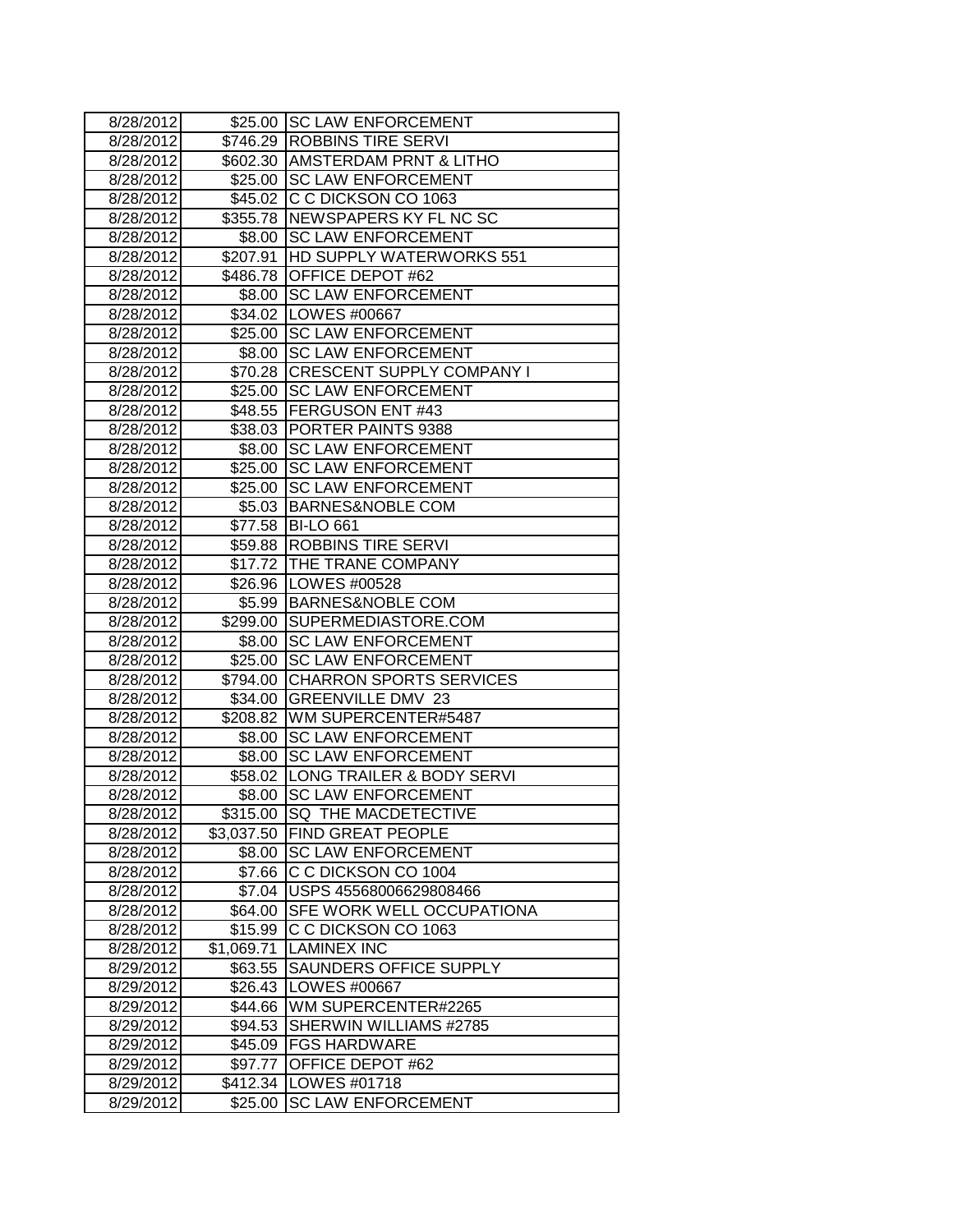| 8/29/2012 |            | \$313.83 JJOHNSTONE SUPPLY-GREENVIL |
|-----------|------------|-------------------------------------|
| 8/29/2012 | \$525.53   | M AND A SUPPLY CO GREENVI           |
| 8/29/2012 | \$21.20    | <b>COWART AWARDS</b>                |
| 8/29/2012 | \$472.46   | <b>MCABEE TRACTOR &amp; TURF</b>    |
| 8/29/2012 | \$57.40    | <b>MCBRIDES INC</b>                 |
| 8/29/2012 |            | \$40.85   TMS SOUTH                 |
| 8/29/2012 |            | \$100.00 PERCUSSIVE ARTS SOCIETY    |
| 8/29/2012 |            | \$38.99 LOWES #00528                |
| 8/29/2012 |            | \$293.39 SALSARITAS 13 GRNVL        |
| 8/29/2012 |            | \$25.23 HOLDER ELECTRIC SUPPLY      |
| 8/29/2012 |            | \$24.22   LOWES #01718              |
| 8/29/2012 | \$25.00    | <b>SC LAW ENFORCEMENT</b>           |
| 8/29/2012 |            | \$131.74 ADMIT ONE PRODUCTS         |
| 8/29/2012 |            | \$34.50 LOWES #01983                |
| 8/29/2012 |            | \$182.89 LOWES #01718               |
| 8/29/2012 |            | \$137.06   TMS SOUTH                |
| 8/29/2012 |            | \$48.65 C C DICKSON CO 1004         |
| 8/29/2012 |            | \$26.48   LOWES #00667              |
| 8/29/2012 | \$124.22   | PORTER PAINTS 9388                  |
| 8/29/2012 | \$23.85    | <b>COWART AWARDS</b>                |
| 8/29/2012 |            | \$52.70   AMAZON MKTPLACE PMTS      |
| 8/29/2012 |            | \$98.19   TMS SOUTH                 |
| 8/29/2012 |            | \$90.33   MCABEE TRACTOR & TURF     |
| 8/29/2012 |            | \$147.32 TMS SOUTH                  |
| 8/29/2012 |            | \$70.14 TPC GOPHER                  |
| 8/29/2012 |            | \$254.27   WALMART.COM 8009666546   |
| 8/29/2012 |            | \$12.17   LOWES #01718              |
| 8/29/2012 |            | \$4.52 LOWES #00667                 |
| 8/29/2012 |            | \$13.78 JOHNSTONE SUPPLY-GREENVIL   |
| 8/29/2012 | \$25.00    | <b>SC LAW ENFORCEMENT</b>           |
| 8/29/2012 |            | \$15.50 LOWES #01718                |
| 8/29/2012 |            | \$64.00 SFE WORK WELL OCCUPATIONA   |
| 8/29/2012 |            | \$144.53 TMS SOUTH                  |
| 8/29/2012 |            | \$25.00 SC LAW ENFORCEMENT          |
| 8/29/2012 |            | \$487.76 MSA-HEADQUARTERS #1        |
| 8/29/2012 | \$3.46     | JOHNSTONE SUPPLY-GREENVIL           |
| 8/29/2012 |            | \$69.98 LOWES #00667                |
| 8/29/2012 | \$22.43    | <b>AAA SUPPLY - GVILLE</b>          |
| 8/29/2012 | \$23.69    | WM SUPERCENTER#0640                 |
| 8/29/2012 | \$264.12   | <b>ANDERSON BROS</b>                |
| 8/29/2012 | \$694.21   | <b>NETWORK CONTROLS</b>             |
| 8/29/2012 | \$52.77    | LOWES #01718                        |
| 8/29/2012 | \$999.71   | <b>LAMINEX INC</b>                  |
| 8/29/2012 | \$18.42    | <b>TMS SOUTH</b>                    |
| 8/29/2012 | \$77.16    | LOWES #01718                        |
| 8/29/2012 | \$25.00    | <b>SC LAW ENFORCEMENT</b>           |
| 8/29/2012 | \$201.04   | <b>STAPLES</b><br>00118000          |
| 8/29/2012 | \$1,904.82 | PIANO CENTRAL                       |
| 8/29/2012 | \$177.87   | HOLDER ELECTRIC SUPPLY              |
| 8/29/2012 | \$20.00    | <b>VZWRLSS PRPAY AUTOPAY</b>        |
| 8/29/2012 | \$25.00    | <b>SC LAW ENFORCEMENT</b>           |
| 8/29/2012 | \$114.39   | Bestbuy.com<br>00009944             |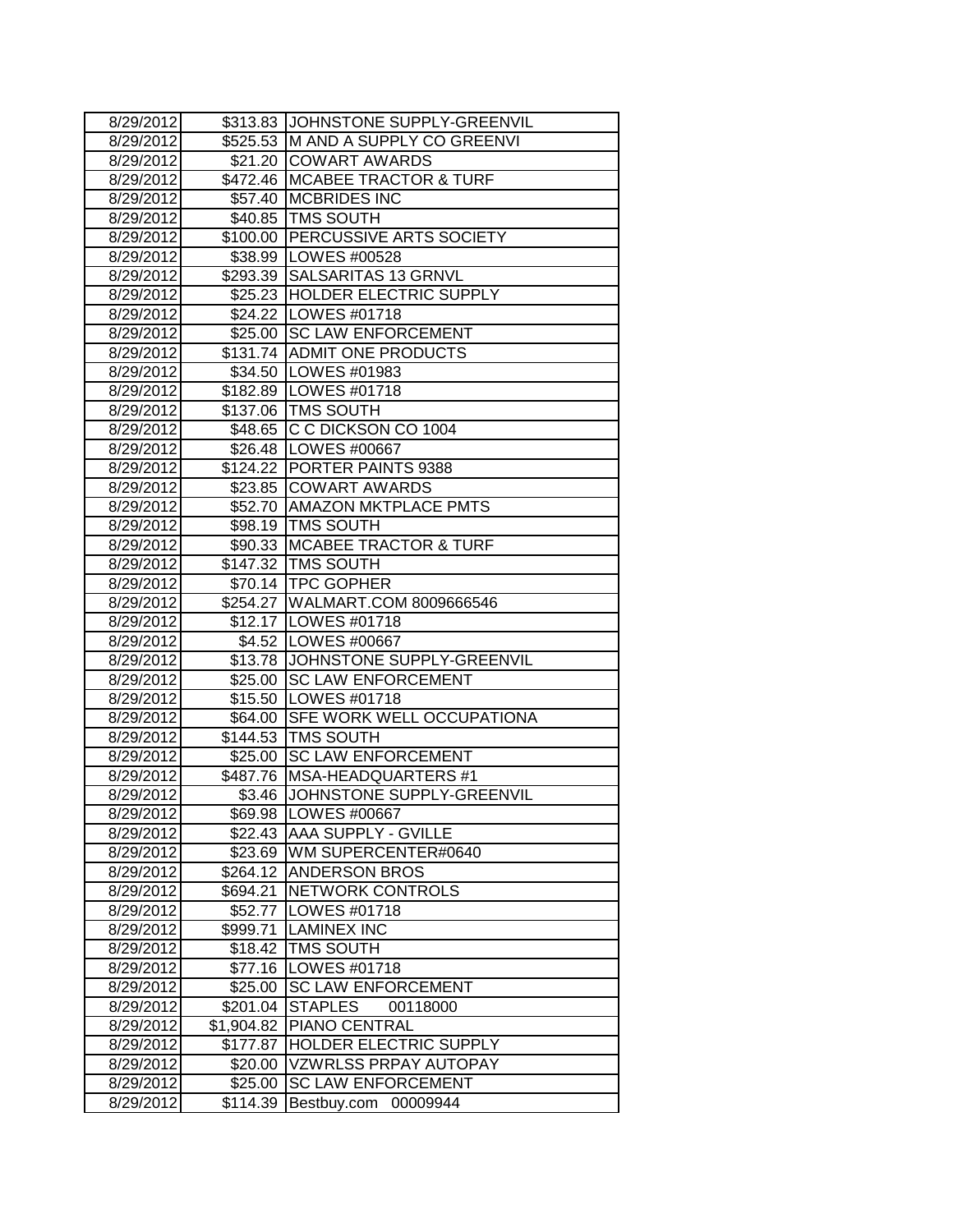| 8/29/2012 |           | \$411.24 CDW GOVERNMENT             |
|-----------|-----------|-------------------------------------|
| 8/29/2012 |           | \$202.07 HOLDER ELECTRIC SUPPLY     |
| 8/29/2012 |           | \$82.02 BLANCHARD MACHINERY         |
| 8/29/2012 |           | \$826.62 W. W. WILLIAMS             |
| 8/29/2012 |           | \$9.39 JJOHNSTONE SUPPLY-GREENVIL   |
| 8/29/2012 |           | \$16.20 NAPA AUTO 0023416           |
| 8/29/2012 |           | \$4,381.49 CAMCOR INC               |
| 8/29/2012 |           | \$46.54  LANDSCAPERS SUPPLY II      |
| 8/29/2012 |           | \$42.29 HOLDER ELECTRIC SUPPLY      |
| 8/29/2012 | \$52.91   | <b>BI-LO 273</b>                    |
| 8/29/2012 |           | \$82.98 SHERWIN WILLIAMS #2785      |
| 8/29/2012 |           | \$51.05 CARSON'S NUT-BOLT & TO      |
| 8/29/2012 | \$55.95   | <b>STAPLES</b><br>00105536          |
| 8/29/2012 |           | \$28.62   WM SUPERCENTER#0640       |
| 8/29/2012 |           | \$243.28 HILTON HOTELS ADV RESV     |
| 8/29/2012 |           | \$16.19 FASTENAL COMPANY01          |
| 8/29/2012 |           | \$195.00 ANDERSON BROS              |
| 8/29/2012 |           | \$415.00   BWI - GREENVILLE/        |
| 8/29/2012 |           | \$36.40   RADIOSHACK COR00123687    |
| 8/29/2012 |           | \$31.78 ACADEMY SPORTS #219         |
| 8/29/2012 |           | \$153.82 NAPA AUTO 0022603          |
| 8/29/2012 |           | \$210.59 HOLDER ELECTRIC SUPPLY     |
| 8/29/2012 |           | \$1,266.26 BENDER BURKOT EAST COAST |
| 8/29/2012 |           | \$82.66 LOWES #00667                |
| 8/29/2012 |           | \$5.72 ADVANCE AUTO PARTS #5440     |
| 8/29/2012 | \$70.21   | <b>CRESCENT SUPPLY COMPANY I</b>    |
| 8/29/2012 |           | \$166.30 JJOHNSTONE SUPPLY-GREENVIL |
| 8/29/2012 | \$166.30  | JOHNSTONE SUPPLY-GREENVIL           |
| 8/29/2012 | \$17.59   | <b>AMAZON MKTPLACE PMTS</b>         |
| 8/29/2012 | \$16.30   | JOHNSTONE SUPPLY-GREENVIL           |
| 8/29/2012 |           | \$296.80 CAMCOR INC                 |
| 8/29/2012 |           | \$4.03 ADVANCE AUTO PARTS #5440     |
| 8/29/2012 |           | \$30.53 CRESCENT SUPPLY COMPANY I   |
| 8/29/2012 |           | \$57.07 HOLDER ELECTRIC SUPPLY      |
| 8/29/2012 | \$20.03   | <b>CLINE HOSE &amp; HYDRAULICS</b>  |
| 8/29/2012 |           | \$281.29   LOWES #00667             |
| 8/29/2012 |           | \$16.94  TARGET<br>00019372         |
| 8/29/2012 | \$204.05  | SHERWIN WILLIAMS #2735              |
| 8/29/2012 |           | \$42.80 HOLDER ELECTRIC SUPPLY      |
| 8/29/2012 | \$55.29   | <b>BI-LO 92</b>                     |
| 8/29/2012 | \$755.91  | COURTYARD BY MARRIOTT-CHA           |
| 8/29/2012 | (\$81.52) | D & D MOTORS, INC.                  |
| 8/29/2012 | \$38.36   | SMITHTURF AND IRRIGATI              |
| 8/29/2012 | \$503.70  | LOWES #01718                        |
| 8/29/2012 | \$279.71  | SHERWIN WILLIAMS #2342              |
| 8/29/2012 | \$50.00   | <b>CHEZ JULIE'S FLORIST</b>         |
| 8/29/2012 | \$82.68   | <b>TARGET</b><br>00011981           |
| 8/29/2012 | \$20.00   | <b>VZWRLSS PRPAY AUTOPAY</b>        |
| 8/30/2012 | \$25.00   | <b>SC LAW ENFORCEMENT</b>           |
| 8/30/2012 | \$48.75   | THE HOME DEPOT 1127                 |
| 8/30/2012 | \$25.00   | <b>SC LAW ENFORCEMENT</b>           |
| 8/30/2012 | \$14.50   | USPS 45818006829808870              |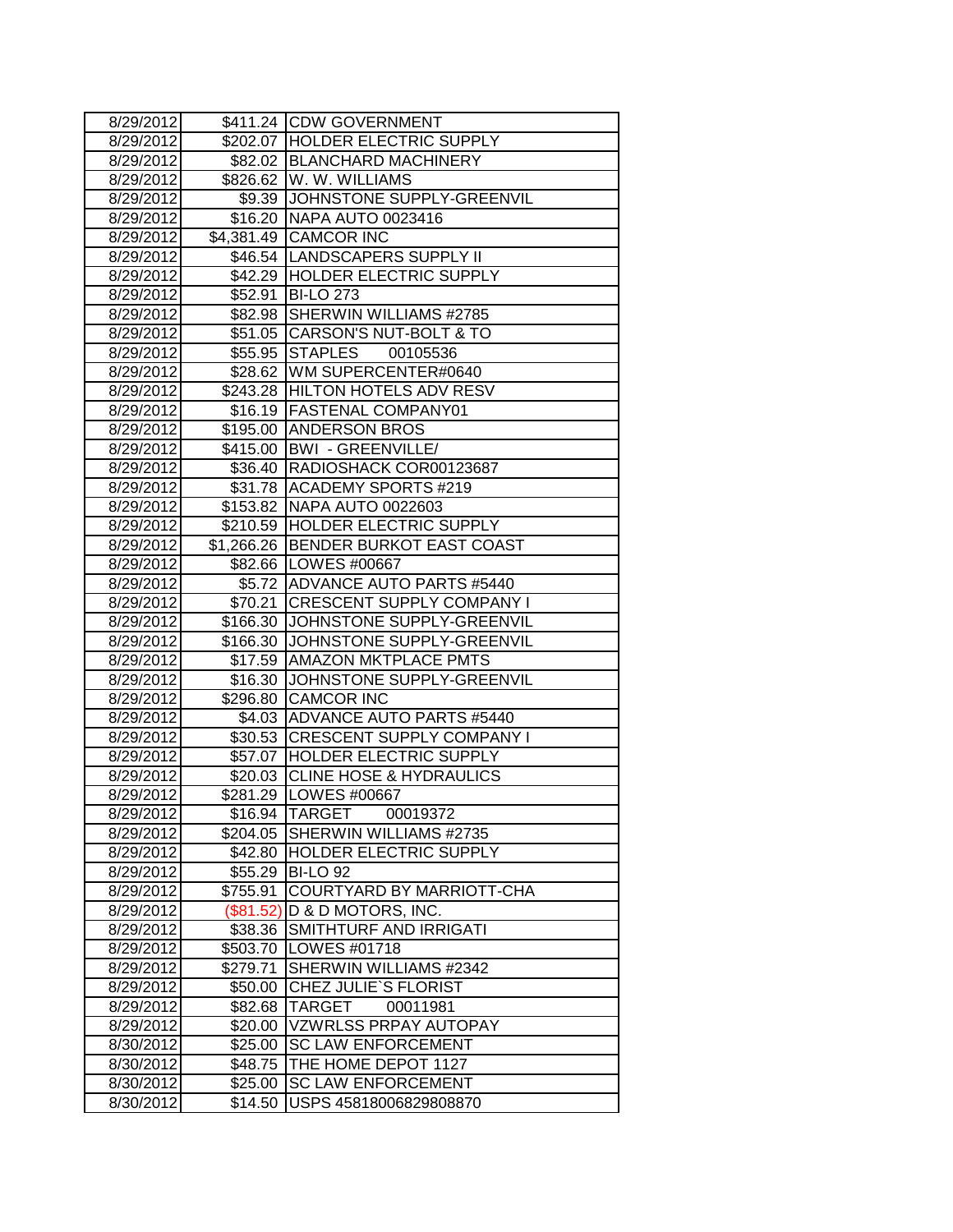| 8/30/2012              |                     | \$270.45 JOHNSTONE SUPPLY-GREENVIL         |
|------------------------|---------------------|--------------------------------------------|
| 8/30/2012              | \$50.72             | <b>BI-LO 188</b>                           |
| 8/30/2012              |                     | \$48.12 TMS SOUTH                          |
| 8/30/2012              |                     | \$37.90   LOWES #01718                     |
| 8/30/2012              |                     | \$13.10   LOWES #01983                     |
| 8/30/2012              |                     | \$3,148.14 Bestbuy.com 00009944            |
| 8/30/2012              |                     | \$339.67 HOLDER ELECTRIC SUPPLY            |
| 8/30/2012              |                     | \$23.67 JOHNSTONE SUPPLY-GREENVIL          |
| 8/30/2012              |                     | \$25.00 SC LAW ENFORCEMENT                 |
| 8/30/2012              |                     | \$186.92 GOS// GREENVILLE OFFICE S         |
| 8/30/2012              |                     | \$847.98 Bestbuy.com 00009944              |
| 8/30/2012              |                     | \$6.34 LOWES #01718                        |
| 8/30/2012              |                     | \$33.84 CDW GOVERNMENT                     |
| 8/30/2012              |                     | \$68.72 SOUTHEASTERN ELECTRICA             |
| 8/30/2012              |                     | \$628.59 FIRST TEAM SPORTS                 |
| 8/30/2012              |                     | \$15.62 TMS SOUTH                          |
| 8/30/2012              |                     | \$25.00 SC LAW ENFORCEMENT                 |
| 8/30/2012              |                     | \$14.06 AAA SUPPLY - GVILLE                |
| 8/30/2012              | \$71.42             | JOHNSTONE SUPPLY-GREENVIL                  |
| 8/30/2012              |                     | \$139.80 BESTBUYMKTPLACE                   |
| 8/30/2012              |                     | \$95.21   LOWES #01718                     |
| 8/30/2012              |                     | \$25.00 SC LAW ENFORCEMENT                 |
| 8/30/2012              |                     | \$1,458.93 MOORE & BALLIEW OIL COMPA       |
| 8/30/2012              |                     | \$57.88 TMS SOUTH                          |
| 8/30/2012              |                     | \$42.40   UPSTATE TROPHIES INC             |
| 8/30/2012              |                     | \$7.99 LOWES #01983                        |
| 8/30/2012              |                     | \$15.11 DUNKIN #345194<br>Q <sub>35</sub>  |
| 8/30/2012              |                     | \$100.00 TARGET<br>00019372                |
| 8/30/2012              |                     | \$625.33 OFFICE DEPOT #479                 |
| 8/30/2012              |                     | \$11.50 THE HOME DEPOT 1127                |
| 8/30/2012              |                     | \$59.30 THE HOME DEPOT 1105                |
| 8/30/2012              |                     | \$21.00 EXPEDIA Sales Final                |
| 8/30/2012              |                     | \$265.20 HMCO<br><b>BOOKS</b>              |
| 8/30/2012              |                     | \$154.62 THE TOOL SHED                     |
| 8/30/2012              | \$16.51             | THE HOME DEPOT 1127                        |
| 8/30/2012              | \$8,888.82          | <b>SPRINT WIRELESS</b>                     |
| 8/30/2012              |                     | \$9.93  HAJOCA TAYLORS 72                  |
| 8/30/2012              | \$16.84             | LOWES #00667                               |
| 8/30/2012              | \$20.24             | FERGUSON ENT #43                           |
| 8/30/2012              | \$27.33             | SMITHTURF AND IRRIGATI                     |
| 8/30/2012              | \$25.00             | <b>SC LAW ENFORCEMENT</b>                  |
| 8/30/2012              | \$330.43<br>\$50.34 | SOUTHEASTERN ELECTRICA<br><b>TMS SOUTH</b> |
| 8/30/2012              | \$1,176.03          | <b>SSI SCHOOL SPECIALTY</b>                |
| 8/30/2012              |                     | THE TRANE COMPANY                          |
| 8/30/2012<br>8/30/2012 | \$869.58<br>\$53.25 | ANDERSON STAMP & ENGRAVIN                  |
| 8/30/2012              | \$1,618.75          | <b>SPELLCITY</b>                           |
| 8/30/2012              | \$55.27             | HOLDER ELECTRIC SUPPLY                     |
| 8/30/2012              | \$53.90             | THE TRANE COMPANY                          |
| 8/30/2012              | \$4.62              | <b>JW VAUGHN CO INC</b>                    |
| 8/30/2012              | \$72.98             | C C DICKSON CO 1004                        |
| 8/30/2012              | \$15.89             | JOHNSTONE SUPPLY-GREENVIL                  |
|                        |                     |                                            |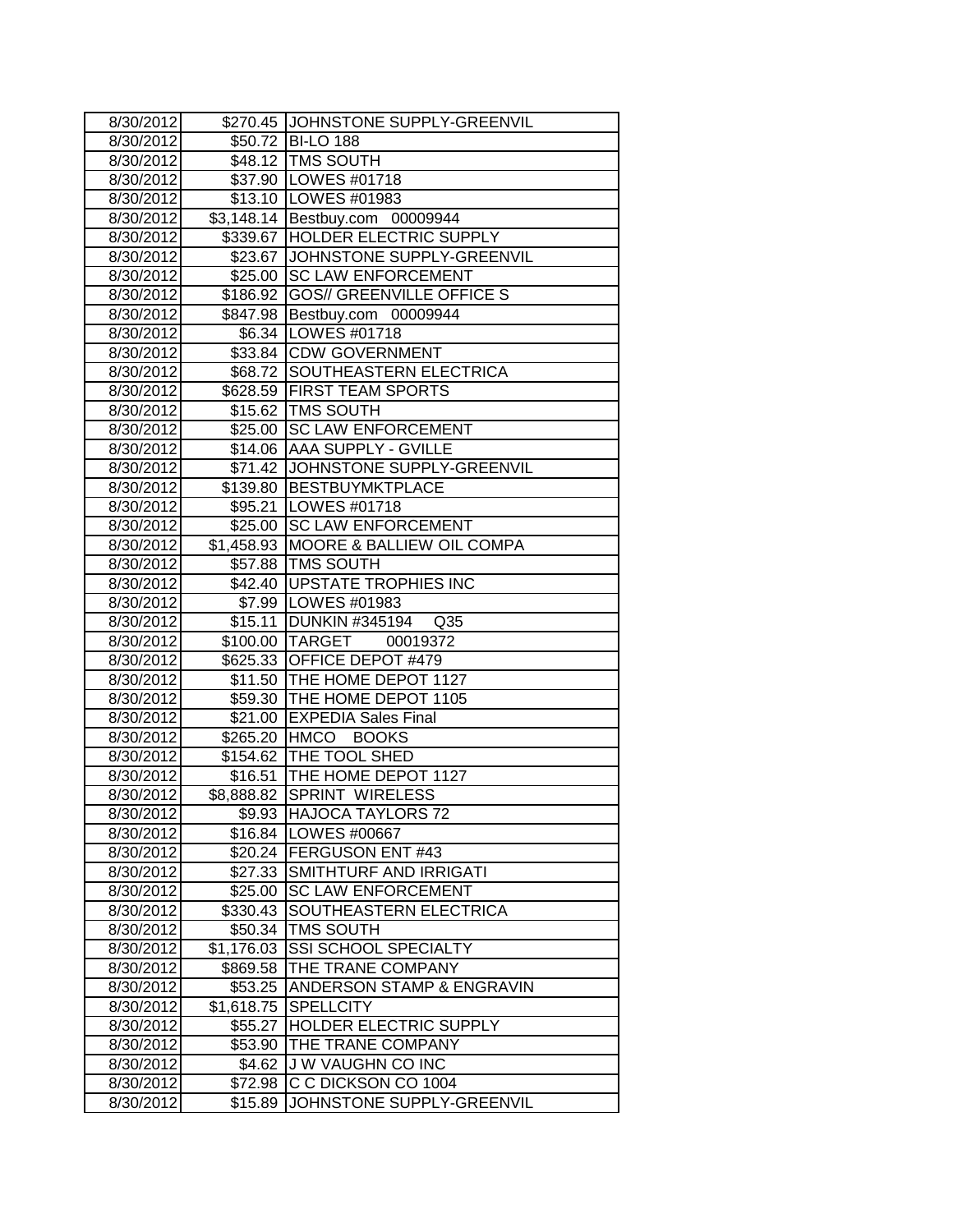| 8/30/2012 |            | \$112.60 SYSTEM DISTRIBUTORS INC  |
|-----------|------------|-----------------------------------|
| 8/30/2012 | \$51.79    | JOHNSTONE SUPPLY-GREENVIL         |
| 8/30/2012 | \$32.11    | JOHNSTONE SUPPLY-GREENVIL         |
| 8/30/2012 | \$60.40    | RADIOSHACK COR00123695            |
| 8/30/2012 | \$25.00    | <b>SC LAW ENFORCEMENT</b>         |
| 8/30/2012 | \$69.93    | <b>GARDEN RIDGE - 018</b>         |
| 8/30/2012 | \$7,208.76 | <b>CHARTER COMM</b>               |
| 8/30/2012 |            | \$51.46   LOWES #01718            |
| 8/30/2012 |            | \$67.66   THE HOME DEPOT 1127     |
| 8/30/2012 | \$233.62   | SHERWIN WILLIAMS #2194            |
| 8/30/2012 |            | \$77.38 AAA LOCKSMITH & ALARM COM |
| 8/30/2012 |            | \$210.30 FERGUSON ENT #43         |
| 8/30/2012 | \$73.61    | <b>ADVANCE AUTO PARTS #5440</b>   |
| 8/30/2012 | \$25.00    | <b>SC LAW ENFORCEMENT</b>         |
| 8/30/2012 |            | \$155.00 PAYPAL SCCSS             |
| 8/30/2012 | \$26.47    | RADIOSHACK COR00196238            |
| 8/30/2012 | \$526.70   | UNITED AIR 0167128524253          |
| 8/30/2012 | \$526.70   | UNITED AIR 0167128524254          |
| 8/30/2012 | \$25.00    | <b>SC LAW ENFORCEMENT</b>         |
| 8/30/2012 |            | \$13.35   LOWES #01983            |
| 8/30/2012 | \$526.70   | UNITED AIR 0167128524252          |
| 8/30/2012 | \$146.57   | <b>CHARTER COMM</b>               |
| 8/30/2012 |            | \$202.04 J W VAUGHN CO INC        |
| 8/30/2012 | \$71.55    | <b>BLANCHARD MACHINERY</b>        |
| 8/30/2012 |            | \$1,341.89 WW GRAINGER            |
| 8/30/2012 |            | \$70.85   TRACTOR-SUPPLY-CO #0474 |
| 8/30/2012 |            | \$27.54 THE HOME DEPOT #1126      |
| 8/30/2012 | \$9.84     | WM SUPERCENTER#1244               |
| 8/30/2012 |            | \$61.83 PUBLIX #632               |
| 8/30/2012 |            | \$2.00 BI-LO 92                   |
| 8/30/2012 |            | \$81.09 BI-LO 92                  |
| 8/30/2012 | \$148.93   | SHEALY ELECT 803-227-0599         |
| 8/30/2012 |            | \$2,373.00 JASPER ENGINE EXCHANGE |
| 8/30/2012 |            | \$93.27   BWI - GREENVILLE/       |
| 8/30/2012 |            | \$7.42   LOWES #01718             |
| 8/30/2012 |            | \$22.95 TREND ENTERPRISES INC     |
| 8/30/2012 |            | \$25.00 SC LAW ENFORCEMENT        |
| 8/30/2012 | \$300.27   | FERGUSON ENT #43                  |
| 8/30/2012 |            | \$100.68   LOWES #00667           |
| 8/30/2012 | \$46.88    | LOWES #01983                      |
| 8/30/2012 | \$25.00    | <b>SC LAW ENFORCEMENT</b>         |
| 8/30/2012 | \$739.16   | <b>HAJOCA TAYLORS 72</b>          |
| 8/30/2012 | \$114.37   | <b>BATTERY SPECIALISTS</b>        |
| 8/30/2012 | \$256.69   | <b>NAPA AUTO 0022603</b>          |
| 8/30/2012 | \$81.76    | THE HOME DEPOT 1127               |
| 8/30/2012 | \$39.36    | LOWES #01718                      |
| 8/30/2012 | \$5.71     | NAPA AUTO 0022603                 |
| 8/30/2012 | \$107.31   | JOHNSTONE SUPPLY-GREENVIL         |
| 8/30/2012 | \$25.00    | <b>SC LAW ENFORCEMENT</b>         |
| 8/30/2012 | \$25.00    | <b>SC LAW ENFORCEMENT</b>         |
| 8/30/2012 | \$67.14    | LOWES #00667                      |
| 8/30/2012 | \$572.34   | CAROLINA LAWN & TRACTOR           |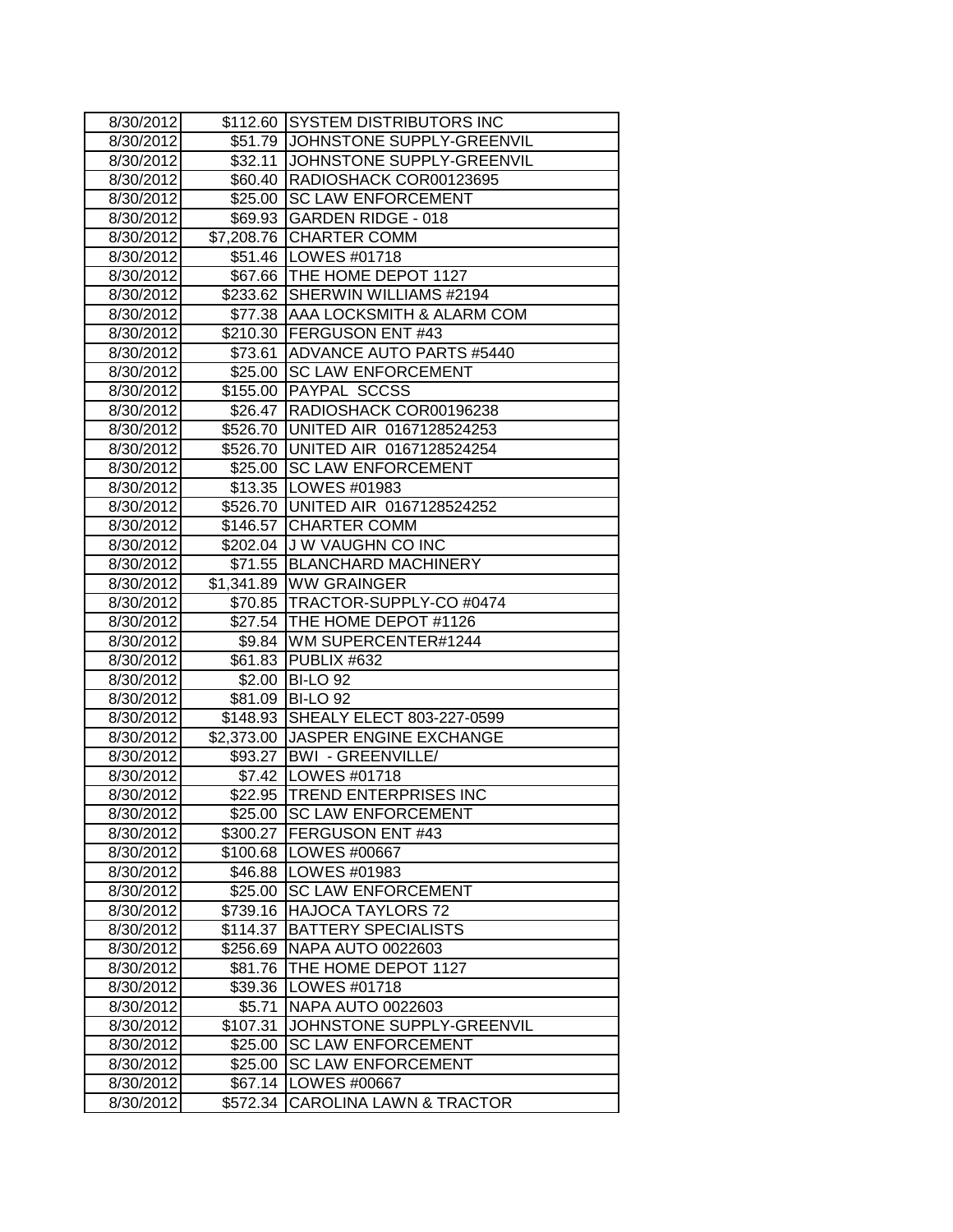| 8/30/2012 |            | \$75.00 SPINX #148                  |
|-----------|------------|-------------------------------------|
| 8/30/2012 |            | \$184.69 LOWES #00667               |
| 8/30/2012 |            | \$43.66 CAROLINA LAWN & TRACTOR     |
| 8/30/2012 |            | \$23.67 JOHNSTONE SUPPLY-GREENVIL   |
| 8/30/2012 |            | \$42.39   LOWES #01718              |
| 8/30/2012 |            | \$28.52 SCHOOL SPOT                 |
| 8/31/2012 |            | \$147.31 JOHNSTONE SUPPLY-GREENVIL  |
| 8/31/2012 |            | \$101.74 JOHNSTONE SUPPLY-GREENVIL  |
| 8/31/2012 |            | \$242.32 JJOHNSTONE SUPPLY-GREENVIL |
| 8/31/2012 |            | \$10.77   LOWES #00667              |
| 8/31/2012 |            | \$24.90 LOWES #01718                |
| 8/31/2012 | \$7.74     | <b>SOUTHEASTERN ELECTRICA</b>       |
| 8/31/2012 |            | \$57.94 HOLDER ELECTRIC SUPPLY      |
| 8/31/2012 |            | \$10.36 GREENFIELDS BAGEL AND       |
| 8/31/2012 |            | \$1,409.80  INDUSTRIAL FIRE SYSTEMS |
| 8/31/2012 |            | \$69.96   WWW.DICKSSPORTNGGOODS.COM |
| 8/31/2012 | \$356.24   | <b>CAROLINA LAWN &amp; TRACTOR</b>  |
| 8/31/2012 |            | \$1,965.34 CAMCOR INC               |
| 8/31/2012 |            | \$14.99 BI-LO 57                    |
| 8/31/2012 |            | \$34.57   LOWES #00667              |
| 8/31/2012 |            | \$346.70 THE TRANE COMPANY          |
| 8/31/2012 |            | \$25.00 SC LAW ENFORCEMENT          |
| 8/31/2012 |            | \$75.57 CAROLINA LAWN & TRACTOR     |
| 8/31/2012 |            | \$58.43 LOWES #00667                |
| 8/31/2012 | \$43.79    | Amazon.com                          |
| 8/31/2012 | \$273.93   | <b>CRESCENT SUPPLY COMPANY I</b>    |
| 8/31/2012 | \$25.00    | <b>SC LAW ENFORCEMENT</b>           |
| 8/31/2012 | \$178.08   | JOYCE EQUIPMENT COMPANY             |
| 8/31/2012 |            | \$134.64 HOLDER ELECTRIC SUPPLY     |
| 8/31/2012 |            | \$11.84 LOWES #01983                |
| 8/31/2012 |            | \$23.34   D & D MOTORS, INC.        |
| 8/31/2012 | \$259.75   | <b>CRESCENT SUPPLY COMPANY I</b>    |
| 8/31/2012 |            | \$615.02 WW GRAINGER                |
| 8/31/2012 | \$10.60    | <b>FAMILY DOLLAR #3351</b>          |
| 8/31/2012 |            | \$275.60 HEATHERLY BROS AUTO SERVI  |
| 8/31/2012 | \$55.91    | <b>HUE HD</b>                       |
| 8/31/2012 |            | \$471.13   DEMCO INC                |
| 8/31/2012 | \$27.73    | <b>NAPA AUTO 0027617</b>            |
| 8/31/2012 | \$29.38    | JOHNSTONE SUPPLY-GREENVIL           |
| 8/31/2012 | \$52.51    | LOWES #01718                        |
| 8/31/2012 | \$230.55   | THE TRANE COMPANY                   |
| 8/31/2012 | \$1,084.46 | HERITAGE FOOD SERVICE               |
| 8/31/2012 | \$254.15   | THE TRANE COMPANY                   |
| 8/31/2012 | \$49.05    | FASTENAL COMPANY01                  |
| 8/31/2012 | (\$47.69)  | RADIOSHACK COR00123695              |
| 8/31/2012 | \$64.12    | JOHNSTONE SUPPLY-GREENVIL           |
| 8/31/2012 | \$254.15   | THE TRANE COMPANY                   |
| 8/31/2012 | \$0.45     | <b>INTERNATIONAL TRANSACTION</b>    |
| 8/31/2012 | \$877.51   | <b>FOLLETT LIBRARY RES</b>          |
| 8/31/2012 | \$81.41    | FOLLETT SOFTWARE CO                 |
| 8/31/2012 | \$4.22     | RADIOSHACK COR00196238              |
| 8/31/2012 | \$3.76     | <b>ADVANCE AUTO PARTS #5440</b>     |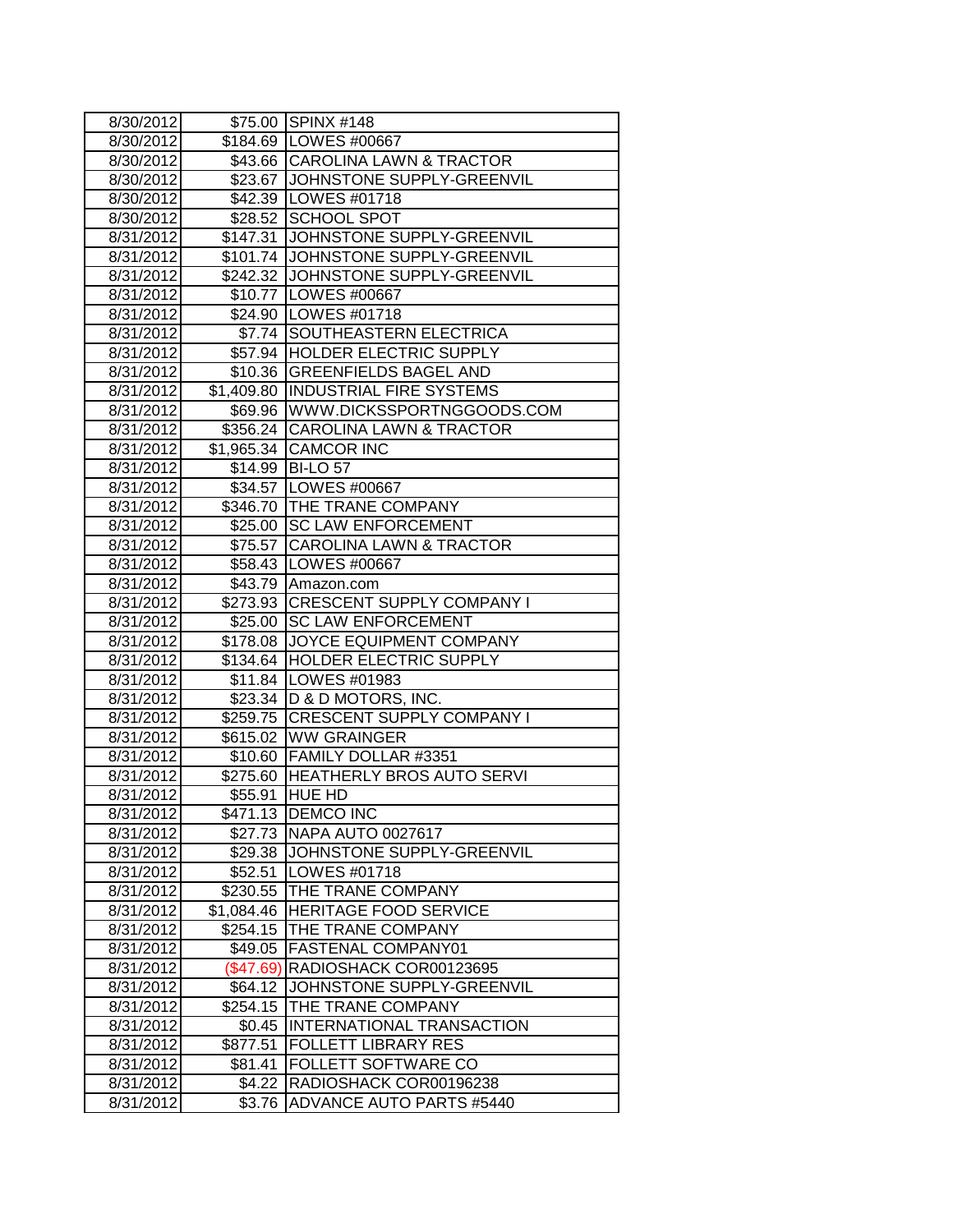| 8/31/2012 |                 | \$69.69 WM SUPERCENTER#2265        |
|-----------|-----------------|------------------------------------|
| 8/31/2012 |                 | \$120.17 CHRISTOPHER TRUCKS        |
| 8/31/2012 |                 | \$155.00 PAYPAL SOUTHCAROLI        |
| 8/31/2012 |                 | \$475.62 JOYCE EQUIPMENT COMPANY   |
| 8/31/2012 |                 | \$25.00 SC LAW ENFORCEMENT         |
| 8/31/2012 |                 | \$9.99 Amazon Services-Kindle      |
| 8/31/2012 |                 | \$55.89 HOLDER ELECTRIC SUPPLY     |
| 8/31/2012 |                 | \$25.00 SC LAW ENFORCEMENT         |
| 8/31/2012 |                 | \$5.30 CAROLINA LOCKSMITHS         |
| 8/31/2012 |                 | \$47.60   LOWES #01718             |
| 8/31/2012 |                 | \$124.70 PLANK ROAD PUBLISHING     |
| 8/31/2012 |                 | \$450.00 USPS 45362402729803335    |
| 8/31/2012 |                 | \$93.59 PUBLIX #602                |
| 8/31/2012 |                 | \$63.54   THE TRANE COMPANY        |
| 8/31/2012 |                 | \$57.14  HOLDER ELECTRIC SUPPLY    |
| 8/31/2012 |                 | \$540.92 WW GRAINGER               |
| 8/31/2012 |                 | (\$21.86) LOWES #00667             |
| 8/31/2012 |                 | \$17.69 C C DICKSON CO 1004        |
| 8/31/2012 |                 | \$5.30 BATTERY SPECIALISTS         |
| 8/31/2012 |                 | \$25.00 SC LAW ENFORCEMENT         |
| 8/31/2012 |                 | \$12.30 DOLLAR GENERAL #10164      |
| 8/31/2012 |                 | \$48.46   LOWES #01718             |
| 8/31/2012 |                 | \$9.99 Amazon Services-Kindle      |
| 8/31/2012 |                 | \$3.69 THE HOME DEPOT 1127         |
| 8/31/2012 |                 | \$254.15 THE TRANE COMPANY         |
| 8/31/2012 |                 | \$25.00 SC LAW ENFORCEMENT         |
| 8/31/2012 |                 | \$32.62 JOHNSTONE SUPPLY-GREENVIL  |
| 8/31/2012 |                 | \$113.97 JOHNSTONE SUPPLY-GREENVIL |
| 8/31/2012 | $\sqrt{$25.00}$ | <b>SC LAW ENFORCEMENT</b>          |
| 8/31/2012 | \$75.71         | NAPA AUTO 0023416                  |
| 8/31/2012 |                 | \$53.00 SOCAR CHEMICAL COMPANY     |
| 8/31/2012 |                 | \$110.39 TMS SOUTH                 |
| 8/31/2012 |                 | \$296.78 Best Buy<br>00002725      |
| 8/31/2012 |                 | \$99.95  EXPERTS---EXCHANGE.COM    |
| 8/31/2012 |                 | \$50.12 JOHNSTONE SUPPLY-GREENVIL  |
| 8/31/2012 | \$26.00         | <b>THE POETRY FOUNDATION</b>       |
| 8/31/2012 |                 | \$117.84  FOLLETT LIBRARY RES      |
| 8/31/2012 |                 | \$110.00 PAYPAL SCCSS              |
| 8/31/2012 |                 | \$58.30 AHERNRENTALS GREENVILLE    |
| 8/31/2012 |                 | \$1,269.88 APL APPLE ONLINE STORE  |
| 8/31/2012 |                 | \$48.02 CIVITAN INTERNATIONAL      |
| 8/31/2012 |                 | \$40.56 CLINE HOSE & HYDRAULICS    |
| 8/31/2012 | \$42.99         | ADVANCE AUTO PARTS #5440           |
| 8/31/2012 | \$62.28         | LOWES #01718                       |
| 8/31/2012 | \$42.47         | WHOLESALE INDUSTRIAL ELEC          |
| 8/31/2012 | \$41.33         | FORMS AND SUPPLY - AOPD            |
| 8/31/2012 | \$19.95         | POETS & WRITERS INC                |
| 8/31/2012 | \$213.29        | <b>HERITAGE FOOD SERVICE</b>       |
| 8/31/2012 | \$89.00         | <b>ASSOC SUPERV AND CURR</b>       |
| 8/31/2012 | \$664.36        | PRESTIGE COUNTERTOPS               |
| 8/31/2012 | \$328.71        | JOYCE EQUIPMENT COMPANY            |
| 8/31/2012 | \$210.47        | C C DICKSON CO 1004                |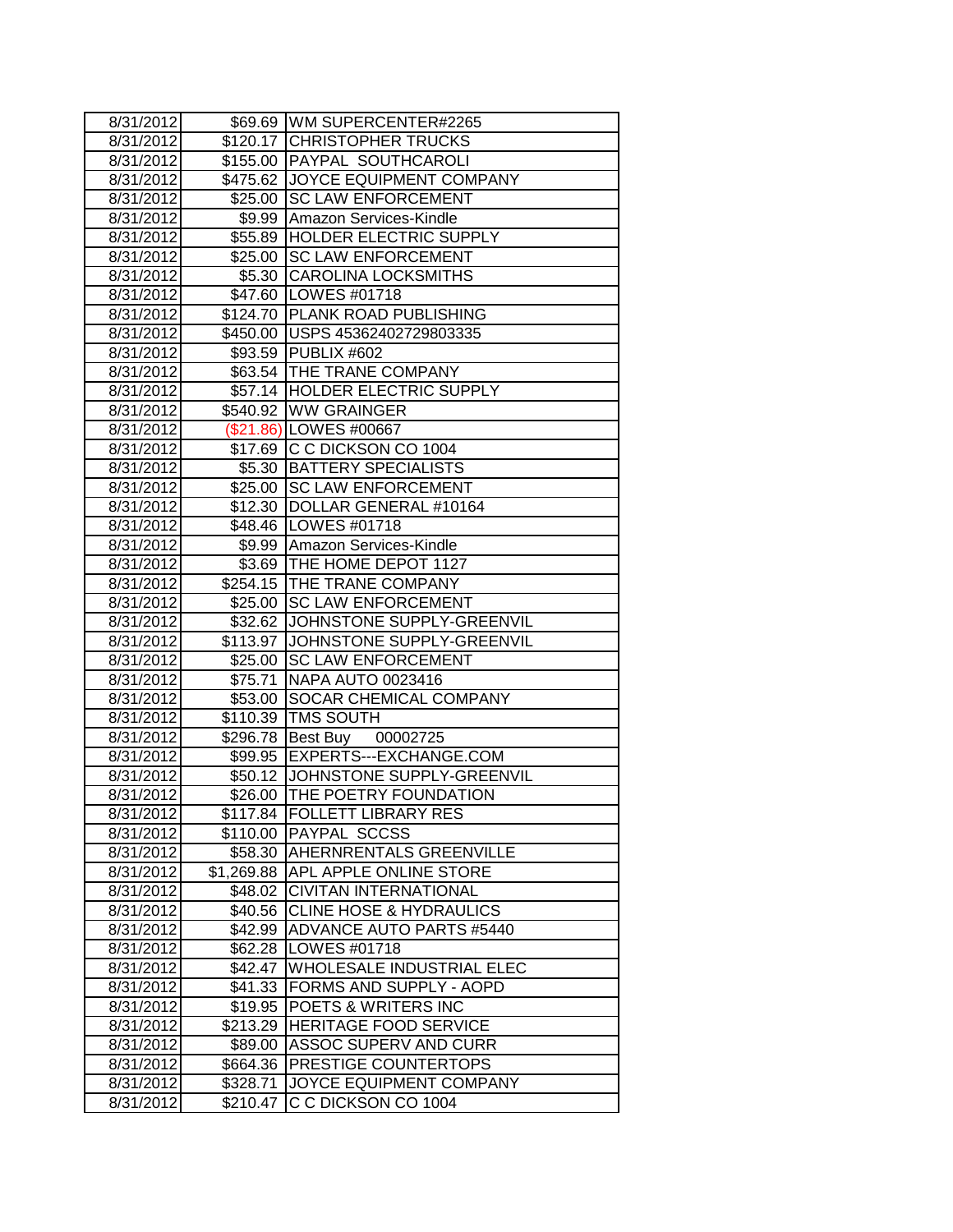| 8/31/2012 |              | \$25.44 GREENVILLE COUNTRY CLUB    |  |
|-----------|--------------|------------------------------------|--|
| 8/31/2012 |              | \$60.90   LOWES #00528             |  |
| 8/31/2012 |              | \$134.70 LOWES #01718              |  |
| 8/31/2012 |              | \$1,235.96 JOYCE EQUIPMENT COMPANY |  |
| 8/31/2012 |              | \$76.32 GREENVILLE FENCE CO        |  |
| 8/31/2012 |              | \$82.05   WM SUPERCENTER#2265      |  |
| 8/31/2012 |              | \$97.45   LOWES #01983             |  |
| 8/31/2012 |              | \$102.52 THE TRANE COMPANY         |  |
| 8/31/2012 |              | \$19.85   LOWES #01718             |  |
| 8/31/2012 |              | \$15.72 LOWES #00667               |  |
| 8/31/2012 |              | \$10.00   DOLLAR-GENERAL #9216     |  |
| 8/31/2012 |              | \$74.09 WW GRAINGER                |  |
| 8/31/2012 |              | \$116.60 C C DICKSON CO 1004       |  |
| 8/31/2012 | \$780.87     | <b>AAA SUPPLY - GVILLE</b>         |  |
| 8/31/2012 | \$30.66      | <b>JW VAUGHN CO INC</b>            |  |
| 8/31/2012 | \$15.77      | Amazon.com                         |  |
| 8/31/2012 | \$505.33     | WAGS R.V. SERVICE                  |  |
| 8/31/2012 | \$6.01       | <b>GREENFIELDS BAGEL AND</b>       |  |
| 8/31/2012 |              | \$131.65 THE TRANE COMPANY         |  |
| 8/31/2012 | \$590.00     | MUSIC THEATRE INTERNATION          |  |
| 8/31/2012 |              | (\$4.86) BLACK ELECTRICAL SUPPLY I |  |
| 8/31/2012 |              | \$283.97 CRESCENT SUPPLY COMPANY I |  |
| 8/31/2012 |              | \$41.06 DUNCANS HOME CENTER        |  |
| 8/31/2012 |              | \$222.38 THE TRANE COMPANY         |  |
| 8/31/2012 | \$25.00      | <b>SC LAW ENFORCEMENT</b>          |  |
|           |              |                                    |  |
| 8/31/2012 | \$49.00      | <b>STROSSNERS</b>                  |  |
| 8/31/2012 | \$19.99      | AAA FASTENER & SUPPLY              |  |
| 8/31/2012 |              | \$97.02 TMS SOUTH                  |  |
| 8/31/2012 |              | \$702.66 JOHNSTONE SUPPLY-GREENVIL |  |
| 8/31/2012 |              | \$16.50 ZEECRAFT TECH              |  |
| 8/31/2012 |              | \$174.10 CHAMPION LIGHTING & SPLY  |  |
| 8/31/2012 | \$188.79     | FORTILINE-GREENVILLE               |  |
| 8/31/2012 | \$9.99       | Amazon Services-Kindle             |  |
| 8/31/2012 |              | \$28.10   LOWES #01718             |  |
| 8/31/2012 | \$16.96      | DOLRTREE 4145 00041459             |  |
| 8/31/2012 | (\$88.33)    | <b>NAPA AUTO 0022603</b>           |  |
| 8/31/2012 | \$352.08     | <b>JOYCE EQUIPMENT COMPANY</b>     |  |
| 8/31/2012 | \$78.99      | <b>CHRISTOPHER TRUCKS</b>          |  |
| 8/31/2012 | \$65.63      | PUBLIX 035                         |  |
| 8/31/2012 | \$1,690.00   | <b>DIXIE MESSER MIRROR AN</b>      |  |
| 8/31/2012 | \$98.18      | AIR CENTERS OF SOUTH C             |  |
| 8/31/2012 | (\$2,125.00) | <b>ADVANCE AUTO PARTS #5440</b>    |  |
| 8/31/2012 | \$84.48      | NB HANDY 110                       |  |
| 8/31/2012 | \$29.66      | <b>NAPA AUTO 0023416</b>           |  |
| 8/31/2012 | \$29.79      | FOOD LION # 2644                   |  |
| 8/31/2012 | \$97.67      | <b>NAPA AUTO 0027617</b>           |  |
| 8/31/2012 | \$25.00      | <b>SC LAW ENFORCEMENT</b>          |  |
| 8/31/2012 | \$44.14      | TMS SOUTH                          |  |
|           | \$597,427.45 |                                    |  |